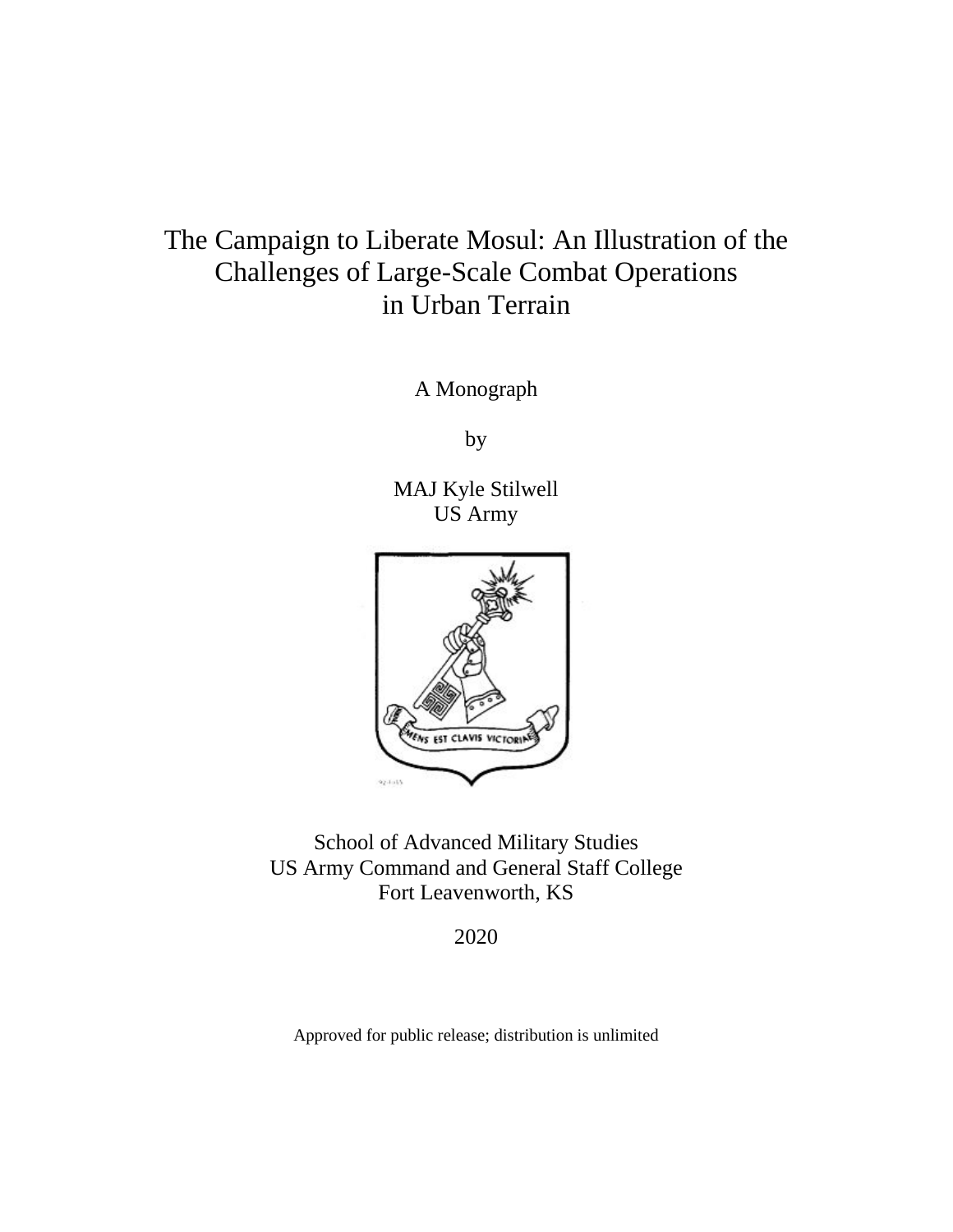|                                                                                                                                                                                                                                                                                                                                                                                                                                                                                                                                                                                                                                                                                                                                                                                                                                                                                                                                                                   |                                                                                                                         |                                                   | <b>REPORT DOCUMENTATION PAGE</b>                                                       |                               | Form Approved<br>OMB No. 0704-0188                                                                                                                                                                                                                                                                                                                                                                                                                                                                                                                                                                                                                                                                                                                                                                                                                                                                                                                                                                                                                                                                                                                                                                                                                                                                                                                                                                                                                                                                                                                                                                                                                                                                                                                                                                                |  |  |
|-------------------------------------------------------------------------------------------------------------------------------------------------------------------------------------------------------------------------------------------------------------------------------------------------------------------------------------------------------------------------------------------------------------------------------------------------------------------------------------------------------------------------------------------------------------------------------------------------------------------------------------------------------------------------------------------------------------------------------------------------------------------------------------------------------------------------------------------------------------------------------------------------------------------------------------------------------------------|-------------------------------------------------------------------------------------------------------------------------|---------------------------------------------------|----------------------------------------------------------------------------------------|-------------------------------|-------------------------------------------------------------------------------------------------------------------------------------------------------------------------------------------------------------------------------------------------------------------------------------------------------------------------------------------------------------------------------------------------------------------------------------------------------------------------------------------------------------------------------------------------------------------------------------------------------------------------------------------------------------------------------------------------------------------------------------------------------------------------------------------------------------------------------------------------------------------------------------------------------------------------------------------------------------------------------------------------------------------------------------------------------------------------------------------------------------------------------------------------------------------------------------------------------------------------------------------------------------------------------------------------------------------------------------------------------------------------------------------------------------------------------------------------------------------------------------------------------------------------------------------------------------------------------------------------------------------------------------------------------------------------------------------------------------------------------------------------------------------------------------------------------------------|--|--|
| Public reporting burden for this collection of information is estimated to average 1 hour per response, including the time for reviewing instructions, searching existing data<br>sources, gathering and maintaining the data needed, and completing and reviewing this collection of information. Send comments regarding this burden estimate or any other<br>aspect of this collection of information, including suggestions for reducing this burden to Department of Defense, Washington Headquarters Services, Directorate for<br>Information Operations and Reports (0704-0188), 1215 Jefferson Davis Highway, Suite 1204, Arlington, VA 22202-4302. Respondents should be aware that notwithstanding<br>any other provision of law, no person shall be subject to any penalty for failing to comply with a collection of information if it does not display a currently valid OMB control<br>number. PLEASE DO NOT RETURN YOUR FORM TO THE ABOVE ADDRESS. |                                                                                                                         |                                                   |                                                                                        |                               |                                                                                                                                                                                                                                                                                                                                                                                                                                                                                                                                                                                                                                                                                                                                                                                                                                                                                                                                                                                                                                                                                                                                                                                                                                                                                                                                                                                                                                                                                                                                                                                                                                                                                                                                                                                                                   |  |  |
| 21-05-2020                                                                                                                                                                                                                                                                                                                                                                                                                                                                                                                                                                                                                                                                                                                                                                                                                                                                                                                                                        | 1. REPORT DATE (DD-MM-YYYY)                                                                                             |                                                   | 2. REPORT TYPE<br>Master's Thesis                                                      |                               | 3. DATES COVERED (From - To)<br><b>JUN 2019 - MAY 2020</b>                                                                                                                                                                                                                                                                                                                                                                                                                                                                                                                                                                                                                                                                                                                                                                                                                                                                                                                                                                                                                                                                                                                                                                                                                                                                                                                                                                                                                                                                                                                                                                                                                                                                                                                                                        |  |  |
| <b>4. TITLE AND SUBTITLE</b>                                                                                                                                                                                                                                                                                                                                                                                                                                                                                                                                                                                                                                                                                                                                                                                                                                                                                                                                      |                                                                                                                         |                                                   |                                                                                        |                               | <b>5a. CONTRACT NUMBER</b>                                                                                                                                                                                                                                                                                                                                                                                                                                                                                                                                                                                                                                                                                                                                                                                                                                                                                                                                                                                                                                                                                                                                                                                                                                                                                                                                                                                                                                                                                                                                                                                                                                                                                                                                                                                        |  |  |
|                                                                                                                                                                                                                                                                                                                                                                                                                                                                                                                                                                                                                                                                                                                                                                                                                                                                                                                                                                   | The Campaign to Liberate Mosul: An Illustration of the Challenges of Large-<br>Scale Combat Operations in Urban Terrain | <b>5b. GRANT NUMBER</b>                           |                                                                                        |                               |                                                                                                                                                                                                                                                                                                                                                                                                                                                                                                                                                                                                                                                                                                                                                                                                                                                                                                                                                                                                                                                                                                                                                                                                                                                                                                                                                                                                                                                                                                                                                                                                                                                                                                                                                                                                                   |  |  |
|                                                                                                                                                                                                                                                                                                                                                                                                                                                                                                                                                                                                                                                                                                                                                                                                                                                                                                                                                                   |                                                                                                                         | <b>5c. PROGRAM ELEMENT NUMBER</b>                 |                                                                                        |                               |                                                                                                                                                                                                                                                                                                                                                                                                                                                                                                                                                                                                                                                                                                                                                                                                                                                                                                                                                                                                                                                                                                                                                                                                                                                                                                                                                                                                                                                                                                                                                                                                                                                                                                                                                                                                                   |  |  |
| 6. AUTHOR(S)                                                                                                                                                                                                                                                                                                                                                                                                                                                                                                                                                                                                                                                                                                                                                                                                                                                                                                                                                      |                                                                                                                         | <b>5d. PROJECT NUMBER</b>                         |                                                                                        |                               |                                                                                                                                                                                                                                                                                                                                                                                                                                                                                                                                                                                                                                                                                                                                                                                                                                                                                                                                                                                                                                                                                                                                                                                                                                                                                                                                                                                                                                                                                                                                                                                                                                                                                                                                                                                                                   |  |  |
|                                                                                                                                                                                                                                                                                                                                                                                                                                                                                                                                                                                                                                                                                                                                                                                                                                                                                                                                                                   | MAJ Kyle D. Stilwell                                                                                                    | <b>5e. TASK NUMBER</b>                            |                                                                                        |                               |                                                                                                                                                                                                                                                                                                                                                                                                                                                                                                                                                                                                                                                                                                                                                                                                                                                                                                                                                                                                                                                                                                                                                                                                                                                                                                                                                                                                                                                                                                                                                                                                                                                                                                                                                                                                                   |  |  |
|                                                                                                                                                                                                                                                                                                                                                                                                                                                                                                                                                                                                                                                                                                                                                                                                                                                                                                                                                                   |                                                                                                                         | 5f. WORK UNIT NUMBER                              |                                                                                        |                               |                                                                                                                                                                                                                                                                                                                                                                                                                                                                                                                                                                                                                                                                                                                                                                                                                                                                                                                                                                                                                                                                                                                                                                                                                                                                                                                                                                                                                                                                                                                                                                                                                                                                                                                                                                                                                   |  |  |
| ATTN: ATZL-SWD-GD                                                                                                                                                                                                                                                                                                                                                                                                                                                                                                                                                                                                                                                                                                                                                                                                                                                                                                                                                 | 7. PERFORMING ORGANIZATION NAME(S) AND ADDRESS(ES)<br>U.S. Army Command and General Staff College                       | 8. PERFORMING ORG REPORT<br><b>NUMBER</b>         |                                                                                        |                               |                                                                                                                                                                                                                                                                                                                                                                                                                                                                                                                                                                                                                                                                                                                                                                                                                                                                                                                                                                                                                                                                                                                                                                                                                                                                                                                                                                                                                                                                                                                                                                                                                                                                                                                                                                                                                   |  |  |
|                                                                                                                                                                                                                                                                                                                                                                                                                                                                                                                                                                                                                                                                                                                                                                                                                                                                                                                                                                   | Fort Leavenworth, KS 66027-2301                                                                                         |                                                   |                                                                                        |                               |                                                                                                                                                                                                                                                                                                                                                                                                                                                                                                                                                                                                                                                                                                                                                                                                                                                                                                                                                                                                                                                                                                                                                                                                                                                                                                                                                                                                                                                                                                                                                                                                                                                                                                                                                                                                                   |  |  |
|                                                                                                                                                                                                                                                                                                                                                                                                                                                                                                                                                                                                                                                                                                                                                                                                                                                                                                                                                                   | 9. SPONSORING / MONITORING AGENCY NAME(S) AND ADDRESS(ES)<br><b>Advanced Military Studies Program</b>                   | <b>10. SPONSOR/MONITOR'S</b><br><b>ACRONYM(S)</b> |                                                                                        |                               |                                                                                                                                                                                                                                                                                                                                                                                                                                                                                                                                                                                                                                                                                                                                                                                                                                                                                                                                                                                                                                                                                                                                                                                                                                                                                                                                                                                                                                                                                                                                                                                                                                                                                                                                                                                                                   |  |  |
|                                                                                                                                                                                                                                                                                                                                                                                                                                                                                                                                                                                                                                                                                                                                                                                                                                                                                                                                                                   |                                                                                                                         |                                                   |                                                                                        |                               | <b>11. SPONSOR/MONITOR'S REPORT</b><br><b>NUMBER(S)</b>                                                                                                                                                                                                                                                                                                                                                                                                                                                                                                                                                                                                                                                                                                                                                                                                                                                                                                                                                                                                                                                                                                                                                                                                                                                                                                                                                                                                                                                                                                                                                                                                                                                                                                                                                           |  |  |
|                                                                                                                                                                                                                                                                                                                                                                                                                                                                                                                                                                                                                                                                                                                                                                                                                                                                                                                                                                   | <b>12. DISTRIBUTION / AVAILABILITY STATEMENT</b><br>Approved for Public Release; Distribution is Unlimited              |                                                   |                                                                                        |                               |                                                                                                                                                                                                                                                                                                                                                                                                                                                                                                                                                                                                                                                                                                                                                                                                                                                                                                                                                                                                                                                                                                                                                                                                                                                                                                                                                                                                                                                                                                                                                                                                                                                                                                                                                                                                                   |  |  |
|                                                                                                                                                                                                                                                                                                                                                                                                                                                                                                                                                                                                                                                                                                                                                                                                                                                                                                                                                                   | <b>13. SUPPLEMENTARY NOTES</b>                                                                                          |                                                   |                                                                                        |                               |                                                                                                                                                                                                                                                                                                                                                                                                                                                                                                                                                                                                                                                                                                                                                                                                                                                                                                                                                                                                                                                                                                                                                                                                                                                                                                                                                                                                                                                                                                                                                                                                                                                                                                                                                                                                                   |  |  |
|                                                                                                                                                                                                                                                                                                                                                                                                                                                                                                                                                                                                                                                                                                                                                                                                                                                                                                                                                                   |                                                                                                                         |                                                   |                                                                                        |                               |                                                                                                                                                                                                                                                                                                                                                                                                                                                                                                                                                                                                                                                                                                                                                                                                                                                                                                                                                                                                                                                                                                                                                                                                                                                                                                                                                                                                                                                                                                                                                                                                                                                                                                                                                                                                                   |  |  |
| <b>14. ABSTRACT</b><br>achieve the original aims.<br><b>15. SUBJECT TERMS</b>                                                                                                                                                                                                                                                                                                                                                                                                                                                                                                                                                                                                                                                                                                                                                                                                                                                                                     |                                                                                                                         |                                                   | Domain Operations, Stability Operations, Islamic State of Iraq and Syria (ISIS), Daesh |                               | The purpose of this monograph is to better understand how the military can achieve political and military objectives<br>through the employment of force in urban operations. The 2016-2017 campaign to liberate Mosul from ISIS offers<br>the most relevant lessons to the operational artists, commanders, and statesmen seeking to understand a<br>contemporary large-scale urban campaign conducted by a coalition and joint force. The study posed that the failure<br>to properly account for the fundamentals of urban operations in large scale ground combat prolongs the conflict,<br>increases risk, and decreases the likelihood of achieving the political objectives. To increase the likelihood for<br>success, an operational approach must start with a systematic assessment, then balance military and non-military<br>actions to simultaneously defeat or isolate the enemy, protect the population and key infrastructure, and set the<br>conditions to rapidly transition power to a legitimate authority. The study yielded mixed outcomes in support of the<br>original hypothesis. These findings demonstrate key implications for employing the operational art within a diverse<br>coalition, employing expeditionary advisors, and the multitude of detractors from mission success while conducting<br>urban operations. Broadly, the study finds that even with the application of current doctrinal concepts, decision-<br>makers and staffs should anticipate circumstances where the political and military objectives shift, and for state and<br>non-state actors to act in unpredictable ways. As a result, the long-term outcomes of an urban campaign may fail to<br>Operation Inherent Resolve (OIR), Mosul, Large Scale Combat Operations (LSCO), Urban Operations, Multi- |  |  |
|                                                                                                                                                                                                                                                                                                                                                                                                                                                                                                                                                                                                                                                                                                                                                                                                                                                                                                                                                                   | <b>16. SECURITY CLASSIFICATION OF:</b>                                                                                  |                                                   | <b>17. LIMITATION</b><br>OF ABSTRACT                                                   | <b>18. NUMBER</b><br>OF PAGES | 19a. NAME OF RESPONSIBLE PERSON                                                                                                                                                                                                                                                                                                                                                                                                                                                                                                                                                                                                                                                                                                                                                                                                                                                                                                                                                                                                                                                                                                                                                                                                                                                                                                                                                                                                                                                                                                                                                                                                                                                                                                                                                                                   |  |  |
| a. REPORT                                                                                                                                                                                                                                                                                                                                                                                                                                                                                                                                                                                                                                                                                                                                                                                                                                                                                                                                                         | <b>b. ABSTRACT</b>                                                                                                      | c. THIS PAGE                                      |                                                                                        | 79                            | MAJ Kyle Stilwell<br>19b. PHONE NUMBER (include area code)                                                                                                                                                                                                                                                                                                                                                                                                                                                                                                                                                                                                                                                                                                                                                                                                                                                                                                                                                                                                                                                                                                                                                                                                                                                                                                                                                                                                                                                                                                                                                                                                                                                                                                                                                        |  |  |
| (U)                                                                                                                                                                                                                                                                                                                                                                                                                                                                                                                                                                                                                                                                                                                                                                                                                                                                                                                                                               | (U)                                                                                                                     | (U)                                               | (U)                                                                                    |                               | 913 758-3300                                                                                                                                                                                                                                                                                                                                                                                                                                                                                                                                                                                                                                                                                                                                                                                                                                                                                                                                                                                                                                                                                                                                                                                                                                                                                                                                                                                                                                                                                                                                                                                                                                                                                                                                                                                                      |  |  |

**Standard Form 298 (Rev. 8-98) Prescribed by ANSI Std. Z39.18**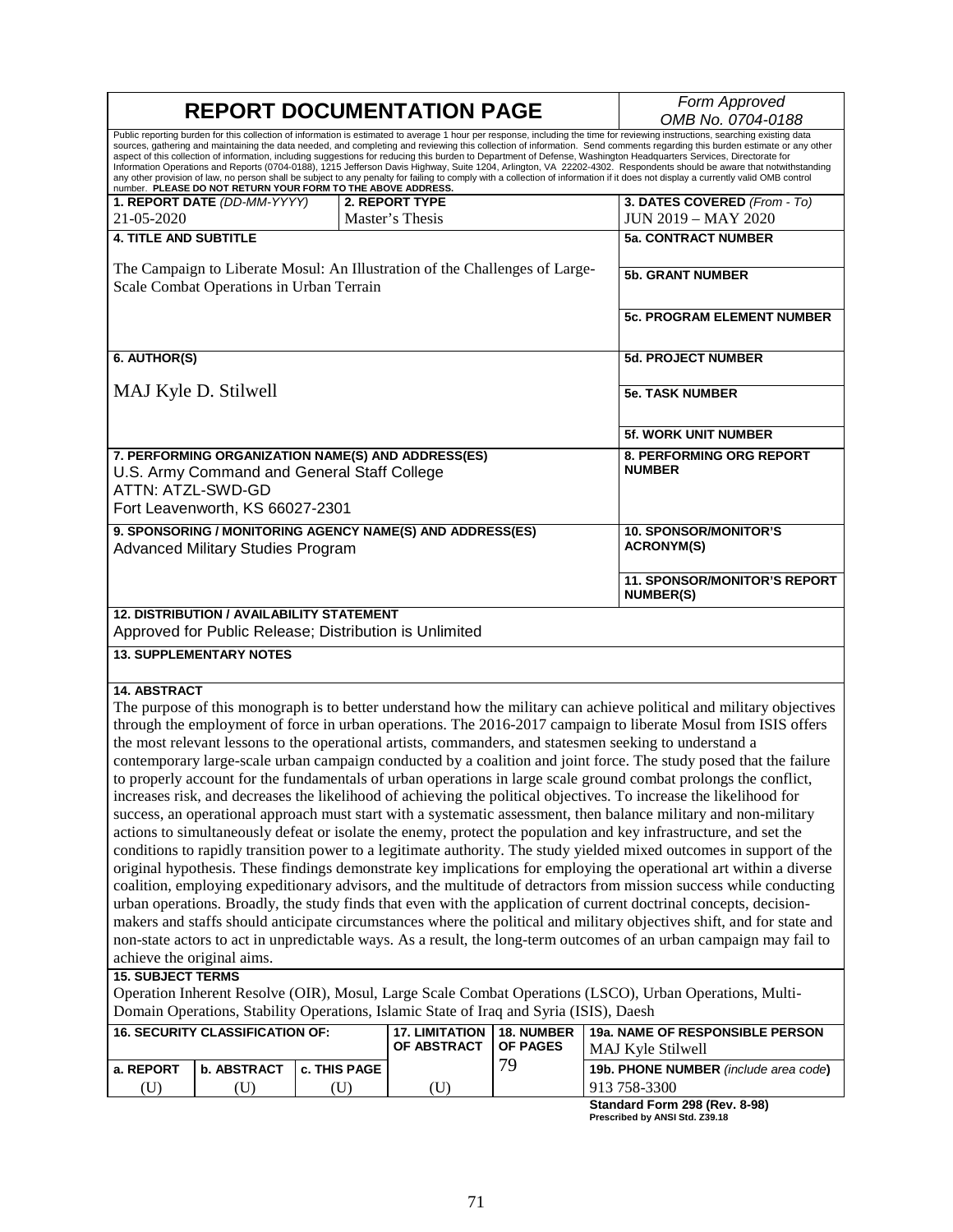### Monograph Approval Page

Name of Candidate: MAJ Kyle Stilwell

Monograph Title: The Campaign to Liberate Mosul: An Illustration of the Challenges of Large-Scale Combat Operations in Urban Terrain

Approved by:

\_\_\_\_\_\_\_\_\_\_\_\_\_\_\_\_\_\_\_\_\_\_\_\_\_\_\_\_\_\_\_\_\_\_, Monograph Director

Bruce E. Stanley, PhD

\_\_\_\_\_\_\_\_\_\_\_\_\_\_\_\_\_\_\_\_\_\_\_\_\_\_\_\_\_\_\_\_\_\_, Seminar Leader

Jürgen Prandtner, COL German Army

\_\_\_\_\_\_\_\_\_\_\_\_\_\_\_\_\_\_\_\_\_\_\_\_\_\_\_\_\_\_\_\_\_\_, Director, School of Advanced Military Studies Brian A. Payne, COL

Accepted this 21st day of May 2020 by:

\_\_\_\_\_\_\_\_\_\_\_\_\_\_\_\_\_\_\_\_\_\_\_\_\_\_\_\_\_\_\_\_\_\_, Acting Director, Office of Degree Programs Prisco R. Hernandez, PhD

The opinions and conclusions expressed herein are those of the student author and do not necessarily represent the views of the US Army Command and General Staff College or any other government agency. (References to this study should include the foregoing statement.)

Fair use determination or copyright permission has been obtained for the inclusion of pictures, maps, graphics, and any other works incorporated into this manuscript. A work of the US government is not subject to copyright, however further publication or sale of copyrighted images is not permissible.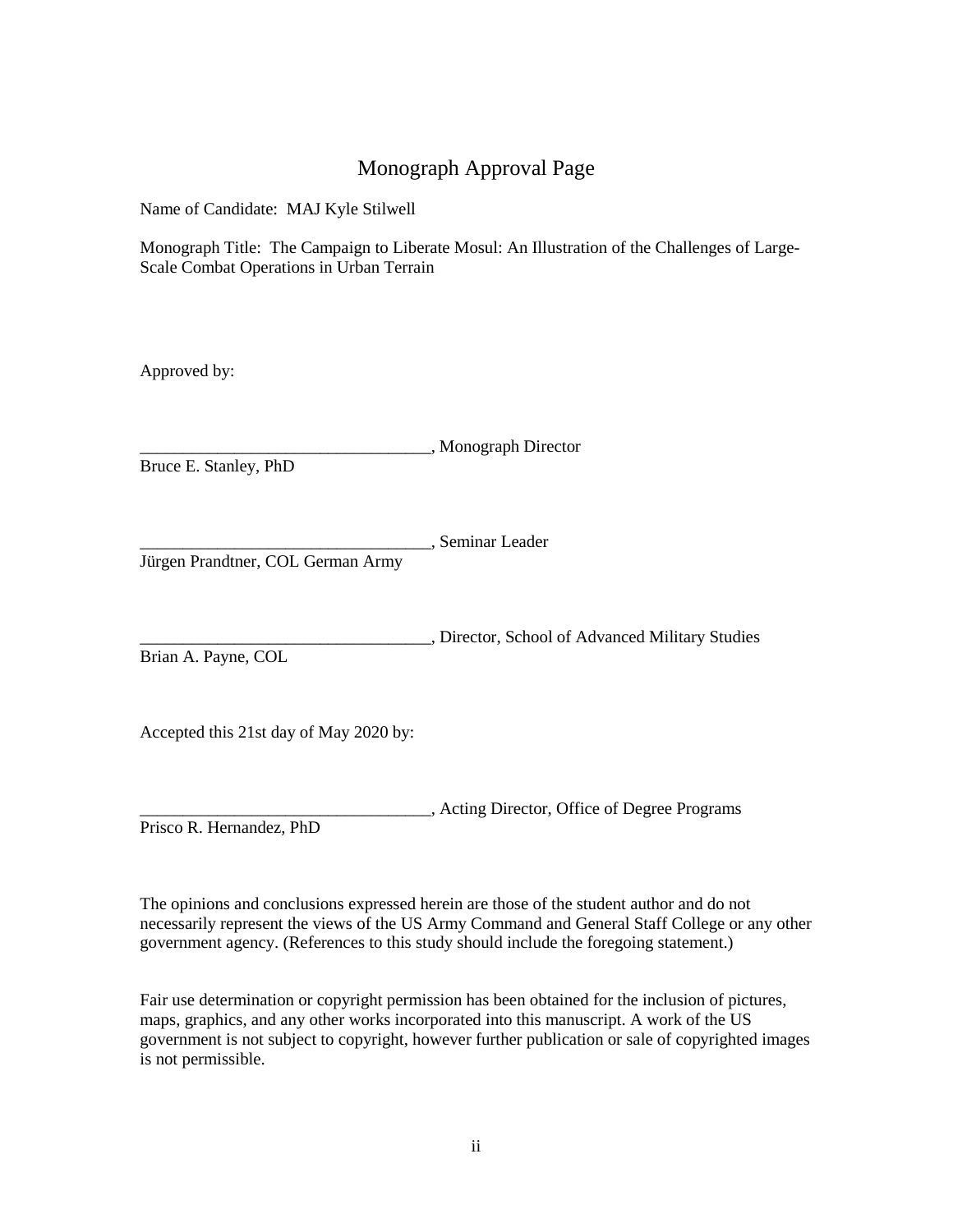#### Abstract

The Campaign to Liberate Mosul: An Illustration of the Challenges of Large-Scale Combat Operations in Urban Terrain, by MAJ Kyle D. Stilwell, US Army, 79 pages.

The purpose of this monograph is to better understand how the military can achieve political and military objectives through the employment of force in urban operations. The 2016-2017 campaign to liberate Mosul from ISIS offers the most relevant lessons to the operational artists, commanders, and statesmen seeking to understand a contemporary large-scale urban campaign conducted by a coalition and joint force. The study posed that the failure to properly account for the fundamentals of urban operations in large scale ground combat prolongs the conflict, increases risk, and decreases the likelihood of achieving the political objectives. To increase the likelihood for success, an operational approach must start with a systematic assessment, then balance military and non-military actions to simultaneously defeat or isolate the enemy, protect the population and key infrastructure, and set the conditions to rapidly transition power to a legitimate authority. The study yielded mixed outcomes in support of the original hypothesis. These findings demonstrate key implications for employing the operational art within a diverse coalition, employing expeditionary advisors, and the multitude of detractors from mission success while conducting urban operations. Broadly, the study finds that even with the application of current US doctrinal concepts, decision-makers and staffs should anticipate circumstances where the political and military objectives shift, and for state and non-state actors to act in unpredictable ways. As a result, the long-term outcomes of an urban campaign may fail to achieve the original aims.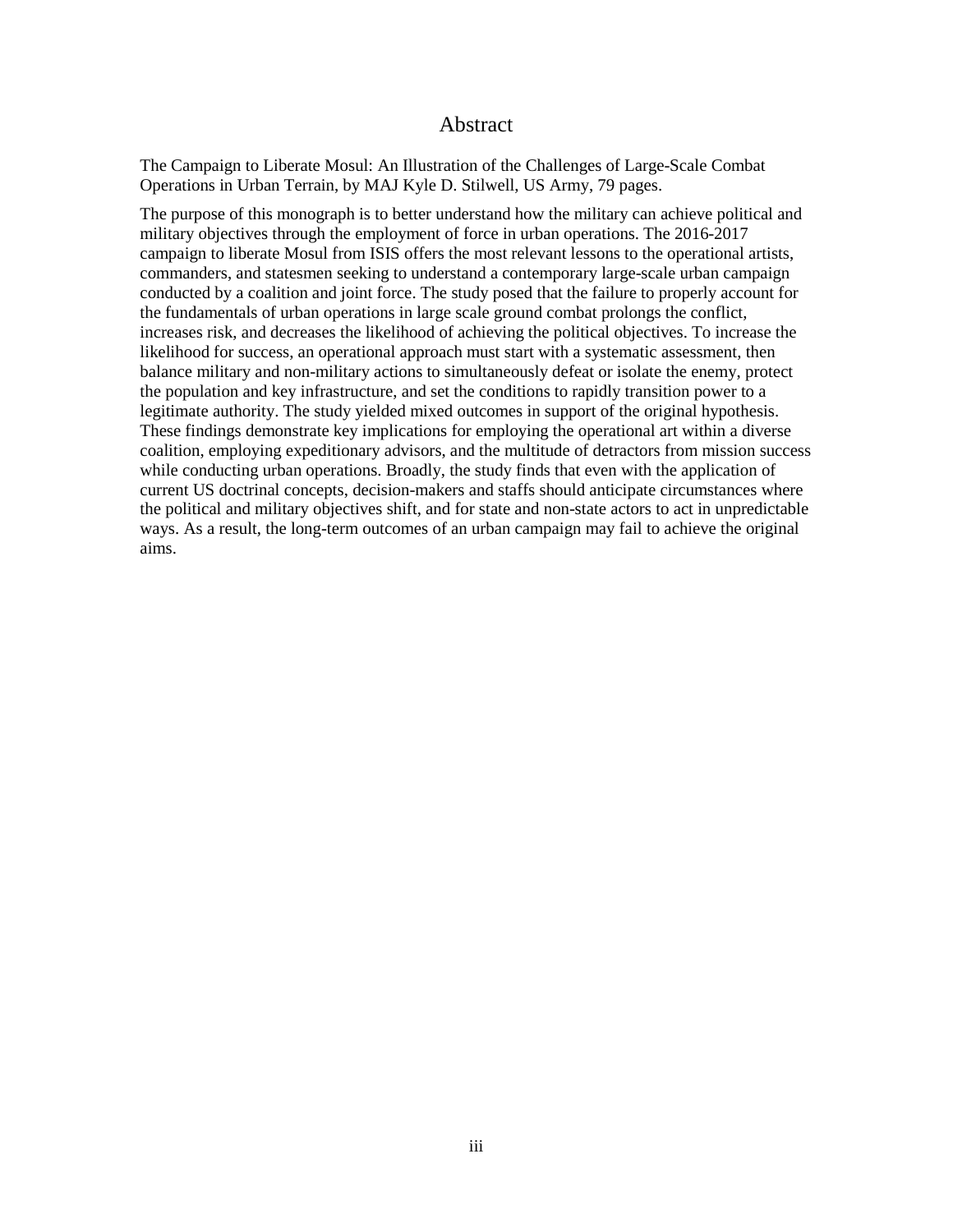### Contents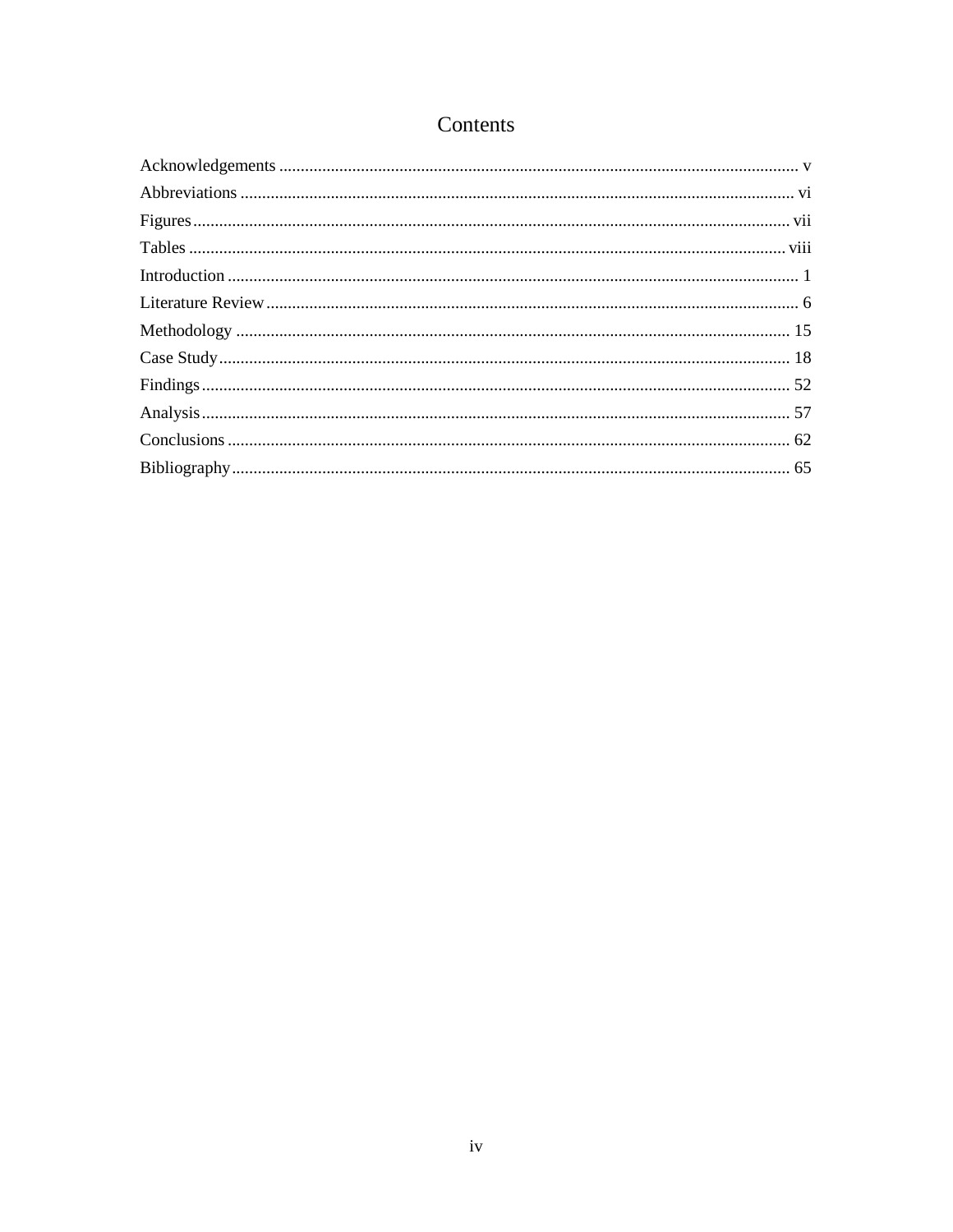### Acknowledgements

<span id="page-5-0"></span>First of all, I thank my loving wife, Lisabette. You are the best partner in crime on this wild adventure together. Nothing we do is possible without your love and devotion to our family. Second, many thanks to our children Keegan, Kaleb, and Willa. You inspire me to work to be my best self. Your wrestling breaks made the process so much more fun. To Doctor Bruce Stanley, your passion to shape the next generation of warrior-scholars shines through in every interaction. As steel sharpens steel, you pushed us to become expert practitioners of the operational art. To Colonel Jürgen Prandtner, thank you for challenging our assumptions and pushing us to broaden our perspective. To my classmates in Seminar 7, you have my unrelenting thanks for your feedback, advice, and especially your friendship. Finally, to all Soldiers past and present, your professionalism, sacrifices, and service to the nation are an inspiration. May our service honor of your legacy.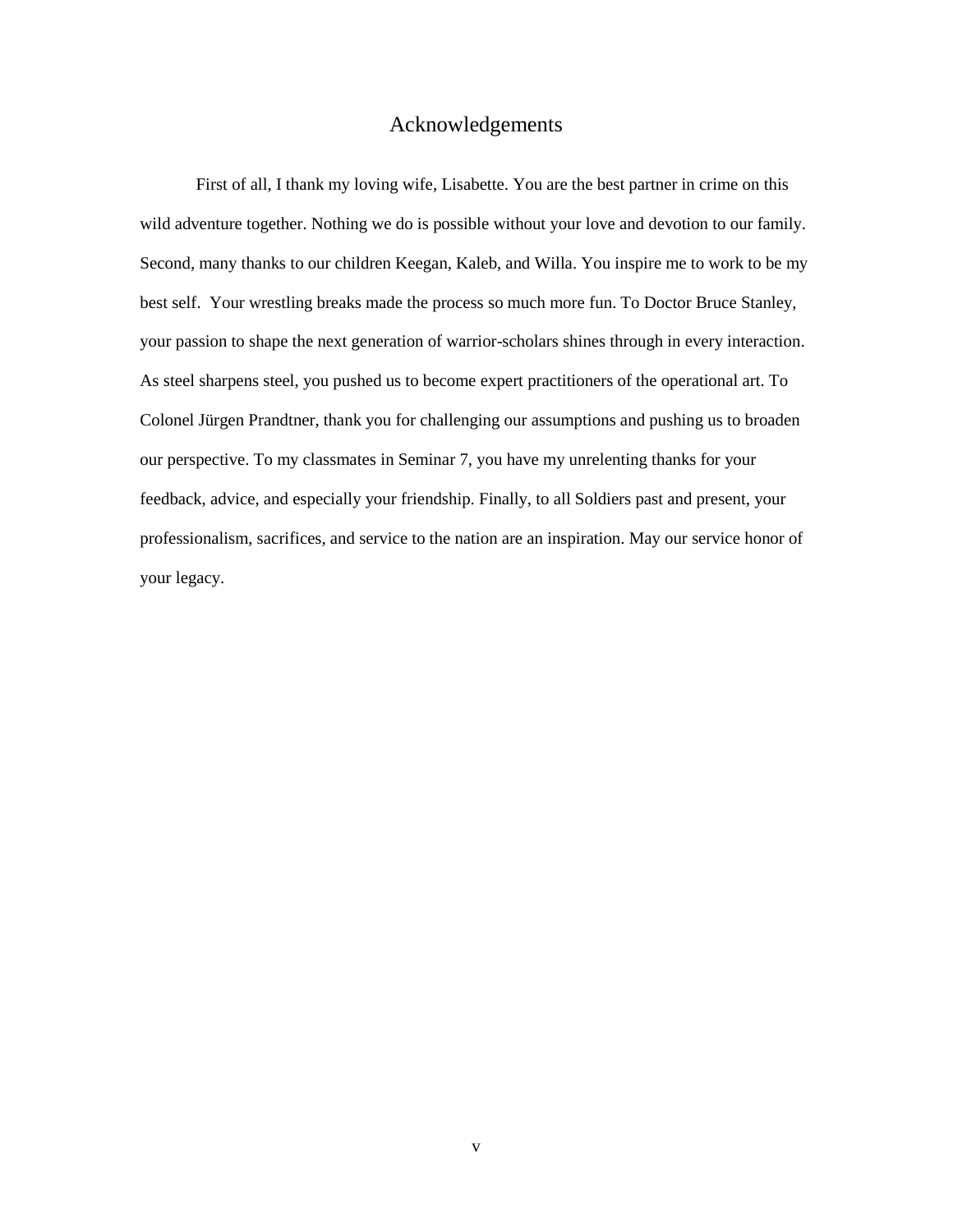### Abbreviations

<span id="page-6-0"></span>

| <b>AQI</b>    | Al-Qaeda in Iraq                                                   |  |
|---------------|--------------------------------------------------------------------|--|
| <b>CTS</b>    | <b>Counter-Terrorism Services</b>                                  |  |
| <b>FEDPOL</b> | Iraqi Federal Police                                               |  |
| <b>FFIS</b>   | Funding Facility for Immediate Stabilization                       |  |
| <b>FOUE</b>   | Fundamentals of Operations in Urban Environments                   |  |
| IA            | Iraqi Army                                                         |  |
| <b>IDPs</b>   | <b>Internally Displaced Persons</b>                                |  |
| <b>IED</b>    | <b>Improvised Explosive Device</b>                                 |  |
| <b>IS</b>     | <b>Islamic State</b>                                               |  |
| <b>ISF</b>    | Iraqi Security Forces                                              |  |
| <b>ISI</b>    | Islamic State in Iraq                                              |  |
| <b>ISIS</b>   | Islamic State of Iraq and al Sham                                  |  |
| <b>LSCO</b>   | Large Scale Combat Operations                                      |  |
| <b>MDO</b>    | Multi-Domain Operations                                            |  |
| <b>NGO</b>    | Non-government Organization                                        |  |
| <b>OIR</b>    | <b>Operation Inherent Resolve</b>                                  |  |
| <b>PMF</b>    | <b>Popular Mobilization Force</b>                                  |  |
| <b>SVBIED</b> | Suicide Vehicle-Borne Improvised Explosive Device                  |  |
| <b>UAS</b>    | <b>Unmanned Aerial Systems</b>                                     |  |
| <b>UN</b>     | <b>United Nations</b>                                              |  |
| <b>UNDP</b>   | <b>United Nations Development Program</b>                          |  |
| <b>UNOCH</b>  | United Nations Office for the Coordination of Humanitarian Affairs |  |
| <b>UNAMI</b>  | United Nations Assistance Mission for Iraq                         |  |
| <b>USAID</b>  | United States Agency for International Development                 |  |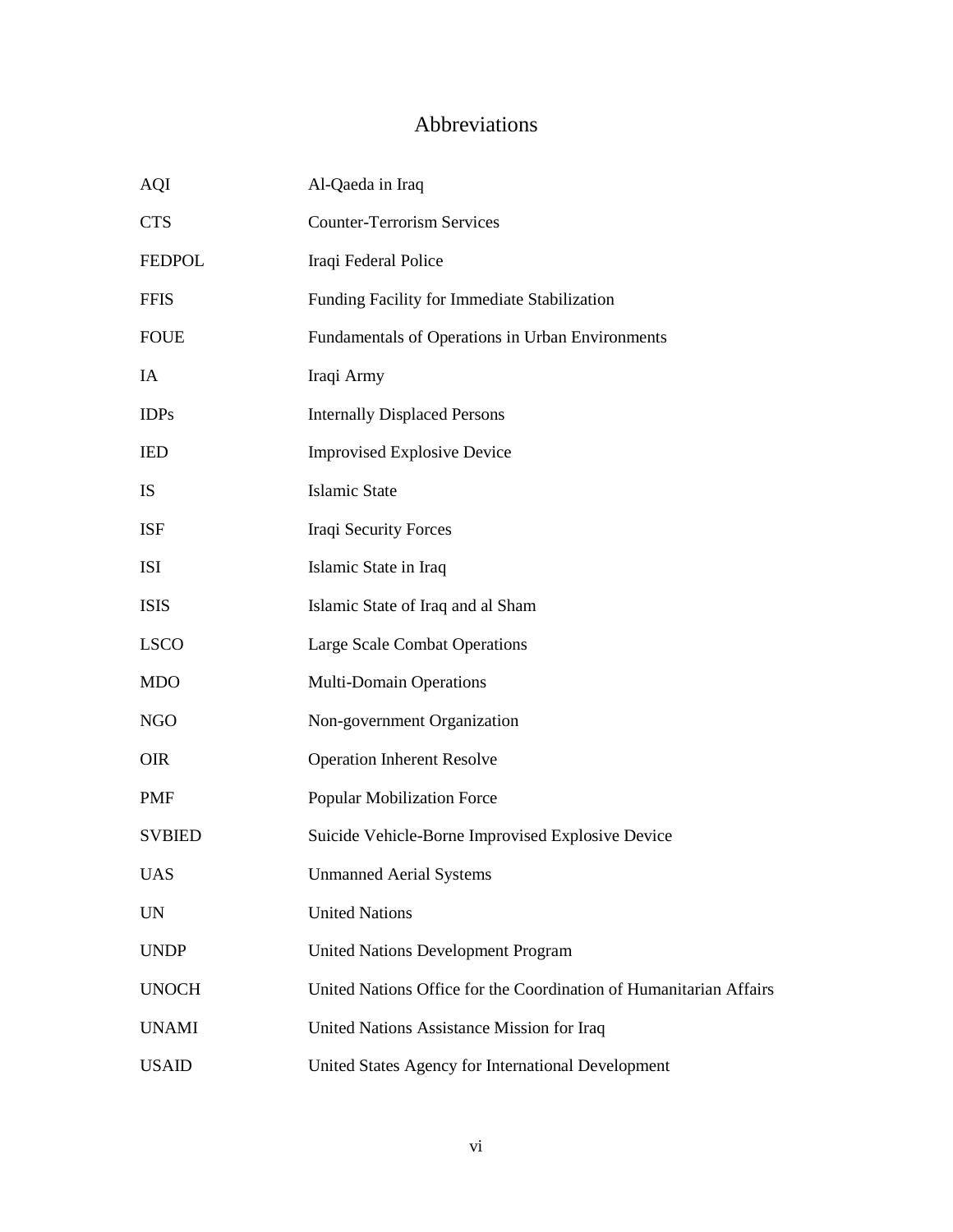## Figures

<span id="page-7-0"></span>

|--|--|--|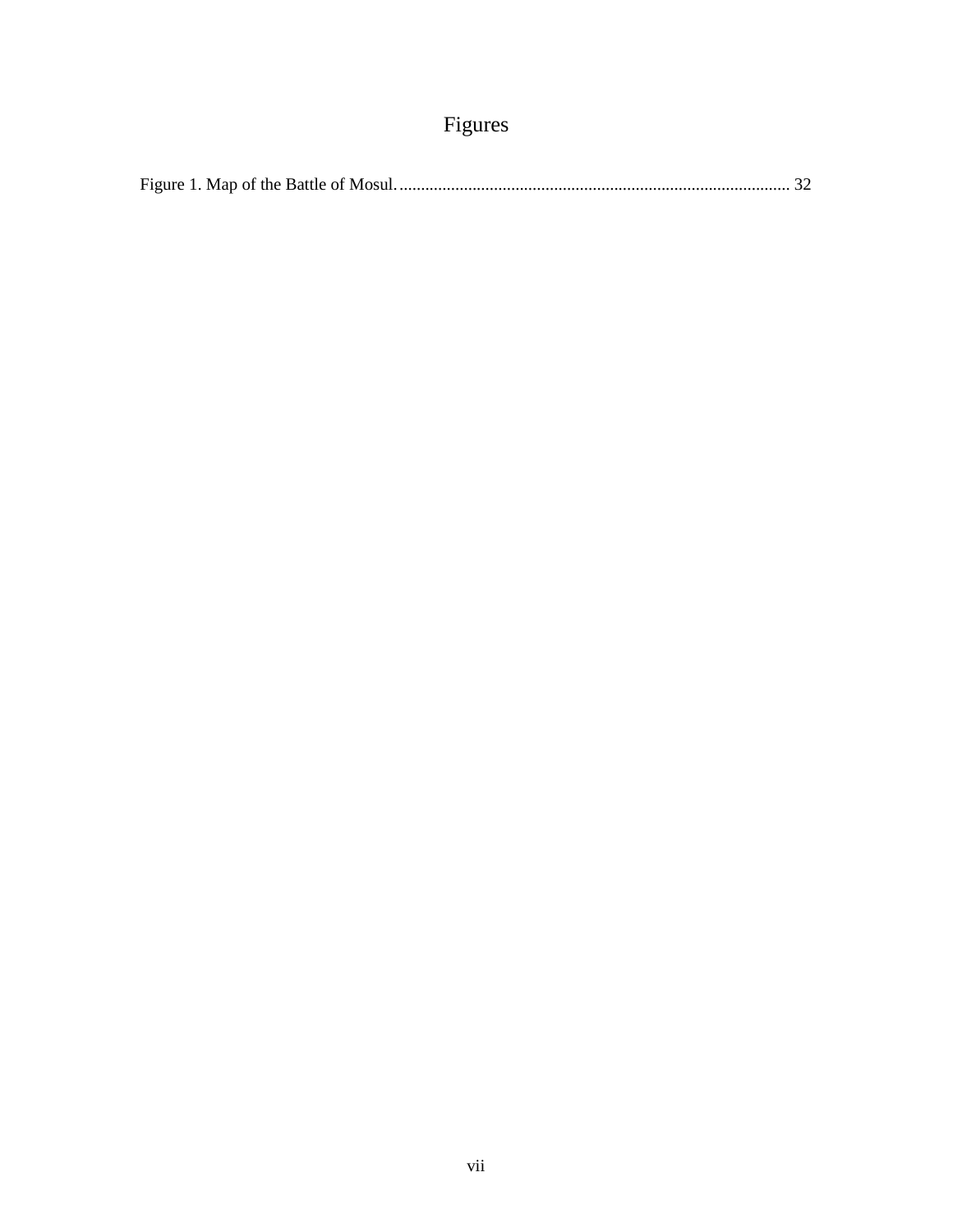## Tables

<span id="page-8-0"></span>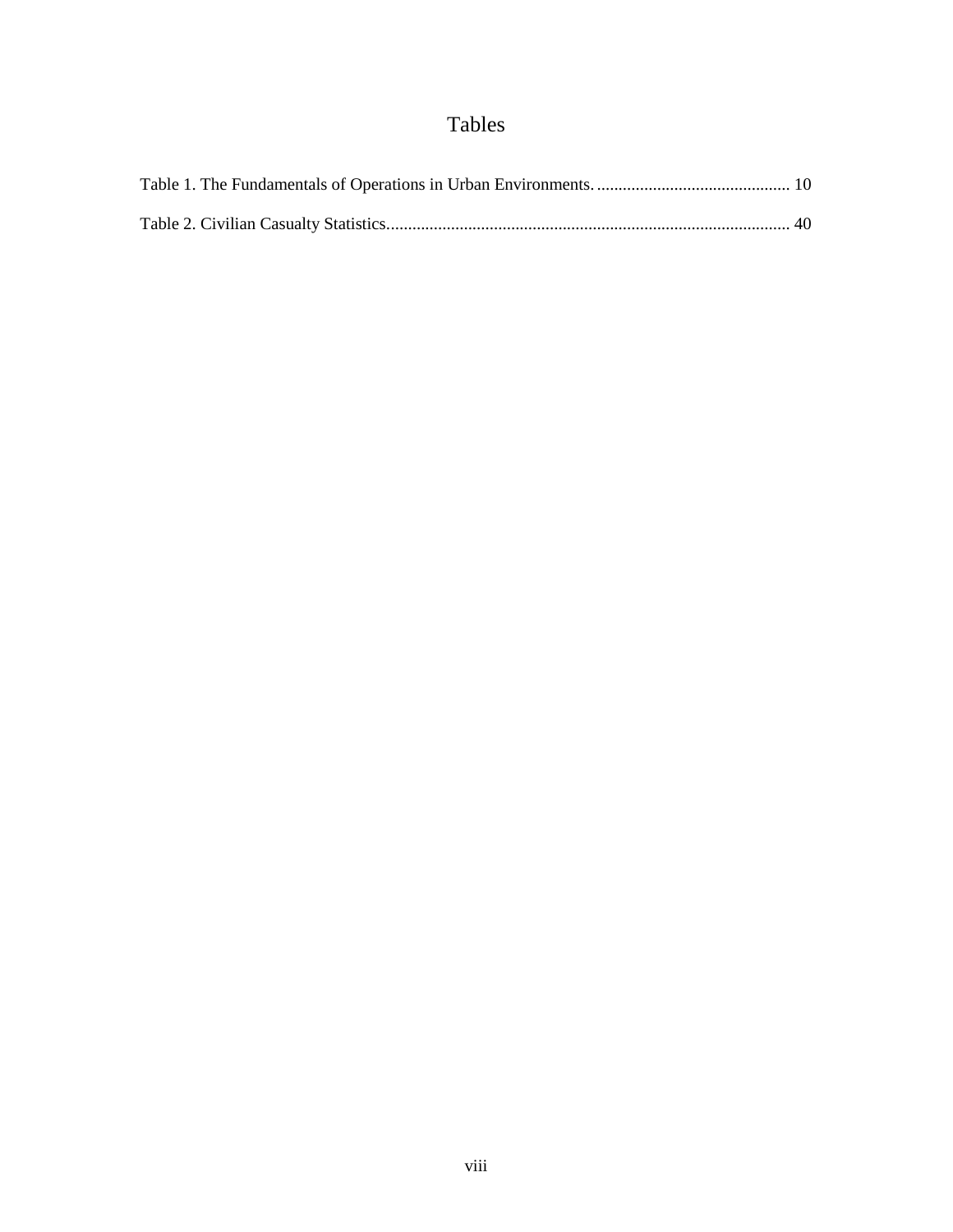### Introduction

<span id="page-9-0"></span>During the transition to armed conflict, adversary forces will rapidly seize vulnerable urban areas to enable swift consolidation of gains and protection of lines of communications. Dense urban terrain's advantages thus lay in the potential for providing early warning and slowing enemy operational tempo. To capitalize on these advantages, the Army must understand, organize, and train to operate in strategically and operationally significant urban areas.

—US Department of the Army, *The US Army in Multi-Domain Operations 2028* 

In April of 2013, the Islamic State of Iraq and al Sham (ISIS) began a terror campaign to seize territory in Syria and Iraq.<sup>1</sup> Mosul, Tikrit, Ramadi, and Fallujah fell as ISIS sought to secure major population centers and resources for its caliphate.<sup>2</sup> Upon the Iraqi government's request, US forces and coalition partners initiated Operation Inherent Resolve (OIR) to restore Iraqi sovereignty, defeat ISIS, and increase regional stability. Throughout 2015 and 2016, the coalition fought to regain Fallujah, Ramadi, and Tikrit, leaving Mosul as the last major city held by ISIS in Iraq. From October 2016 to July 2017, the US government enabled an Iraqi led coalition to liberate the Iraqi city of Mosul from ISIS.

The campaign to liberate Mosul demonstrated the continued relevance of urban operations to modern combat. First, with over 100,000 security personnel, the campaign illustrated the potential complexity of Corps-sized elements engaged in large scale combat operations in urban terrain.<sup>3</sup> Second, bitter fighting reinforced the risks and challenges armed forces face when required to clear an entrenched enemy from urban terrain. Third, the conflict demonstrated the apparent inevitability of urban operations, despite a preference for a force with the initiative to avoid urban areas. In contrast, the US Army's 2018 operating concept

<sup>&</sup>lt;sup>1</sup> Mosul Study Group 17-24U, "What the Battle for Mosul Teaches the Force" (Fort Eustis: US Army Training and Doctrine Command [TRADOC]), September 2017, 4.

<sup>&</sup>lt;sup>2</sup> Mosul Study Group, "What the Battle for Mosul Teaches the Force," 5.

<sup>3</sup> Thomas Arnold and Nicolas Fiore, "Five Operational Lessons from the Battle for Mosul" *Military Review* (January - February 2019), 58.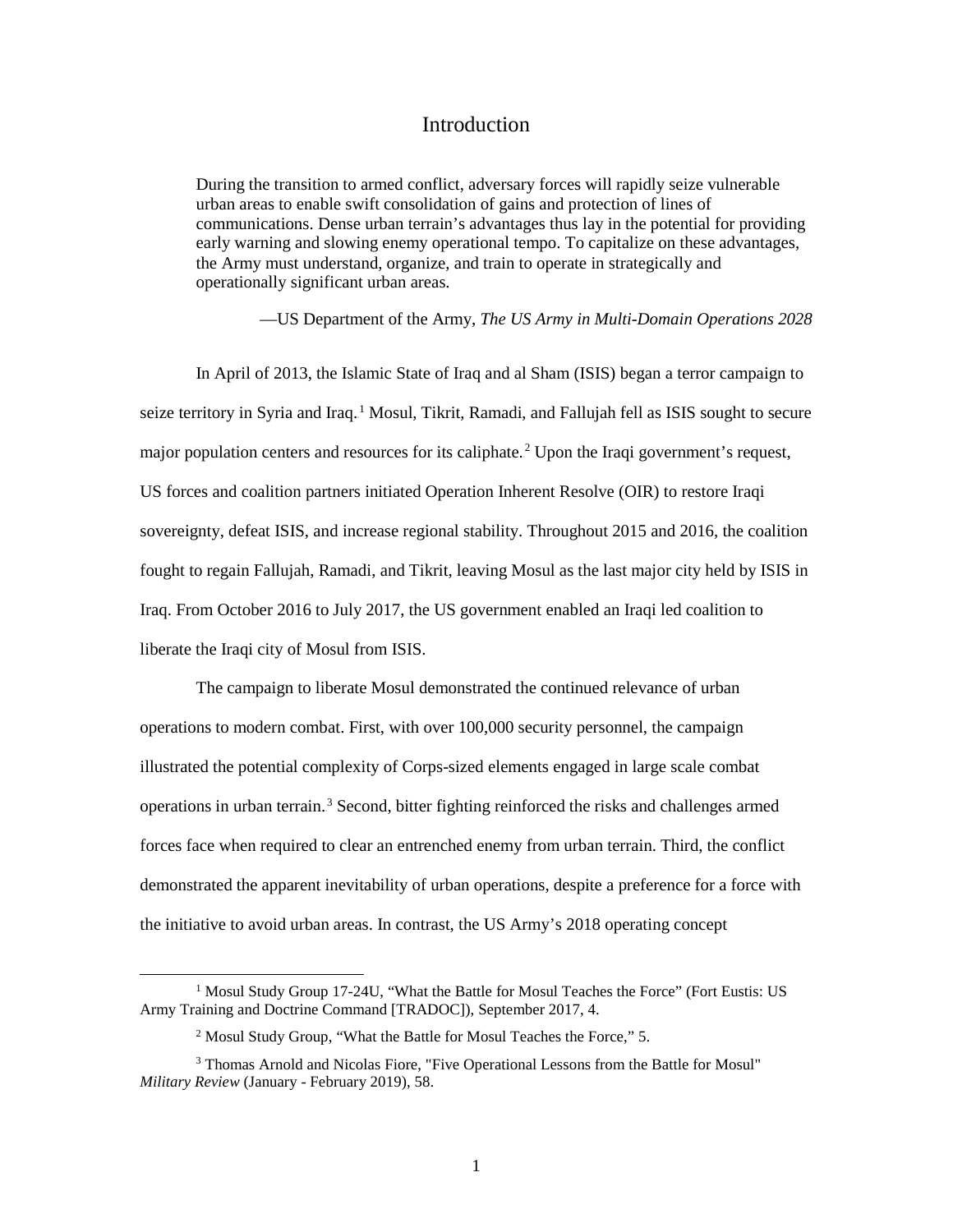acknowledges that "dramatically increasing rates of urbanization and the strategic importance of cities ensure that operations will take place within dense urban terrain."<sup>4</sup> Given the challenges posed by urban operations, and the near-certainty of their future execution, military professionals should pay special attention to recent examples. Using the 2016-2017 campaign to liberate Mosul as a case study, this paper seeks to develop a broader understanding of the future of urban operations in large scale ground combat.

To state the problem explicitly, urban operations present a multitude of complex challenges for civilian and military planners and practitioners. The terrain, structures, and dense population create a dynamic environment that requires significant effort to understand and operate within. Natural and manmade obstacles restrict maneuver and the ability to achieve standoff to take advantage of weapons platforms and technologies. Communication and information collection systems are impeded by the dense structures, and the sheer scope and scale of a city rapidly consumes maneuver units, enablers, and information collection assets. Furthermore, failure to adequately protect the population and critical infrastructure places the likelihood of achieving the political and military objectives at risk.

Given the stated problem, this study proposes that the failure to properly account for the fundamentals of urban operations in large scale ground combat prolongs the conflict, increases risk, and decreases the likelihood of achieving the political objectives. Therefore, to increase the likelihood of success, an operational approach must start with a systematic assessment, then balance military and non-military actions to simultaneously defeat or isolate the enemy, protect the population and key infrastructure, and set the conditions to rapidly transition power to a legitimate authority.

 <sup>4</sup> US Department of the Army, TRADOC Pamphlet 525-3-1, *The US Army in Multi-Domain Operations 2028* (Fort Eustis: TRADOC, 2018), vi.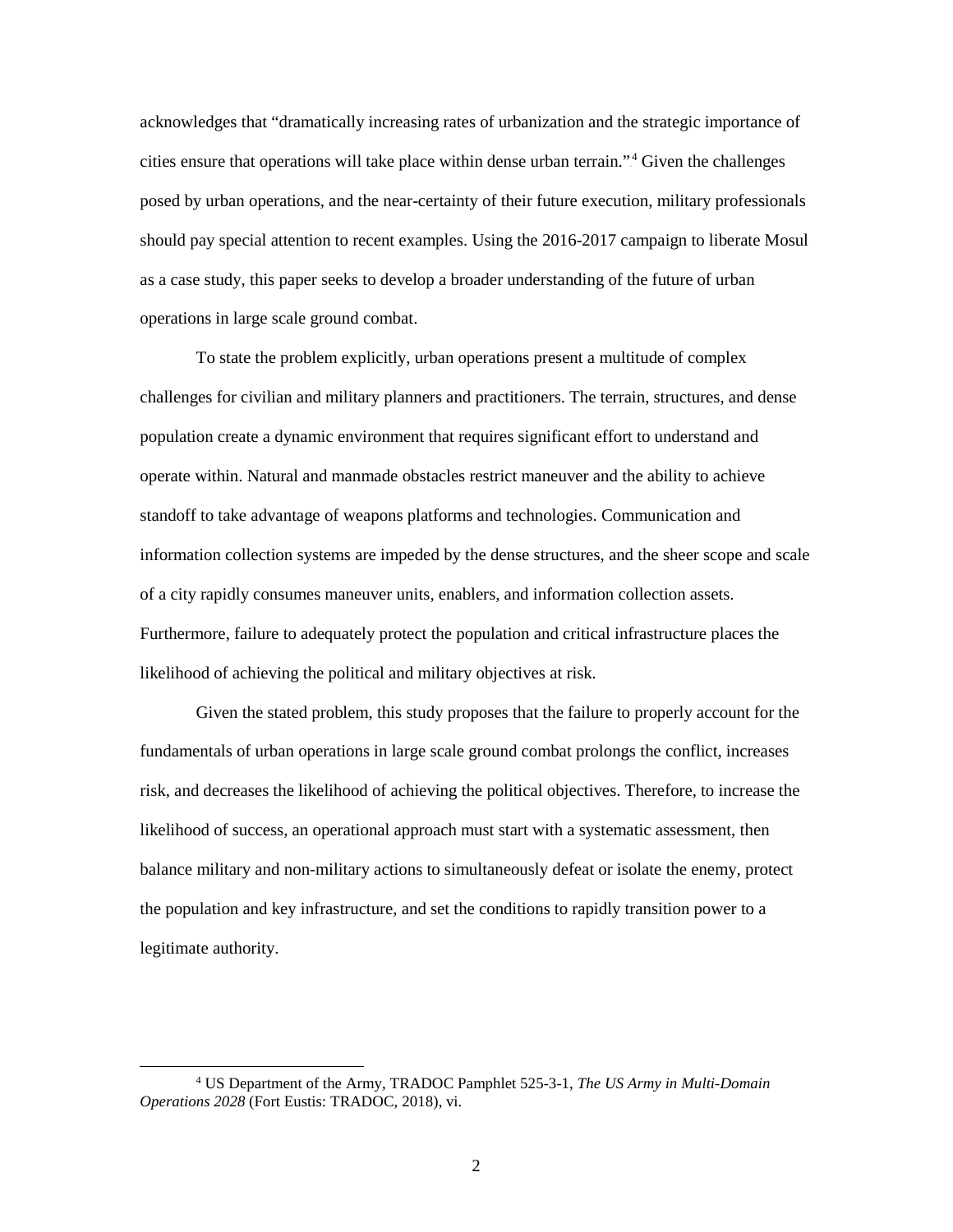Accordingly, a study of the 2016-2017 campaign to liberate Mosul from ISIS is significant for its value as a contemporary example of the US Army's approach to urban operations. While the US Army did not commit large ground units to the fighting in Mosul, it played a major role in shaping the coalition's operational approach, and resourcing the execution of operations. The United States committed joint fires, information collection, and special operations forces to ensure the success of the coalition's efforts to counter ISIS. An analysis of these efforts provides a deeper understanding of the considerations for modern urban operations in large scale combat operations. Given the increased risk to lives, resources, and mission success, a contemporary application of urban operations merits considerable study.

Furthermore, the findings of the study are of significance to the operational artists, commanders, and statesmen seeking to understand a contemporary large-scale urban campaign conducted by a coalition and joint force. These practitioners are likely to be most interested in the observation of and implications from the multitude of detractors from mission success. Broadly, the study finds that even with the application of current doctrinal concepts, decision-makers and staffs should anticipate circumstances where political and military objectives shift, and state and non-state actors act in unpredictable ways. As a result, the long-term outcomes of an urban campaign may fail to achieve the original aims. While these observations are found in other forms of warfare, these findings apply in a more severe way with urban operations.

Before endeavoring to parse the nuances of theory and doctrine related to the case, it is essential to define key terms and concepts. Urban operations are defined as "the range of military operations planned and conducted on, or against objectives within, a topographical complex and its adjacent natural terrain, where manmade construction or the density of population are the dominant features."<sup>5</sup> Dense urban terrain is characterized as "extraordinarily closely-packed

 <sup>5</sup> US Department of the Army, Army Techniques Publication (ATP) 3-06, *Urban Operations*  (Washington, DC: Government Printing Office, 2017), G-4.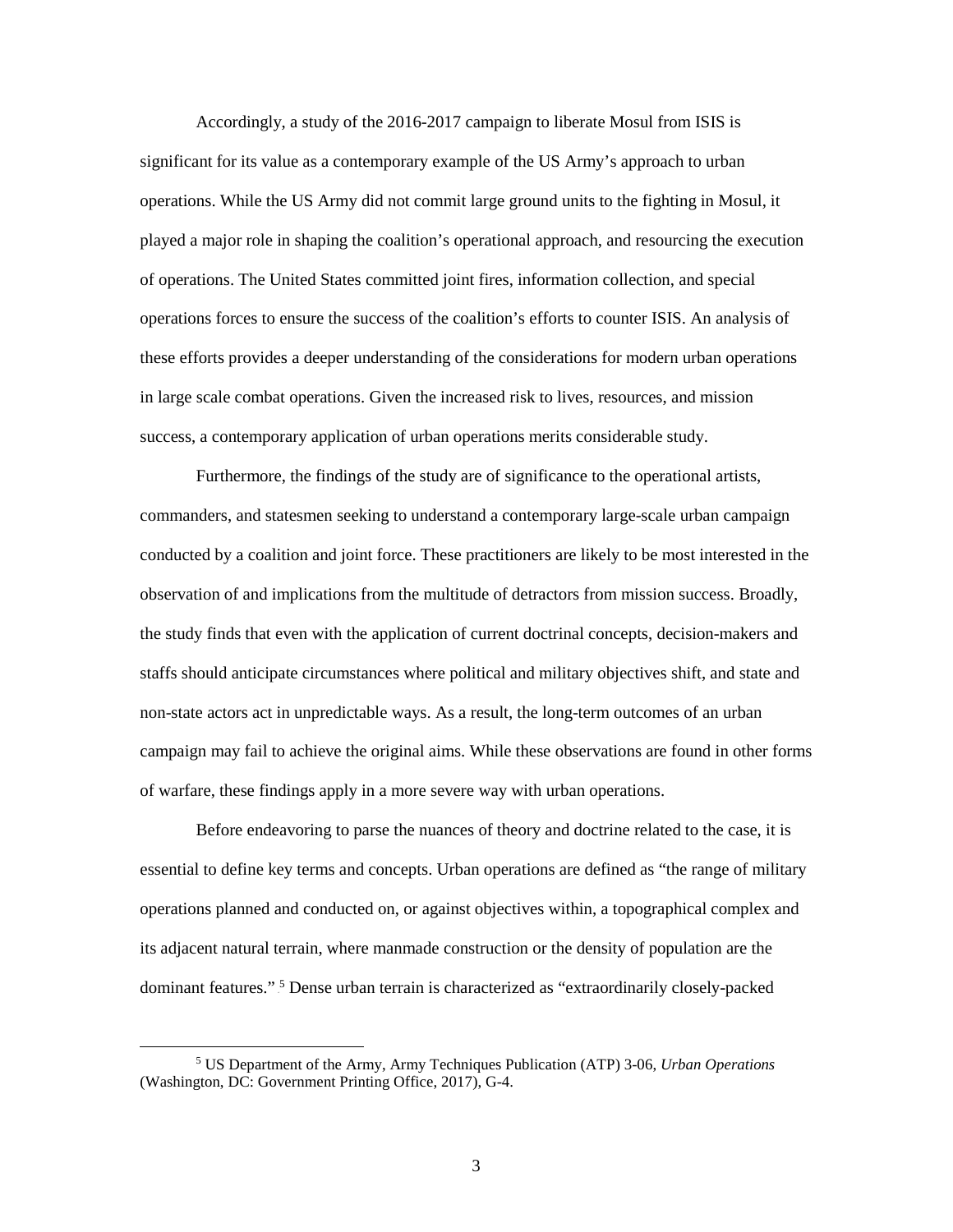manmade infrastructure and high population density, potentially including concentrations of highrise buildings, subterranean features, and densely packed slums."<sup>6</sup> Unless otherwise stated, "the campaign" refers to the 2016-2017 operations to liberate Mosul, and not the broader "Defeat ISIS" campaigns across Operation Inherent Resolve.

There are three theoretical frameworks that help to develop an understanding of the campaign and its impact. First, Clausewitz' theory of war points to the impact that the population of each side plays in the conflict. Second, operational art merits considerable discussion to tie tactical victories to strategic objectives. Third, the monograph will consider a systems approach to understanding the relationships and effects of infrastructure, and the population and terrain on the operating environment. Ultimately, the risk of strategic catastrophe in urban operations increases when these theoretical aspects are not adequately considered.

The theoretical framework will inform three main hypotheses. First, if urban operations are required to achieve the political objective, and they are part of the broader campaign plan, there is a greater likelihood of mission success. Second, if adequate steps to understand the city as a system and leverage opportunities in time and space are taken, the effectiveness of large-scale combat operations are enhanced, and risk is reduced. Finally, if authority does not transition to a legitimate local authority rapidly, then the likelihood of achieving the original political objective decreases.

For this work to be most useful, it is necessary to acknowledge the limitations of this analysis. This work is based on the body of English language-based research. When possible, Arabic translations are used, however, the majority of sources are US military and English based coalition documents. As such, there are limited non-propaganda sources currently available that represent ISIS' position in their own words. Correspondingly, the classification of sources limits this paper and, given the proximity to the event, many documents remain classified. The recency

 <sup>6</sup> US Department of the Army, *The US Army in Multi-Domain Operations <sup>2028</sup>*, GL-4.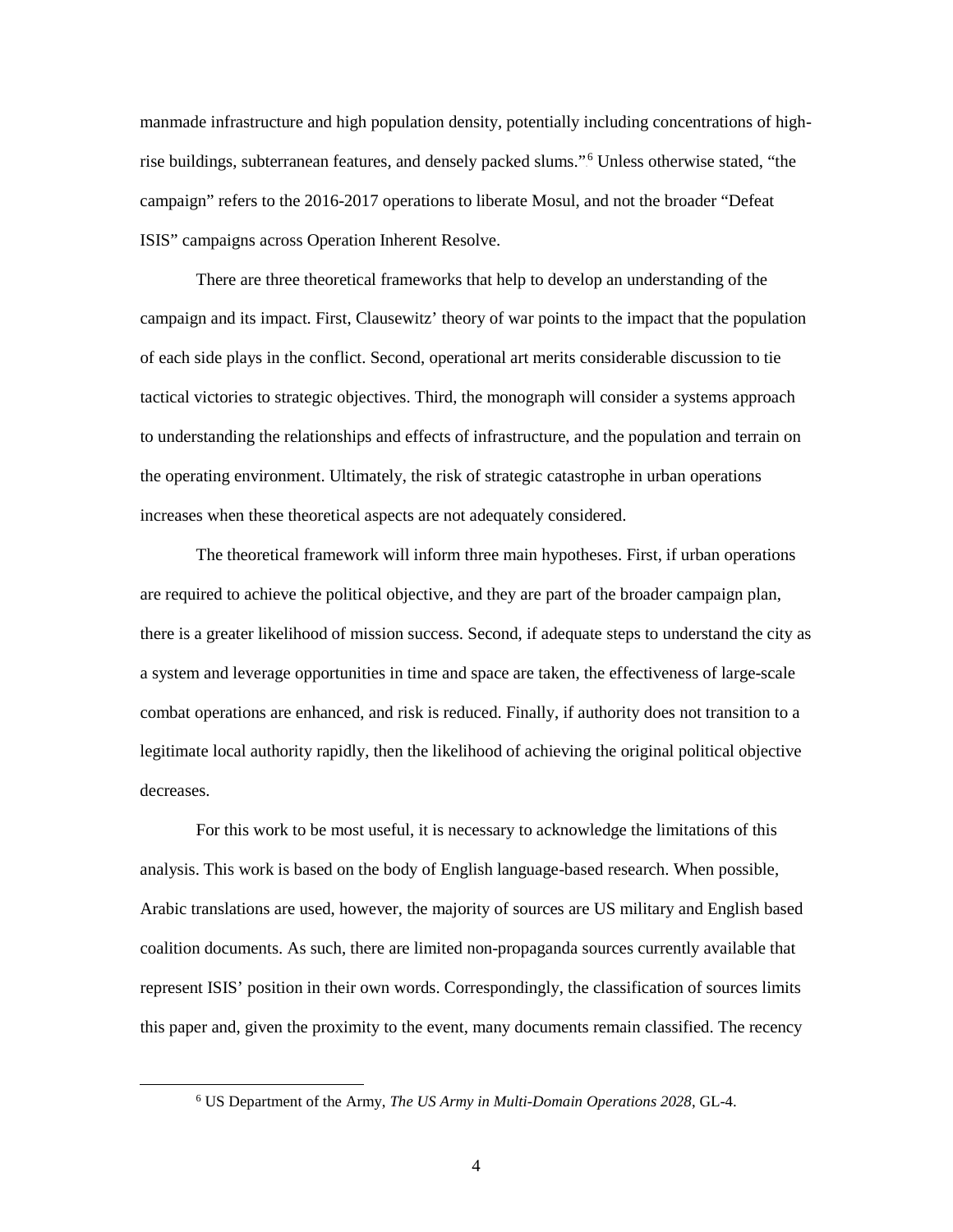of events precludes a final determination of the overall impact of decisions and events. Finally, the accuracy of coalition documents could not be further verified within the scope of this research. Despite these limitations, the potential value of these observations for current and future operations outweighs the risk of a premature assessment.

Moreover, for the sake of clarity and precision, this paper will focus on the operational and strategic aspects of urban operations during the campaign. Although there are implications from the conflict at the tactical level, these aspects will remain for future research. This monograph will focus an analysis on the campaign to liberate Mosul from August of 2016 to July of 2017, the period of major combat operations as most relevant to liberating the city. That is not to say that there are not important aspects from the defeat of ISIS forces in Fallujah, Ramadi, and parallel efforts in Syria in 2015 and 2016. However, discussion of these battles is only for context, as required.

Furthermore, there are several assumptions that underpin this research. It assumes that the US military will fight in urban terrain in the future. Furthermore, it also assumes that historical cases such as these can provide insights into future operations, despite the size of the enemy force. While not directly applicable across all domains, the campaign offers lessons that are scalable to future conflicts against peer adversaries fighting in urban terrain.

Finally, the organization of this monograph follows an introduction, a literature review, the methodology, a case study, findings and conclusions. The main concepts of urban operations are explored within the introduction, then the literature review establishes the doctrinal and theoretical foundation for operational approaches to urban operations. The methodology establishes the roadmap used to later analyze the campaign as a case study, followed by the findings section, which establishes key takeaways from the case study. Finally, the conclusion section extrapolates the implications of the campaign to future urban operations.

5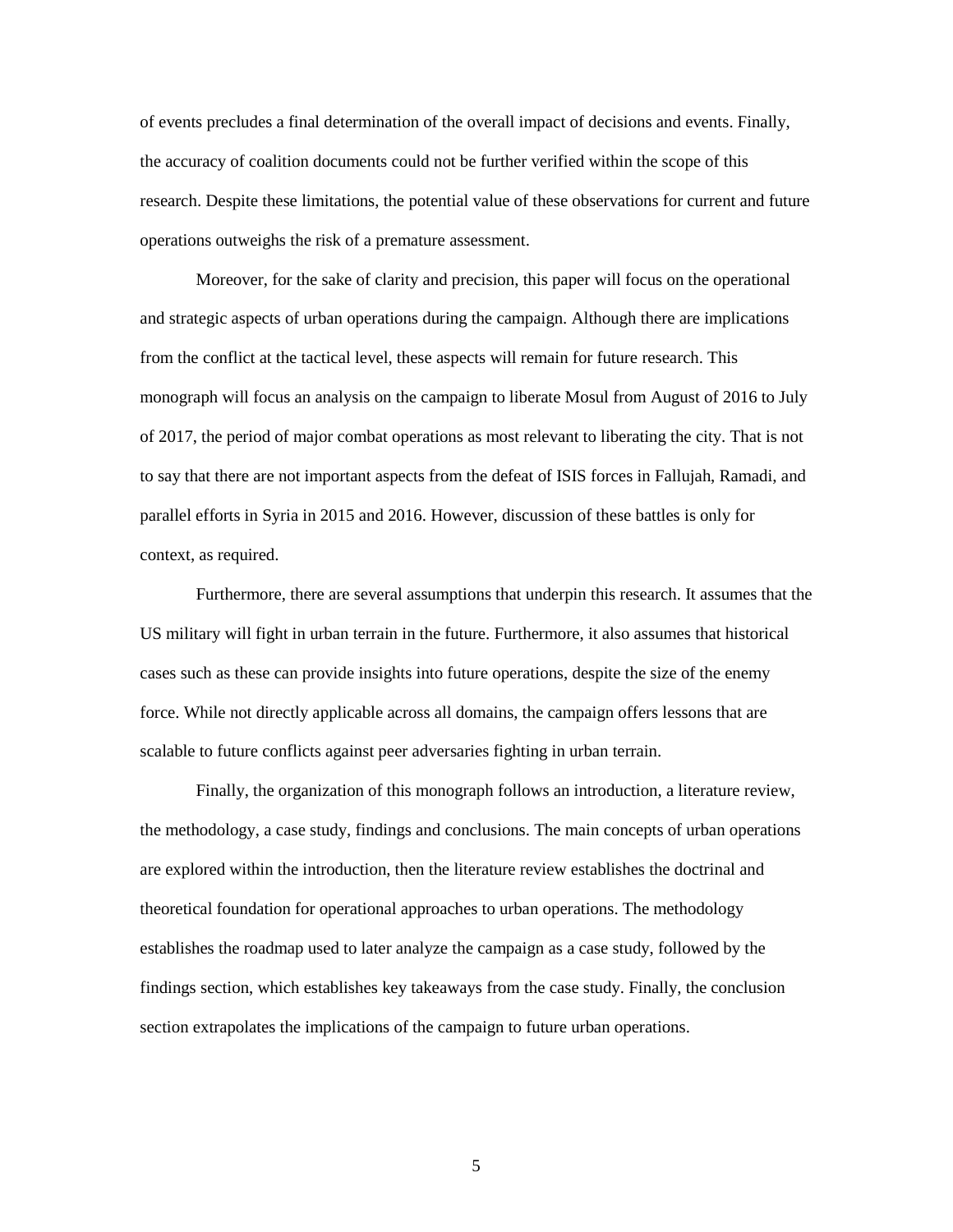#### Literature Review

<span id="page-14-0"></span>Operational art is a key aspect of conducting large scale combat operations in urban terrain. For this reason, before seeking to examine the LSCO as conducted in the campaign to liberate Mosul, it is necessary to deconstruct the foundations upon which modern urban warfare stands. This section will seek to demonstrate the most relevant theoretical, conceptual, and empirical concepts found in the body of literature on operations in urban terrain. Specifically, this paper uses a combination of Carl von Clausewitz, Everett Dolman, and Sun Tzu to establish the theoretical and conceptual basis for war and strategy.

Next, key aspects of the theory of operational art are examined to set a foundation for later evaluating the use of operational art during the campaign. What follows is a conceptual examination of the Fundamentals of Operations in Urban Environments (FOUE), which provide a basis to evaluate the conduct of urban operations. The final section of the literature review focuses on an empirical evaluation of the body of knowledge surrounding urban operations and the campaign to liberate Mosul. Ultimately, the synthesis of these key theoretical, conceptual, and empirical elements prepares the reader for a nuanced analysis of the campaign and its implications for the future of urban combat.

Foremost, it is useful to consider urban operations within a broader theory of war. Given the purpose of this monograph is to better understand how the military can achieve political and military objectives through the employment of force in urban operations, multiple foundational concepts inform a modern theory of war. Although many contemporary scholars seek to refine and interpret his works, arguably no theorist better demonstrates the complexities of war than Carl von Clausewitz. Throughout his works, he examines the construct of war within the broader institution of policy and politics, for this reason Clausewitz's ideas are some of the most cited and debated within the field of political and military science. Clausewitz defines strategy as "the use of engagement for the purpose of the war. The strategist must therefore define an aim for the

6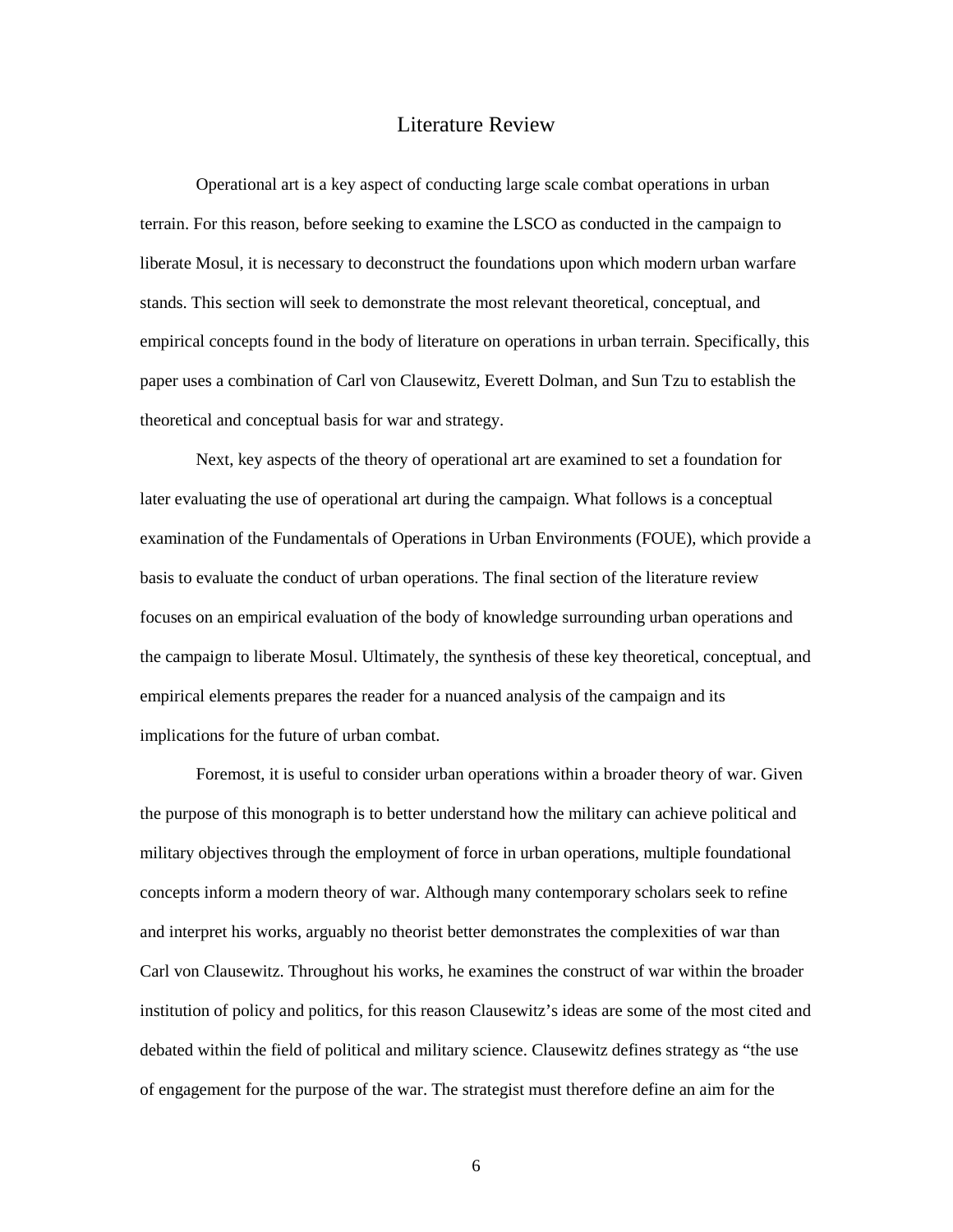entire operational side of the plan of the war that will be in accordance with its purpose."<sup>7</sup> Clausewitz goes on to discuss the need to nest and adapt military objectives and military aims, with the broader national strategy," as reflected within Field Manual (FM) 3-0 *The Operations*  Process.<sup>8</sup> The US Army defines strategy as "a foundational idea or set of ideas for employing the instruments of national power in a synchronized and integrated fashion to achieve national and multinational objectives.".<sup>9</sup>

Clausewitz warned those who might mistakenly separate military strategy from its broader political context. He states, "War is nothing but the continuation of political efforts by other means. In my view, all of strategy rests on this idea, and I believe that whoever refuses to recognize that this must be so does not yet fully understand what really matters." <sup>10</sup> Clausewitz largely laid the foundation for the discourse that resulted in the current understanding of the US military's theory of war and the development of military strategies that support the political objective. $11$ 

The US Army further examines the theory of war and implementation of strategy through the use of three levels of warfare: strategic, operational, and tactical. The strategic level primarily focuses on the national level, with the combatant commanders linking military action to strategic objectives.<sup>12</sup> The operational level of warfare is the level of warfare at which campaigns and major operations are planned, conducted, and sustained to achieve strategic objectives within

 <sup>7</sup> Carl von Clausewitz, *On War*, ed. and trans. Michael Howard and Peter Paret (Princeton: Princeton University Press, 1989), 177.

<sup>8</sup> Clausewitz, *On War*, 177.

<sup>9</sup> US Department of the Army, Army Doctrine Publication (ADP) 5-0, *The Operations Process* (Washington, DC: Government Printing Office, 2019), 2-7.

<sup>10</sup> Clausewitz, *On War*, 87.

<sup>11</sup> Azar Gat, *A History of Military Thought: From the Enlightenment to the Cold War* (New York: Oxford University Press, 2001), 251.

<sup>12</sup> US Army, ADP 5-0, 2-7.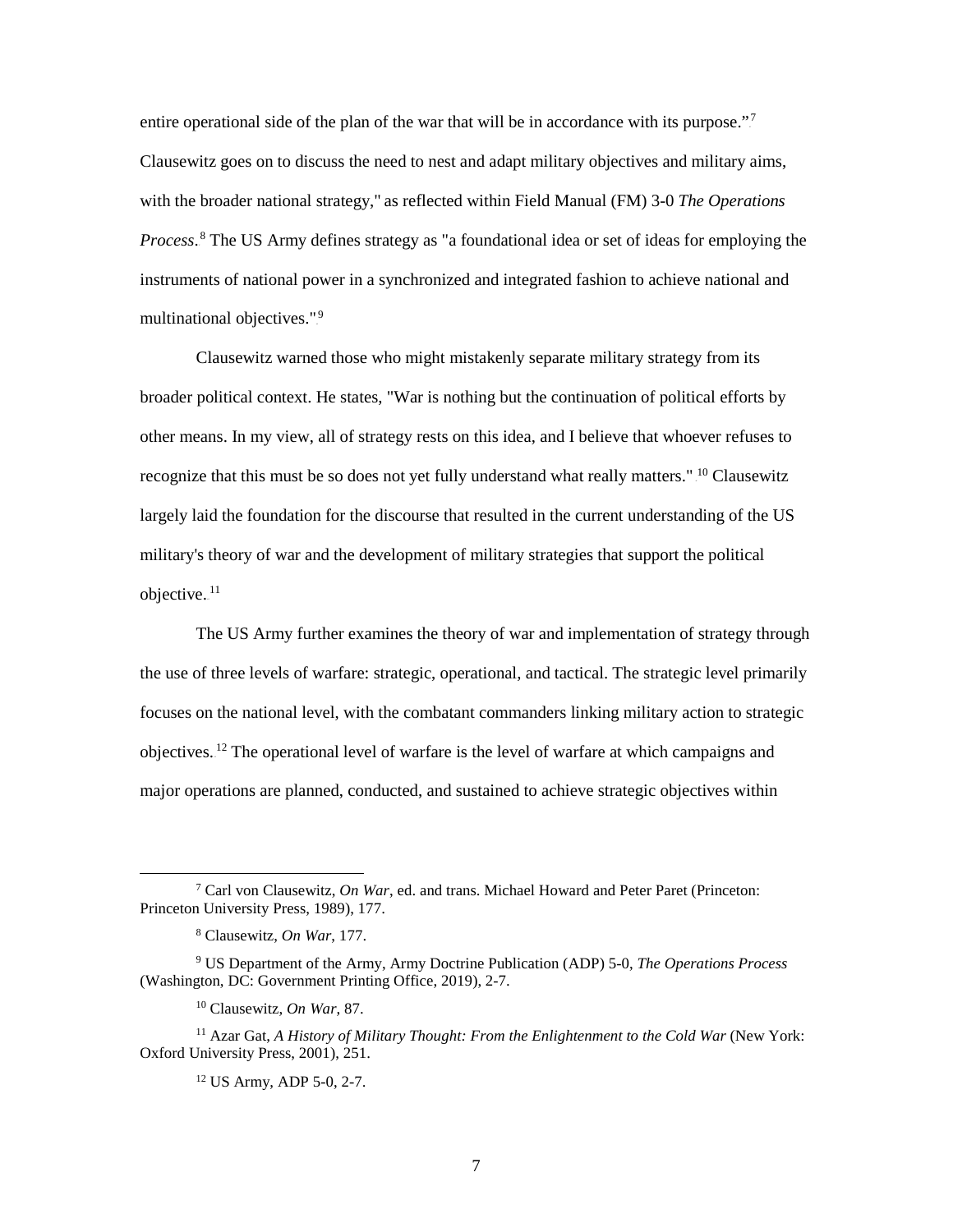theaters or other operational areas."<sup>13</sup> Finally, the tactical level of warfare is the level that plans and executes battles and engagements to achieve military objectives.<sup>14</sup> These levels of warfare underpin the US Army doctrinal understanding of the theory of war and the operational art.

Strategy is not a thing that can be poked, prodded, and probed. It is an idea, a product of the imagination. It is about the future, and above all it is about change. It is anticipation of the probable and preparation for the possible. It is, in a word, alchemy; a method of transmutation from idea into action.

―Everett Dolman, *Pure Strategy*

After reviewing broader theories of war, this section provides key linkages between strategy, urban operations, and the operational art. In *Pure Strategy*, Dolman seeks to reconcile a theory of operational strategy for air and space warfare within the broader theory of war.<sup>15</sup> He states, "strategy, in its simplest form, is a plan for attaining continuing advantage.".<sup>16</sup> He then offers one of the most useful examinations of linking tactical action to strategic outcomes at echelon.<sup>17</sup> Grand strategy occurs at the highest levels and refers to the national strategy.<sup>18</sup> Military strategies seek to link military means to political objectives.<sup>19</sup> Operational strategy, similar to operational design, utilizes campaigns and battles to achieve the military strategy.<sup>20</sup> At the tactical level, actions are sequenced by commanders and staffs to achieve the tactical end: victory on the battlefield. $21$ 

- <sup>19</sup> Dolman, *Pure Strategy*, 28.
- <sup>20</sup> Dolman, *Pure Strategy*, 28.
- <sup>21</sup> Dolman, *Pure Strategy*, 29.

 <sup>13</sup> US Army, ADP 5-0*,* 2-8.

<sup>14</sup> US Army, ADP 5-0*,* 2-9.

<sup>15</sup> Everett Dolman, *Pure Strategy. Power and Principles in the Space and Information Age* (New York: Frank Cass, 2005), 30.

<sup>16</sup> Dolman, *Pure Strategy*, 6.

<sup>17</sup> Dolman, *Pure Strategy*, 28.

<sup>18</sup> Dolman, *Pure Strategy*, 28.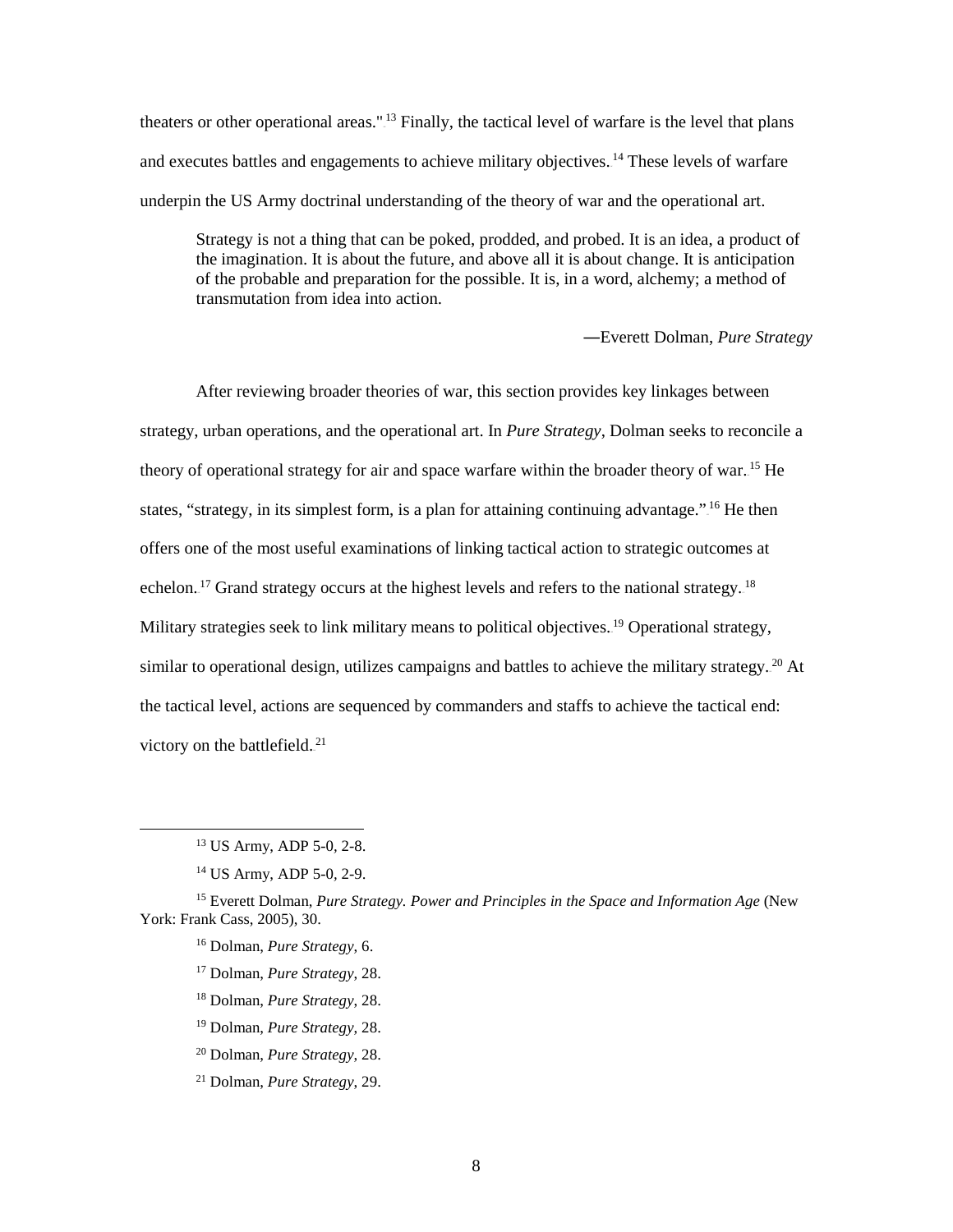Dolman cites that the operational strategist balances the logic of the strategy with the logic of setting the conditions to fight and win the most important battles.<sup>22</sup> For example, the operational artist may be required to task a unit to delay an enemy for a period of time before withdrawing.<sup>23</sup> While withdrawing may not seem immediately aligned with the political aim of defeating the enemy, if it allows for the massing of overwhelming force that compels the enemy to sue for peace without fighting, a superior state is achieved.<sup>24</sup> This is similar to arguably one of Dolman's greatest contributions -- his description of devising strategies that adapt toward future conditions rather than end-states.<sup>25</sup> Ultimately, Dolman contributes to the body of theory surrounding operational art and aids in the development of an adaptive strategy that links tactical action to strategic purposes.

Next, this study requires an evaluation of urban operations frameworks. Following a review of the body of literature concerning urban operations, this study poses that the best criteria to evaluate this case are the Fundamentals of Operations in Urban Environments (FOUE) in Joint Publication (JP) 3-06: *Joint Urban Operations*. The FOUE (see table 1) is the best fit for three reasons. First, this framework places emphasis on the strategic and operational context requiring and shaping the urban operations. Second, this framework offers the linkages of tactical action to the strategic national objectives through operational design and planning. This includes a comprehensive operational design that goes beyond targeting the adversary, but leveraging the system of systems to achieve the operational effects required.<sup>26</sup> Third and finally, joint fundamentals refer to the integration of partners, governmental and non-governmental agencies throughout the process, to set the conditions for transition.

- <sup>24</sup> Dolman, *Pure Strategy*, 29.
- <sup>25</sup> Dolman, *Pure Strategy*, 114.

<sup>26</sup> US Department of Defense, Joint Staff, Joint Publication (JP) 3-06, *Urban Operations*  (Washington, DC: Government Printing Office, 2013), III-13.

 <sup>22</sup> Dolman, *Pure Strategy*, 29.

<sup>23</sup> Dolman, *Pure Strategy*, 29.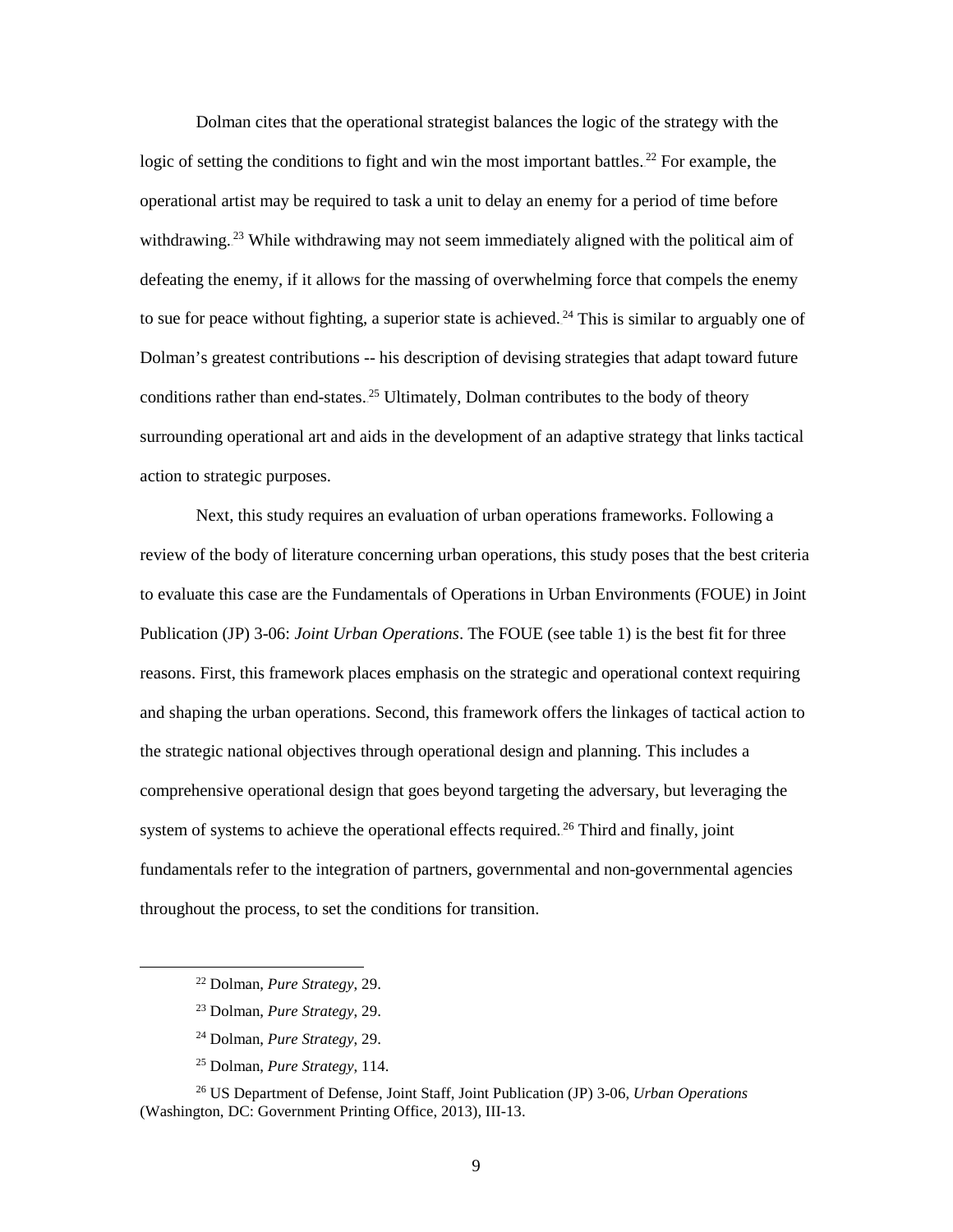While the Fundamental Tasks of Urban Operations found in Army Techniques

Publication (ATP) 3-06, *Urban Operations* were initially considered, this framework was assessed as overly tactical, with less emphasis on an operational approach that is nested within the strategic objectives. The introduction of ATP 3-06 acknowledges this observation by referring to headquarters serving as a Joint Task Force. A thorough review demonstrates a significant overlap between the two manuals. However, the US Joint Publication 3-06, *Urban Operations* offers greater emphasis on the design and execution of urban operations within the context of campaigns and strategies.

Table 1. The Fundamentals of Operations in Urban Environments.

| The Fundamentals of Operations in Urban Environments                                                     |  |
|----------------------------------------------------------------------------------------------------------|--|
| Conduct a systemic assessment.                                                                           |  |
| Integrate all actions within the context of an overarching major operation or campaign.                  |  |
| Learn and adapt.                                                                                         |  |
| Selectively isolate the urban environment.                                                               |  |
| Apply highly discriminate destructive or disabling force to disrupt an adversary's ability to pursue its |  |
| objectives.                                                                                              |  |
| Establish and extend control and protection of urban sectors and subsystems.                             |  |
| Persuade municipal governments, groups, and population segments to cooperate with joint force            |  |
| operations.                                                                                              |  |
| Provide essential support into the urban environment to sustain it during the ordeal of combat           |  |
| operations to improve its ability to survive.                                                            |  |
| Make improvements to urban institutions and infrastructure.                                              |  |

*Source:* Created by author referencing United States Joint Staff, Joint Publication (JP) 3-06, *Urban Operations* (Washington, DC: Government Printing Office, 2013), I-11.

Next, it is possible to conduct an empirical evaluation of the relevant literature for the campaign to liberate Mosul. This study initially asserts that the failure to properly account for the fundamentals of urban operations in large scale ground combat prolongs the conflict, increases risk, and decreases the likelihood of achieving the political objectives. To increase the likelihood of success, the operational approach must start with a systematic assessment, then balance military and non-military actions to simultaneously defeat or isolate the enemy, protect the population and key infrastructure, and set the conditions to rapidly transition power to a legitimate authority. The literature indicates three hypotheses support this thesis. First, if urban operations are required to achieve the political objective, and they are integrated within the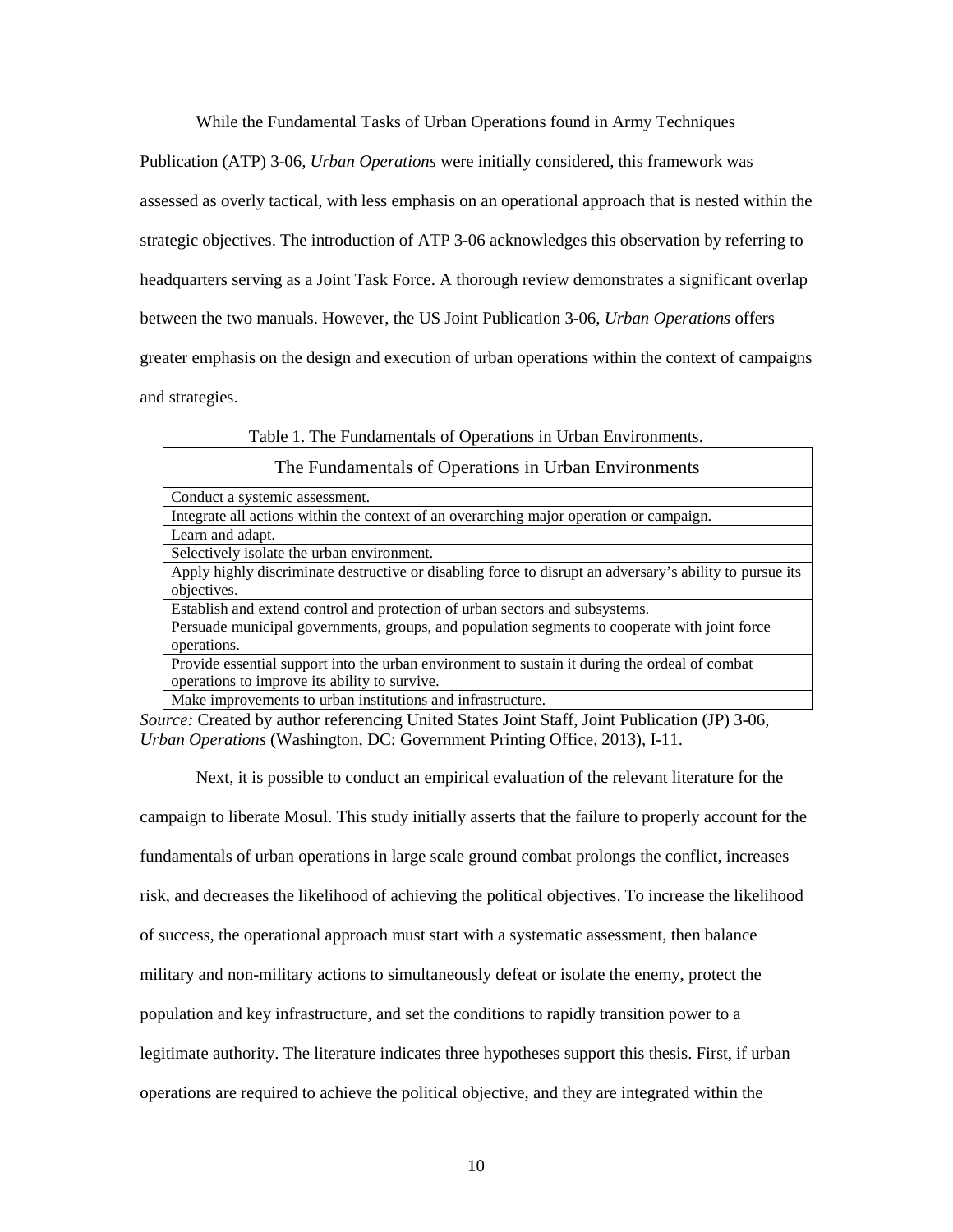broader campaign plan, then there is a greater likelihood of mission success. Second, when FOUE are part of planning and execution, there is maximum effectiveness of large-scale combat operations and risk is less. Third, if authority does not transition to a legitimate local authority rapidly, then there is less likelihood of achieving the original political objective. Finally, it proposes that these hypotheses are directly relevant to an examination of the application of operational art during the fighting for Mosul.

The first hypothesis states: if urban operations are required to achieve the political objective, and they are part of the broader campaign plan, then there is a greater likelihood of mission success. This hypothesis emphasizes the concurrence between military theorists and military doctrine that urban operations occur only out of strategic or operational necessity. So important is the strategy to urban operations, that Sun Tzu offered strategy for operations in cities as well. He states, "Attaining one hundred victories in one hundred battles is not the pinnacle of excellence. Subjugating the enemy's armies without fighting is the true pinnacle of excellence." <sup>27</sup> Certainly, given the concentration of people, capital, and resources within them, cities played a strategic role in Sun Tzu's era as well. Despite this, he warned against a direct approach for cities.<sup>28</sup> An indirect approach to achieve the objective is preferred, as it often results in the preservation of forces.<sup>29</sup> Current US Joint Doctrine also posits that urban operations should only be conducted when the urban infrastructure has significant "strategic or operational value, it is required to isolate the enemy within the urban area to facilitate a broader campaign, the location dominates a region or avenue of approach, or the political or cultural significance of the area presents itself as a strategic or operational center of gravity." $^{30}$ 

 <sup>27</sup> Sun Tzu, *The Art of War*, ed. and trans. Ralph Sawyer (Boulder: Westview Press, 1996), 50.

<sup>28</sup> Sun Tzu, *The Art of War*, 46.

<sup>29</sup> Sun Tzu, *The Art of War*, 46.

<sup>30</sup> US Joint Staff, JP 3-06, I-10.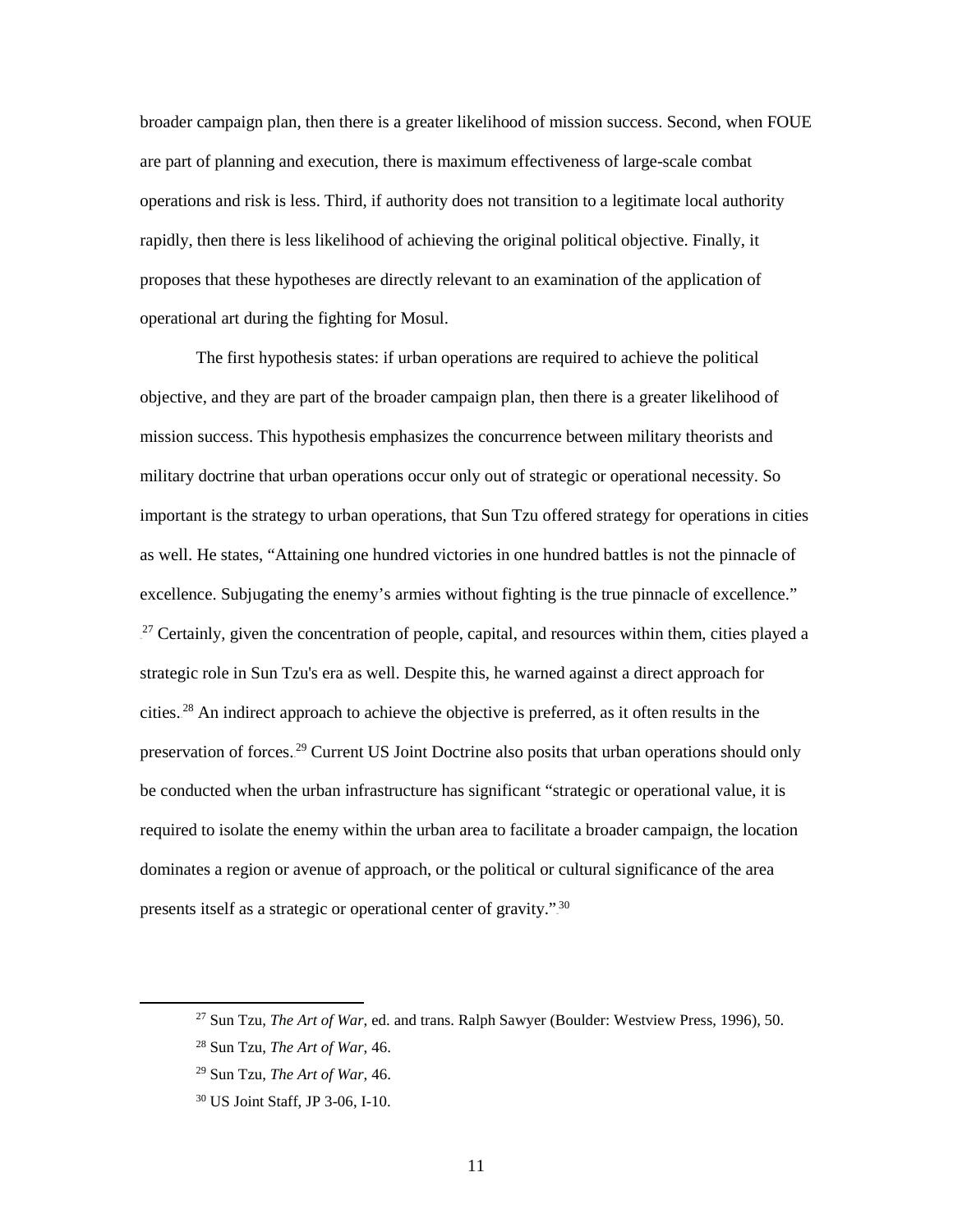The second hypothesis states: if the fundamental tasks of urban operations are part of planning and execution, then the effectiveness of large-scale combat operations are enhanced and risk is reduced. Sun Tzu recognized that there existed critical steps to prepare to conduct urban operations. "This tactic of attacking walled cities is adopted only when unavoidable. Preparing large movable protective shields, armored assault wagons, and other equipment and devices will require three months. Building earthworks will require another three months to complete." Like General Ulysses S. Grant at Vicksburg, Sun Tzu describes the tendency of generals to attack without making appropriate preparations, only to suffer heavy losses without taking the city.<sup>31</sup> He applied the same concept to the enemy's armies, posing that superior strategy destroys their will without fighting.<sup>32</sup> Current US joint doctrine seeks to encapsulate these requirements through a comprehensive and systematic approach to urban operations. US JP 3-06 provides the FOUE framework to develop an operational approach that effectively balances "isolating, protective, improving, sustaining, persuasive, destructive, and disruptive actions or capabilities."<sup>33</sup>

The third hypothesis states: If authority does not transition to a legitimate local authority rapidly, then the likelihood of achieving the original political objective decreases. Sun Tzu refers to the risks of prolonged conflict stating, "No country has ever profited from protracted warfare." <sup>34</sup> He implored strategists to fight with the aim of preservation.<sup>35</sup> In doing so, his "weapons will not become dull, and the gains can be preserved."<sup>36</sup> Similarly, the longer a conflict, the greater the risks to the army, and to the achievement of the political objectives. The enmity of the population has a direct impact on the choices of the decision makers.<sup>37</sup> Just as the passion of the

- 31 Sun Tzu, *The Art of War*, 50.
- <sup>32</sup> Sun Tzu, *The Art of War*, 50.
- <sup>33</sup> US Joint Staff, JP 3-06, I-10.
- <sup>34</sup> Sun Tzu, *The Art of War*, 50.
- <sup>35</sup> Sun Tzu, *The Art of War*, 50.
- <sup>36</sup> Sun Tzu, *The Art of War*, 50.
- <sup>37</sup> Clausewitz, *On War*, 94.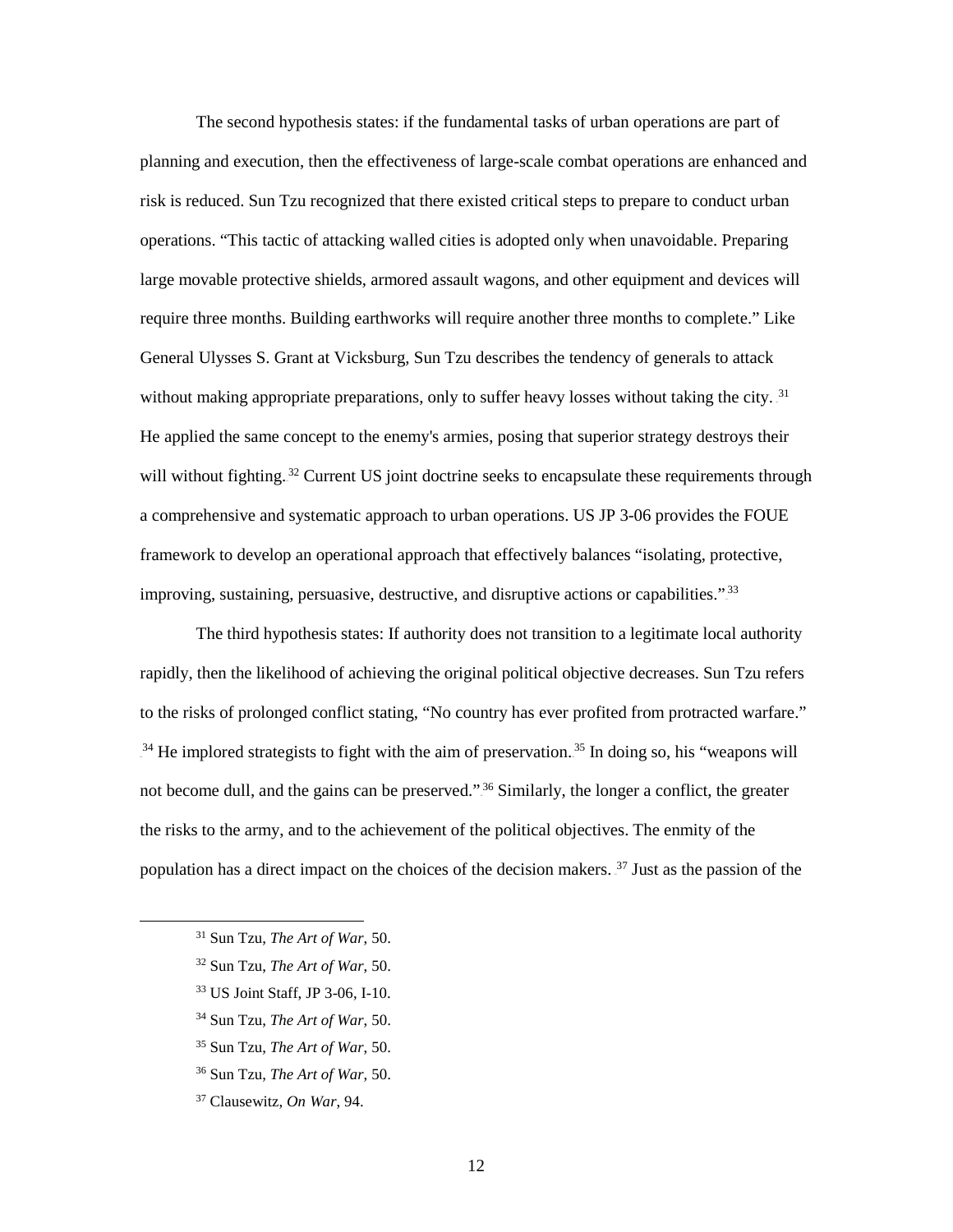population can drive decision makers towards a conflict that may not be in the best interest of the nation, it may lead a nation to withdraw prematurely from a conflict before conditions are set for conflict termination. From US support to Vietnam, to Operation Iraqi Freedom, history is replete with examples where mounting causalities negatively impacted the enmity of the US population and the political will of the government. The US joint doctrine reinforces that setting the conditions for conflict termination must start with and continue throughout the planning process.<sup>38</sup> This entails the integration of local and regional authorities into security operations and restoration of essential services of government. <sup>39</sup> The doctrine also reinforces that it is best for all services to transition as quickly as possible to civilian authorities for the burden they place on the joint force.<sup>40</sup> The cost of failing to effectively transition authorities rapidly, increases the risk of achieving the original objectives.

Finally, after examining the literature concerning urban operations, there is an opportunity to further analyze the campaign. A survey of the literature on urban terrain yields volumes of books, articles, and military doctrine that describe fighting in an urban environment and the tactical challenges and opportunities it poses. However, a select few focus on the political and military strategies and operational approaches to conducting urban warfare to achieve political objectives within their broader campaigns. Still fewer take this approach to analyzing the 2016-2017 campaign to liberate Mosul. There are a growing number of scholarly books and articles that establish the discourse of events during the battle. However, there is largely a gap in understanding the operational design and decision-making throughout the operation. There are also few works that clearly demonstrate the linkages between tactical actions to achieve strategic

 <sup>38</sup> US Joint Staff, JP 3-06, III-13.

<sup>39</sup> US Joint Staff, JP 3-06, III-13.

<sup>40</sup> US Joint Staff, JP 3-06, III-14.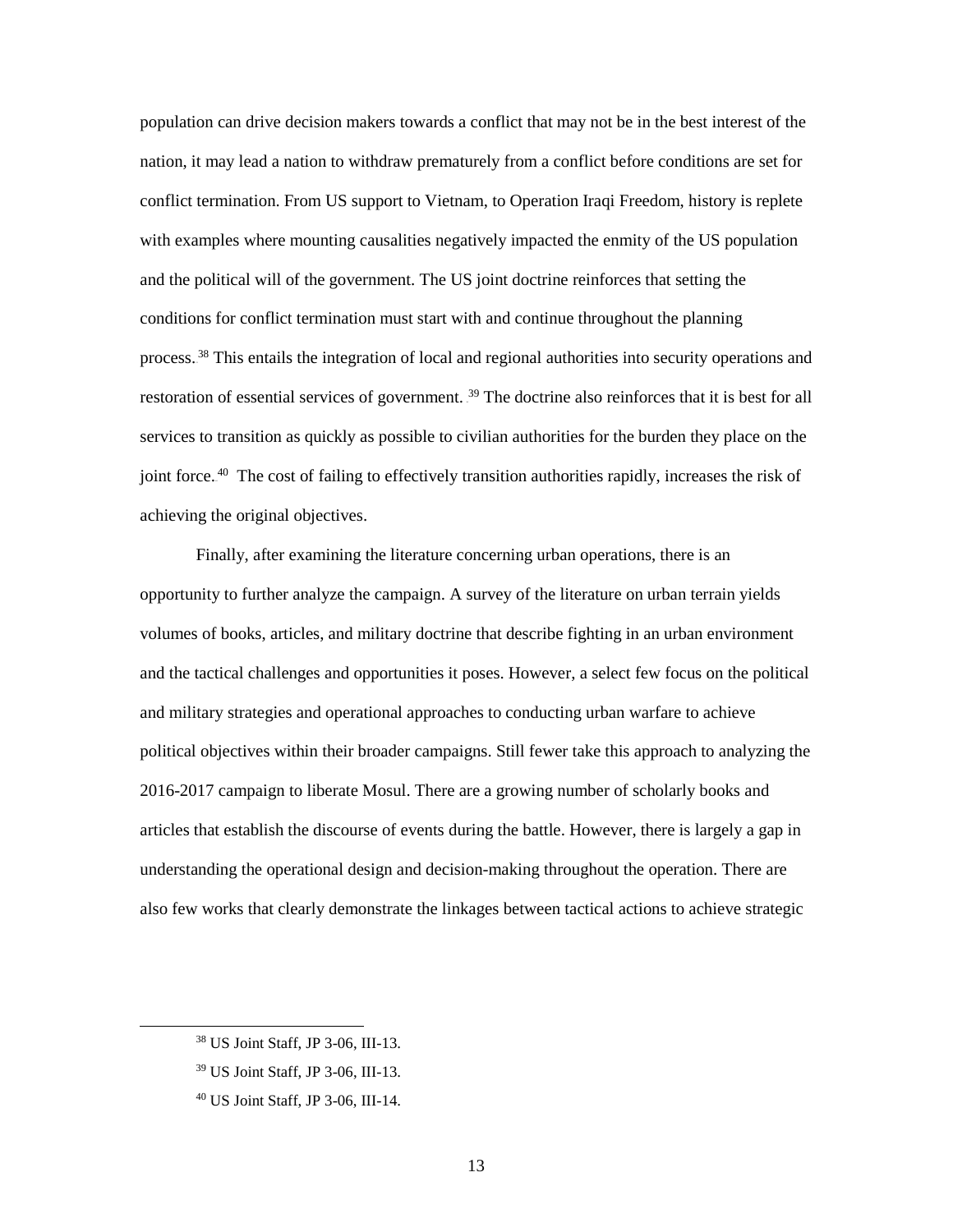political and military objectives. Although there are other recent examples of urban operations, few have come close to reaching a scope and scale unobserved until now, since World War II.

Ultimately, there are few contemporary works that seek to examine their implications for the application of the operational art in large-scale combat operations in urban terrain. Although there are significant continuities in urban operations throughout time, the 2016-2017 campaign to liberate Mosul demonstrated such a convergence of technologies and effects across domains that it should cause operational artists to examine it closely. It also demonstrates an opportunity to further analyze the tactical, operational, and strategic perspectives of the coalition to expand theoretical understanding of urban warfare for application to future combat.

In summation, a review of the current literature offers the context on urban operations within the broader theories of war. This section examined the relevant theoretical foundations of war and the operational art. This section also reviewed the key conceptual elements of urban warfare, which establish the evaluation criteria for the case study that follows. Next, the review of relevant literature revealed three major hypotheses with regards to urban operations. Lastly, this review also identified a gap in the literature evaluating the application of the operational art in the 2016-2017 campaign to liberate Mosul from ISIS. The next section will demonstrate the approach to the test these hypotheses against the campaign for Mosul as an exemplary case.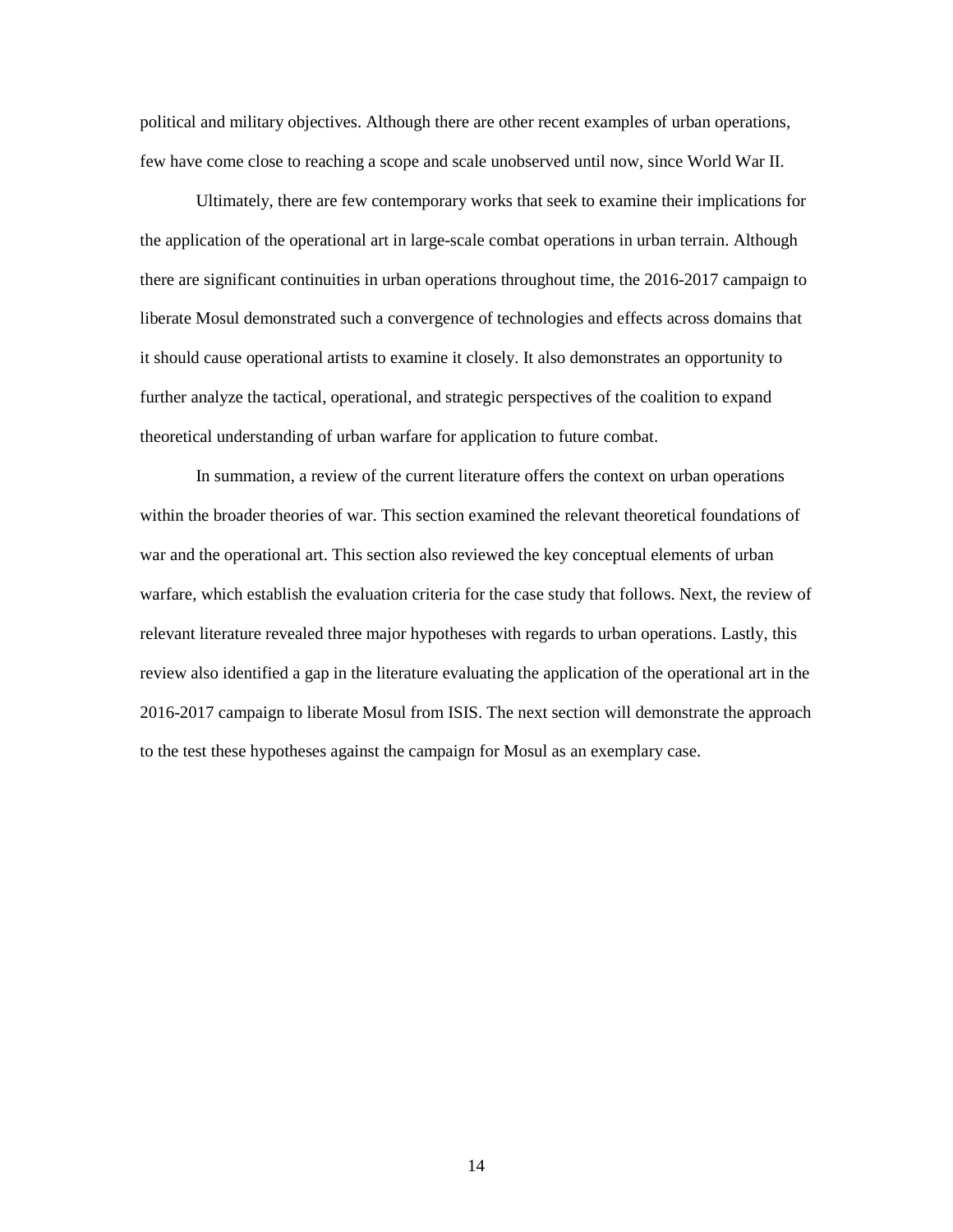### Methodology

<span id="page-23-0"></span>The purpose of this section is to establish the methodology that informs the focused analysis that follows. It includes a discussion of the structured, focused questions approach, the selection of the historical case, expected outcomes, and the data sources utilized. Together, these will demonstrate the approach to test the hypotheses against the initial thesis.

In order to test the hypotheses, this study uses the structured, focused questions approach. The selected approach demonstrates rigor in qualitatively evaluating historical events in social sciences to contribute to theory. Specifically, the method is "structured" through the disciplined use of questions to guide the analysis.<sup>41</sup> The method is focused in scope to specific aspects of the event in the interest of addressing targeted research objectives that contribute to theory  $d$ evelopment. $42$ 

This monograph utilizes a single case for analysis. Although comparing multiple cases is often valuable, a single case is preferred when the investigator seeks to expand the theory surrounding a topic.<sup>43</sup> Similarly, studying a single case is most appropriate when analyzing a deviant case, or a case that appears anomalous, and has the potential to expand understanding of the range of what is possible.<sup>44</sup>

An initial evaluation of the 2016-2017 campaign to liberate Mosul demonstrates the potential to fill a perceived theoretical gap in understanding modern urban operations. The chosen campaign illustrates the scale, recency, and potential to illuminate emerging trends in modern urban combat. Specifically, the fighting involved more troops than any other since World War II, involved every domain (including space and cyber), and involved an Iraqi-led, US-enabled

 <sup>41</sup> Alexander L. George and Andrew Bennett, *Case Studies and Theory Development in the Social Sciences* (Cambridge, MA: MIT Press, 2005), 67.

<sup>42</sup> George and Bennett, *Case Studies and Theory Development in the Social Sciences*, 67-71.

<sup>43</sup> George and Bennett, *Case Studies and Theory Development in the Social Sciences*, 80.

<sup>44</sup> George and Bennett, *Case Studies and Theory Development in the Social Sciences*, 81.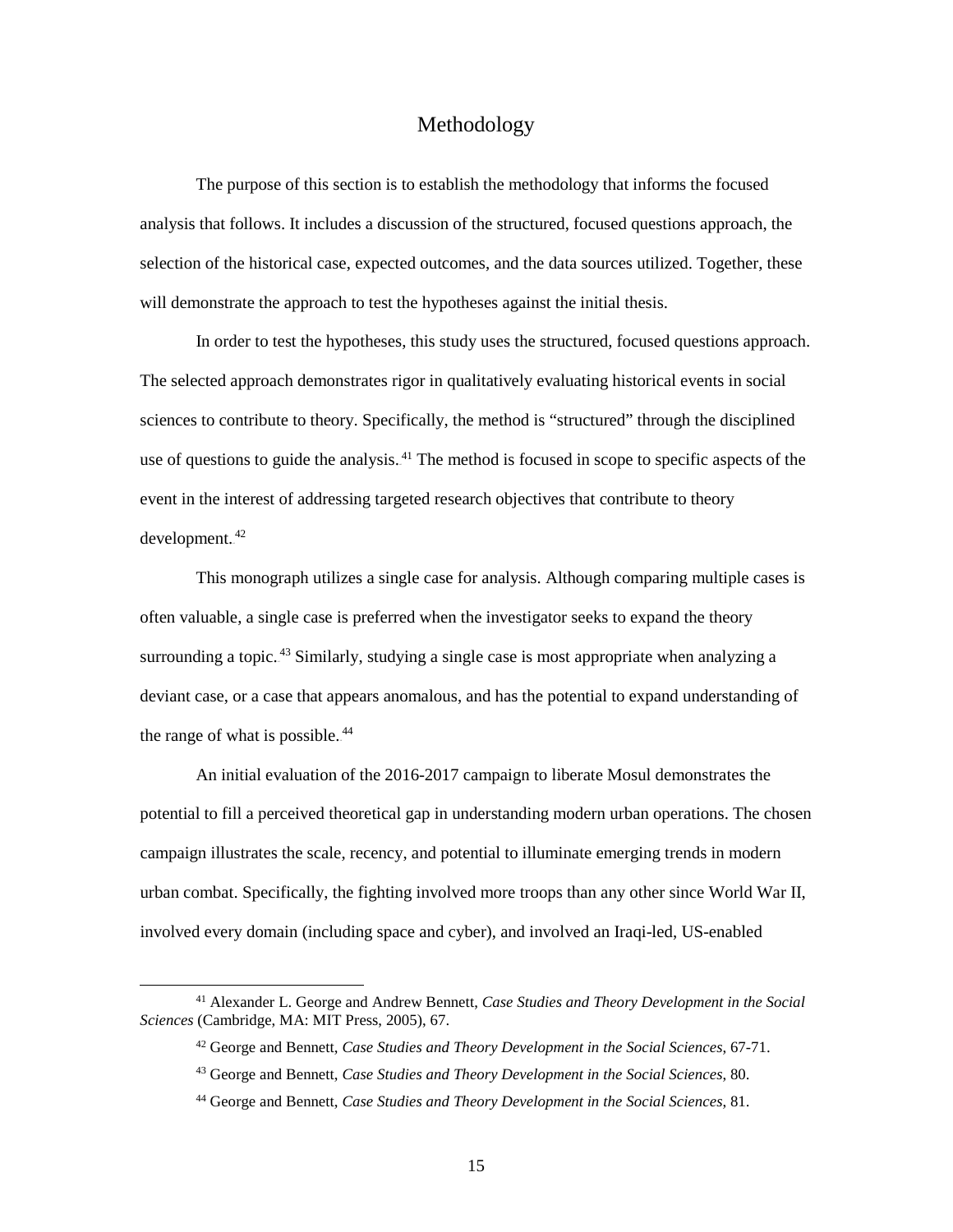coalition of over 100,000 security personnel. The campaign offers a glimpse into the future of modern large-scale operations in urban terrain.

This study uses five questions to test the proposed hypotheses. The first two questions seek to develop an understanding of the strategic context. Foremost, what were the US national interests and strategic objectives? Second, is the operational approach tied to strategic objectives? An initial proposition was that if urban operations are required to achieve the political objective, and they are part of the broader campaign plan, then there is a greater likelihood of mission success.

The next research question seeks to understand the conduct of the operation. Specifically, how were the FOUE applied? A thought is that the study will demonstrate if FOUE are part of planning and execution, then the effectiveness of large-scale combat operations is enhanced and risk reduced.

The final two research questions concern setting conditions for transition and conflict termination. The first specifically asks: how did authority transition to local authorities? The second asks: how were coalition partners, government agencies, and non-governmental agencies integrated into planning, preparation, execution, and assessment? The concept is that the study will demonstrate that if authority does not transition to a legitimate local authority rapidly, then the likelihood of achieving the original political objectives is decreased.

Next, it is useful to understand the sources used for data collection within the design of the study. Given the recency and classification of many sources, the preponderance of sources are limited to military lessons learned publications, published interviews with senior leaders, and media reports. The Operation Inherent Resolve public affairs press releases provide open-source material documenting actions, decisions, and objectives. Government funded studies, like the RAND study of ISIS in Mosul, also offer significant sources of data for this study.

In summation, the concept for this section was to describe the methodology for the deliberate study of the 2016-2017 campaign for the liberation of Mosul. This section discussed

16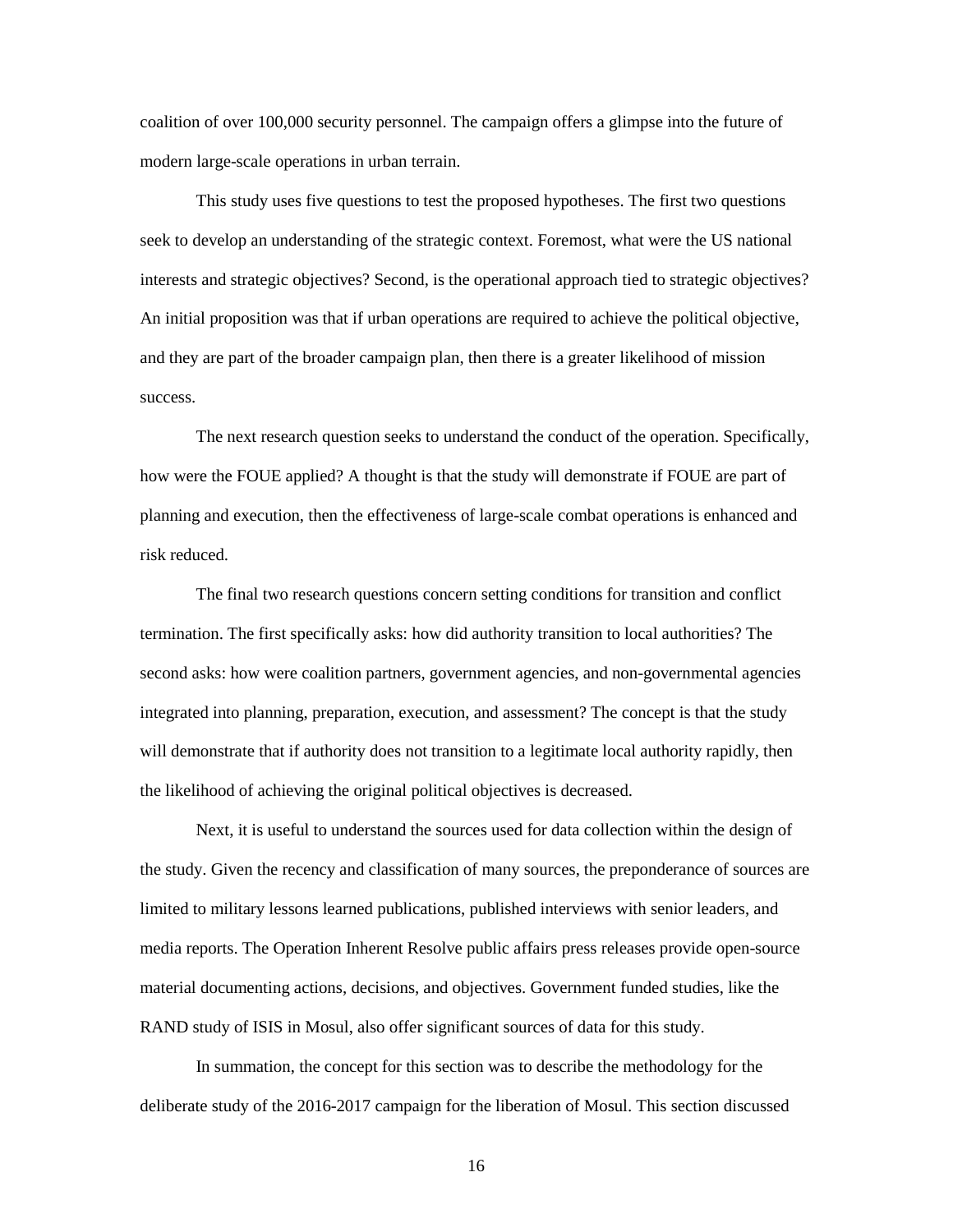the structured, focused questions approach, the specific questions used, and the expected outcomes of the study. Finally, this section discussed the sources used for data collection to inform the study.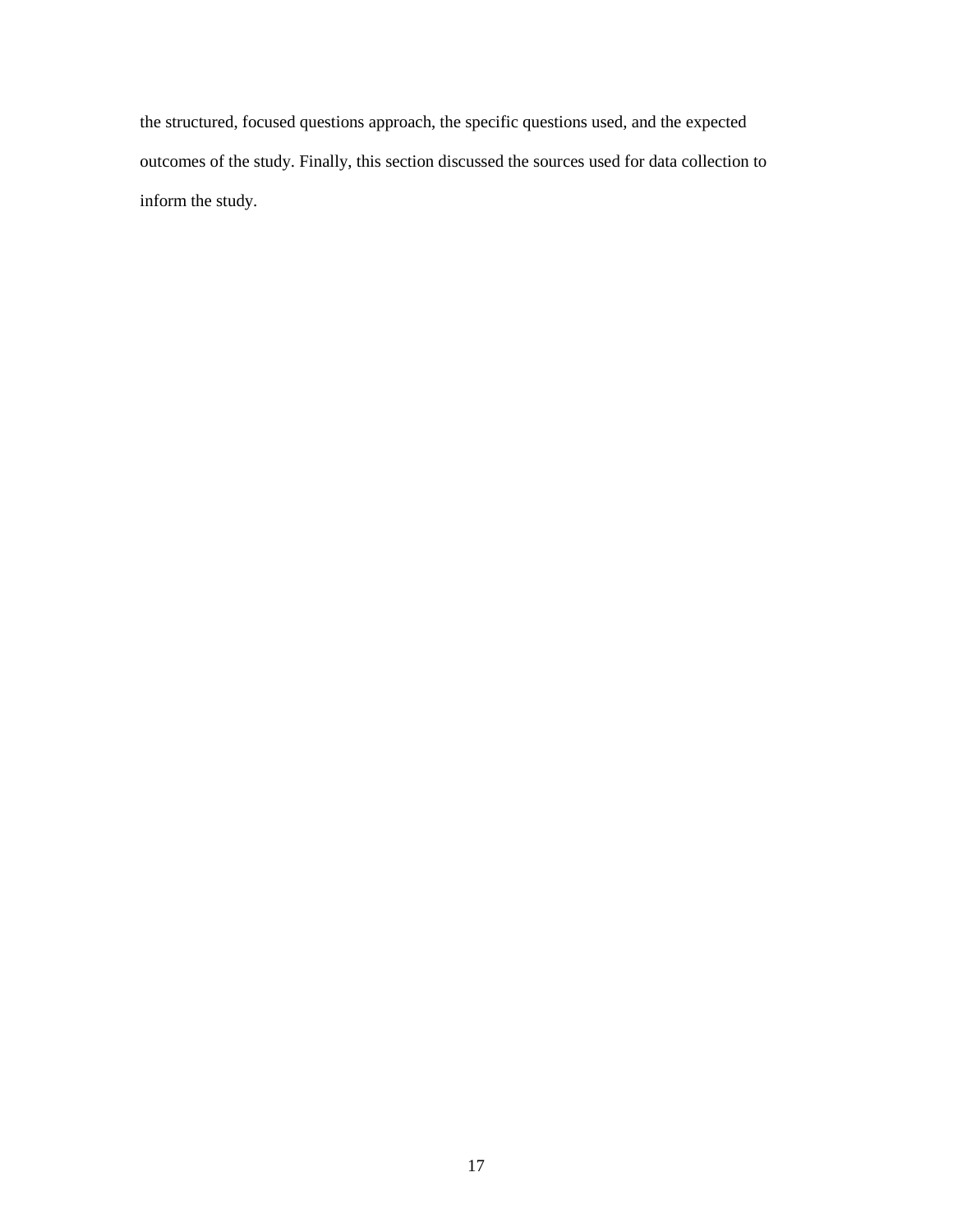#### Case Study

<span id="page-26-0"></span>The campaign to liberate the city of Mosul is an illustrative case with the potential to demonstrate lessons about urban warfare within large scale combat operations. In this section, the liberation of Mosul is qualitatively examined as a case study to develop a better understanding of LSCO in urban terrain. The case study section provides an overview of the campaign, then transitions to a deliberate examination of the previously discussed five structured, focused questions. Although the broader history of Iraq and US involvement is useful to understand the campaign for Mosul, antecedents to the operations discussed here focus only on what is most necessary to understand the case. Ultimately, such an examination provides the data to inform our findings and analysis of the campaign to liberate Mosul in later sections.

Before examining the five structured, focused questions, it is useful to provide the broader context before, during, and after the campaign to liberate Mosul. This begins with the historical significance of Mosul, discusses recent conflicts in the region, and the rise of ISIS. For centuries, the city was a major economic hub in the region. As one of the stops on the Silk Road, Mosul became a key cultural and economic center between modern-day Syria, Turkey, and Iran.<sup>45</sup> Over the centuries, the city of Mosul transitioned from Assyrian rule, to the Mongols, and the Ottoman Turks, before the British settled the current borders to establish Iraq in 1926. <sup>46</sup> Mosul's role as a regional hub for commerce, and intense history of conflict and transition, make it a diverse city with unresolved tensions. <sup>47</sup> These tensions manifested in Mosul during Operation Iraqi Freedom, as many political and military organizations struggled for power within the region.

 <sup>45</sup> *Encyclopedia Britannica,* s.v. "Mosul," accessed October 10, 2019, https://www.britannica.com/place/Mosul.

<sup>46</sup> *Encyclopedia Britannica,* s.v. "Mosul."

<sup>47</sup> *Encyclopedia Britannica,* s.v. "Mosul."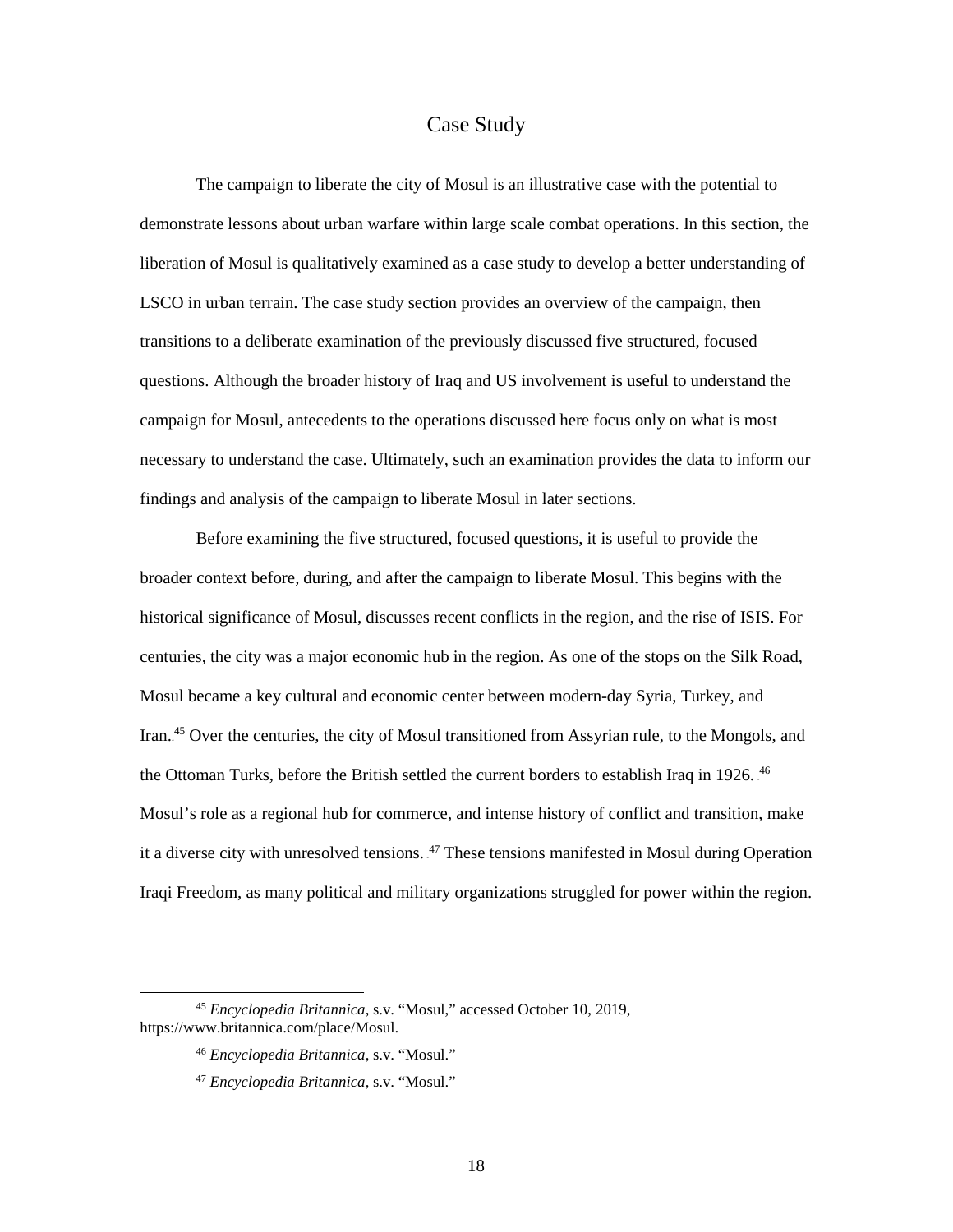Relevant to the study of this case are Operation Iraqi Freedom, the Iraqi Civil War, and Operation Inherent Resolve. Operation Iraqi Freedom occurred from March 19, 2003 to December 18, 2011 in order to remove the Saddam Hussein regime and prevent the use of weapons of mass destruction by terrorists. Following the 2003 US invasion of Iraq, many of President Saddam Hussein's loyalists fled to Mosul.<sup>48</sup> There, many former military and political leaders joined the insurgency to resist the US presence in Iraq. 49 One such group, Al-Qaeda in Iraq (AQI), was an organization of Sunni Salafi jihadists, led by Abu Musab al-Zarqawi.<sup>50</sup> The group's brutality against other Muslims even drew the concern of al-Qaeda leadership. In 2006, Zarqawi declared the formation of the Islamic State in Iraq (ISI), without consulting with al-Qaeda. Zarqawi led ISI until his death in 2013.<sup>51</sup> Following Zarqawi's death, leadership of ISI transitioned to Abu Bakr al-Baghdadi, who made a declaration merging the al-Nusra Front in Syria and ISI.<sup>52</sup> Together, they formed the Islamic State of Iraq and al-Sham (ISIS).<sup>53</sup>

Although sectarian violence occurred throughout Operation Iraqi Freedom and continues today, the Iraqi Civil War is the period where ISIS conducted large-scale offensive and defensive operations to control territory in Iraq. Specifically, this paper defines the start of the Iraqi Civil War at the transition to large-scale coordinated attacks in June of 2013, as ISIS prepared to go on the offensive, and concludes with President Abadi's declaration of victory over ISIS in December

- <sup>51</sup> McCants, *The ISIS Apocalypse,* 19.
- <sup>52</sup> McCants, *The ISIS Apocalypse,* 19.

 <sup>48</sup> Mosul Study Group, "What the Battle for Mosul Teaches the Force," 3.

<sup>49</sup> Mosul Study Group, "What the Battle for Mosul Teaches the Force," 3.

<sup>50</sup> William McCants, *The ISIS Apocalypse: The History Strategy and Doomsday Vision of the Islamic State* (New York: Saint Martin's Press) 2015, 19.

<sup>53</sup> ISIS, ISIL, and Daesh all reference the international terror organization founded by Zarqawi and Baghdadi.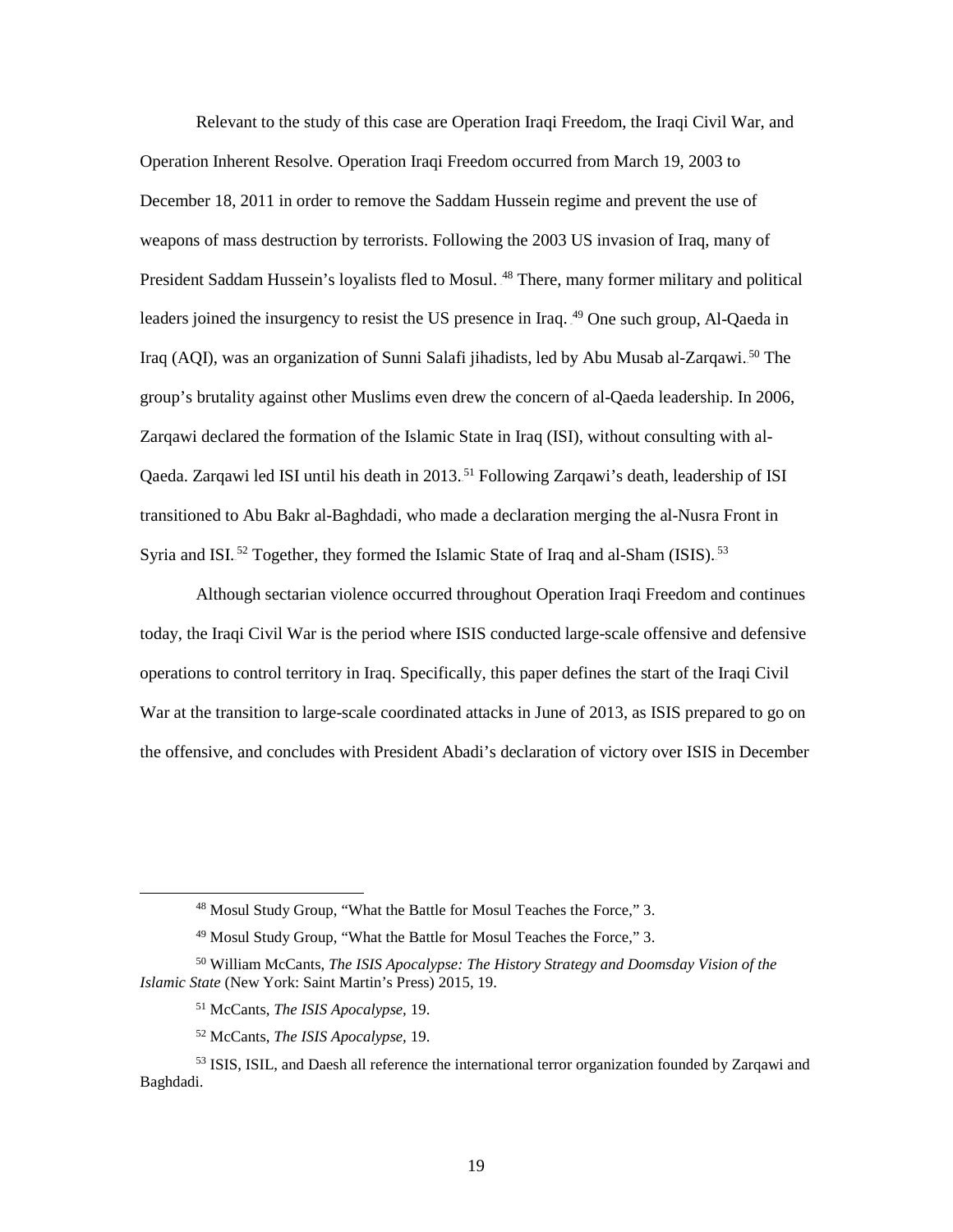of 2017.<sup>54</sup> Throughout 2013 and 2014, ISIS went on the offensive, seizing territory, economic infrastructure, and swelling its ranks. By June of 2014, over a thousand ISIS fighters attacked into Mosul.<sup>55</sup> Iraqi Security Forces offered weak resistance or outright fled.<sup>56</sup> As a result, ISIS then possessed the social, economic, and human capital necessary to publicly declare the realization of their objective- an Islamic State governed under Sharia Law.

Faced with the rapid advance of ISIS and its atrocities in Iraq and internationally, a broad coalition formed to conduct Operation Inherent Resolve (OIR). OIR formally began on September 10, 2014 with the announcement of the establishment of an international coalition to defeat ISIS and continues as of the publication of this work.<sup>57</sup> The coalition's mission was to "militarily defeat ISIS in the Combined Joint Operations Area in order to enable whole-ofcoalition governmental actions to increase regional stability."<sup>58</sup> To accomplish this mission, the campaign's design was broken into four phases: degrade, counterattack, defeat, and support stabilization.<sup>59</sup>

Phase I (Degrade), formally began when the US declared the establishment of an international coalition on September 10, 2014.<sup>60</sup> Phase one was largely characterized by airstrikes to stall ISIS momentum and decrease their military capabilities in Iraq and Syria.<sup>61</sup> It also represented the start of the coalition's efforts to train, equip, advise, and assist anti-ISIS forces.

 <sup>54</sup> Maher Chmaytelli and Ahmed Aboulenein, "Iraq declares final victory over Islamic State," December 9, 2017, accessed January 23, 2020. https://www.reuters.com/article/us-mideast-crisis-iraqislamicstate/iraq-declares-final-victory-over-islamic-state-idUSKBN1E30B9.

<sup>55</sup> McCants, *The ISIS Apocalypse,* 121.

<sup>56</sup> McCants, *The ISIS Apocalypse,* 121.

<sup>57</sup> US Department of Defense, "Operation Inherent Resolve," accessed 30 October 2019, https://dod.defense.gov/OIR/.

<sup>58</sup> US Department of Defense, "Operation Inherent Resolve."

<sup>59</sup> US Department of Defense, "CJTF Campaign Design," accessed 30 October 2019, https://www.inherentresolve.mil/campaign/.

<sup>60</sup> US Department of Defense, "Operation Inherent Resolve."

<sup>61</sup> US Department of Defense, "CJTF Campaign Design."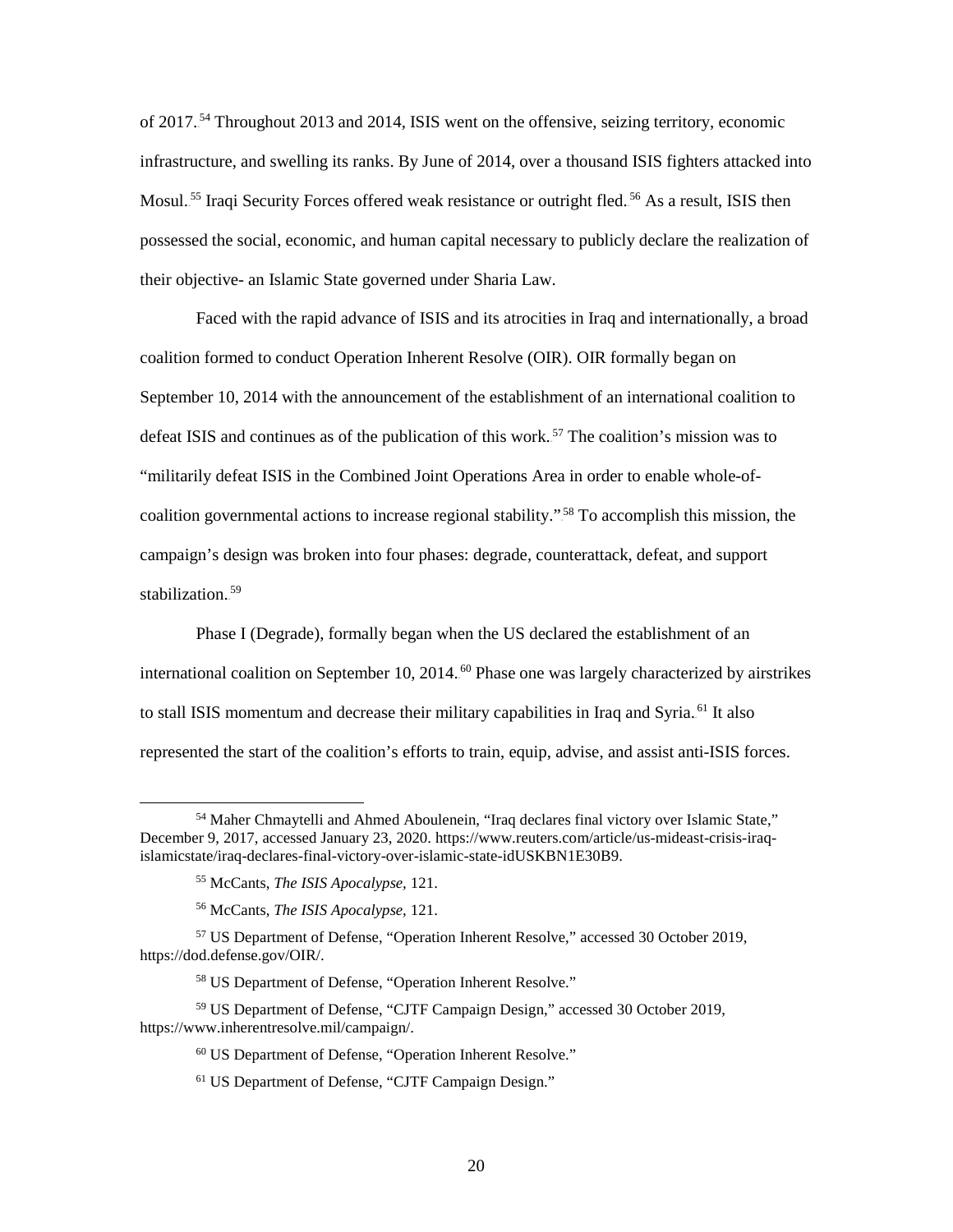Most notably, the efforts focused to rescue Yazidis facing extermination by ISIS on the Sinjar Mountains, secure the Mosul and Haditha Dams, as well as prevent ISIS' offensive from penetrating to Baghdad.<sup>62</sup> Key events during this phase were the seizure of lines of communication to Ramadi, seizure of Ramadi itself in December of 2015, and the overall reduction of ISIS territory and influence in Iraq and Syria.<sup>63</sup>

In April of 2016, Phase II (Counterattack) began. This represented a shift in the initiative as coalition forces transitioned from strategically defensive to strategically offensive operations.<sup>64</sup> During this phase, the coalition successfully defeated ISIS' ability to conduct conventional attacks in Mosul and Raqqah, to eliminate much of ISIS' means and will to fight. <sup>65</sup> Key events during this phase were the seizure of Fallujah in June of 2016 and the seizure of key lines of communication to Mosul and Raqqah.<sup>66</sup>

Whether for concerns over operational security, or narrative control, CJTF OIR never publicly announced the transition to Phase III (Defeat) or Phase IV (Support to Stabilization). However, the CJTF's description of Phase III in the campaign history frames the phase to include the operations to seize Mosul and Raqqa, and is ongoing today.<sup>67</sup> While Iraq's Prime Minister Abadi declared victory of ISIS in Iraq on December 9, 2017, the campaign to defeat ISIS in Syria

 <sup>62</sup> US Department of Defense, "Combined Joint Task Force: Operation Inherent Resolve – History," accessed 30 October 2019,

https://www.inherentresolve.mil/Portals/14/Documents/Mission/HISTORY\_17OCT2014- JUL2017.pdf?ver=2017-07-22-095806-793.

 $63$  US Department of Defense, "Combined Joint Task Force: Operation Inherent Resolve – History."

<sup>64</sup> US Department of Defense, "Combined – Joint Task Force Operation Inherent Resolve (CJTF – OIR)," The Coalition Military Campaign to Defeat the Islamic State in Iraq and Syria 21 Aug 2016 – 05 Sep 2017" (2017), 13.

<sup>65</sup> CJTF – OIR, "The Coalition Military Campaign to Defeat the Islamic State," 35.

<sup>66</sup> CJTF OIR Press Release, "Syrian Democratic Forces Liberate Raqqah," CJTF OIR Press Release, October 20, 2017, accessed 30 October 2019, https://www.inherentresolve.mil/Media-Library/Article/1348988/syrian-democratic-forces-liberate-raqqah/.

<sup>67</sup> US Department of Defense, "CJTF Campaign Design."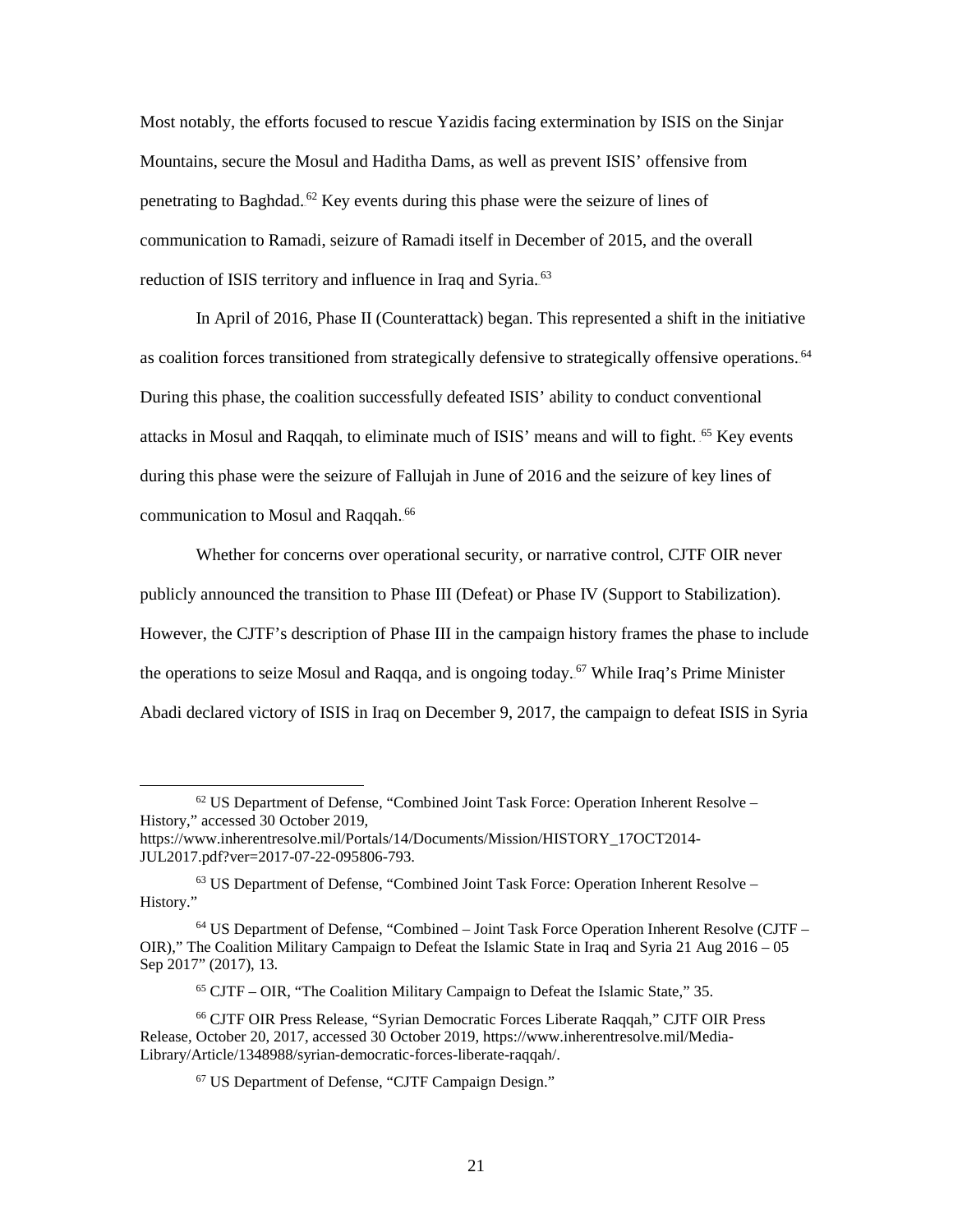continued.<sup>68</sup> The Syrian Defense Forces and coalition partners continued to fight to wrest the last of the territory from ISIS' control until March 23, 2019 in Baghouz, Syria.<sup>69</sup> Shortly following this defeat, Abu Bakr al-Baghdadi published a video for the first time since 2014 to signal the transition to global terrorism as the main strategy in a long war against those who oppose ISIS.<sup>70</sup> Although ISIS continues to conduct small-scale attacks in Iraq and Syria, the organization appears to lack the ability to wage conventional warfare against coalition forces. Instead, ISIS concentrates most of its efforts in rural support zones of majority Sunni populations near Anbar, Ninewa, Salah ad Din, Kirkuk, and Diyala.<sup>71</sup> These remaining forces continue to conduct assassinations and burn crops to support a narrative that the government cannot protect the population.<sup>72</sup>

A broad summary of the outcome of the follows. As of publication, there remains no formal announcement of a transition to Phase IV: Support to Stabilization. Coalition airstrikes and support to ISF continue today to prevent a resurgence of ISIS. Meanwhile, coalition partners and international organizations seek to set the conditions for a lasting peace in the region.<sup>73</sup> This includes reconstruction, resettlement, and reintegration. Years later, Mosul and the surrounding towns and villages bear the scars of intense fighting and are largely uninhabitable without significant investment.<sup>74</sup> Thousands of families of ISIS fighters remain in camps under poor

 <sup>68</sup> Chmaytelli and Abouenein, "Iraq declares final victory."

<sup>69</sup> Rudaw News, "ISIS chief Baghdadi makes first video appearance since 2014," April 24, 2019, accessed 30 October 2019, https://www.rudaw.net/english/world/29042019/.

<sup>70</sup> "ISIS chief Baghdadi makes first video appearance."

<sup>&</sup>lt;sup>71</sup> US Department of Defense, "Operation Inherent Resolve Lead Inspector General (IG) Report to the United States Congress," August 6, 2019, accessed 31 October 2019, https://www.dodig.mil/Reports/Lead-Inspector-General-Reports/Article/1926689/lead-inspector-generalfor-operation-inherent-resolve-quarterly-report-to-the-u/.

<sup>72</sup> US Department of Defense, "OIR Lead IG Report," 2018, 22.

<sup>73</sup> US Department of Defense, "OIR Lead IG Report," 2018, 40.

<sup>74</sup> US Department of Defense, "OIR Lead IG Report," 2018, 39.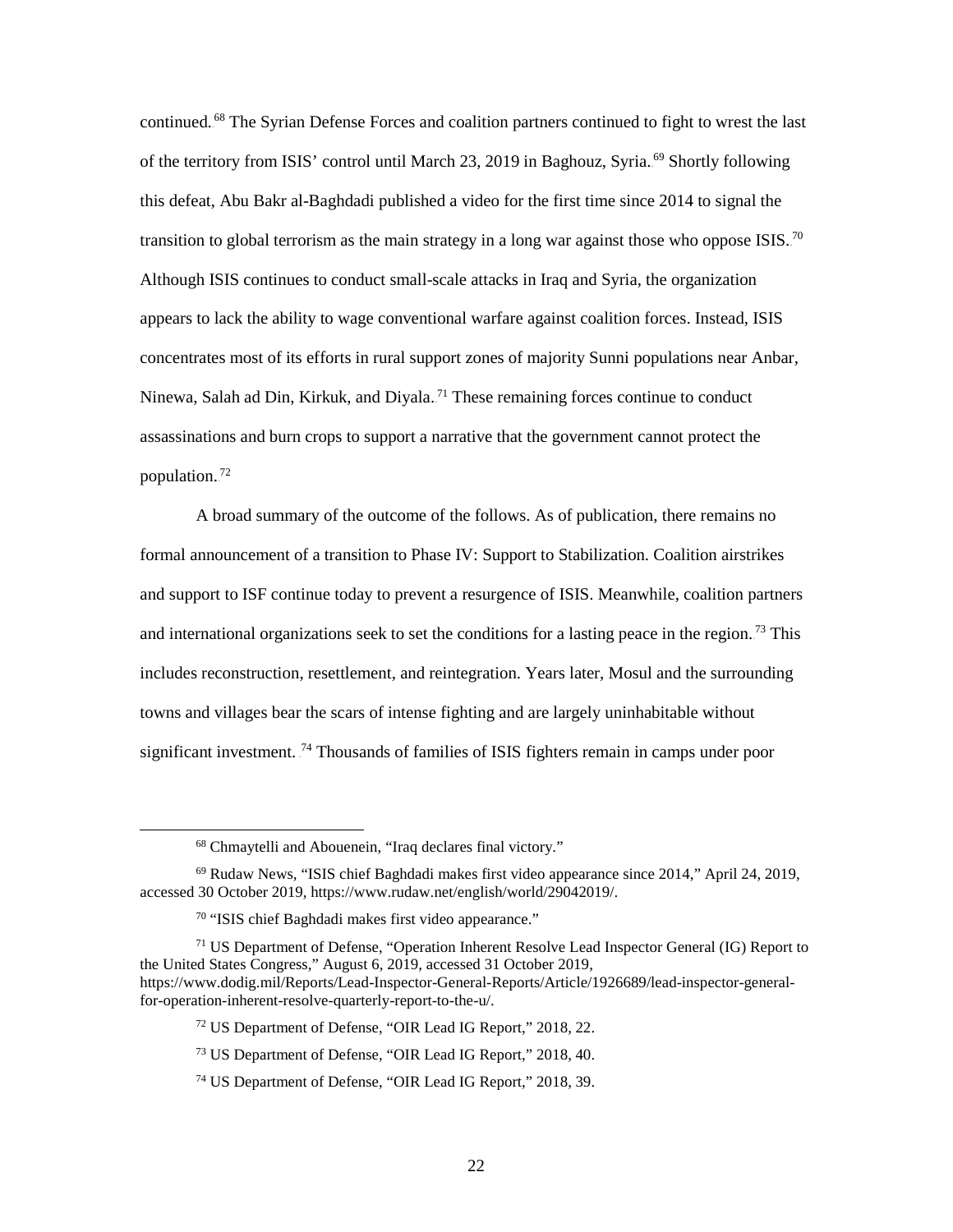conditions, and despite continuing efforts of the international community, many of the same challenges that led to the rise of ISIS remain.<sup>75</sup>

With a better understanding of the broader conflict, this section provides an overview of the belligerents, the key events, and the outcome of the campaign to frame the case for further analysis. The campaign began on October 16, 2016 and concluded with a declaration of the liberation of Mosul on July 10, 2017.

The belligerents in the ground campaign to liberate Mosul are known as ISIS and the anti-ISIS Coalition. ISIS consisted of approximately 5,000 fighters.<sup>76</sup> ISIS was led by Abu Bakr al-Baghdadi, however, Ahmad Khalaf al-Jabouri led ISIS' ground campaign in Mosul initially.<sup>77</sup> Coalition raids and airstrikes resulted in a significant turnover of leadership throughout the operation.<sup>78</sup> The anti-ISIS Coalition's ground forces during the campaign for Mosul consisted primarily of the Iraqi Army (IA), Counter-Terrorism Services (CTS), and the Federal Police. The IA units consisted of the 9th Armored Division (IA), 1st Infantry Division (IA), 15th Infantry Division (IA), and the 16th Infantry Division (IA).<sup>79</sup> The CTS, an elite special operations formation within the Ministry of Defense, also played a major role in offensive operations.<sup>80</sup> The Iraqi Federal Police (FEDPOL), a national-level, paramilitary organization, provided an infantry division equivalent to the fighting. Also, US governmental agencies served in an advise and assist

 <sup>75</sup> US Department of Defense, "OIR Lead IG Report," 2018, 40.

<sup>76</sup> Mosul Study Group, "What the Battle for Mosul Teaches the Force," 5.

<sup>77</sup> Mosul Study Group, "What the Battle for Mosul Teaches the Force," 5; Shelly Kittleson, "Iraqi Forces Advance from North Ahead of Extremely Violent Fight," *Al Monitor*, May 29, 2017, accessed 31 October 2019, https://www.al-monitor.com/pulse/originals/2017/05/iraq-forces-mosul-isis-abadicivilians.html/.

<sup>78</sup> Cheryl Pellerin, "Shaping Operations Continue in Iraq, Syria as ISIL Leaders Targeted," September 8, 2016, accessed 31 October 2019, 9https://www.defense.gov/Explore/News/Article/Article/938218/shaping-operations-continue-in-iraq-syria-

as-isil-leaders-targeted/.

<sup>79</sup> Arnold and Fiore, "Five Operational Lessons from the Battle of Mosul," 58.

<sup>80</sup> Mosul Study Group, "What the Battle for Mosul Teaches the Force," 7.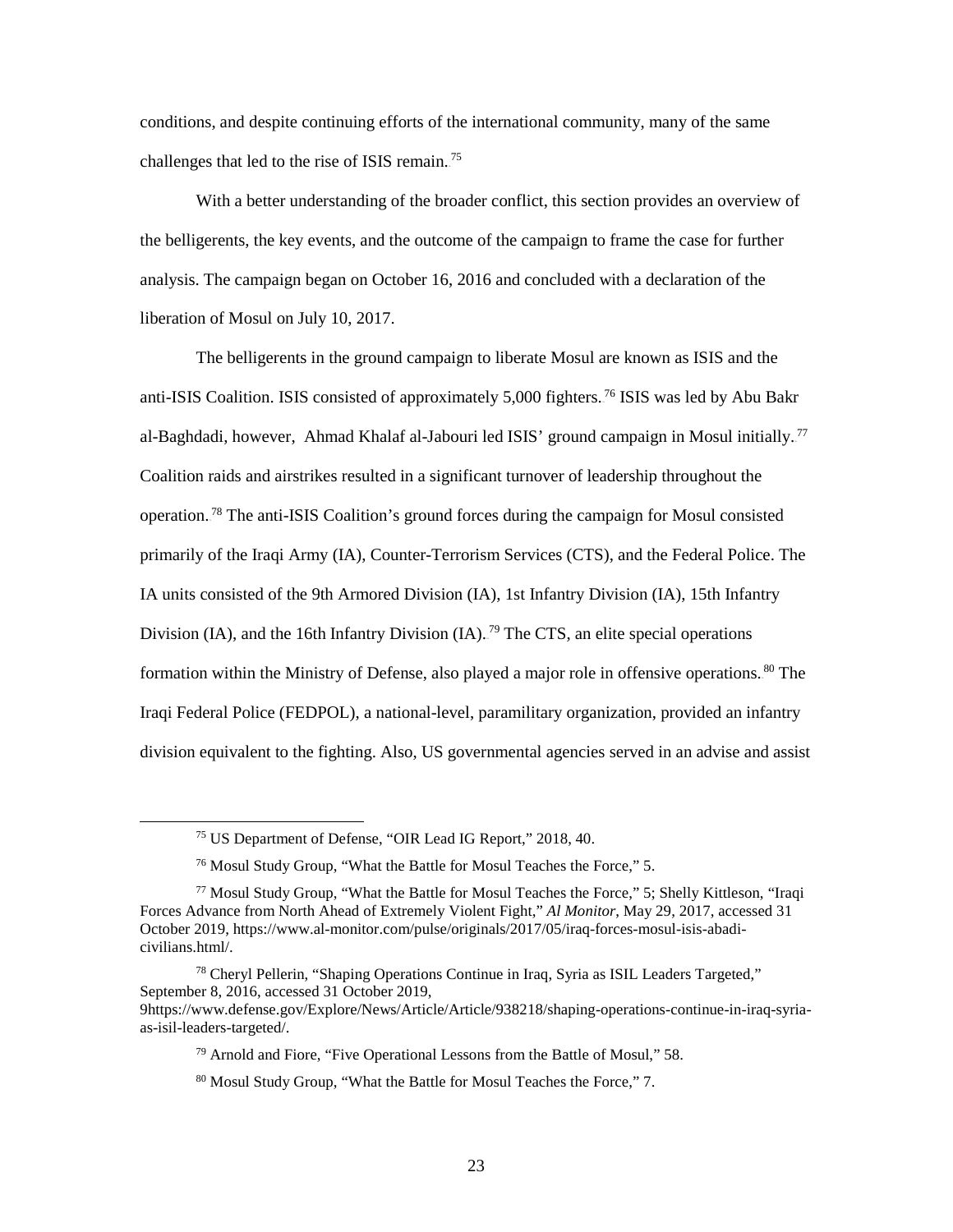capacity at echelon from the Division to the Ministerial levels in support operations.<sup>81</sup> Finally, countless joint and multinational forces contributed to the precision fires that enabled the campaign.<sup>82</sup>

Another organization, the Popular Mobilization Force (PMF), merits additional attention for their part in the Mosul campaign, and the strategic implications of their role. The title PMF describes a number of loosely aligned militias formed across Iraq to secure their communities against ISIS in 2014.<sup>83</sup> Of note, the Iranian Republican Guards Corps Quds Force, led by General Qassem Soleimani, directly advised many of the PMF.<sup>84</sup> Along with coalition airstrikes and the ISF, the PMF played a key role in the defense of Baghdad against ISIS in the summer of  $2015.^85$ While the Iraqi Parliament voted to formalize the PMF under the Government of Iraq in 2016, few mechanisms existed to control or limit their actions.<sup>86</sup> The PMF are significant to this study for their immediate impact on the campaign, as well as the long term impact on security within Iraq. Specifically, a 2017 CJTF-OIR report captured concerns that the establishment of the PMF likely would result in competition for scarce resources, command and control issues, and longterm risks for reconciliation and political stability.<sup>87</sup>

Next, focus shifts to establishing a broad understanding of the operational design and execution of the campaign to liberate Mosul. Given the differences in operational planning across

<sup>&</sup>lt;sup>81</sup> Brett Sylvia, interview by author, October 29, 2019, Fort Leavenworth, KS, transcript retained by author.

<sup>82</sup> The Global Coalition, "81 Partners United in Ensuring Daesh's Enduring Defeat," accessed December 30, 2020, https://theglobalcoalition.org/en/partners/.

<sup>&</sup>lt;sup>83</sup> Julie Ahn, Maeve Campbell, and Pete Knoetgen. "The Politics of Security in Ninewa: Preventing an ISIS Resurgence in Northern Iraq." May 7, 2018, accessed December 12, 2019, https://www.hks.harvard.edu/sites/default/files/degree%20programs/MPP/files/Finalized%20PAE\_Ahn\_Ca mpbell\_Knoetgen.pdf/, 13.

<sup>84</sup> CJTF – OIR, "The Coalition Military Campaign to Defeat the Islamic State," 11.

<sup>85</sup> CJTF – OIR, "The Coalition Military Campaign to Defeat the Islamic State," 11.

<sup>86</sup> CJTF – OIR, "The Coalition Military Campaign to Defeat the Islamic State," 21.

<sup>87</sup> CJTF – OIR, "The Coalition Military Campaign to Defeat the Islamic State," 21.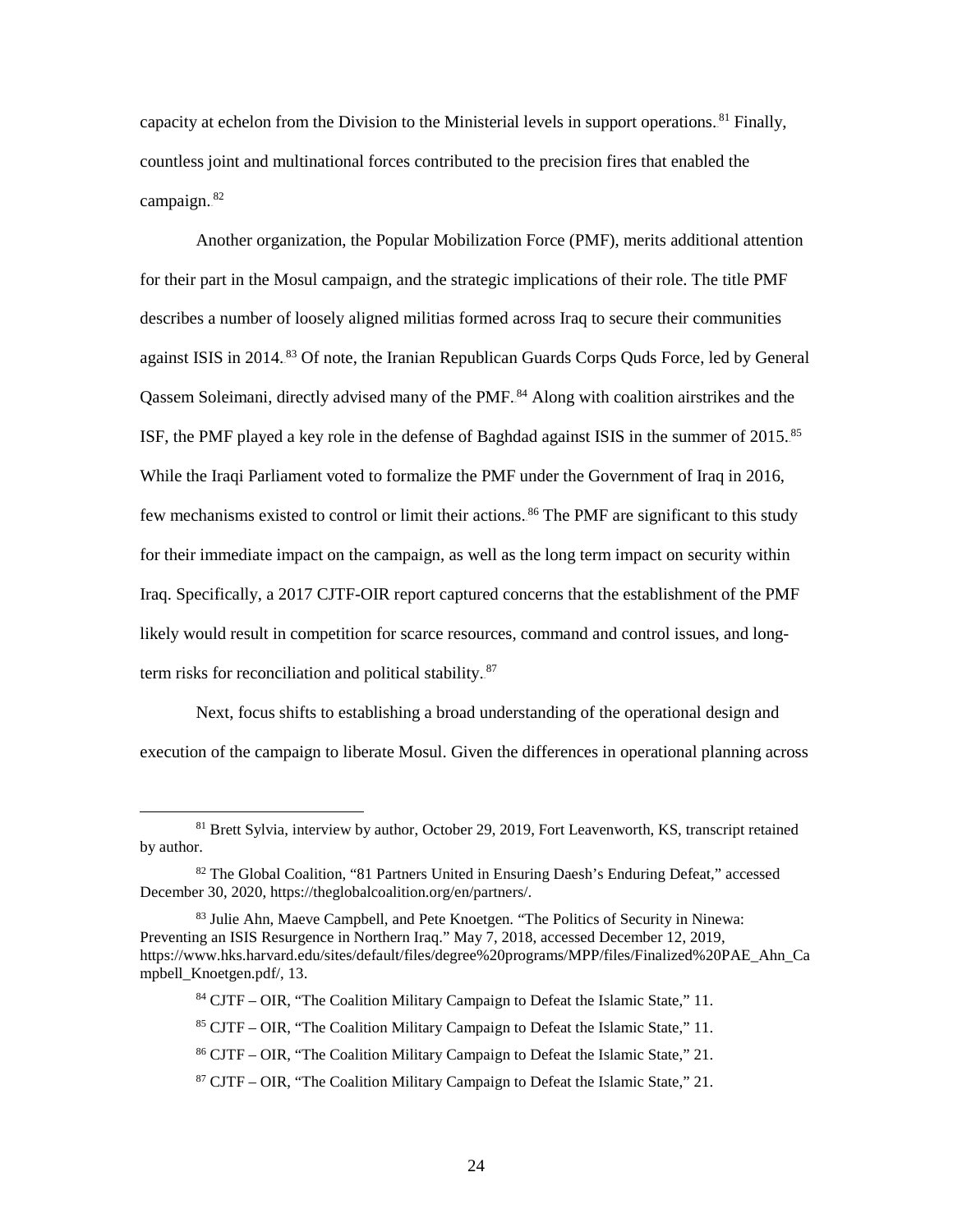coalition headquarters and national governments, this paper will utilize the CJTF-OIR timeline for its thoroughness and consistency. Planning to retake Mosul began in early 2016, with coordination across local, provincial, and coalition partners.<sup>88</sup> The plan to liberate Mosul conceptually followed three phases: Attack to isolate Mosul, defeat ISIS in Eastern Mosul, and defeat ISIS in Western Mosul. Throughout August, 2016, the anti-ISIS coalition of over 94,000 security forces occupied tactical assembly areas South and East of Mosul, outside of the rural areas occupied by ISIS.<sup>89</sup> On October 16, 2016, Iraqi Prime Minister Haider al-Abadi announced the start of the first phase of the campaign.<sup>90</sup> Phase one consisted of shaping operations prior to the attacks into the city of Mosul from October 16, 2016 to December 31, 2016.<sup>91</sup> Phase two consisted of the battle for East Mosul from January 1 to February 27, 2017,  $^{92}$  and Phase three consisted of the battle for the Old City from February 18 to July 10, 2017.<sup>93</sup> For clarity, additional aspects of the battle for Mosul remain for question three of the structured, focused questions below.

Finally, although it is still too soon to evaluate all of the outcomes, the campaign resulted in the destruction of ISIS' conventional capability in Mosul and the restoration of sovereign governance. Civilian and military casualty numbers vary widely due to the inability of independent organizations to validate the claims of both sides in a warzone.<sup>94</sup> While the United

 <sup>88</sup> Mosul Study Group, "What the Battle for Mosul Teaches the Force," 6.

<sup>89</sup> Mosul Study Group, "What the Battle for Mosul Teaches the Force," 6.

<sup>90</sup> Mosul Study Group, "What the Battle for Mosul Teaches the Force," 6.

<sup>&</sup>lt;sup>91</sup> Arnold and Fiore, "Five Operational Lessons from the Battle of Mosul," 63.

<sup>&</sup>lt;sup>92</sup> Arnold and Fiore, "Five Operational Lessons from the Battle of Mosul," 63.

<sup>&</sup>lt;sup>93</sup> Arnold and Fiore, "Five Operational Lessons from the Battle of Mosul," 63.

<sup>&</sup>lt;sup>94</sup> United Nations Assistance Mission for Iraq (UNAMI), "Report on the Protection of Civilians in the Context of the Ninewa Operations and the Retaking of Mosul City, 17 October 2016 – 10 July 2017," accessed December 10, 2019,

http://www.uniraq.org/images/factsheets\_reports/Mosul\_report%2017Oct2016- 10Jul201731%20October\_2017.pdf, 10.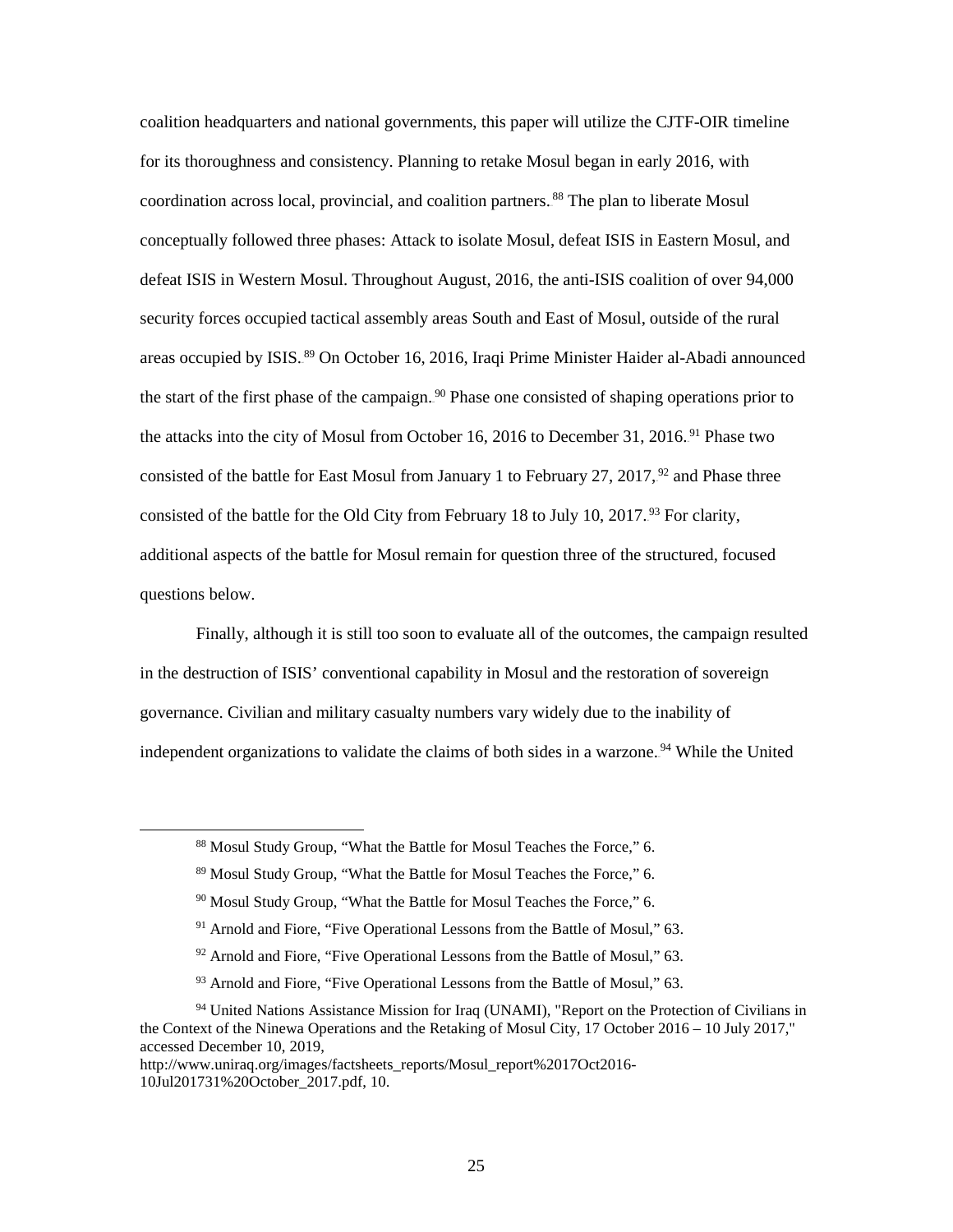Nations (UN) reported a minimum of 2,521 civilians killed and 1,673 wounded, <sup>95</sup> multiple other methodologies concluded the death toll was closer to 9-11,000 civilians dead.<sup>96</sup> The UN also republished CJTF OIR estimates of  $12-1,500$  ISF killed with nearly 8,000 wounded.<sup>97</sup> Equally problematic are the casualty estimates for ISIS fighters killed in Mosul.<sup>98</sup> The ISF buried ISIS fighters in mass graves with limited to no documentation after hasty information collection efforts.<sup>99</sup> With the defeat of ISIS in Mosul, ISIS lost their symbolic capital in Iraq. They lost their most populous city, revenue streams, and infrastructure to claim their legitimacy as an Islamic state. ISIS forces that stayed in the area reverted to a strategy of insurgency and destabilization in the region. <sup>100</sup> Other ISIS forces consolidated in support of the fight to maintain Raqqah and rural support zones. For the anti-ISIS coalition, they successfully demonstrated the ability to persevere and bear the burdens necessary to defeat an entrenched and committed enemy. Through years of conflict, the coalition developed the capabilities to integrate each partner and their unique capabilities and resources to defeat ISIS. Lastly, the civilians within Mosul and the surrounding areas suffered greatly. ISIS' atrocities and brutal approach to governance caused thousands of casualties.<sup>101</sup> Their intentional use of the population as human shields to deter strikes and slow coalition movement resulted in heavy civilian casualties. <sup>102</sup> Nearly the entire population of over

 <sup>95</sup> UNAMI, "Report on the Protection of Civilians," 9.

<sup>96</sup> Susannah George, "Mosul is a graveyard: Final IS battle kills 9,000 civilians," December 20, 2017, accessed December 10, 2019, https://apnews.com/bbea7094fb954838a2fdc11278d65460/Mosul-is-agraveyard:-Final-IS-battle-kills-9,000-civilians.

 $97$  UNAMI, "Report on the Protection of Civilians," 9.

<sup>98</sup> *The Straits Times,* "Once Promised Paradise, ISIS Fighters End Up in Mass Graves," *The Straits Times* October 15, 2017, accessed January 26, 2020, https://www.straitstimes.com/world/middle-east/oncepromised-paradise-isis-fighters-end-up-in-mass-graves.

<sup>99</sup> *The Straits Times,* "Once Promised Paradise, ISIS fighters End Up in Mass Graves."

<sup>&</sup>lt;sup>100</sup> Hassan, "Insurgents Again: The Islamic State's Calculated Reversion to Attrition in the Syria-Iraq Border Region and Beyond," *CTC Sentinel* 10, no. 11 (December 2017): 2.

<sup>&</sup>lt;sup>101</sup> UNAMI, "Report on the Protection of Civilians," 14.

<sup>102</sup> UNAMI, "Report on the Protection of Civilians," 15.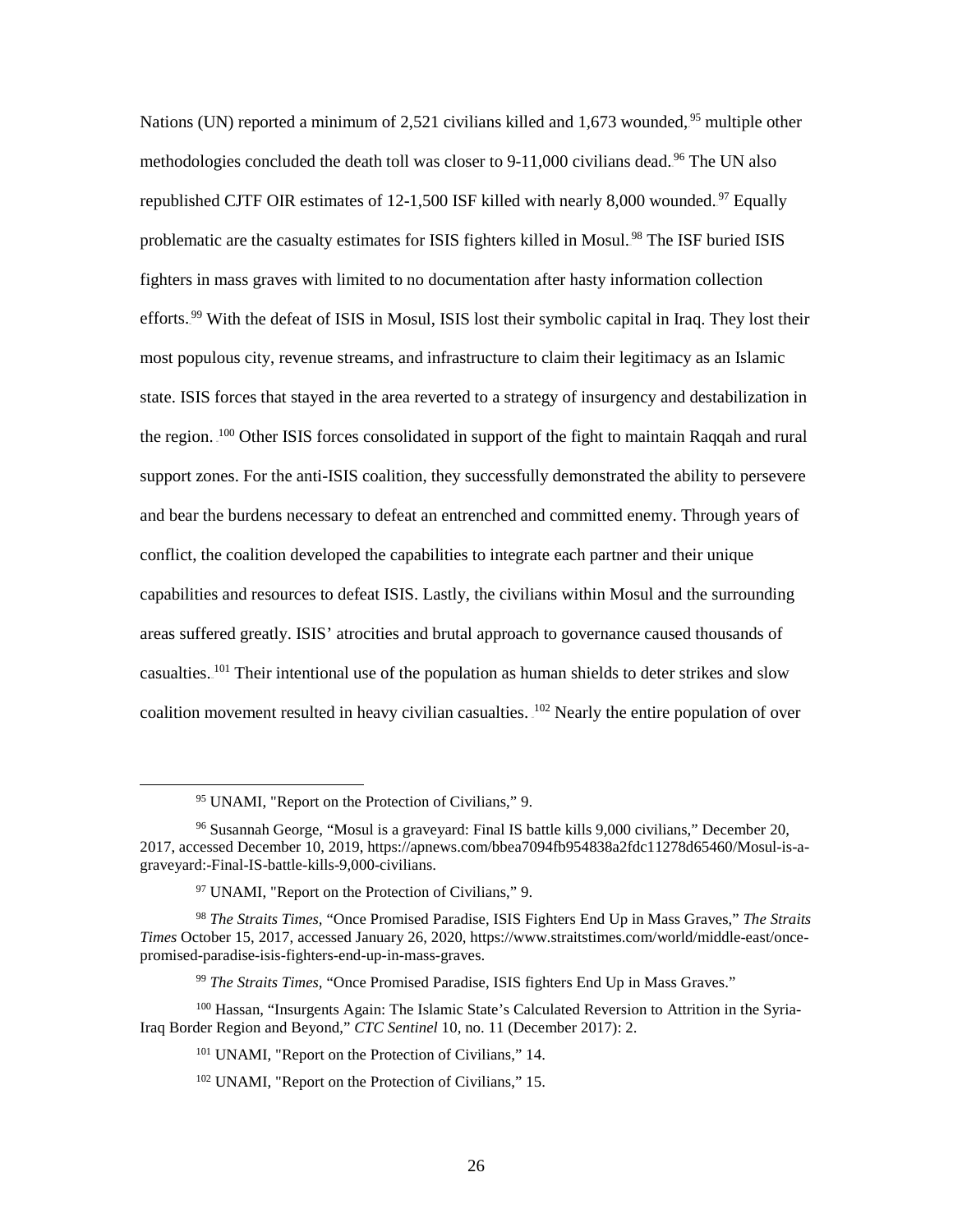2 million citizens fled Mosul before, during, or after the fighting.<sup>103</sup> Although some returned, nearly 1.6 million Iraqis still reside in displaced persons camps. <sup>104</sup> Despite pledges for billions of dollars in investments, corruption and mismanaged projects leave much of Mosul in disrepair. <sup>105</sup>

Next, this study uses five questions to test the proposed hypotheses. The first question seeks to develop an understanding of the strategic context and national interests. The next two research questions seek to understand how the operation was conducted, and the final two research questions concern setting conditions for transition and conflict termination. It is thought that the answers to these questions will result in a deeper understanding of the campaign to liberate Mosul and the implications for future warfare.

The first question is: what were the national interests and strategic objectives? To answer this question, this paper will describe the most relevant national interests of ISIS, the Iraqi Government, and the US. The national interests and strategic objectives explain the rationale for participation, policy decisions, and the level of effort by each side in the conflict.

Beginning with ISIS, who gained the initiative prior to the campaign to liberate Mosul, their interests were to forcibly establish and maintain a state governed by Sharia law. <sup>106</sup> In the short term, ISIS sought to maintain control of the territory it seized.<sup>107</sup> In the mid-term, ISIS aims

<sup>&</sup>lt;sup>103</sup> The French Institute for International and Strategic Affairs, "Iraq 2018 Scenarios: Planning After Mosul," March 6, 2017, accessed December 3, 2019, https://www.iris-france.org/wpcontent/uploads/2017/07/Obs-ProspHuma-Iraq-july-2017.pdf, 2.

<sup>&</sup>lt;sup>104</sup> United Nations Assistance Mission for Iraq (UNAMI), "UN Representative Hennis-Plasschaert urges continued funding for Iraq's post-conflict recovery, welcomes government efforts to spare Iraq regional tensions, calls on political actors to work together to face the country's challenges," August 29, 2019, accessed January 26, 2020, https://reliefweb.int/report/iraq/un-representative-hennis-plasschaerturges-continued-funding-iraq-s-post-conflict.

<sup>105</sup> Dlawer Ala'Aldeen, "Reconstructing Iraq: Where Do We Stand?" *Italian Institute for International Studies,* March 8, 2019, accessed January 26, 2020, https://www.ispionline.it/en/pubblicazione/reconstructing-iraq-where-do-we-stand-22465.

<sup>106</sup> "The Islamic State (ISIS, ISIL)," *The Clarion Project*, August 23, 2016, accessed November 3, 2019, https://clarionproject.org/the-islamic-state-isis-isil/.

<sup>107</sup> *The Clarion Project,* "The Islamic State (ISIS, ISIL)."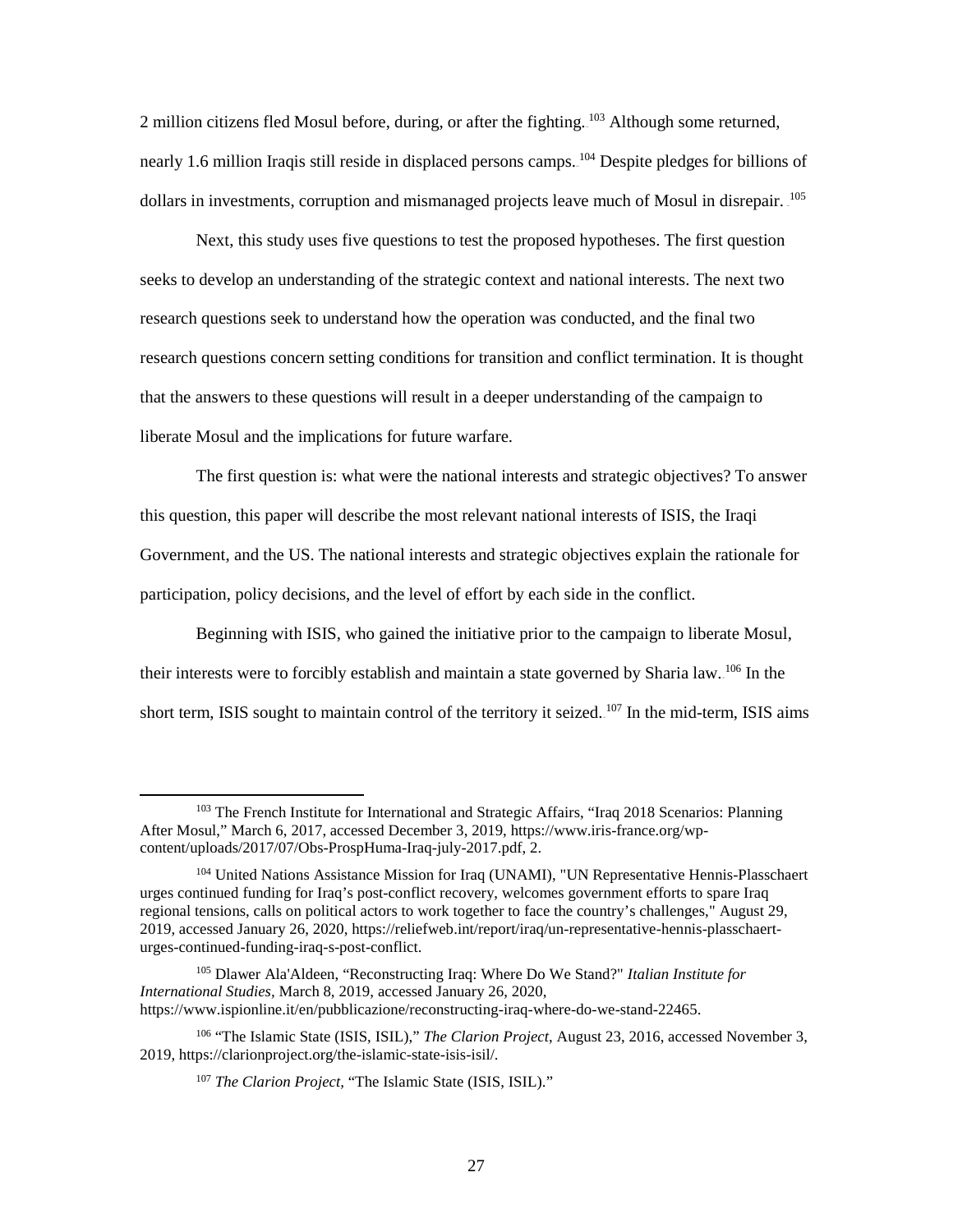to expand its territorial control throughout Iraq and Syria; <sup>108</sup> and ultimately, ISIS' stated goal is to ensure ISIS' global domination. <sup>109</sup> To achieve this, ISIS needed to do more than seize and defend territory. <sup>110</sup> It needed to demonstrate the legitimacy of the caliphate and fulfill the basic needs of any state.<sup>111</sup> In order to provide these services, ISIS needed to rapidly establish government institutions and fill positions. It was concerned with replicating this process in each city it seized. Given the costs of funding fighting and conducting governance, another major interest was revenue generation. ISIS established departments for taxation, extortion, kidnapping, and its most lucrative revenue stream- the illegal smuggling of over 1 million barrels of oil per day.<sup>112</sup> Therefore, ISIS' objectives were to defend the territory it held, control its people, and maintain an Islamic state. While ISIS explicitly stated these interests, objectives, and approach to governance were for the broader caliphate, they are especially relevant to the case as they were fully operationalized in and around Mosul before and during the campaign.

The national interests of the Iraqi government were to protect its citizens, liberate its second-largest city, and restore a key economic center. <sup>113</sup> This also required a delicate balance of socially and politically acceptable solutions to defeat ISIS without increasing internal tensions.<sup>114</sup> Foremost, the Iraqi government sought to protect its citizens from ISIS' atrocities. <sup>115</sup> Two of the

<sup>112</sup> *The Clarion Project,* "The Islamic State (ISIS, ISIL)."

<sup>113</sup> Stephen Kalin and Maher Chmaytelli, " Iraq PM vows to defeat ISIS in 2016 after army's first major victory," December 28, 2015, accessed January 14, 2020, https://www.reuters.com/article/usmideast-crisis-iraq-ramadi-idUSKBN0UB0TW20151228.

<sup>114</sup> Julie Ahn, Maeve Campbell, and Pete Knoetgen, "The Politics of Security in Ninewa: Preventing an ISIS Resurgence in Northern Iraq," May 7, 2018, accessed December 12, 2019, https://www.hks.harvard.edu/sites/default/files/degree%20programs/MPP/files/Finalized%20PAE\_Ahn\_Ca mpbell\_Knoetgen.pdf/, 25.

<sup>115</sup> Ahn, Campbell, and Knoetgen, "The Politics of Security in Ninewa," 33.

 <sup>108</sup> *The Clarion Project,* "The Islamic State (ISIS, ISIL)."

<sup>109</sup> *The Clarion Project,* "The Islamic State (ISIS, ISIL)."

<sup>110</sup> McCants, *"The ISIS Apocalypse*," 79.

<sup>111</sup> McCants, *"The ISIS Apocalypse*," 79.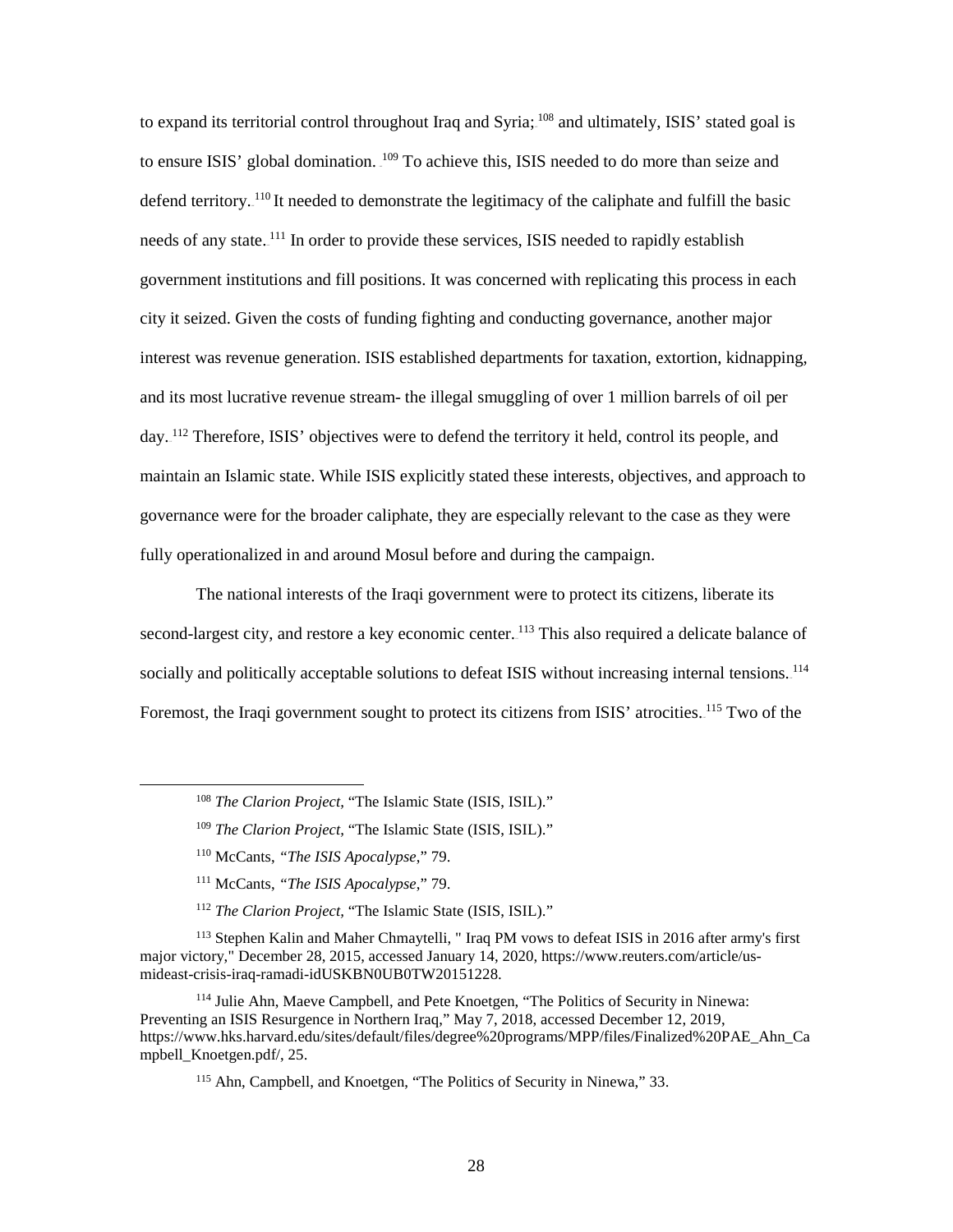fundamental responsibilities of any government are to control its territories and safeguard its citizens.<sup>116</sup> Many were critical of the Iraqi government for its inability to defend against the attacks of a numerically inferior force. <sup>117</sup> Similarly, the savage attacks against Iraqi citizens were politically damaging to leaders who ran on strong governance and security. <sup>118</sup> Additionally, with a population of over 2 million citizens, Mosul was a major social and economic hub in the country; as such, Iraqi leaders made clear the importance to rapidly liberate Mosul.<sup>119</sup> Lastly, centuries of conflict between Sunnis, Shia, Kurds, and Turks created undesirable conditions that got in the way of cooperation against ISIS. This made it necessary for political and military leaders to develop options that were suitable to the interests of major groups inside Iraq.  $^{120}$ 

Similarly, the United States also maintained national interests for involvement in Operation Inherent Resolve, as evidenced in President Barack Obama's 2015 National Security Strategy (NSS). Among others, this includes "the security of the United States, its citizens, and U.S. allies and partners;" as well as "rules-based international order that promoted global security and prosperity as well as the dignity and human rights of all peoples."<sup>[21</sup>] Another US national interest is to ensure that, whenever possible, violent extremists are stopped abroad before their ideology can spread to the United States.<sup>122</sup> Furthermore, the 2015 NSS states it is in the US

 <sup>116</sup> Jeffrey Herbst, *States and Power in Africa: Comparative Lessons in Authority and Control* (Princeton: Princeton University Press, 2003), 3.

<sup>117</sup> Ahn, Campbell, and Knoetgen, "The Politics of Security in Ninewa," 25.

<sup>&</sup>lt;sup>118</sup> Ahn, Campbell, and Knoetgen, "The Politics of Security in Ninewa," 25.

<sup>119</sup> Stephen Kalin and Maher Chmaytelli, "Iraq PM vows to defeat ISIS in 2016 after army's first major victory," December 28, 2015, accessed January 14, 2020, https://www.reuters.com/article/usmideast-crisis-iraq-ramadi-idUSKBN0UB0TW20151228.

<sup>&</sup>lt;sup>120</sup> Brett Sylvia, interview by author, October 29, 2019, Fort Leavenworth, KS, transcript retained by author.

<sup>&</sup>lt;sup>121</sup> Barack Obama, "National Security Strategy," February, 2015, accessed October 29, 2019, https://obamawhitehouse.archives.gov/sites/default/files/docs/2015\_national\_security\_strategy\_2.pdf, 1.

<sup>122</sup> Obama, "National Security Strategy," 7.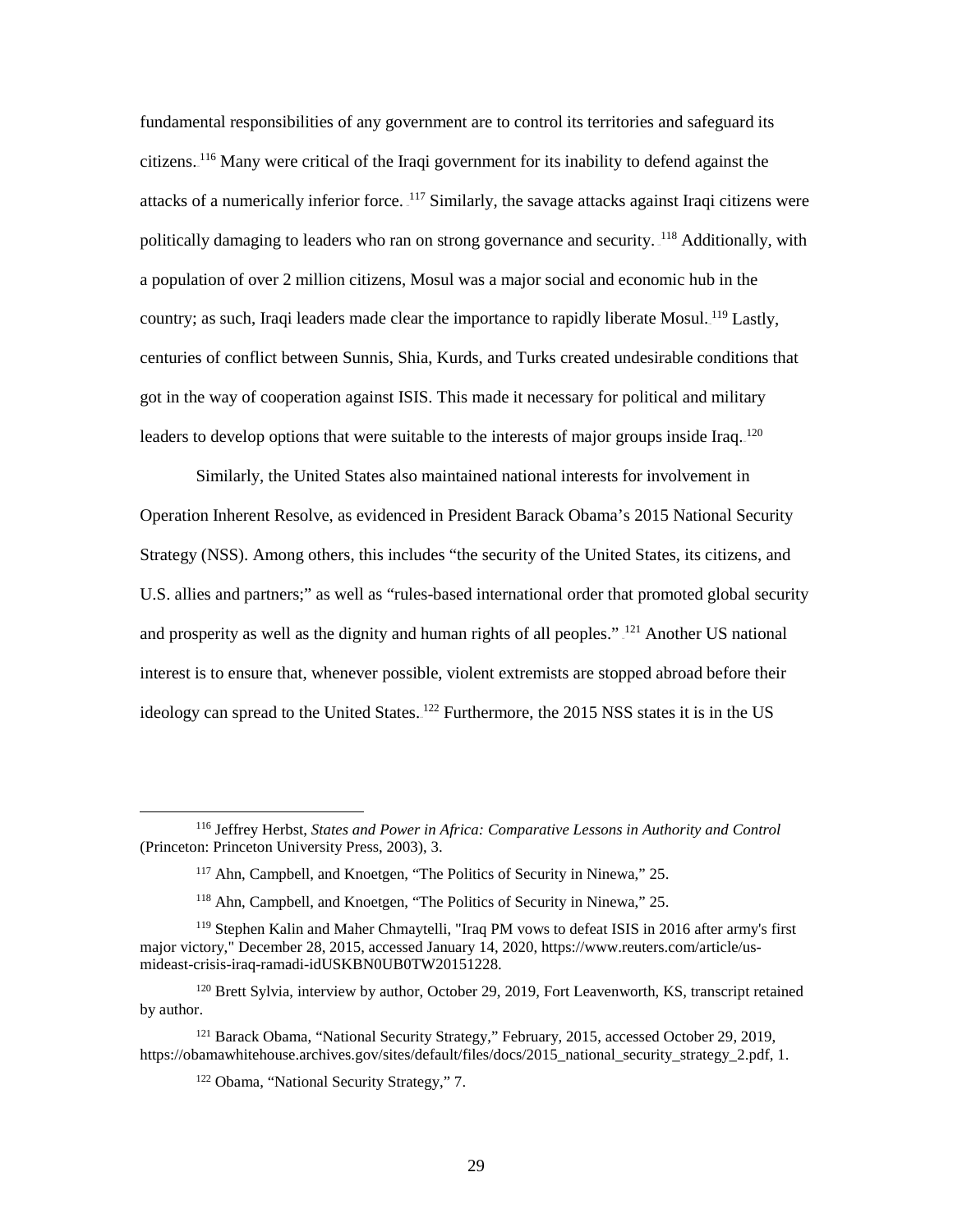interest to "prevent the causes and consequences of conflict" to support global stability.<sup>123</sup> Finally, in the case of the campaign to liberate Mosul, the US interests aligned with the Iraqi government's strategic and operational necessity to liberate Mosul.

While each state may have some divergent interests, the mission of Operation Inherent Resolve best captures the unifying purposes for the campaign. The foremost purpose was "defeat ISIS as a military force on the battlefield in Iraq and Syria."<sup>124</sup> Second, was to deconflict coalition actions with other regional actors (including Iran, Russia, and the Assad Regime). <sup>125</sup> Third, set the conditions for follow on operations by leveraging the full national power of members of the global coalition.<sup>126</sup> Finally, use "diplomatic, information, economic, law enforcement, and other aspects of national power" to defeat and mitigate the effects of  $ISS.127$ 

The second question states: is the operational approach tied to strategic objectives? An operational approach consists of a mission, an operational concept, and the tasks and actions required to accomplish the mission.  $128$  Given their initiatives, it follows to start with ISIS' operational approach, then transition to the coalition forces.

The mission of ISIS in Mosul was to maintain the self-described caliphate in the city and the surrounding areas. <sup>129</sup> During the campaign for Mosul, the operational approach of ISIS was a tactical and operational defense to maintain control of one of its greatest sources of revenue.

- <sup>125</sup> Department of Defense, "CJTF-OIR Fact Sheet."
- <sup>126</sup> Department of Defense, "CJTF-OIR Fact Sheet."
- <sup>127</sup> Department of Defense, "CJTF-OIR Fact Sheet."
- <sup>128</sup> US Department of the Army, Army Doctrine Publication (ADP) 3-0, *Operations* (Washington, DC: Government Printing Office, 2019), 2-3.
	- <sup>129</sup> Mosul Study Group, "What the Battle for Mosul Teaches the Force," 4.

 <sup>123</sup> Obama, "National Security Strategy," 7.

<sup>&</sup>lt;sup>124</sup> Department of Defense, "Combined Joint Task Force Operation Inherent Resolve (CJTF-OIR) Fact Sheet," January 11, 2017, accessed October 29, 2019, https://www.inherentresolve.mil/Portals/14/Documents/Mission/20170717- %20Updated%20Mission%20Statement%20Fact%20Sheet.pdf?ver=2017-07-17-093803-770/.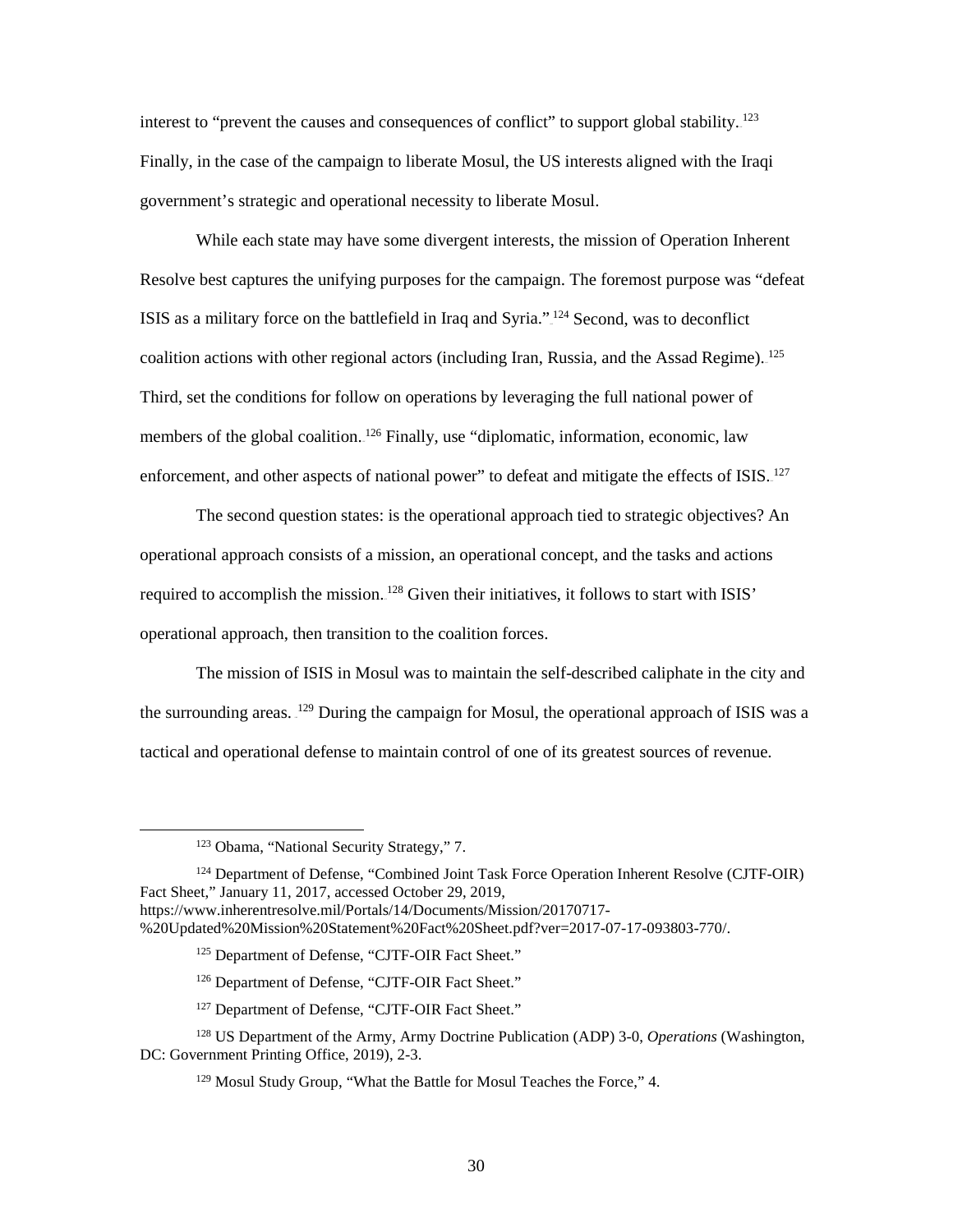Specifically, ISIS would defend in-depth from the rural areas, to the outer lines of the defense around the city, and finally defend in the Old City. <sup>130</sup> ISIS would support these lines of defense with massing of vehicle-borne improvised explosives devices (VBIEDS), attacks on lines of communication, and massed attacks on infrastructure throughout Iraq to compel ISF to dilute its forces attacking its capital in Mosul.<sup>131</sup> ISIS also recognized it needed a media strategy to counter Western media and inspire future jihadis.<sup>132</sup> It needed to focus on savagely attacking outposts on the periphery to instill fear in future ISF recruits and cause the ISF to abandon areas they could not control.<sup>133</sup>

Accordingly, the operational approach for Iraqi Security Forces and the coalition directly countered that of ISIS. The mission was to defeat ISIS in Mosul and liberate the population of the city held hostage.<sup>134</sup> The operational concept followed three phases: Attack to Isolate Mosul, Defeat ISIS in Eastern Mosul, and Defeat ISIS in Western Mosul (see figure 1). Phase one consists of the shaping operations before the attacks into the city of Mosul from October 16 to December 31, 2016.<sup>135</sup> Phase two consists of the battle for East Mosul from January 1 to February 27, 2017.<sup>136</sup> Phase three consists of the battle for the Old City from February 18 to July 10, 2017.<sup>137</sup>

<sup>&</sup>lt;sup>130</sup> Mosul Study Group, "What the Battle for Mosul Teaches the Force," 14.

<sup>131</sup> McCants, *The ISIS Apocalypse,* 81.

<sup>132</sup> McCants, *The ISIS Apocalypse,* 82.

<sup>133</sup> McCants, *The ISIS Apocalypse,* 80.

<sup>&</sup>lt;sup>134</sup> Stephen Kalin and Maher Chmaytelli, "Iraq PM vows to defeat ISIS in 2016 after army's first major victory," December 28, 2015, accessed January 14, 2020, https://www.reuters.com/article/usmideast-crisis-iraq-ramadi-idUSKBN0UB0TW20151228.

<sup>&</sup>lt;sup>135</sup> Arnold and Fiore, "Five Operational Lessons from the Battle of Mosul," 63.

<sup>&</sup>lt;sup>136</sup> Arnold and Fiore, "Five Operational Lessons from the Battle of Mosul," 63.

<sup>&</sup>lt;sup>137</sup> Arnold and Fiore, "Five Operational Lessons from the Battle of Mosul," 63.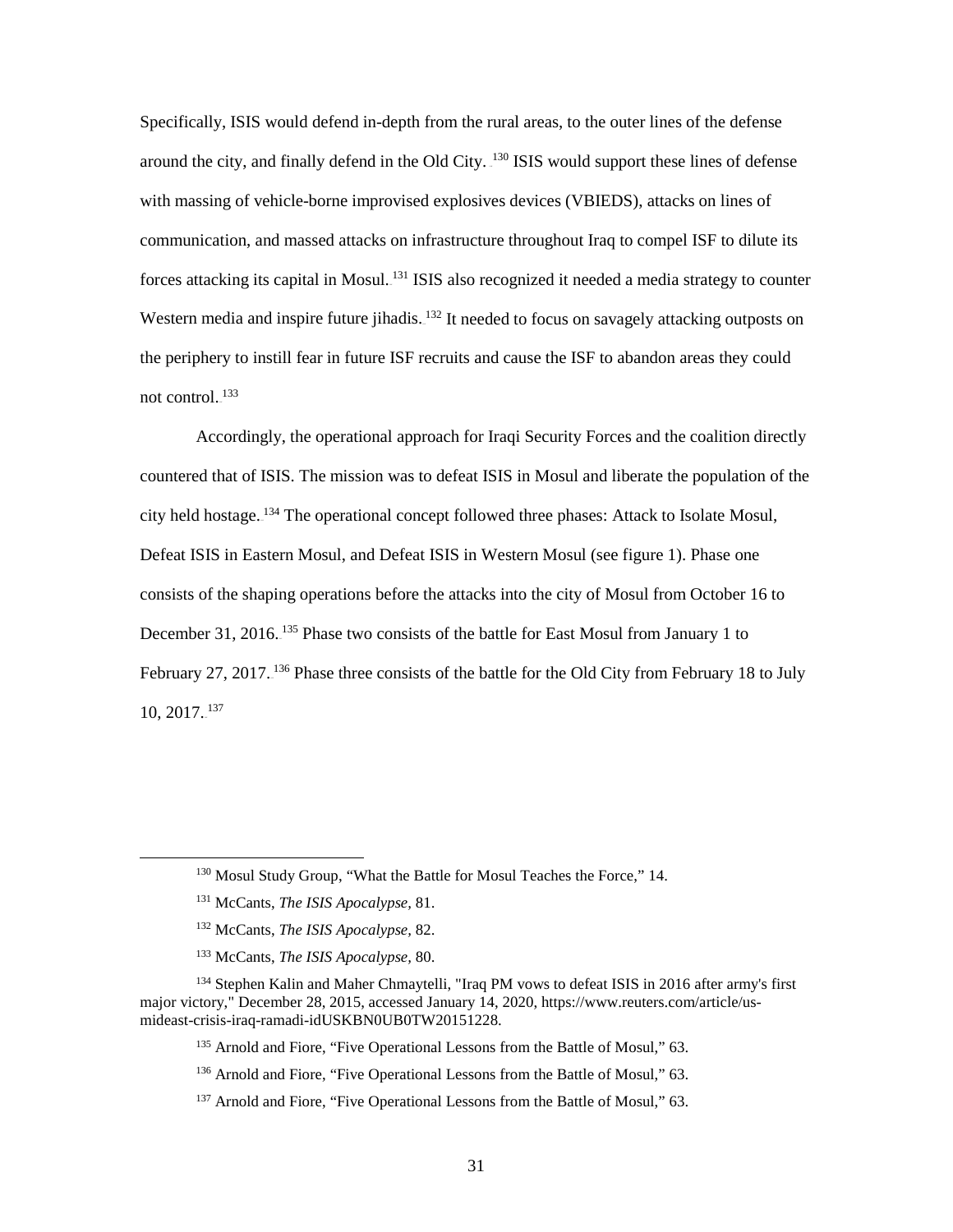

Figure 1. Map of the Battle of Mosul.

To achieve their design, the coalition initially attacked along two lines of operations from the south and east of Mosul.<sup>138</sup> The Federal Police, the Counter Terrorism Service and the Iraqi Army attacked north towards Mosul.<sup>139</sup> Elements of the Iraqi Army, Kurdish Peshmerga, and the PMF attacked toward the city from the east and the north.<sup>140</sup> During this portion of the campaign, the objectives were to seize the rural areas outside of Mosul and cut the lines of communication to these support areas. By the end of the phase, the coalition seized the small cities of Qaraqosh,

*Source:* Thomas Arnold and Nicolas Fiore, "Five Operational Lessons from the Battle for Mosul," *Military Review* (January-February 2019): 63.

<sup>&</sup>lt;sup>138</sup> Arnold and Fiore, "Five Operational Lessons from the Battle of Mosul," 63.

<sup>&</sup>lt;sup>139</sup> Mosul Study Group, "What the Battle for Mosul Teaches the Force," 6.

<sup>&</sup>lt;sup>140</sup> Mosul Study Group, "What the Battle for Mosul Teaches the Force," 6.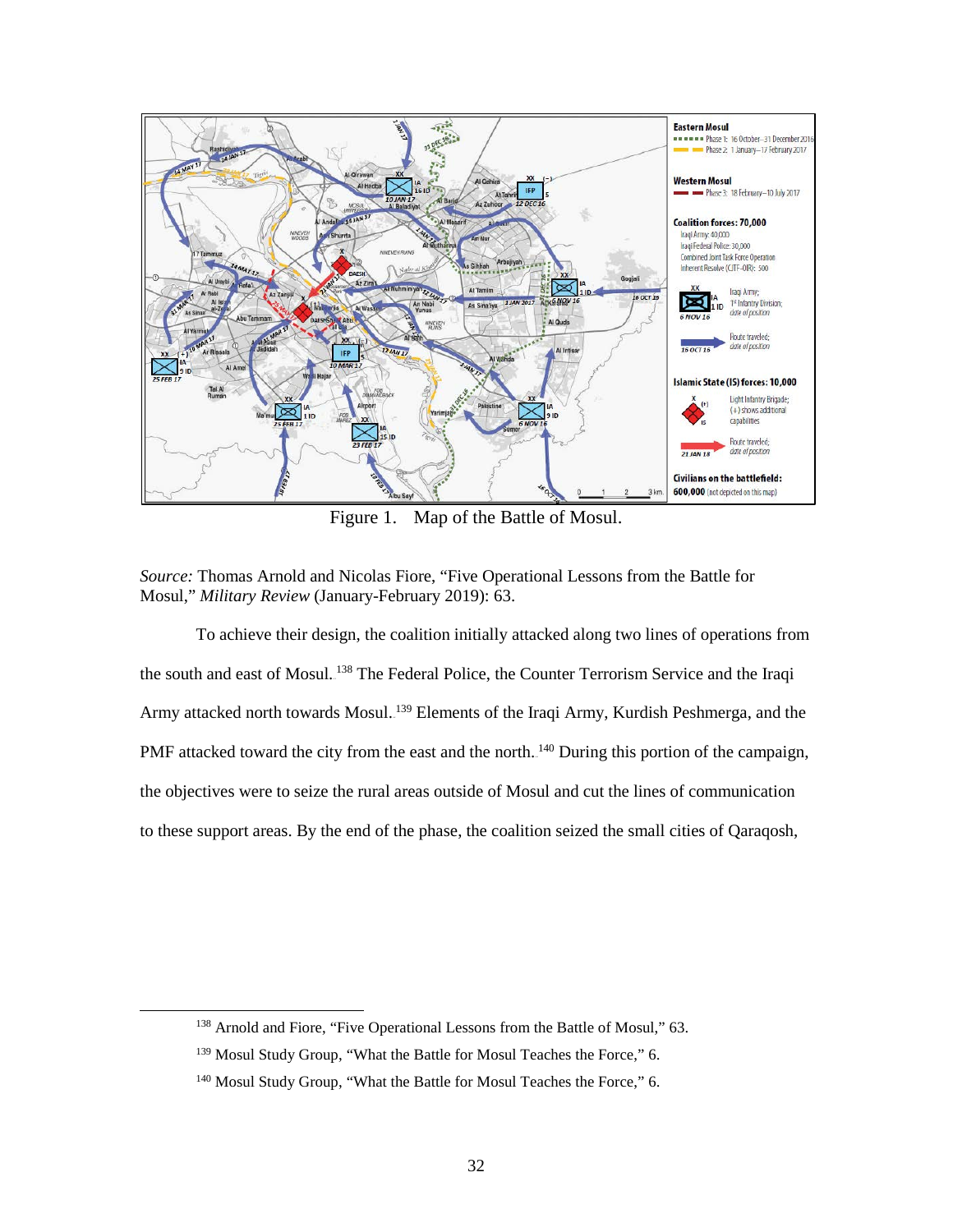Bartallah, and Bashiqah in the East, as well as Qayyarah, al-Hamdaniyah, and Ashura to the South of Mosul.<sup>141</sup>

The next stage of the campaign began when Coalition forces entered East Mosul on November 1, 2016, and on January 24, 2016, Prime Minister al-Abadi declared East Mosul was secure.<sup>142</sup> Following a brief operational pause to refit and train reinforcements, ISF prepared to assault West Mosul.<sup>143</sup> They planned to further isolate ISIS defenses by encircling the North and West sides of the city with CTS and FEDPOL, while IA and the tribal militias attacked from the south and southeast.<sup>144</sup>

The attack to seize West Mosul began February 19, 2017.<sup>145</sup> Fighting in Western Mosul was more difficult, as ISIS had more time to deliberately prepare mutually-supporting defenses and engagement areas.<sup>146</sup> This was especially the case in the Old City, where ISIS prepared to make their last stand. Due to poor weather and stalled coalition progress in the Old City, the ISF conducted an operational pause on March 24, 2017 to plan a new offensive from the North.<sup>147</sup> When this plan did not achieve penetration, the ISF then attempted a new offensive from the south on May 4, 2017. <sup>148</sup> The fighting continued block-by-block to ultimately wrest the last of terrain from ISIS along the Tigris River in July.<sup>149</sup> Despite the steady occurrence of small clashes

<sup>&</sup>lt;sup>141</sup> Baxtiyar Goran, "Iraqi Army Liberate New Villages in Second Day of Mosul Operation," Kurdistan24, October 18, 2016, accessed 31 October 2019, http://www.kurdistan24.net/en/news/620fd9a5- 43c2-437f-98b8-5b234e130eee/iraqi-army-liberate-new-villages-in-second-day-of-mosul-operation-.

<sup>&</sup>lt;sup>142</sup> Mosul Study Group, "What the Battle for Mosul Teaches the Force," 7.

<sup>143</sup> Mosul Study Group, "What the Battle for Mosul Teaches the Force," 7.

<sup>&</sup>lt;sup>144</sup> Mosul Study Group, "What the Battle for Mosul Teaches the Force," 7.

<sup>&</sup>lt;sup>145</sup> Arnold and Fiore, "Five Operational Lessons from the Battle of Mosul," 63.

<sup>146</sup> CJTF – OIR, "The Coalition Military Campaign to Defeat the Islamic State," 4.

<sup>&</sup>lt;sup>147</sup> Mosul Study Group, "What the Battle for Mosul Teaches the Force," 8.

<sup>&</sup>lt;sup>148</sup> Mosul Study Group, "What the Battle for Mosul Teaches the Force," 8.

<sup>&</sup>lt;sup>149</sup> Mosul Study Group, "What the Battle for Mosul Teaches the Force," 8.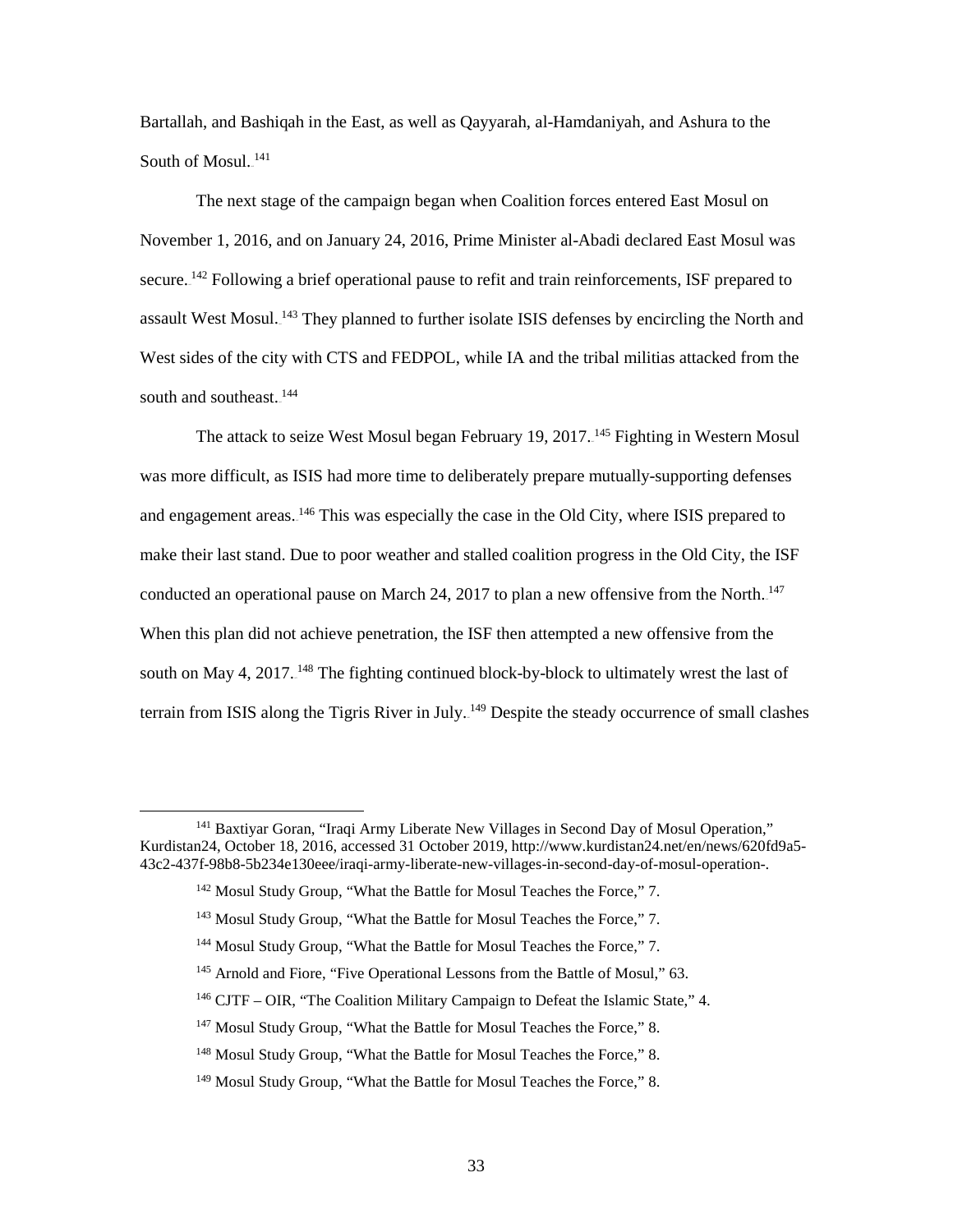with ISF from pockets of ISIS resistance, Prime Minister al-Abadi declared the liberation of Mosul on July 10,  $2017.^{150}$ 

Question three asks, how were the FOUE applied? As stated earlier, the FOUE establish a framework for conducting and assessing some of the essential tasks in urban warfare. Answering how the coalition applied the FOUE logically follows the nine fundamentals established in JP3- 06. Given the broad nature of each fundamental, and the length of the campaign to liberate Mosul, the discussion focusses only on the most salient indicators for and against each fundamental.

The first fundamental is to "conduct a systemic assessment." <sup>151</sup> The purpose of the systematic assessment is to develop an understanding of the complexities of the urban operating environment actors, systems, and processes associated with it.<sup>152</sup> Coalition forces demonstrated near-continuous reassessment of the operating environment and the enemy.<sup>153</sup> Before operations to liberate the surrounding areas, the Mosul Dam was assessed as key infrastructure that must be immediately secured as a strategic resource and critical vulnerability. <sup>154</sup> Before the liberation of Mosul, the coalition sought to update its assessment of the city.<sup>155</sup> Although the ISF maintained better situational understanding of Mosul than their coalition partners, they too lacked up to date information on the systems and structures, since ISIS seized control of the city nearly two years prior. The use of human intelligence assets within the city and information collection from freed

 <sup>150</sup> Mosul Study Group, "What the Battle for Mosul Teaches the Force," 8; Jason Awadi, *Insights from the Liberation of Mosul: Revisiting Counterinsurgency Strategy* (Fort Leavenworth: Center for Army Lessons Learned, 2017), 82.

<sup>151</sup> US Joint Staff, JP 3-06, III-13.

<sup>152</sup> US Joint Staff, JP 3-06, III-13.

<sup>&</sup>lt;sup>153</sup> Pat Work, "Their Leadership and Ownership: Concepts for Warfare By, With, and Through," *Infantry* (January - March 2018), 32.

<sup>154 &</sup>quot;What the Battle of Mosul Teaches the Force," Mosul Study Group, 4.

<sup>155</sup> "What the Battle of Mosul Teaches the Force," Mosul Study Group, 10.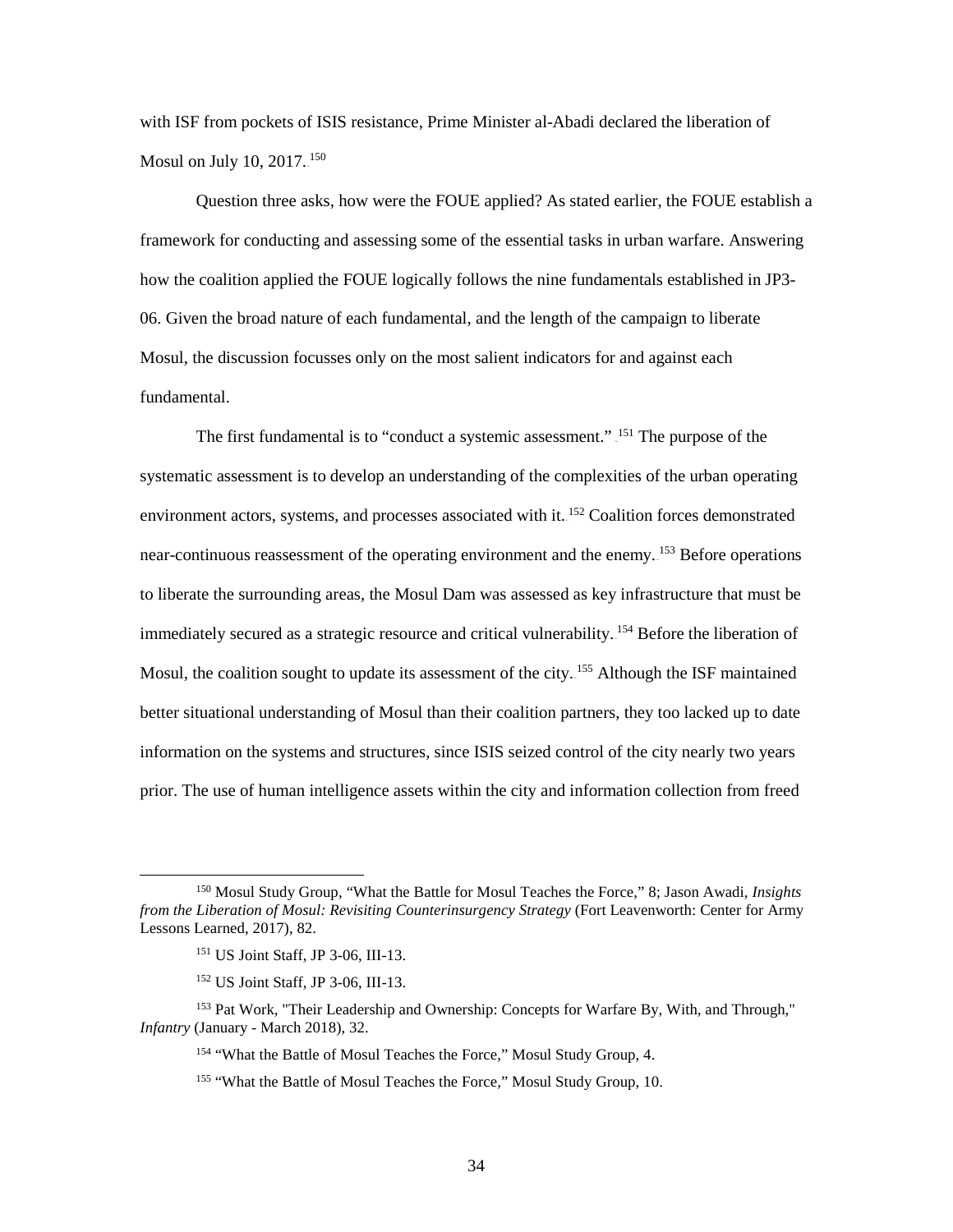internally displaced persons (IDPs) increased situational understanding as the fight developed.<sup>156</sup> Given ISIS' control of utilities and key infrastructure, the Coalition knew that they could not use these systems against ISIS.<sup>157</sup> This human intelligence helped to shape an understanding of the extent ISIS had prepared defenses, booby-trapping infrastructure, and consolidated human shields.<sup>158</sup>

The second fundamental is to "integrate all actions within the context of an overarching major operation or campaign [and to] combine the various isolating, protective, improving, sustaining, persuasive, destructive, and disruptive actions, military and nonmilitary, into a cohesive, mutually reinforcing whole.".<sup>159</sup> A review of multiple accounts of the operations before and during the battle of Mosul demonstrated considerable effort to integrate all actions within the broader campaign. However, the case offers are a few examples that most indicate the level of effectiveness achieved by these efforts throughout the operation. In the early stages of the campaign, ISF and coalition partners seized terrain in the Ninewah Valley to established ground lines of communication to support operations in Mosul. <sup>160</sup> ISF also seized Qayyarah West Airfield to establish a base for sustainment and air operations to support operations in Mosul.<sup>161</sup> The coalition integrated the effects of non-military operations to isolate ISIS from using banking

<sup>&</sup>lt;sup>156</sup> "What the Battle of Mosul Teaches the Force," Mosul Study Group, 46.

<sup>&</sup>lt;sup>157</sup> "What the Battle of Mosul Teaches the Force," Mosul Study Group, 46.

<sup>&</sup>lt;sup>158</sup> "What the Battle of Mosul Teaches the Force," Mosul Study Group, 46.

<sup>159</sup> US Joint Staff, JP 3-06, III-13.

<sup>160 &</sup>quot;What the Battle for Mosul Teaches the Force," Mosul Study Group, 6.

<sup>161</sup> Ryan Wylie, Aaron Childers and Brett Sylvia, "Expeditionary Advising: Enabling Iraqi Operations from the Gates of Baghdad through Eastern Mosul," accessed December 12, 2019, https://smallwarsjournal.com/jrnl/art/expeditionary-advising-enabling-iraqi-operations-gates-baghdadthrough-eastern-mosul.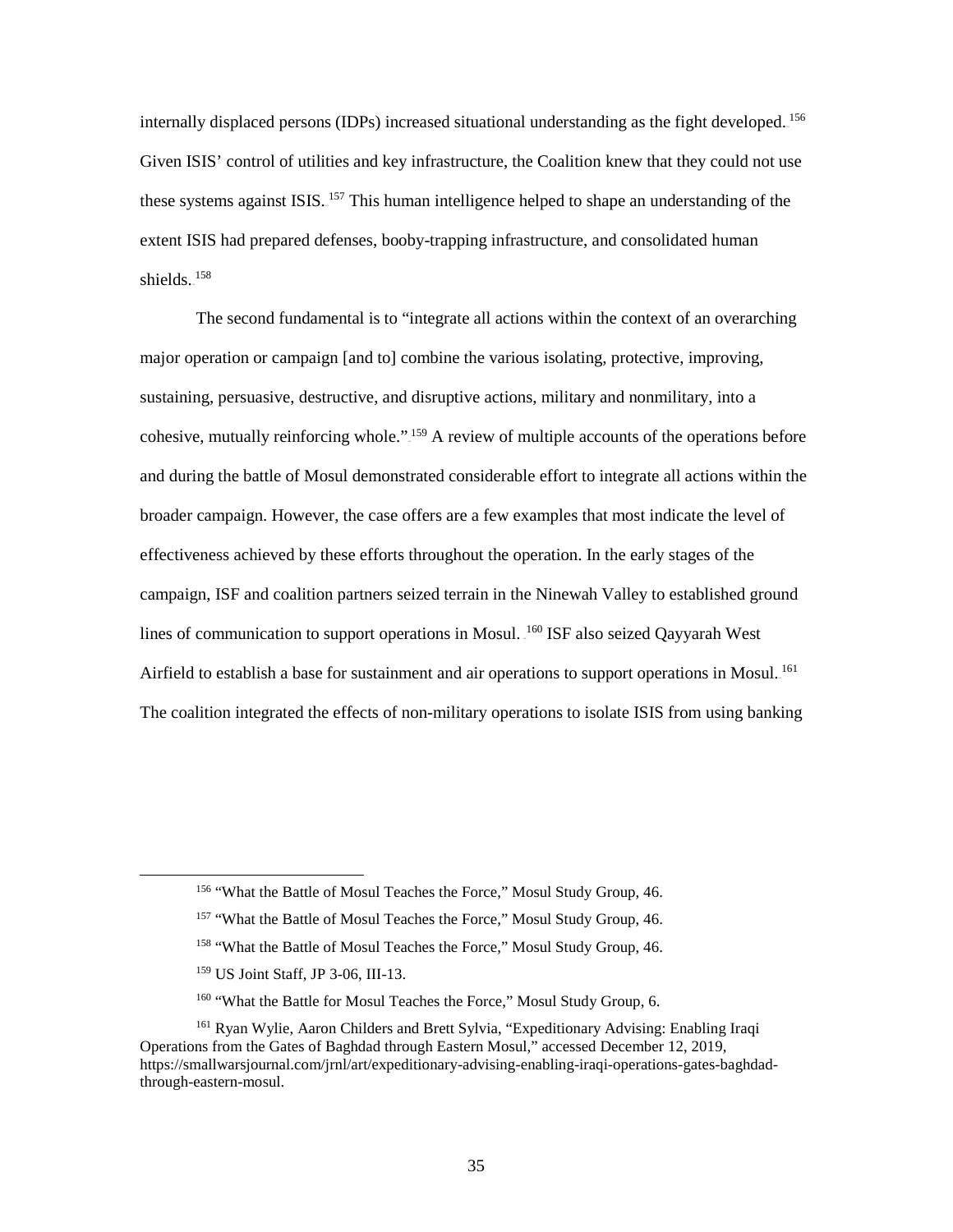institutions to receive foreign financial support. <sup>162</sup> Iraqi and non-governmental agencies also supported IDPs and prepared to mitigate the humanitarian crisis in the region.

Despite efforts to integrate actions, there is evidence that initially the cumulative effect of these efforts was suboptimal. From November to December 2016, ISF made steady progress in Mosul. However, December was marked by a major ISIS counter-attack that destroyed the majority of an Iraqi Army Battalion, followed by a broader stalemate.<sup>163</sup> A brief operational pause allowed for ISF to regroup and assess the contributing factors to the success of ISIS' attack. <sup>164</sup> Broadly, it appeared that the lack of synchronization of efforts across FEDPOL, CTS, and the Iraqi Army Divisions created a salient that allowed ISIS to encircle a portion of the 9<sup>th</sup> Armored Division (IA).<sup>165</sup> Following the operational pause, LTG Stephen Townsend, the CJTF-OIR Commander, issued a tactical directive that increased the ability of the advisors to better integrate and synchronize the effects of the coalition.<sup>166</sup> The directive delegated the approval authority for advise and assist operations closer to the frontlines and delegated strike authority to the ground commanders. <sup>167</sup> These two decisions increasingly allowed US advisors to directly embed in Iraqi Brigade and Division command posts with the ability to integrate joint assets into the planning

 <sup>162</sup> US Department of Treasury, "Treasury Sanctions Networks Providing Support to the Government of Syria, Including for Facilitating Syrian Government Oil Purchases from ISIL," November 25, 2015, accessed January 28, 2020, https://www.treasury.gov/press-center/pressreleases/pages/jl0287.aspx.

<sup>163</sup> Wylie, Childers and Sylvia, "Expeditionary Advising: Enabling Iraqi Operations."

<sup>164</sup> Mosul Study Group, "What the Battle for Mosul Teaches the Force," 7.

<sup>165</sup> Michael Knights and Alexander Mello, "Defeat by Annihilation: Mobility and Attrition in the Islamic State's Defense of Mosul," *CTC Sentinel* (April 2017), 3.

<sup>166</sup> Mosul Study Group, "What the Battle for Mosul Teaches the Force," 41.

<sup>167</sup> Wylie, Childers and Sylvia, "Expeditionary Advising: Enabling Iraqi Operations."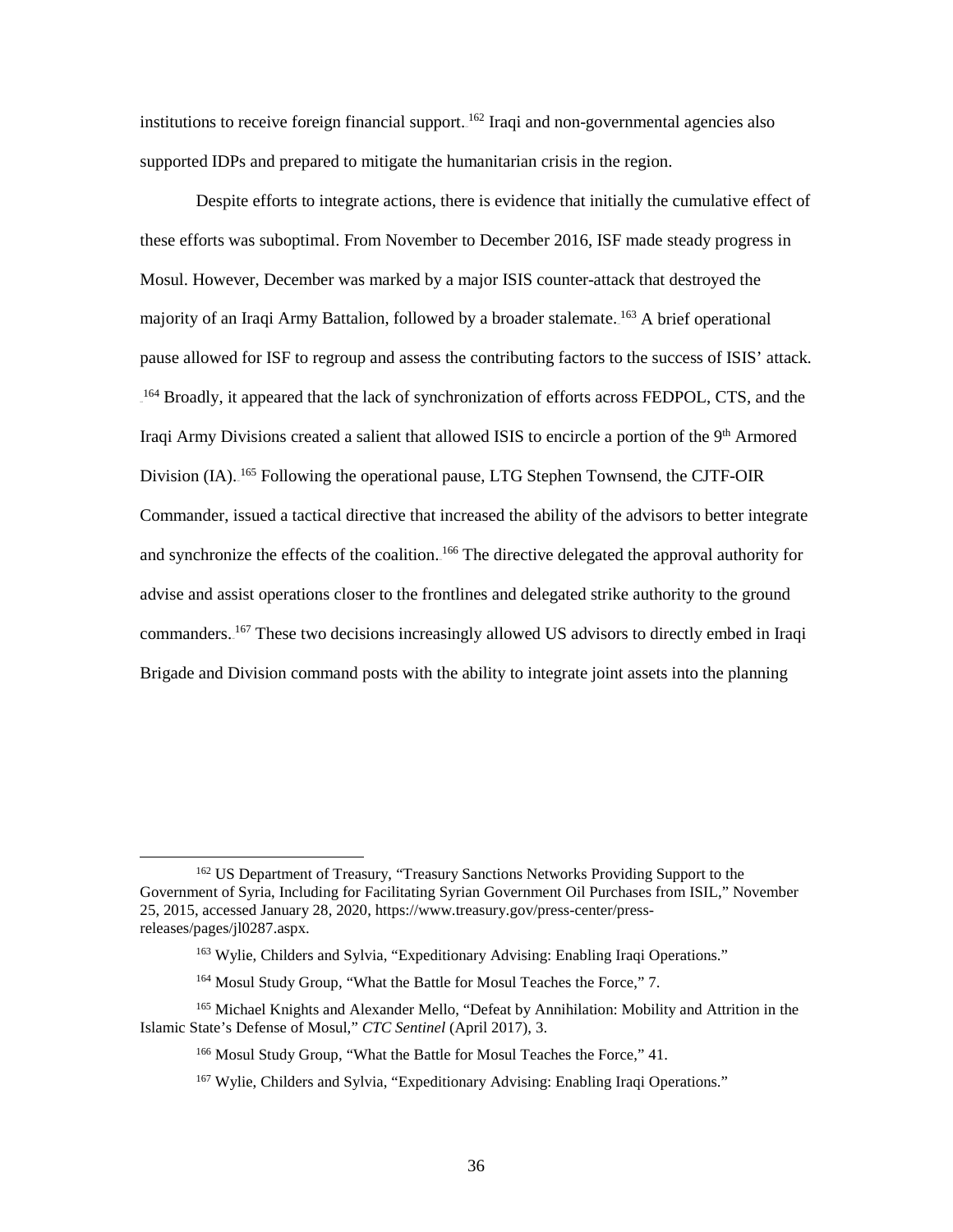and execution of ISF operations. <sup>168</sup> Similarly, by being embedded at echelon, it enabled rapid situational understanding up and down the advisor network.<sup>169</sup>

The third fundamental is to "learn and adapt."<sup>170</sup> *JP* 3-06 states, "Since an urban environment will defy comprehensive understanding because of its complexity, and since it is ever-evolving, design operations with flexibility to adjust timing, forces, and other aspects to seize opportunities and react to unforeseen challenges." The coalition forces adapted throughout the fight to liberate Mosul at the tactical and operational levels.

At the tactical level, the coalition repeatedly adapted to gain an advantage over or mitigate risk from ISIS. Given the volume of suicide vehicle-borne improvised explosive devices (SVBIEDs) used by ISIS, the coalition forces adapted their use of precision-guided munitions for counter-mobility purposes. <sup>171</sup> Specifically, as ISF seized terrain, they used PGMs to rapidly crater avenues of approach and create opportunities for ISF to defeat a slower-moving SVBIED. <sup>172</sup> The coalition forces also recognized the need to defeat commercially purchased unmanned aerial systems (UAS) that ISIS was using for reconnaissance, adjusting indirect fires, and even dropping ordnance.<sup>173</sup> Coalition forces adapted their tactics and use of available technology to counter and defeat ISIS UAS. As the use of UAS by ISIS increased, Soldiers modified the Anti-UAS Defense System to make it a mobile system that provided protection at the forward edge of the battle area.<sup>174</sup> The enemy's use of "mouse holes," or holes knocked in roofs or sides of

<sup>172</sup> Mosul Study Group, "What the Battle of Mosul Teaches the Force," 36.

 <sup>168</sup> Wylie, Childers and Sylvia, "Expeditionary Advising: Enabling Iraqi Operations."

<sup>169</sup> J. Patrick Work, "Fighting the Islamic State By, With, and Through: How Mattered as Much as What," *Joint Force Quarterly* 89 (2nd Quarter 2018): 58.

<sup>170</sup> US Joint Staff, JP 3-06, III-13.

<sup>&</sup>lt;sup>171</sup> Mosul Study Group, "What the Battle for Mosul Teaches the Force," 36.

<sup>172</sup> Wylie, Childers and Sylvia, "Expeditionary Advising: Enabling Iraqi Operations,"page #.

<sup>&</sup>lt;sup>173</sup> Mosul Study Group, "What the Battle of Mosul Teaches the Force," 68.

<sup>&</sup>lt;sup>174</sup> Mosul Study Group, "What the Battle of Mosul Teaches the Force," 68.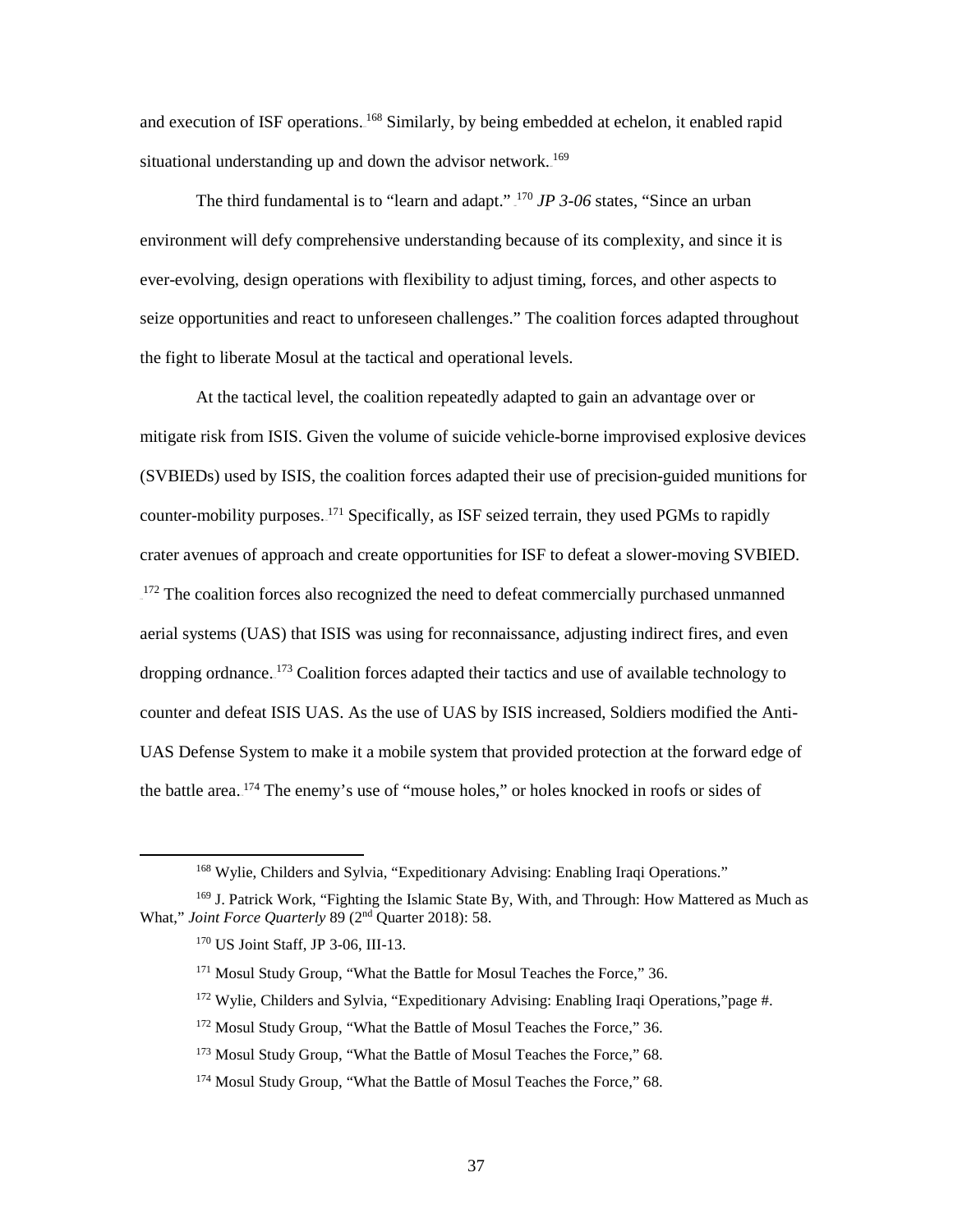building to mask their fires, required coalition forces to adapt their rules of engagement and TTPs to conduct counter-fire. The use of PGMs from multiple launch rocket systems reduced the collateral damage while also allowing for responsive fires.  $175$  Similarly, given the political constraints and concern over missions forward of the FLOT, the US adapted a technique of using Manned-Unmanned Teaming to effectively target ISIS fighters.<sup>176</sup> The technique paired unarmed ISR assets to identify and designate the target, while the Apache Attack Helicopter released the ordnance from a safer location. <sup>177</sup> This also prevented fighters from fleeing upon audible detection of the Apache.

Operationally, commanders and staffs across the coalition adapted their planning and advising approaches to best leverage their understanding of the operational environment and integrate their capabilities. For example, the brigade staff for the 2nd Brigade Combat Team, 101st Airborne Division, concurrently analyzed intelligence and the progress of operations and recommended courses of action for future operations.<sup>178</sup> Advisors at echelon suggested these courses of action, where they were adapted to meet the ISF commander's intent.<sup>179</sup> This process occurred on a continuous basis throughout the campaign.

The fourth fundamental is to "selectively isolate the urban environment". <sup>180</sup> JP 3-06 further defines this as "control the influx into the urban environment of people, materiel, and information that could help support the adversary."  $^{181}$  As described broadly in the concept of the operation, there were multiple lines of effort to isolate ISIS prior to and during the fight to

<sup>175</sup> Mosul Study Group, "What the Battle of Mosul Teaches the Force," 59.

<sup>176</sup> Kris Osborn, "Army expands manned-unmanned helicopter teaming," December 13, 2016, accessed December 12, 2019, https://defensesystems.com/articles/2016/12/13/apache.aspx.

<sup>&</sup>lt;sup>177</sup> Osborn, "Army expands manned-unmanned helicopter teaming."

<sup>178</sup> Wylie, Childers and Sylvia, "Expeditionary Advising: Enabling Iraqi Operations."

<sup>&</sup>lt;sup>179</sup> Wylie, Childers and Sylvia, "Expeditionary Advising: Enabling Iraqi Operations."

<sup>180</sup> US Joint Staff, JP 3-06, III-13.

<sup>181</sup> US Joint Staff, JP 3-06, III-13.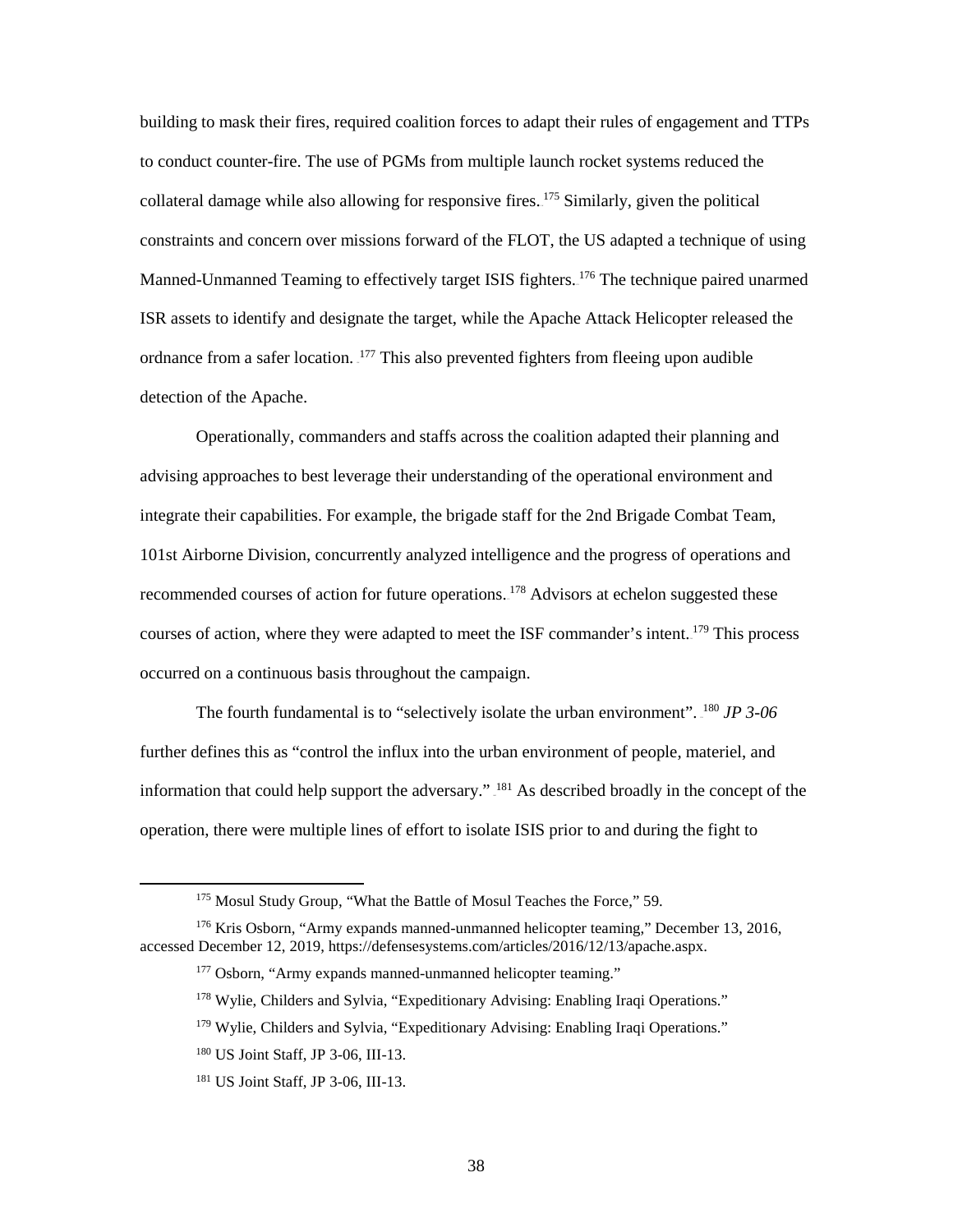liberate Mosul.<sup>182</sup> On the ground, ISF severed vital lines of communication from Baghdad and Mosul by seizing Fallujah, Ramadi, and other the support zones. <sup>183</sup> As fighting progressed, the ISF sought to completely encircle Mosul and cut it off from any reinforcements. <sup>184</sup> By January 27, 2017, the eastern side of Mosul was seized and most attempts to cross the Tigris were effectively defeated by air.<sup>185</sup> By March 19, 2017, ISF seized Badush to the North of Mosul and completed the encirclement of the city.<sup>186</sup>

The fifth fundamental is to "apply highly discriminate destructive or disabling force to disrupt an adversary's ability to pursue its objectives."  $187$  JP 3-06 further defines this concept as the process of "actively [locating] and [attacking] enemy elements while minimizing impact on other elements of the urban environment.".<sup>188</sup> The ISF and supporting coalition used a multidomain approach to disrupt or destroy ISIS in the city.<sup>189</sup> The coalition synchronized kinetic, electronic warfare, information operations, cyber, public affairs, and military deception means to achieve effects against ISIS while minimizing civilian casualties where possible. <sup>190</sup> With nearly a Corps sized formation of over 100,000 security personnel on the ground, the coalition applied a highly destructive force against ISIS' capabilities. The intentional combination of PGMs and ground forces enabled coalition forces to more accurately target enemy forces while attempting to

- <sup>187</sup> US Joint Staff, JP 3-06, III-13.
- <sup>188</sup> US Joint Staff, JP 3-06, III-12.

<sup>&</sup>lt;sup>182</sup> Zana Gulmohamad, "Unseating the Caliphate: Contrasting the Challenges of Liberating Fallujah and Mosul." *CTC Sentinel* (October 2016): 16.

<sup>&</sup>lt;sup>183</sup> Gulmohamad, "Unseating the Caliphate," 16.

<sup>184</sup> Gulmohamad, "Unseating the Caliphate," 21.

<sup>&</sup>lt;sup>185</sup> Mosul Study Group, "What the Battle of Mosul Teaches the Force," 7.

<sup>&</sup>lt;sup>186</sup> Mosul Study Group, "What the Battle of Mosul Teaches the Force," 8.

<sup>&</sup>lt;sup>189</sup> Gary Volesky and Roger Noble, "Theater land operations: Relevant observations and lessons from the Combined Joint Land Force experience in Iraq," *Military Review* 97, no. 5 (2017): 4.

<sup>190</sup> Volesky and Noble, "Theater Land Operations," 4.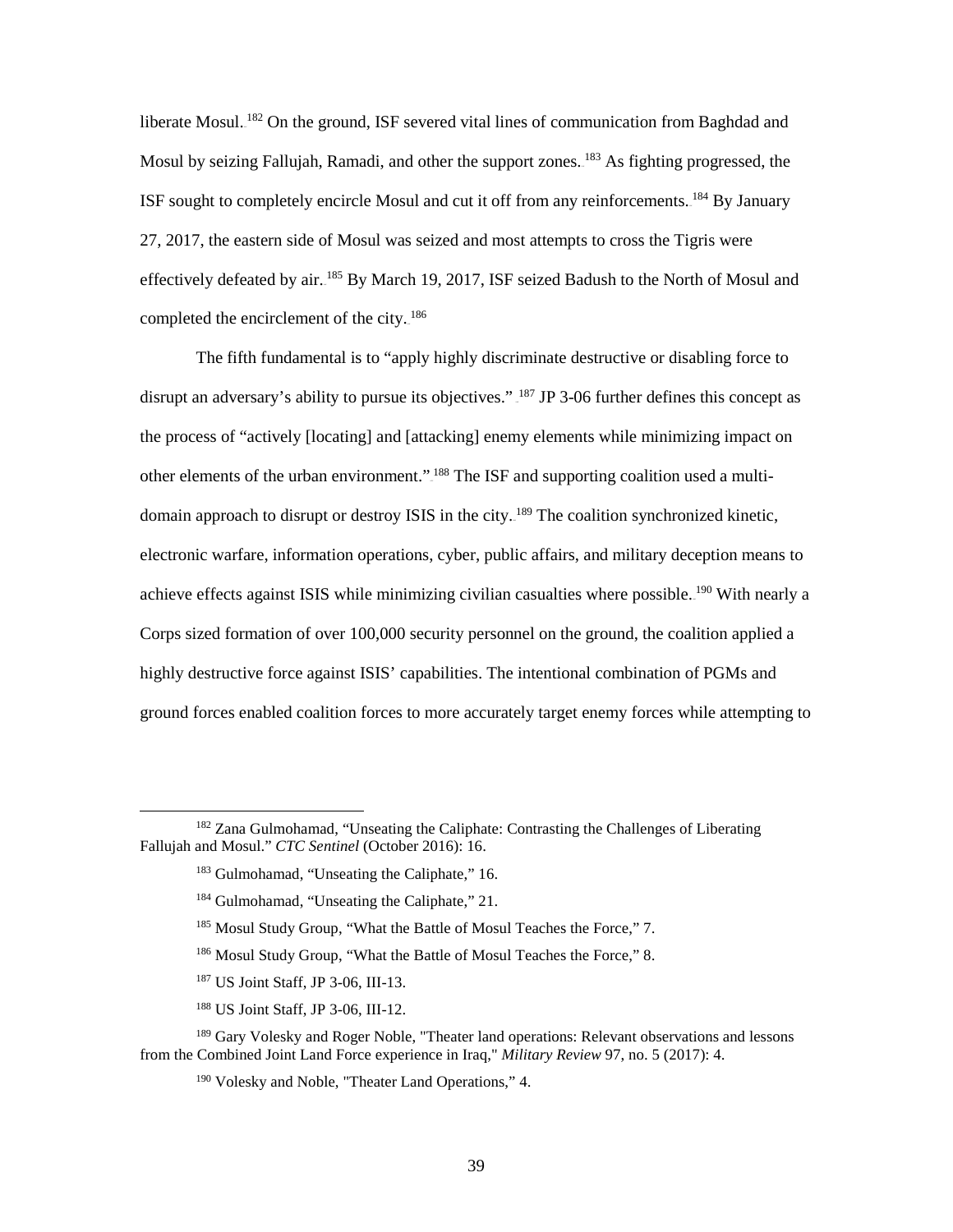mitigate civilian casualties.<sup>191</sup> Some critics pose that there was not adequate discrimination between combatants and non-combatants in the prosecution of street-to-street fighting. <sup>192</sup> However, some historians assess the civilian casualties to be lower than found in similar conditions during past conflicts, such as Hue or Stalingrad. <sup>193</sup> Although collecting casualty statistics in a combat zone is difficult, data from the UN report on the subject (Table 1) illustrates how the lack of discrimination by ISIS fighters in shelling (artillery or mortar fire), suicide bombers, and SVBIEDs led to a disproportionate number of civilian deaths. <sup>194</sup>

| Table 2. Civilian Casualty Statistics |  |  |  |
|---------------------------------------|--|--|--|
|---------------------------------------|--|--|--|

| <b>Civilian Casualty Statistics</b> |           |             |  |
|-------------------------------------|-----------|-------------|--|
|                                     | Coalition | <b>ISIS</b> |  |
| Shelling                            | 64        | 1357        |  |
| Airstrikes / Drones                 | 1091      | 42          |  |
| Executions                          |           | 741         |  |
| <b>VBIEDS</b>                       |           | 233         |  |
|                                     |           |             |  |
| Total:                              | 1155      | 2373        |  |

*Source:* Created by author referencing United Nations Assistance Mission for Iraq (UNAMI), "Report on the Protection of Civilians in the context of the Ninewa Operations and the retaking of Mosul City, 17 October 2016 – 10 July 2017," accessed December 10, 2019, http://www.uniraq.org/images/factsheets\_reports/Mosul\_report%2017Oct2016- 10Jul201731%20October\_2017.pdf, 10.

The sixth fundamental is to "establish and extend control and protection of urban sectors

and subsystems, create a secure environment that allows enabling actions to occur and may help

gain the allegiance of the population, while at the same time denying the adversary access to

segments of the population and other key resources." <sup>195</sup> As the ISF liberated territory from ISIS,

<sup>&</sup>lt;sup>191</sup> "What the Battle of Mosul Teaches the Force," Mosul Study Group, 55.

<sup>&</sup>lt;sup>192</sup> Jane Arraf, "More Civilians Than ISIS Fighters Are Believed Killed in Mosul Battle." December 19, 2017, accessed December 10, 2019,

https://www.npr.org/sections/parallels/2017/12/19/570483824/more-civilians-than-isis-fighters-arebelieved-killed-in-mosul-battle.

<sup>193</sup> Arraf, "More Civilians Than ISIS Fighters."

<sup>&</sup>lt;sup>194</sup> UNAMI, "Report on the Protection of Civilians," 10.

<sup>195</sup> US Joint Staff, JP 3-06, III-13.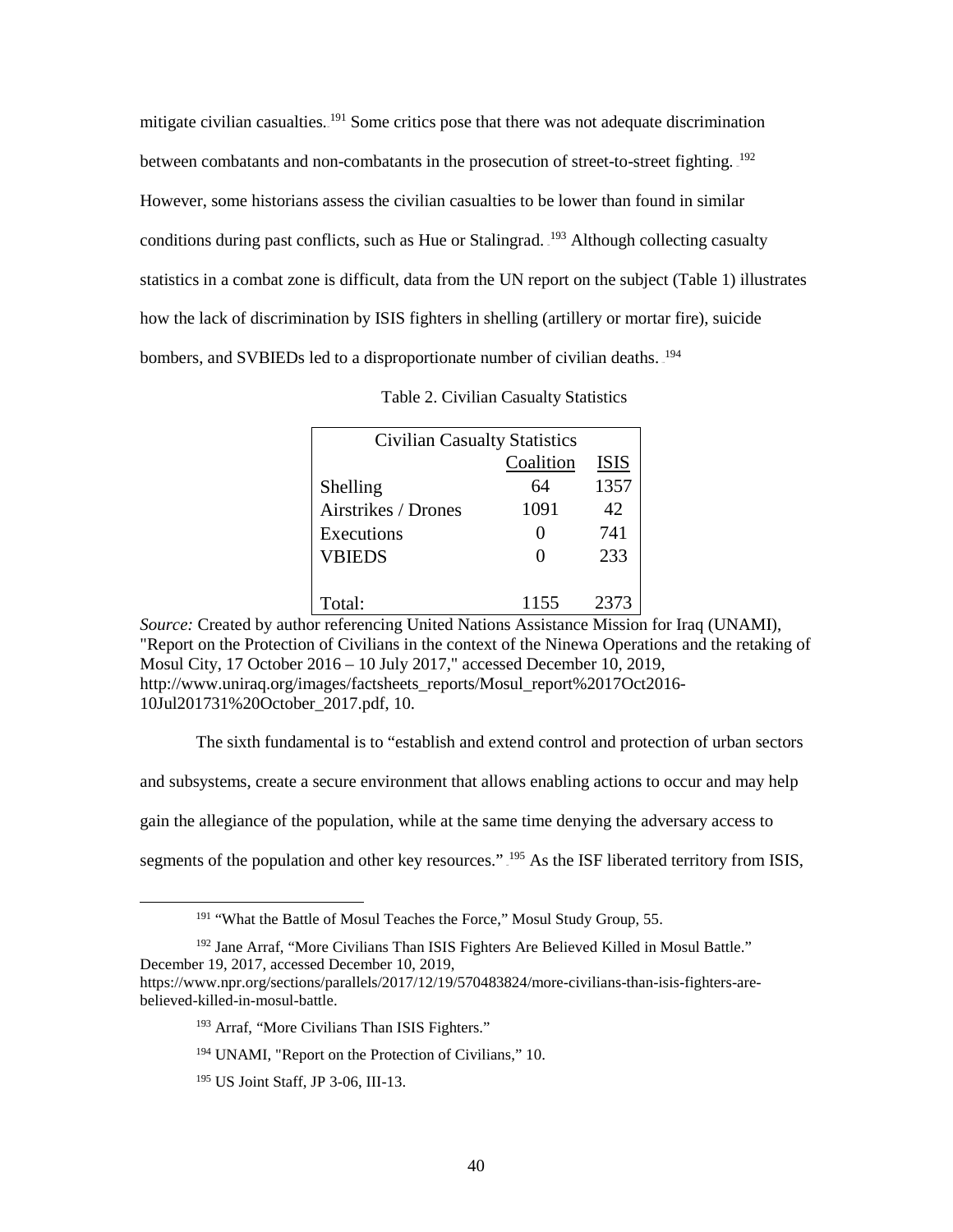the coalition took steps to prevent it from falling back into ISIS control. During the operations to clear large towns outside of Mosul, ISIS' defensive technique was to fight fiercely initially, but eventually withdraw to supplemental defensive lines to consolidate their defensive power. ISIS' operational approach further enabled coalition forces to consolidate control over these areas and begin essential stability tasks. Securing these areas fell largely to local militias and elements of the PMF, and the FEDPOL, and the Emergency Response Division.<sup>196</sup> Within the consolidation area, ISF and the local population faced suicide bombers, SVBIEDS, and assassinations as ISIS sought to spread a narrative that ISF could not protect them.<sup>197</sup> At the time, western observers were gravely concerned for the long-term security implications of pro-Iranian Badr military and political organizations working openly with the Iraqi government.<sup>198</sup>

Furthermore, within the city itself, the ISF cleared block-by-block to secure sectors of the city. However, in the operations to liberate East and West Mosul, ISIS fiercely contested every major advance of the ISF, and repeatedly counter-attacked to retake lost terrain. Similarly, platoon-sized elements of ISIS fighters routinely infiltrated cleared areas under the cover of poor visibility to strike in the rear area of the ISF.<sup>199</sup> Despite these efforts, ISF developed the habit of integrating hasty, then deliberate, protective measures to prevent the flow of ISIS fighters and VBIEDs into controlled areas.<sup>200</sup> Specifically, ISF used tractors to build berms, cratered roads, and destroyed replaceable sections of bridges to hinder ISIS freedom of maneuver.<sup>201</sup>

<sup>&</sup>lt;sup>196</sup> Emily Anagnostos, "The Campaign for Mosul: February 1-21, 2017," February 21, 2017, accessed January 18, 2020, http://www.understandingwar.org/backgrounder/campaign-mosul-february-1- 21-2017.

<sup>&</sup>lt;sup>197</sup> Knights and Mello, "Defeat by Annihilation," 4.

<sup>198</sup> Anagnostos, "The Campaign for Mosul."

<sup>&</sup>lt;sup>199</sup> Knights and Mello, "Defeat by Annihilation," 3.

<sup>200</sup> Knights and Mello, "Defeat by Annihilation," 6.

<sup>201</sup> Knights and Mello, "Defeat by Annihilation," 6.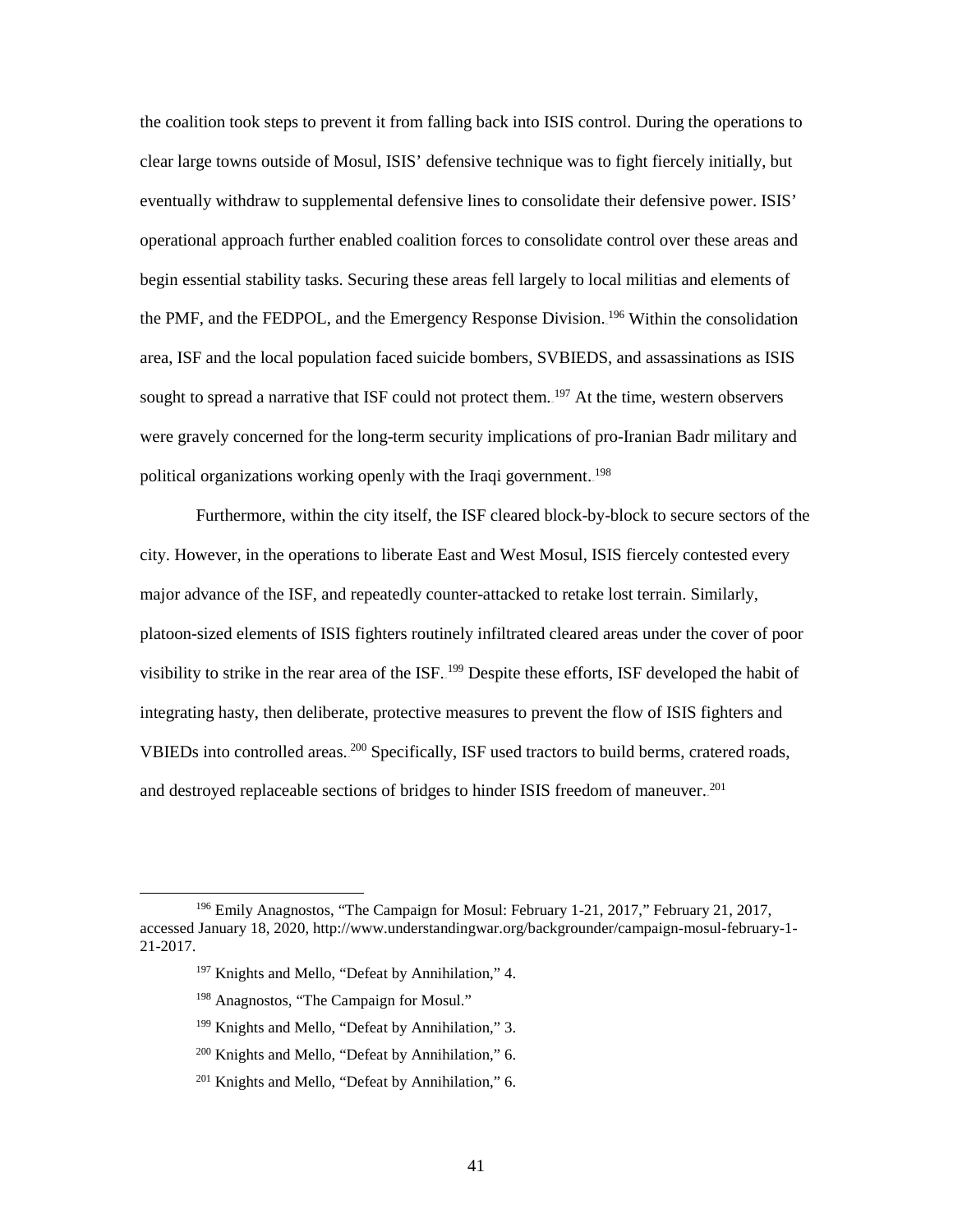The seventh fundamental is to "persuade municipal governments, groups, and population segments to cooperate with joint force operations, and to influence indigenous perceptions and attitudes through the military's contribution to strategic communication efforts." $202$  The coalition attempted to influence the population through traditional leaflet drops.<sup>203</sup> Coalition information campaigns encouraged the local population to flee, resist ISIS through guerilla tactics, and provide information to ISF. However, the Mosul Study Group found that these were largely ineffective due to a failure to adequately understand tribal and community differences, as well as the high risk from ISIS snipers to anyone who attempted to pick them up.<sup>204</sup> ISIS publicly executed and displayed the corpses of those accused of providing information to ISF or attempting to flee. <sup>205</sup> Similarly, the Mosul Study Group also found that not simultaneously compiling the effects of multiple forms of information operations left a space for ISIS to compete within the information domain.<sup>206</sup>

The eighth fundamental is to "provide essential support into the urban environment to sustain it during the ordeal of combat operations to improve its ability to survive." <sup>207</sup> While JP 3-06 does not define essential support to the urban environment, US Army Field Manual (FM) 3-0 states that the minimum essential stability tasks are to "provide security, food, water, shelter, and medical treatment when there is no legitimate local authority present."<sup>208</sup> The current body of research does not demonstrate that there were efforts to provide essential support into the urban environment prior to the initial clearance of ISIS beginning in October of 2016. The process of

- <sup>206</sup> Mosul Study Group, "What the Battle for Mosul Teaches the Force," 67.
- <sup>207</sup> US Joint Staff, JP 3-06, III-13.

 <sup>202</sup> US Joint Staff, JP 3-06, III-13.

<sup>203</sup> Mosul Study Group, "What the Battle of Mosul Teaches the Force," 67.

<sup>&</sup>lt;sup>204</sup> Mosul Study Group, "What the Battle for Mosul Teaches the Force," 67.

<sup>205</sup> UNAMI, "Report on the Protection of Civilians," 14.

<sup>208</sup> US Department of the Army, Field Manual (FM) 3-0, *Operations* (Washington, DC: Government Printing Office, 2017), 5-6.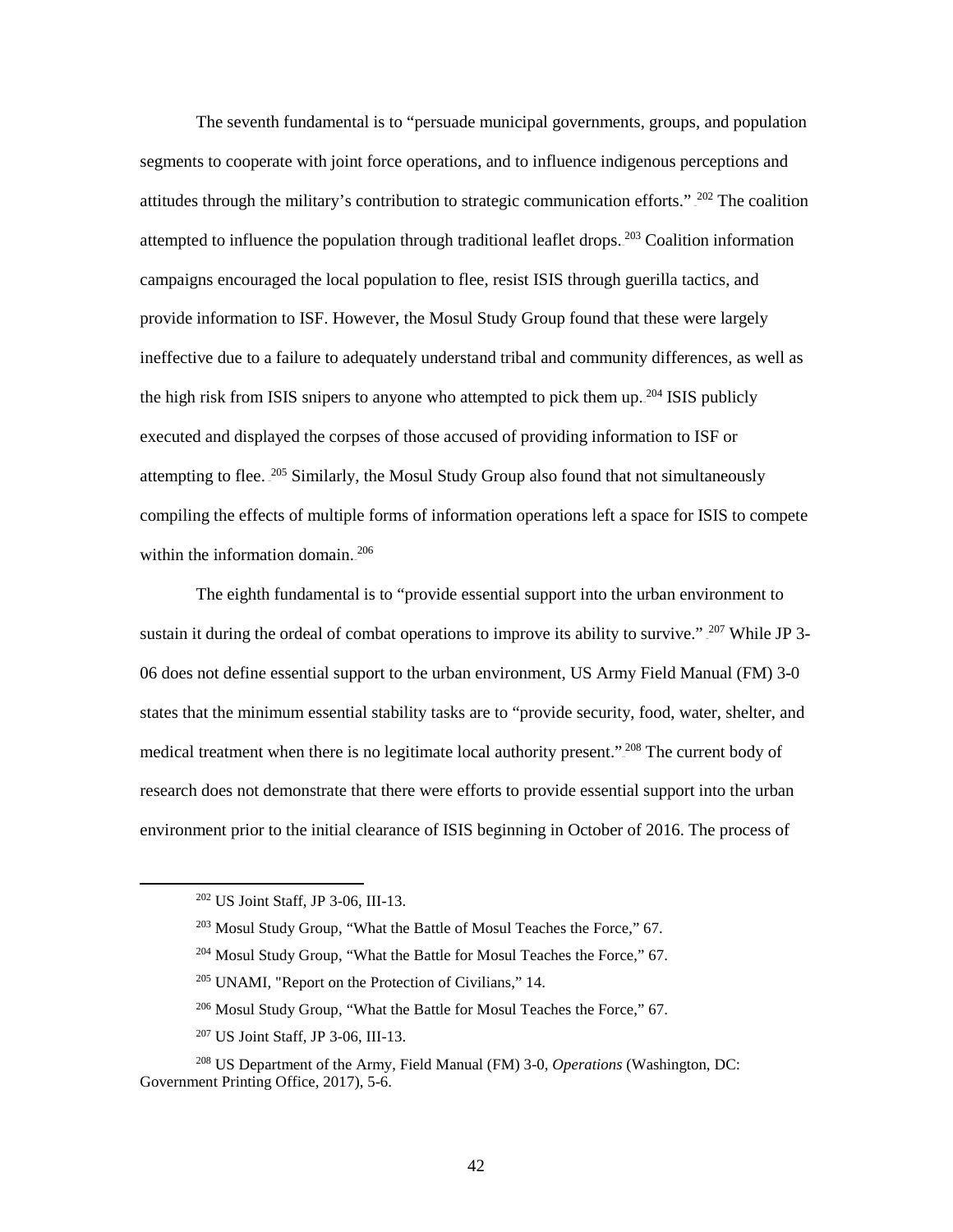providing essential support into the urban environment was hindered by the tight control ISIS maintained over Mosul and the surrounding areas.

The ninth and final fundamental is to "make improvements to urban institutions and infrastructure. Restore or create essential subsystems as a means to enable the urban environment to better sustain itself."<sup>209</sup> Building on lessons learned from ongoing stabilization efforts in Ramadi, Fallujah, and elsewhere, the coalition integrated the UN Development Program Funding Facility for Immediate Stabilization (FFIS) in Mosul.<sup>210</sup> Even as the fighting continued in Western Mosul, the coalition conducted operations to provide essential support to the urban areas.<sup>211</sup> By March of 2017, the coalition used FFIS to begin over 100 projects to restore key infrastructure, upgrade government facilities, and provide job programs to support rubble removal.<sup>212</sup> By May of 2017, the US Agency for International Development (USAID) supported the coalition with over 200 projects to restore key infrastructure, provide essential services, provide jobs, and restore local police forces. <sup>213</sup> The coalition took steps to de-mine and restore water treatment facilities, electrical infrastructure, and police stations to increase the city's ability to provide essential services and improve the conditions for resettlement. <sup>214</sup> These efforts demonstrated the coalition's emphasis on restoring essential services as a key factor in showing

 <sup>209</sup> US Joint Staff, JP 3-06, III-13.

<sup>210</sup> United Nations Development Program, "EU and UNDP to support millions of Iraqis in liberated areas get back on their feet," March 6, 2017, accessed December 3, 2019, https://www.undp.org/content/brussels/en/home/presscenter/pressreleases/2017/03/06/eu-and-undp-tosupport-stabilization-in-iraq/.

<sup>211</sup> Combined Joint Task Force – Operation Inherent Resolve (CJTF-OIR), "Department of Defense Press Briefing by Secretary Mattis, General Dunford and Special Envoy McGurk on the Campaign to Defeat ISIS in the Pentagon Press Briefing Room," May 19, 2017, accessed December 9, 2019, https://www.inherentresolve.mil/Media-Library/Article/1251693/department-of-defense-press-briefing-bysecretary-mattis-general-dunford-and-sp/.

<sup>&</sup>lt;sup>212</sup> United Nations Development Program, "EU and UNDP to support millions."

<sup>213</sup> CJTF-OIR, "Press Briefing by Secretary Mattis," May 19, 2017.

<sup>214</sup> CJTF-OIR, "Press Briefing by Secretary Mattis," May 19, 2017.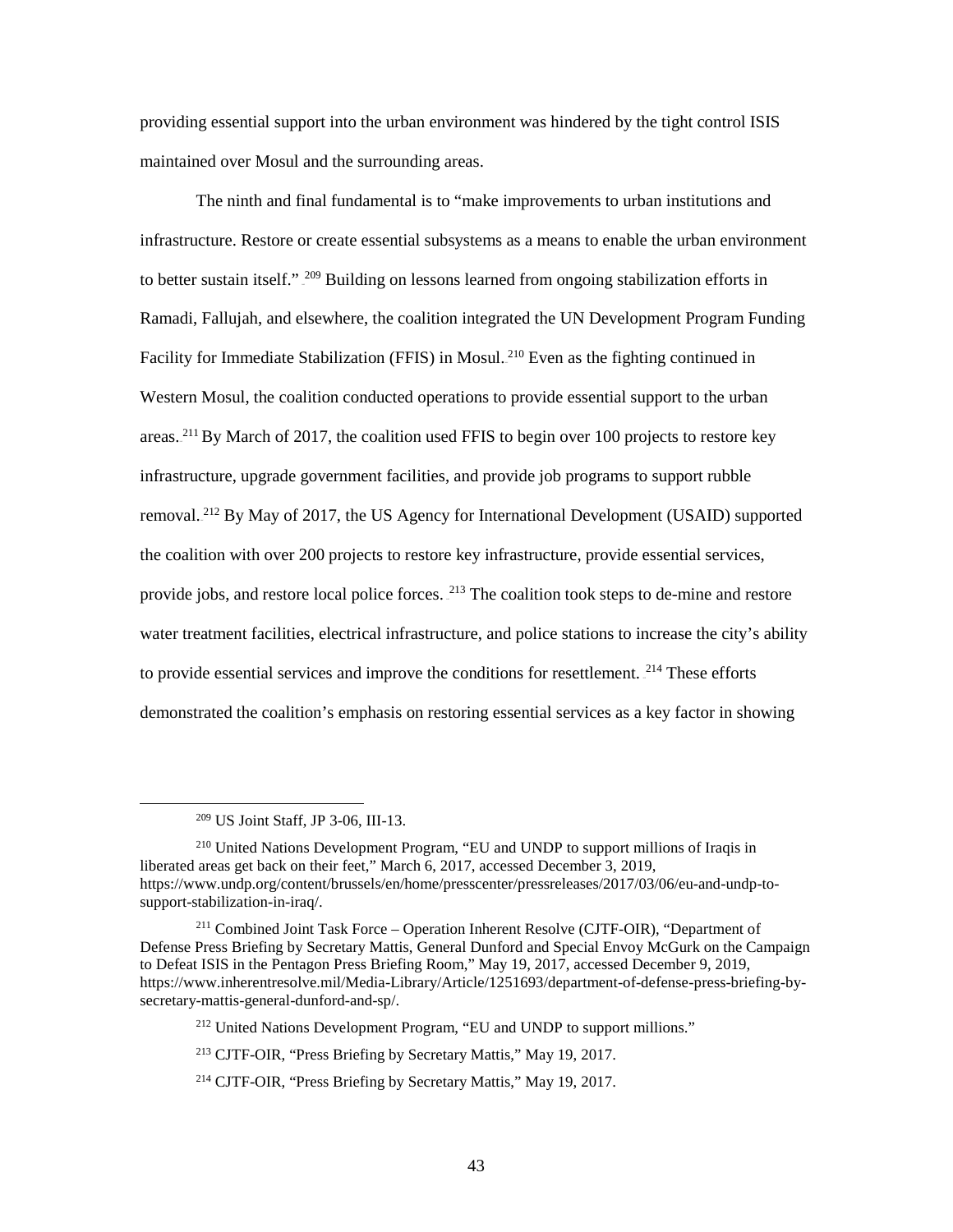effective governance and its importance to achieve reconciliation at the regional and national  $level.$ <sup>215</sup>

The fourth question asks: what were the actions taken towards transitioning authority to local authorities? In July of 2016, even before the campaign for Mosul began, some of the greatest strategic concerns of the coalition's political and military leadership were the deliberate planning and resourcing of stabilization efforts in conjunction with combat operations.<sup>216</sup> US Defense Secretary Ashton B. Carter emphasized the need to rapidly restore legitimate governance to the region in order to gain and maintain the support of the local population of the city.<sup>217</sup> However, the exact execution of this transition is based upon the sector of government. A description of the transition of control is described in this section with respect to overall leadership, security, and administration of the city.

Foremost, there was not a formal transition of governance to traditional civilian authorities during the time period defined by the scope of this study. As ISIS invaded, the civilian leadership of the province withdrew east to Erbil.<sup>218</sup> There, it served mostly in a symbolic role during ISIS' occupation and during the campaign to liberate the province. After ISIS was cleared from areas, Iraqi Security Forces provided immediate essential services, to include limited civilian governance. Following the declaration of victory over ISIS in Mosul, limited skirmishes continued, which necessitated continued clearance operations. As of August 2017, the city of Mosul remained under the control of Iraqi Security Forces and the Ninewah Operations

<sup>216</sup> Dan Lamothe, "The 'biggest strategic concern' about Mosul? Putting it back together after ISIS loses," *Washington Post*, July 20, 2016, accessed December 3, 2019, https://www.washingtonpost.com/news/checkpoint/wp/2016/07/20/the-biggest-strategic-concern-aboutmosul-putting-it-back-together-after-isis-loses/.

<sup>&</sup>lt;sup>215</sup> United Nations Development Program, "EU and UNDP to support millions."

<sup>217</sup> Lamothe, "The 'biggest strategic concern' about Mosul?"

<sup>218</sup> Benjamin Bahney, Patrick Johnston, and Patrick Ryan, "The Enemy You Know and the Ally You Don't," *Foreign Policy,* June 23, 2015, accessed 12 December 2019, https://foreignpolicy.com/2015/06/23/the-enemy-you-know-and-the-ally-you-dont-arm-sunni-militias-iraq/.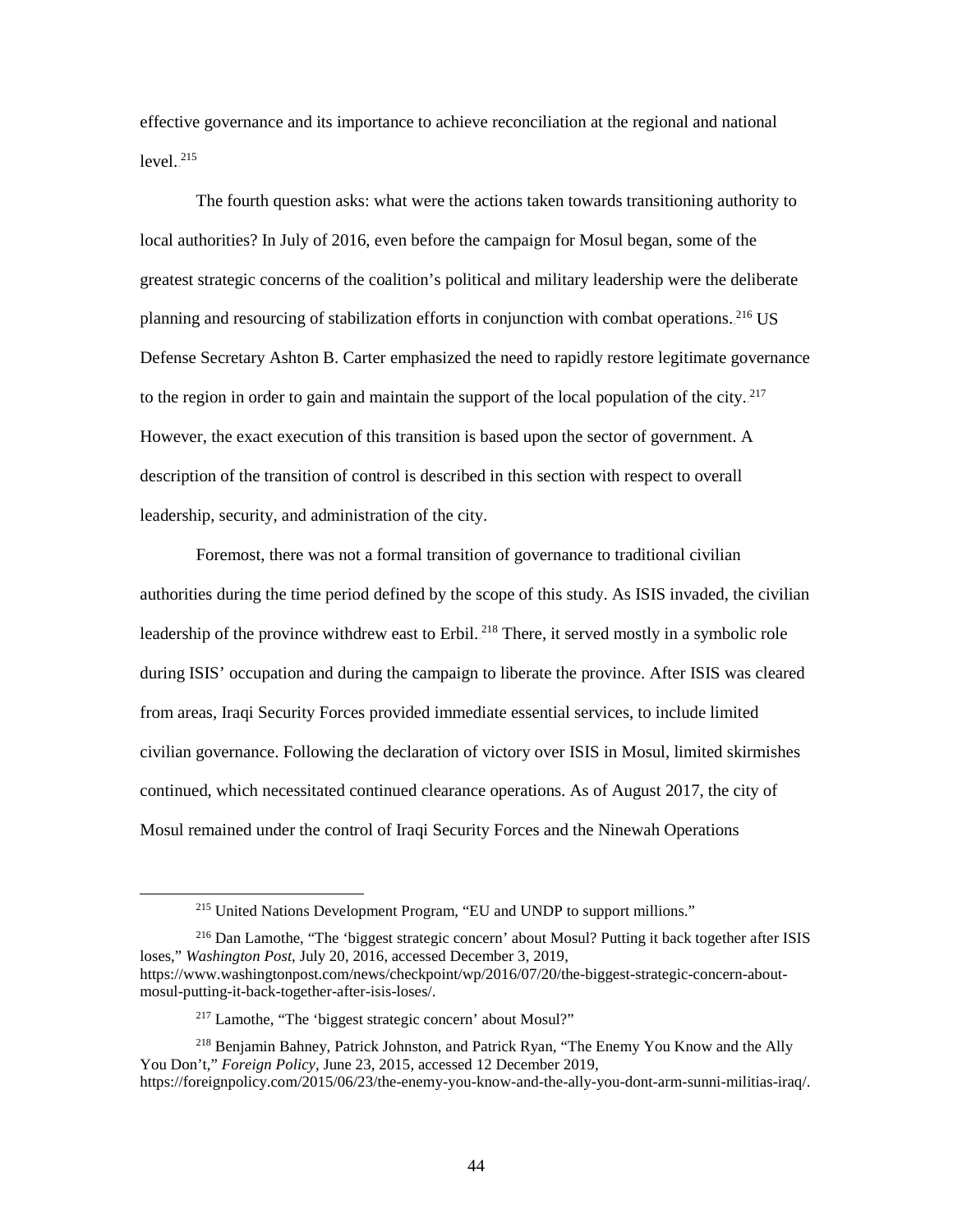Center.<sup>219</sup> Furthermore, much of the city was uninhabitable based on the destruction of homes, infrastructure, and the proliferation of booby-traps and explosives.<sup>220</sup> These factors slowed the transition of cleared areas to civilian governance.

As ISF cleared the city, some observers feared a return to the alleged, sectarian-based, authoritarian-rule of the city that characterized governance after US troops withdrew in 2011.<sup>221</sup> Specifically, the activities included retribution against civilians that benefited from ISIS occupation, restrictive curfews, and rampant illegitimate arrests.<sup>222</sup> These fears were reinforced when allegations surfaced that ISF had committed extra-judicial killings when there was limited or no evidence that the detainees were fighters.<sup>223</sup> As of 2018, the US State Department assessed that the Government of Iraq failed to make tangible progress to address human rights abuses by the ISF, to include: "unlawful detention, torture, and extrajudicial killings."<sup>224</sup> A US DoD Inspector General report further warned, "The PMF's lack of professionalism and training, along with sectarian divides and political agendas, will likely continue to generate friction with civilians in areas it controls, potentially weakening governance and undermining confidence in the state.". $^{225}$ 

Mosul's prolonged military administration created a contentious national and regional debate over the broader governance of Iraq. Given the history of transgressions between the

 <sup>219</sup> Global Public Policy Institute, "Iraq after ISIL: Mosul," August 21, 2017, accessed November 27, 2019, https://www.gppi.net/2017/08/21/isil-after-iraq-mosul.

<sup>220</sup> CJTF-OIR, "Press Briefing by Secretary Mattis," May 19, 2017.

<sup>&</sup>lt;sup>221</sup> Michael Knights, "How to Secure Mosul: Lessons from 2008—2014," The Washington Institute for Near East Policy, accessed November 27, 2019, https://www.washingtoninstitute.org/uploads/Documents/pubs/ResearchNote38-Knights.pdf.

<sup>222</sup> Knights, "How to Secure Mosul."

<sup>223</sup> Human Rights Watch, *Iraq: US-Trained Forces Linked to Mosul War Crimes*, 27 July 2017, accessed 12 December 2019, https://www.refworld.org/docid/5979e9884.html/; IRIN, "Captive IS fighters face extrajudicial killings on fringes of Mosul conflict," 25 April 2017, accessed 12 December 2019, https://www.refworld.org/docid/591312224.html/.

<sup>224</sup> US Department of Defense, "OIR Lead IG Report," 2018, 41.

<sup>225</sup> US Department of Defense, "OIR Lead IG Report," 2018, 29.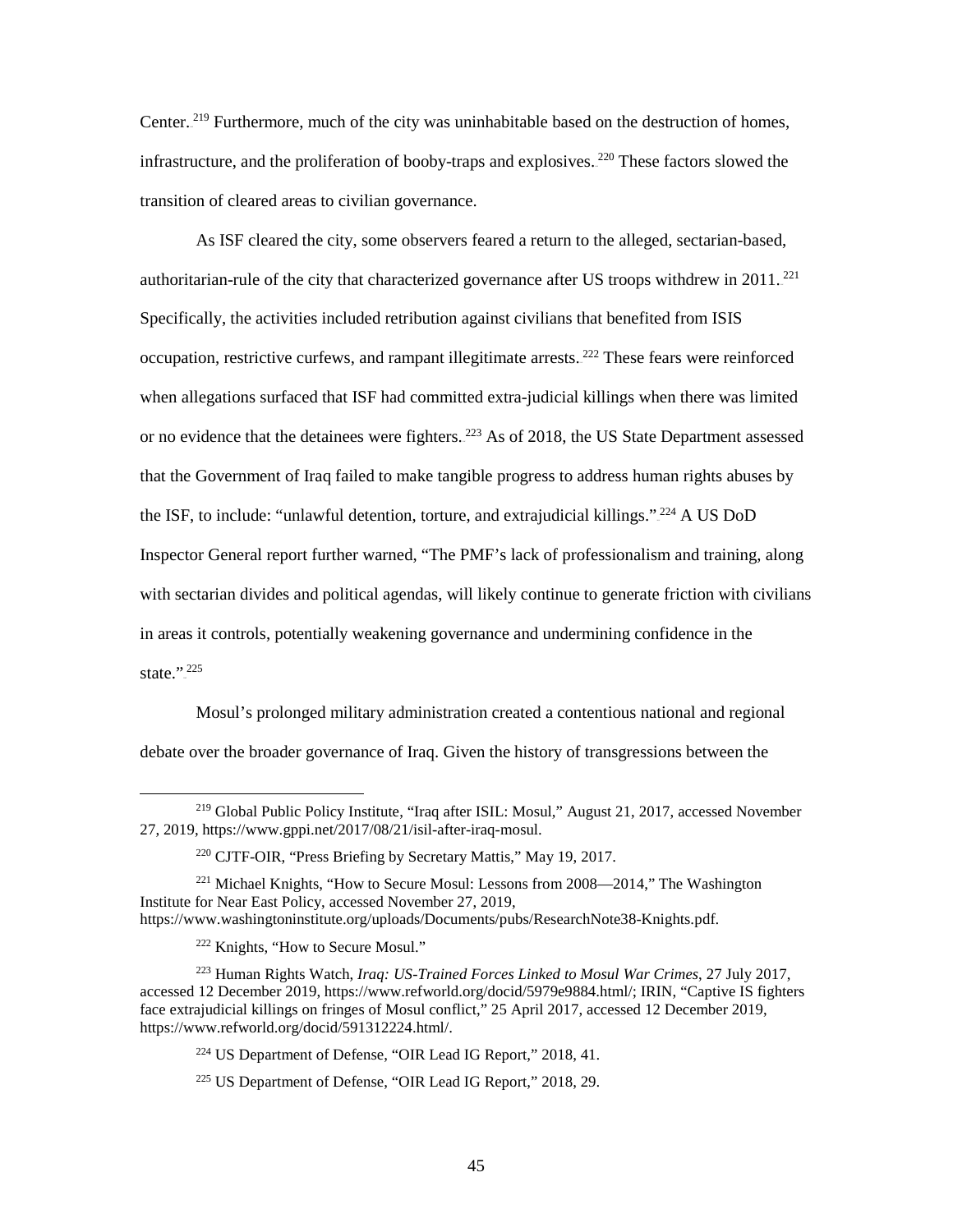Sunnis, Shias, Christians, and Kurds in the city, the collapse of Mosul presented an opportunity for each group to seek to swing the balance of governance in their favor. Political groups raised local militias to support the cause, protect their communities, and further their interests locally.<sup>226</sup> Even Atheel al-Najaifi, the Governor of Mosul at the time of the ISIS invasion, raised and led a large militia within the PMF after his ouster as governor. $227$ 

Another aspect of the transition to civilian control was the steady stream of officials fired or arrested under charges of corruption or pursing their own interests during or following the campaign. As alluded to above, Atheel al-Najaifi was fired and later charged with corruption.<sup>228</sup> Corruption was only one of the charges against him. He publicly pushed for three autonomous zones for Sunni, Shia, and Kurds around Mosul. Al-Najaifi was also relieved by the Government of Iraq for repeatedly coordinating with Turkish Forces without the consent of Baghdad.<sup>229</sup> In 2015, Nofal Hammadi was elected to replace al-Najaifi.  $230$  Similarly, Hammadi was relieved and charged with corruption in 2018.<sup>231</sup> Then, his successor, Nofal al-Akoub, was also fired and arrested for corruption charges in 2019.<sup>232</sup> Although it can be argued that the system historically functioned on some degree of the western view of corruption, it appears that the systemic corruption and the frequent changeover of leadership, hurt the transition to stability for the city.

<sup>&</sup>lt;sup>226</sup> Bahney, Johnston, and Ryan, "The Enemy You Know and the Ally You Don't."

<sup>&</sup>lt;sup>227</sup> Bahney, Johnston, and Ryan, "The Enemy You Know and the Ally You Don't."

<sup>228</sup> *The Baghdad Post,* "Abadi issues arrest warrants against many corrupt senior officials," December 13, 2017, accessed November 27, 2019, https://www.thebaghdadpost.com/en/Story/20910/Abadi-issues-arrest-warrants-against-many-corruptsenior-officials/.

<sup>229</sup> *The Baghdad Post,* "Abadi issues arrest warrants," page #.

<sup>230</sup> Julie Ahn, Maeve Campbell, and Pete Knoetgen, "The Politics of Security in Ninewa: Preventing an ISIS Resurgence in Northern Iraq," 25, May 7, 2018, accessed December 12, 2019, https://www.hks.harvard.edu/sites/default/files/degree%20programs/MPP/files/Finalized%20PAE\_Ahn\_Ca mpbell\_Knoetgen.pdf/.

<sup>&</sup>lt;sup>231</sup> Ahn, Campbell, and Knoetgen, "The Politics of Security in Ninewa," 25.

<sup>232</sup> *Middle East Monitor*, "Iraq orders arrest of sacked governor for 'corruption' charges," March 28, 2019, accessed November 27, 2019, https://www.middleeastmonitor.com/20190328-iraq-orders-arrestof-sacked-governor-for-corruption-charges/.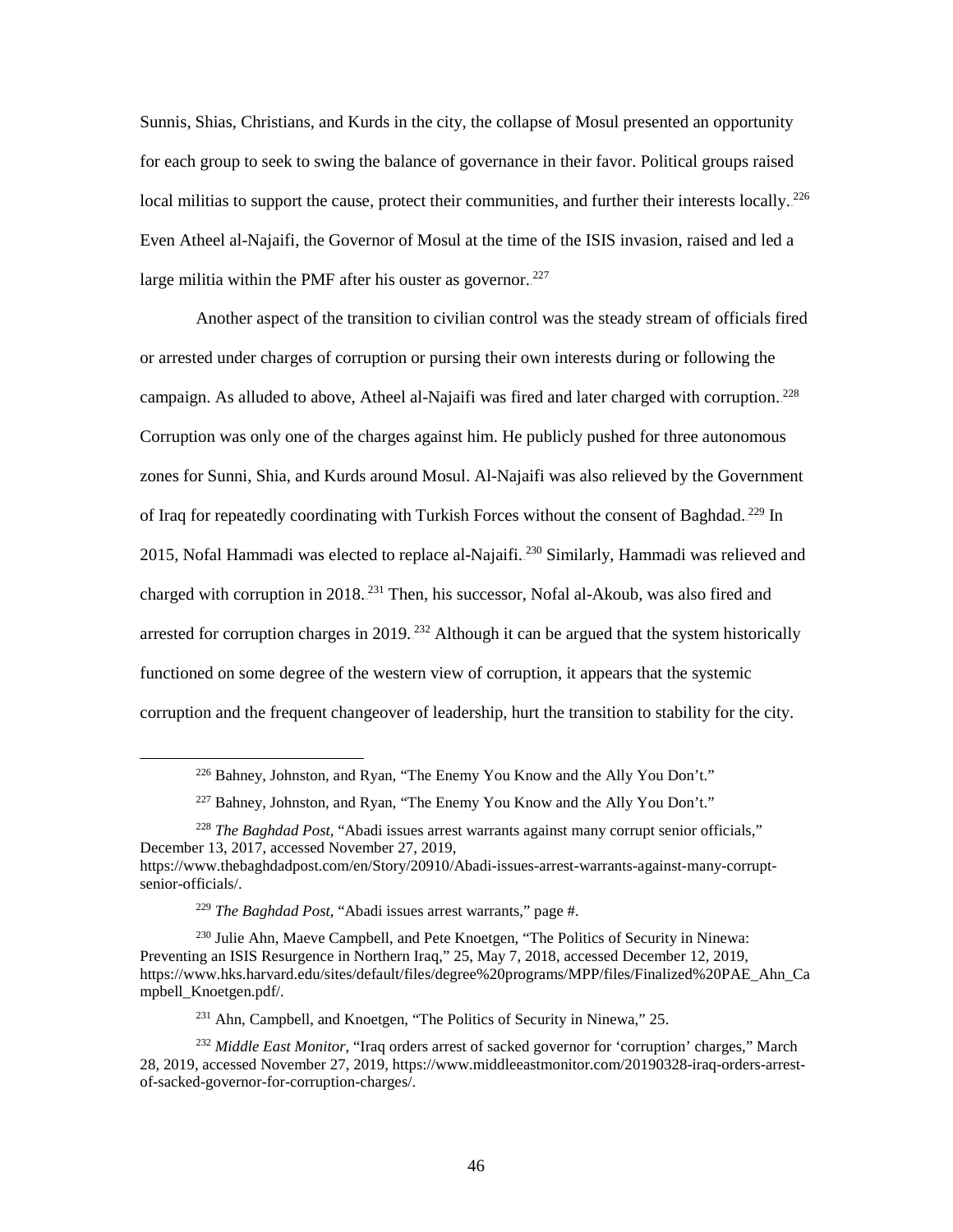The transition of authority over the city's administrative control was similarly problematic. Prior to the conflict, citizens criticized the administration of the city of Mosul for being corrupt, slow to respond, and inefficient.<sup>233</sup> Residents perceived that unfair policies and budget allocations from the GOI were the cause of unreliable electricity, sanitation, and public works.<sup>234</sup> However, when ISIS invaded the city, they ordered all employees to work and threatened extreme punishments for those who failed to return.<sup>235</sup> ISIS undertook an overhaul of these public works and surprised residents and observers at their effectiveness.<sup>236</sup>

Following the liberation of the city, the decimation of the workforce and destruction of infrastructure created serious challenges to governance and the transition of authority. The demographic engineering practices of ISIS to resettle Sunni populations on seized lands, coupled with the destruction of records, created lasting challenges to stability in the region.<sup>237</sup> The destruction of homes of families limited the number of employees that returned. Similarly, the systematic targeting of non-Sunni workers greatly depleted the experienced workforce available to return to work. While reconstruction was a priority for the Government of Iraq and Ninewah Province, security against sporadic attacks and the restoration of essential services consumed most of the available resources. Given these challenges, the evidence of significant growth in government capacity near the end of the campaign to liberate Mosul appears limited.

The campaign to liberate Mosul demonstrated significant integration of coalition partners and government agencies, across all phases of the operations process. Led by the Government of Iraq, and supported by a diverse multi-national coalition, planners developed an operational

47

 <sup>233</sup> Rukmini Callimachi, "The ISIS Files," April 4, 2018, accessed December 3, 2019, https://www.nytimes.com/interactive/2018/04/04/world/middleeast/isis-documents-mosul-iraq.html.

<sup>234</sup> Ibid.

<sup>235</sup> Callimachi, "The ISIS Files."

<sup>236</sup> Callimachi, "The ISIS Files."

 $237$  The French Institute for International and Strategic Affairs, "Iraq 2018 Scenarios: Planning After Mosul," 17.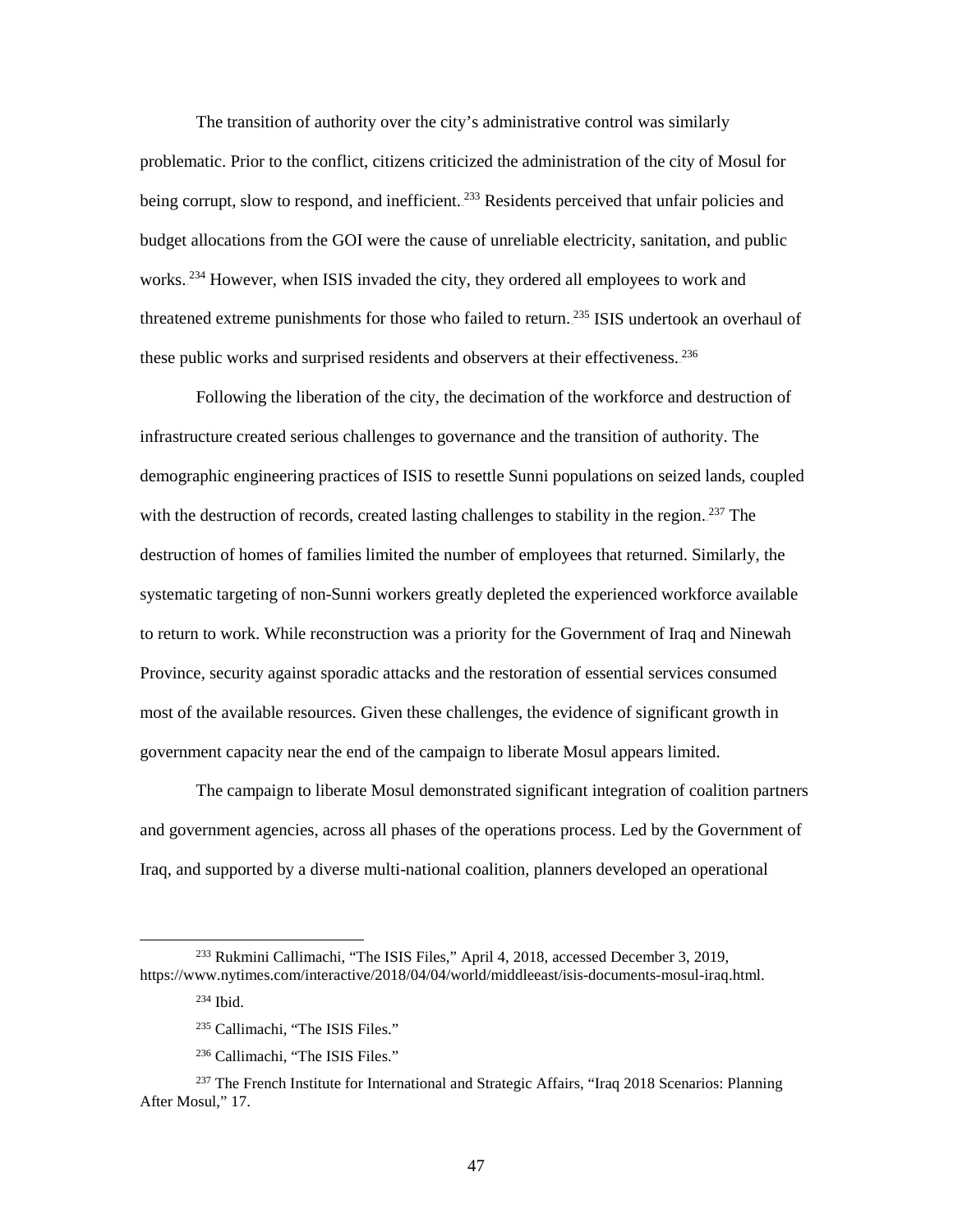approach that leveraged the capabilities and resources of all entities. This section provides evidence for and against the most salient indicators of their integration within the campaign.

The campaign offered examples ranging in scale from large scale multi-domain operations to seize Qayyarah West Airfield, to smaller scale economy of force missions where ISIS was compelled to flee without fighting. In each case, multi-national and interagency partners integrated kinetic, electronic warfare, information operations, cyber, public affairs, and military deception means to achieve decisive effects. <sup>238</sup> However, leaders at each echelon described the challenges of federated planning, information sharing, and decentralized execution when operating as a partnered coalition.<sup>239</sup> This was especially relevant to leveraging effects that were outside of a services control or even national command structure.

There is significant evidence of unified action by the coalition and its partners under IA Lieutenant General Abdul Amir Alamy, who served as the overall commander for the operation.<sup>240</sup> As such, the coalition advisors enabled the IA to synchronize the FEDPOL, CTS, and local militias throughout the deep, close, rear and consolidation areas.<sup>241</sup> The parallel and supporting structures between the Iraqi Ministry of Defense, the coalition, and the US advisor network identified opportunities at echelon to enhance operational effectiveness.<sup>242</sup> Additionally, while outside of the scope of this unclassified paper, there were considerable special operations that enabled each phase of the operation.<sup>243</sup> The ISF integrated and synchronized the effects of special operations and conventional forces. Similarly, US special operations forces acted in advise

 <sup>238</sup> Volesky and Noble, "Theater Land Operations," 4.

<sup>239</sup> Volesky and Noble, "Theater Land Operations," 5.

<sup>&</sup>lt;sup>240</sup> Brett Sylvia, interview by Richard Marsh, August 12, 2019, transcript, Center for Military History, Washington, D.C.

<sup>&</sup>lt;sup>241</sup> Brett Sylvia, interview by author, October 29, 2019, Fort Leavenworth, KS, transcript retained by author.

 $242$  Brett Sylvia, interview by author, October 29, 2019, Fort Leavenworth, KS, transcript retained by author.

<sup>243</sup> Mosul Study Group, "What the Battle for Mosul Teaches the Force," 23.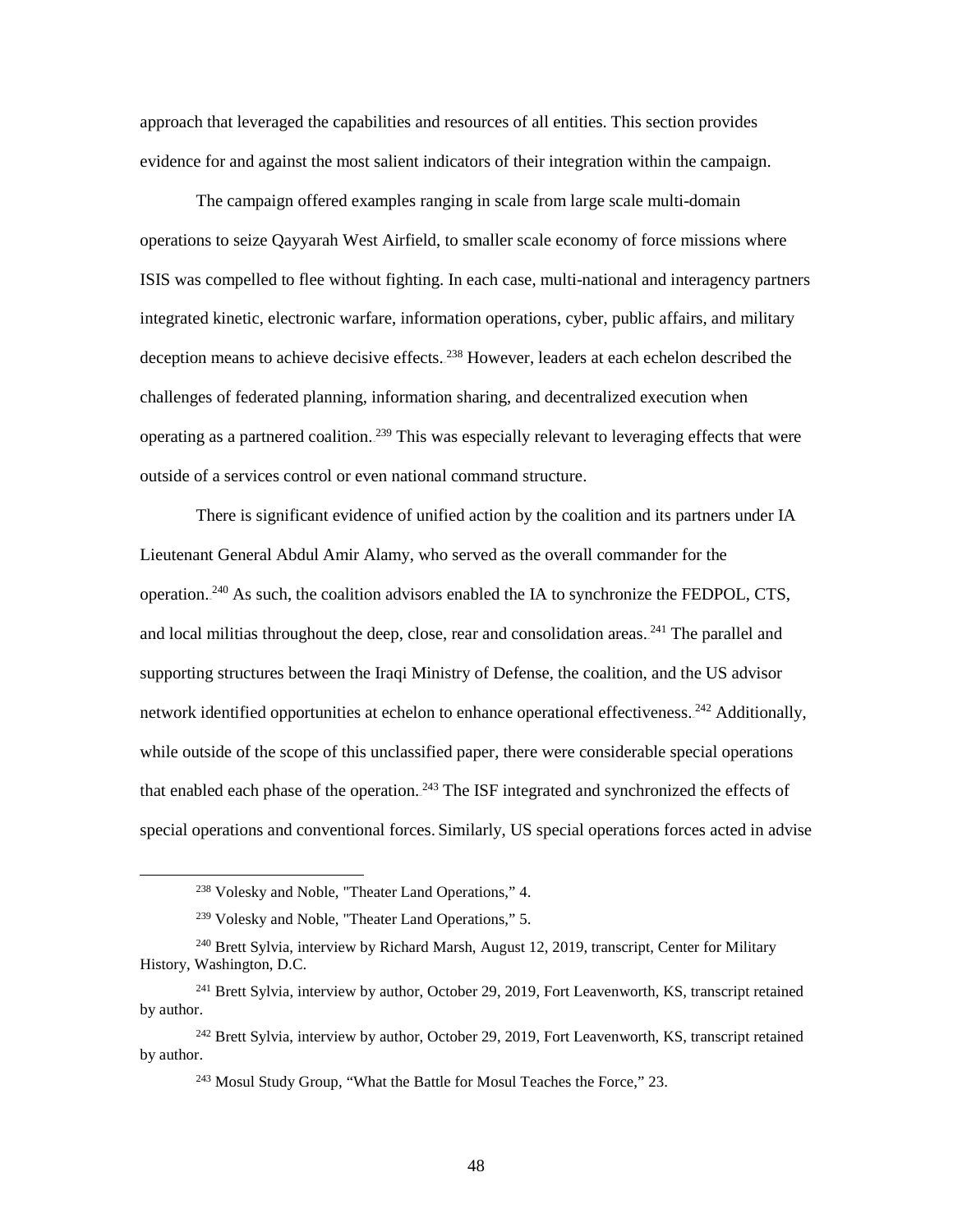and assist roles to further synchronize the effects of each force.<sup>244</sup> Although the integration and synchronization of conventional and special operations forces is challenging, having an advisory force that spanned conventional and special operations forces further enhanced the effects each force's operations.<sup>245</sup>

There were many examples where coalition partners, NGOs, and locals came together to provide humanitarian assistance. The global coalition contributed greatly to humanitarian and reconstruction efforts in Iraq, filtering down to Mosul as well. By November 2017, the US government contributed over \$1.7 trillion USD to humanitarian aid in support of the Iraqi people.<sup>246</sup> Another example occurred in the establishment of medical programs to meet the needs of the population of Eastern Mosul during the offensive to liberate West Mosul. Together, the Government of Iraq, the Ninewah Department of Health, USAID, and the World Health Organization, established three forward field hospitals by April 2017, with another two under construction.<sup>247</sup>

USAID served as one of the lead integrators of non-governmental agencies and coalition partners in support of the Government of Iraq. USAID reports demonstrate that the majority of services offered support to restore essential services. One of the largest roles ISF and coalition partners played towards achieving stability proved to be to screen, secure, and resettle IDPs.<sup>248</sup>

<sup>&</sup>lt;sup>244</sup> Mosul Study Group, "What the Battle for Mosul Teaches the Force," 23.

<sup>&</sup>lt;sup>245</sup> Mosul Study Group, "What the Battle for Mosul Teaches the Force," 25.

<sup>246</sup> United States Agency for International Development, "USAID Administrator Green Announces Additional Humanitarian Assistance for Iraqi People," United States Agency for International Development, September 20, 2017, accessed November 25, 2019, https://www.usaid.gov/newsinformation/press-releases/sep-20-2017-usaid-administrator-green-announces-additional-humanitarianassistance-for-iraqi-people.

<sup>&</sup>lt;sup>247</sup> United States Agency for International Development (USAID), "Iraq - Complex Emergency Fact Sheet #3 Fiscal Year (FY) 2017," 4, May 5, 2017, accessed November 25, 2019, https://www.usaid.gov/sites/default/files/documents/1866/iraq\_ce\_fs03\_05-05-2017.pdf.

<sup>&</sup>lt;sup>248</sup> United States Agency for International Development (USAID), "Iraq - Complex Emergency Fact Sheet #4, Fiscal Year (FY) 2017," 1, June 9, 2017, accessed November 25, 2019, https://www.usaid.gov/sites/default/files/documents/1866/iraq\_ce\_fs04\_06-09-2017.pdf.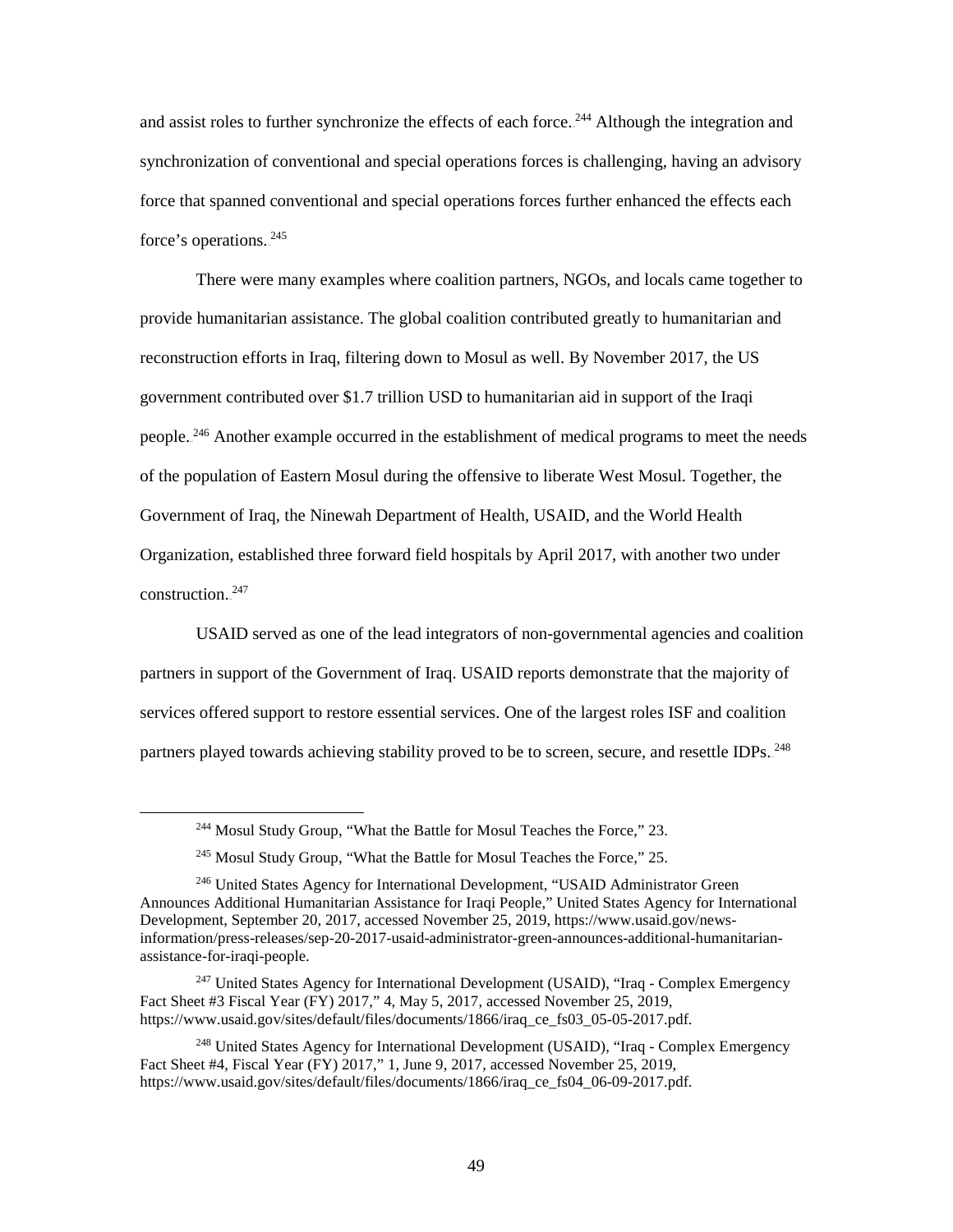Even before the offensive began, the Government of Iraq and USAID recognized that fighting would likely displace upwards of 1 million civilians.<sup>249</sup> The Government of Iraq and supporting NGOs established six logistical hubs to pre-stage humanitarian relief stocks to support IDP camps.<sup>250</sup> They forecasted and planned for the increased need for medical transportation and increased capacity at trauma centers.<sup>251</sup>

Coalition planners coordinated with the UN to establish IDP camps, screening procedures, and further integrate other supporting agencies. The Mosul offensive alone displaced more than 1.1 million people in the city and Ninewah province, and necessitated the construction of 19 camps around Mosul throughout the campaign.<sup>252</sup> The Government of Iraq, coalition partners, and NGOs worked to resettle Eastern Mosul even as ISF fought to seize Western Mosul. As part of this resettlement, the government of Iraq and coalition partners initially prioritized the minimum essential services of food, water, shelter, security, and medical care.<sup>253</sup> However, it appears that despite the significant efforts of USAID and other NGOs to restore essential services, there were challenges in the scope and scale of infrastructure that needed restoration. As of 2019, over 1.6 million Iraqis remain displaced, in conditions that hurt reconciliation and reconstruction efforts.<sup>254</sup>

 <sup>249</sup> United States Agency for International Development (USAID), "Iraq - Complex Emergency Fact Sheet #6, Fiscal Year (FY) 2016," 1, September 30, 2016, accessed November 25, 2019, https://www.usaid.gov/sites/default/files/documents/1866/iraq\_ce\_fs06\_09-30-2016.pdf.

<sup>250</sup> USAID, "Iraq - Complex Emergency Fact Sheet #6, 2.

<sup>251</sup> USAID, "Iraq - Complex Emergency Fact Sheet #6, 3.

<sup>&</sup>lt;sup>252</sup> United States Agency for International Development (USAID), "Iraq - Complex Emergency Fact Sheet #1, Fiscal Year (FY) 2018," 1, November 3, 2017, accessed November 25, 2019, https://www.usaid.gov/sites/default/files/documents/1866/iraq\_ce\_fs01\_11-03-2017.pdf.

<sup>253</sup> USAID, "Iraq - Complex Emergency Fact Sheet #6, 1.

<sup>&</sup>lt;sup>254</sup> United Nations Office for the Coordination of Humanitarian Affairs, "Iraq: 2019 Summary of Humanitarian Response Plan Monitoring Report (January - May 2019)," September 15, 2019, accessed January 30, 2020, https://reliefweb.int/report/iraq/iraq-2019-summary-humanitarian-response-planmonitoring-report-january-may-2019/.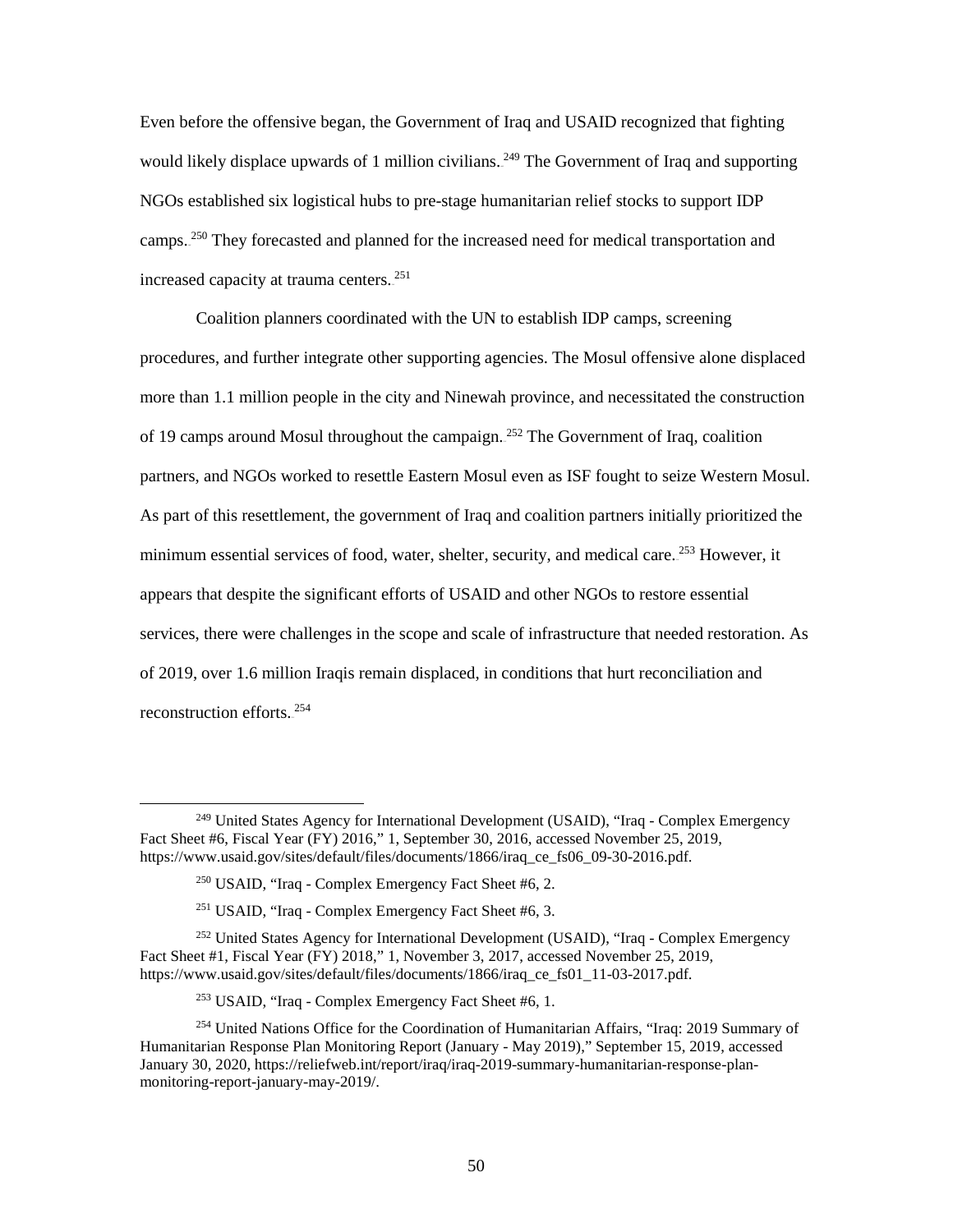Finally, although it is evident that there were significant efforts to integrate partner groups and organizations, US policy established intentional constraints. The emphasis was on local and national government to prioritize reconstruction projects and relief efforts.<sup>255</sup> Such an emphasis meant to limit US long-term involvement and avoid engaging in nation-building.<sup>256</sup> Given the US' recent experiences with stability operations over the last two decades, this policy appears logical. However, years later, the city still contains destroyed buildings, debris-filled streets, and stalled reconstruction efforts.

In summation, this section examined the campaign to liberate the city of Mosul as a case study. Following a brief overview of the historical significance and strategic context, a structured, focused question approach was used to dissect the case. The answers to these five focused questions provided critical data from the campaign to liberate Mosul that will inform a qualitative analysis of the findings in the next sections.

 <sup>255</sup> CJTF-OIR, "Press Briefing by Secretary Mattis," May 19, 2017.

<sup>256</sup> CJTF-OIR, "Press Briefing by Secretary Mattis," May 19, 2017.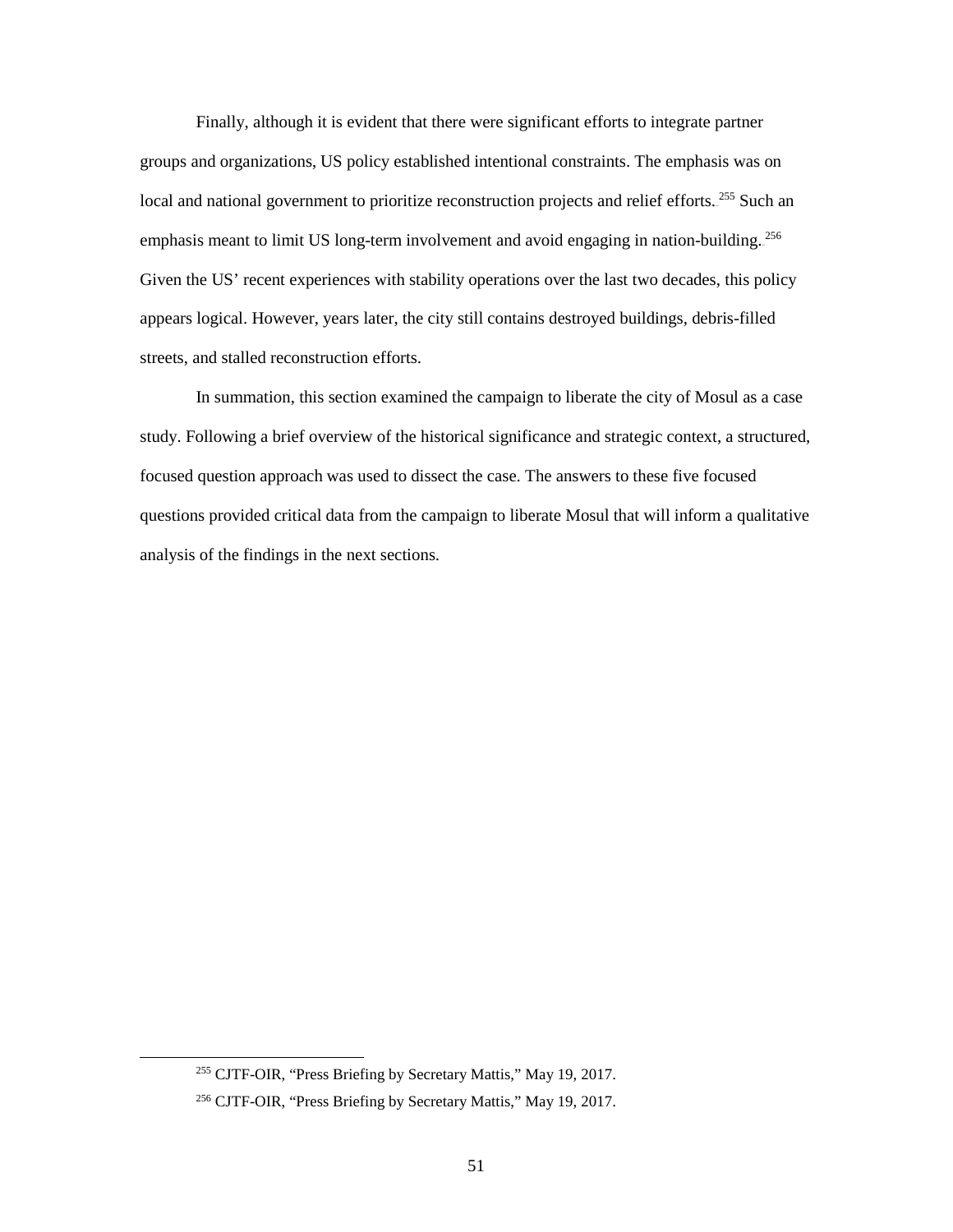## Findings

As a result of a structured and focused examination of the campaign to liberate Mosul, there are a number of significant findings. An analysis of these findings allows for a deeper understanding of the subordinate hypotheses within the case. Ultimately, an evaluation of the evidence yields an assessment of the accuracy of each hypothesis and the validity of the thesis.

The first question asked was: what were the national interests and strategic objectives? The empirical evidence demonstrated that the strategic objectives linked to the national interests. The Government of Iraq's national interests were to protect its citizens, the liberation of its second-largest city, and the restoration of a key economic center. Another key strategic objective was to ensure the operational approach maintained a delicate balance of socially and politically acceptable solutions to defeat ISIS without further increasing internal tensions.<sup>257</sup> Similarly, the United States had multiple interests: "the security of the United States, its citizens, and US allies and partners."<sup>258</sup> Similarly, a "rules-based international order that promoted global security and prosperity as well as the dignity and human rights of all peoples."<sup>259</sup> Another stated national interest for the United States was to ensure that, whenever possible, violent extremists are stopped abroad before their ideology can spread to the United States.<sup>260</sup> Furthermore, the 2015 NSS stated it is in the US interest to "prevent the causes and consequences of conflict" to support global stability.<sup>261</sup> Ultimately, the case demonstrated that the liberation of Mosul was necessary to achieve the stated interests and objectives of the Government of Iraq and the United States.

<sup>&</sup>lt;sup>257</sup> Ahn, Campbell, and Knoetgen, "The Politics of Security in Ninewa," 27.

<sup>258</sup> Barack Obama, "National Security Strategy," 1, February 2015, accessed October 29, 2019, https://obamawhitehouse.archives.gov/sites/default/files/docs/2015\_national\_security\_strategy\_2.pdf.

<sup>259</sup> Obama, "National Security Strategy" (2015), 1.

<sup>260</sup> Obama, "National Security Strategy" (2015), 7.

<sup>261</sup> Obama, "National Security Strategy" (2015), 7.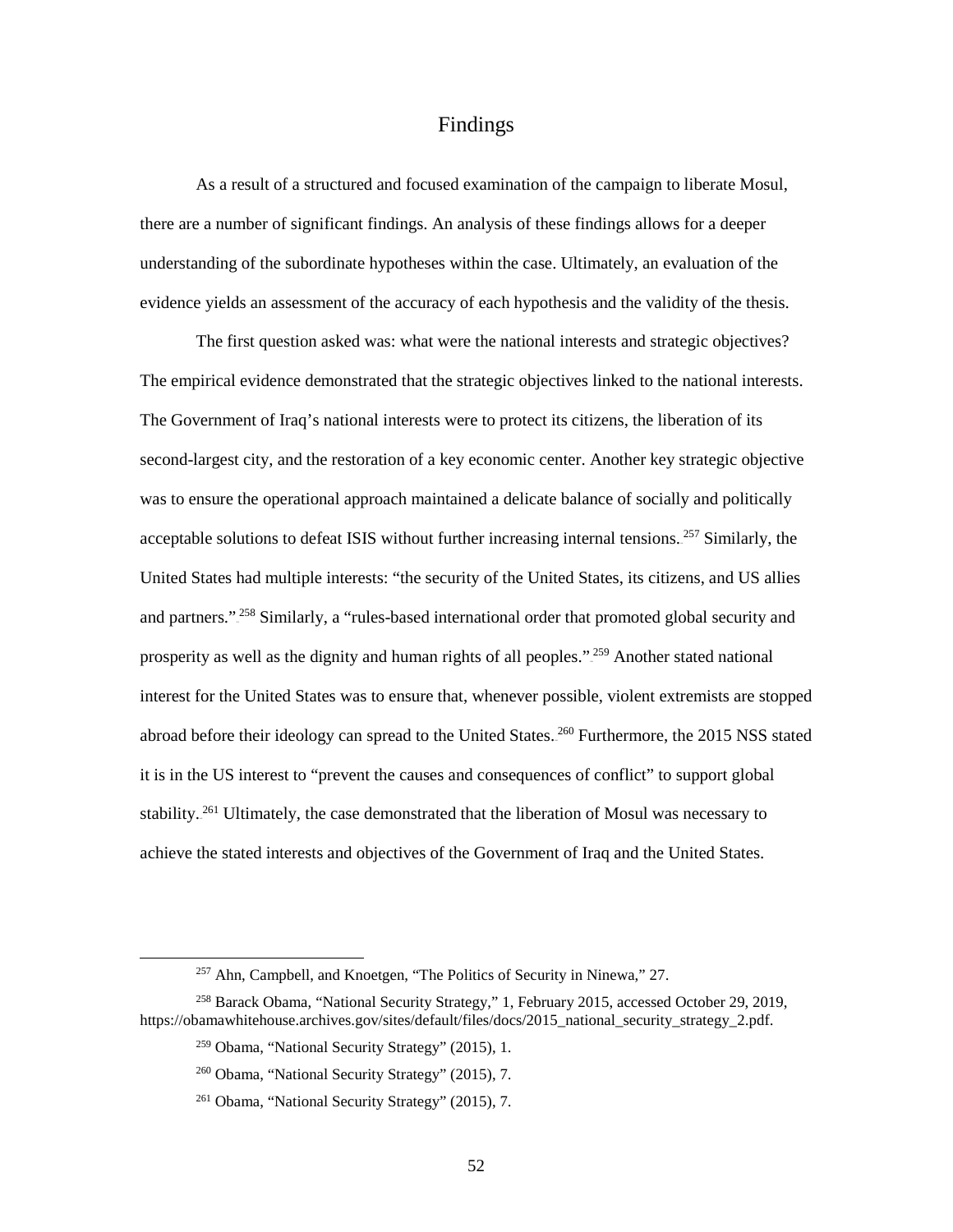The second question asked: is the operational approach linked to the strategic objectives? The empirical evidence demonstrated that the operational approach linked to the strategic objectives. At the national level, to defeat ISIS in Mosul, and liberate the citizens they held hostage, were directly linked to US and Iraqi national interests. To reiterate, the Iraqi national interests were to protect its citizens, to liberate its second-largest city, and to restore a key economic center in a politically acceptable manner. The operational approach to penetrate and bypass other ISIS held territory achieved the liberation of Mosul. Further, the operational approach to liberate Mosul and the surrounding areas included a diverse force that represented all the key political actors in the region (i.e., Sunni, Shia, Kurds, IA, FEDPOL, and the CTS.)

The third research question asked: How were the fundamentals of operations in urban environments applied? The empirical evidence was assessed for each subcomponent. From this examination, a collective assessment of the empirical evidence of the coalition's application of the fundamentals of operations in urban environments demonstrated a mixed result. Although there are numerous observations from examining each fundamental, the only ones discussed here are those with the greatest implications for the achievement of the strategic political and military objectives.

For example, while the coalition conducted systemic assessments prior to and during the campaign, there was evidence of potentially flawed assessments. Overall, coalition assessments leveraged available resources to better understand the operating environment and design an operational approach that accounted for its complexities. Although the operational approach demonstrated a desire to achieve a socially and politically acceptable solution, it failed to anticipate the consequences of the proliferation of armed sectarian militias.

Similarly, data shows that coalition forces struggled to rapidly isolate the urban environment. Prior to achieving a complete encirclement of the city, the coalition's destruction of bridges and air interdiction on avenues of approach contributed to the city's isolation from the East. However, the coalition initially lacked adequate forces to isolate the city from the West. By

53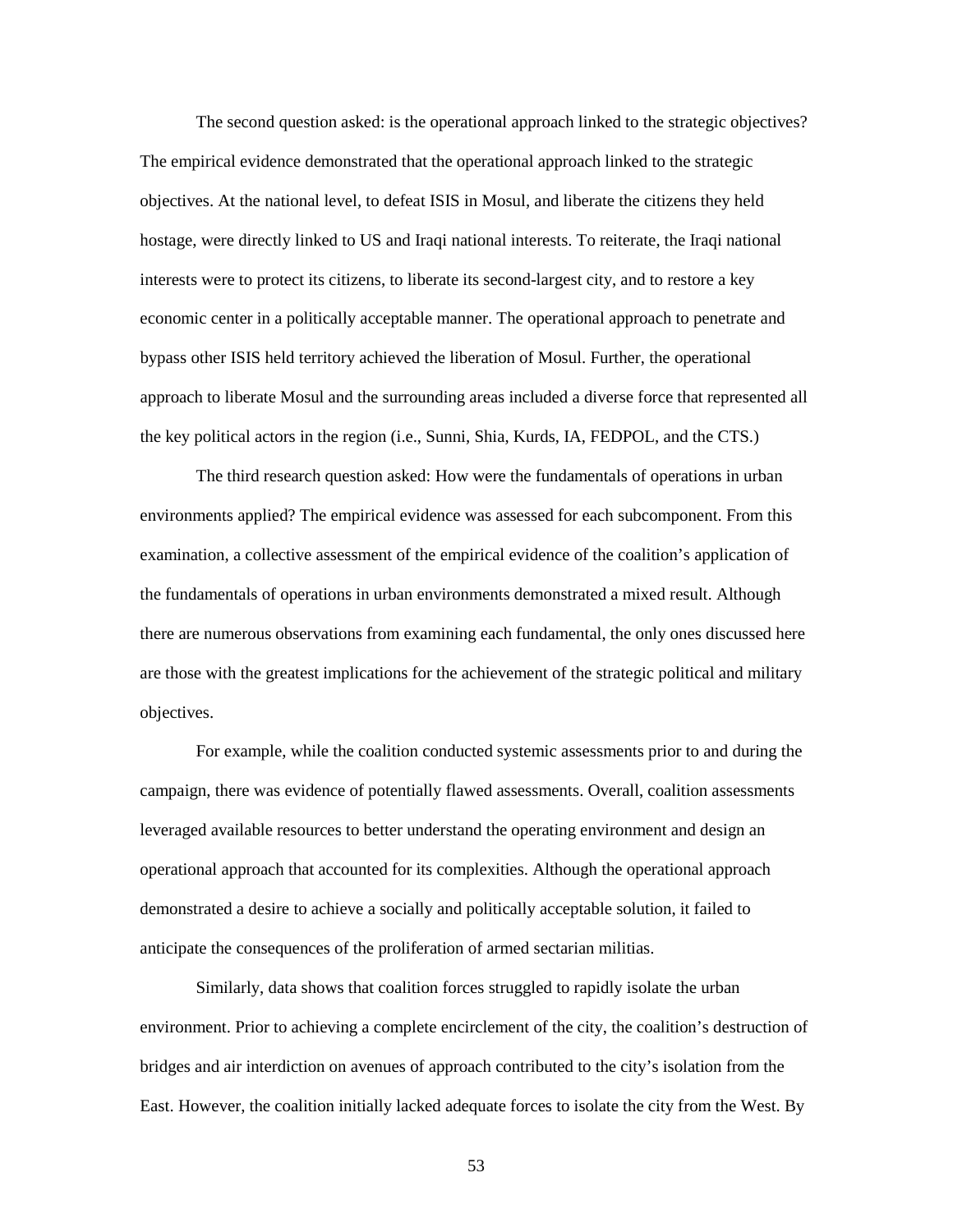March of 2017, complete encirclement enabled the isolation of the city. Even then, when faced with an enemy in plain clothes, the coalitional struggled to distinguish between fleeing IDPs and escaping ISIS fighters. The coalition's inability to provide additional resources to isolate and screen displaced persons likely increased the risk to lasting security and of a future insurgency.

Additionally, in the case of "apply[ing a] highly discriminate destructive or disabling force to disrupt an adversary's ability to pursue its objectives," the data demonstrates a mixed result.<sup>262</sup> Although the coalition went to great lengths to reduce civilian casualties and increase transparency, a large number of civilian casualties occurred. It is assessed that the measures taken to preserve civilian life were appropriate, and increased the risk to coalition forces in order to reduce the risk to civilians. When an adversary intentionally takes advantage of an aversion to civilian casualties as a tactic tool, the risk of civilian casualties increases. However, if the coalition causes civilian casualties and severe damage to the city, it provides a narrative opportunity for the coalition's adversaries.

Another key finding refers to efforts to "persuade municipal governments, groups, and population segments to cooperate with joint force operations."<sup>263</sup> Data demonstrates that the coalition went to great lengths to persuade municipal governments, groups, and population segments to cooperate with joint force operations. However, data also demonstrates the potential for unintended consequences of inviting anyone willing to fight ISIS into the area of operations. More explicitly, even before ISIS was completely defeated, it was clear that many of the armed actors were using the opportunity to improve their influence within the country and their strategic position within the region.

Lastly, the data demonstrates the coalition and the international community made significant efforts to "make improvements to urban institutions and infrastructure."  $2^{64}$  A large

 <sup>262</sup> US Joint Staff, JP 3-06, III-13.

<sup>263</sup> US Joint Staff, JP 3-06, III-13.

<sup>264</sup> US Joint Staff, JP 3-06, III-13.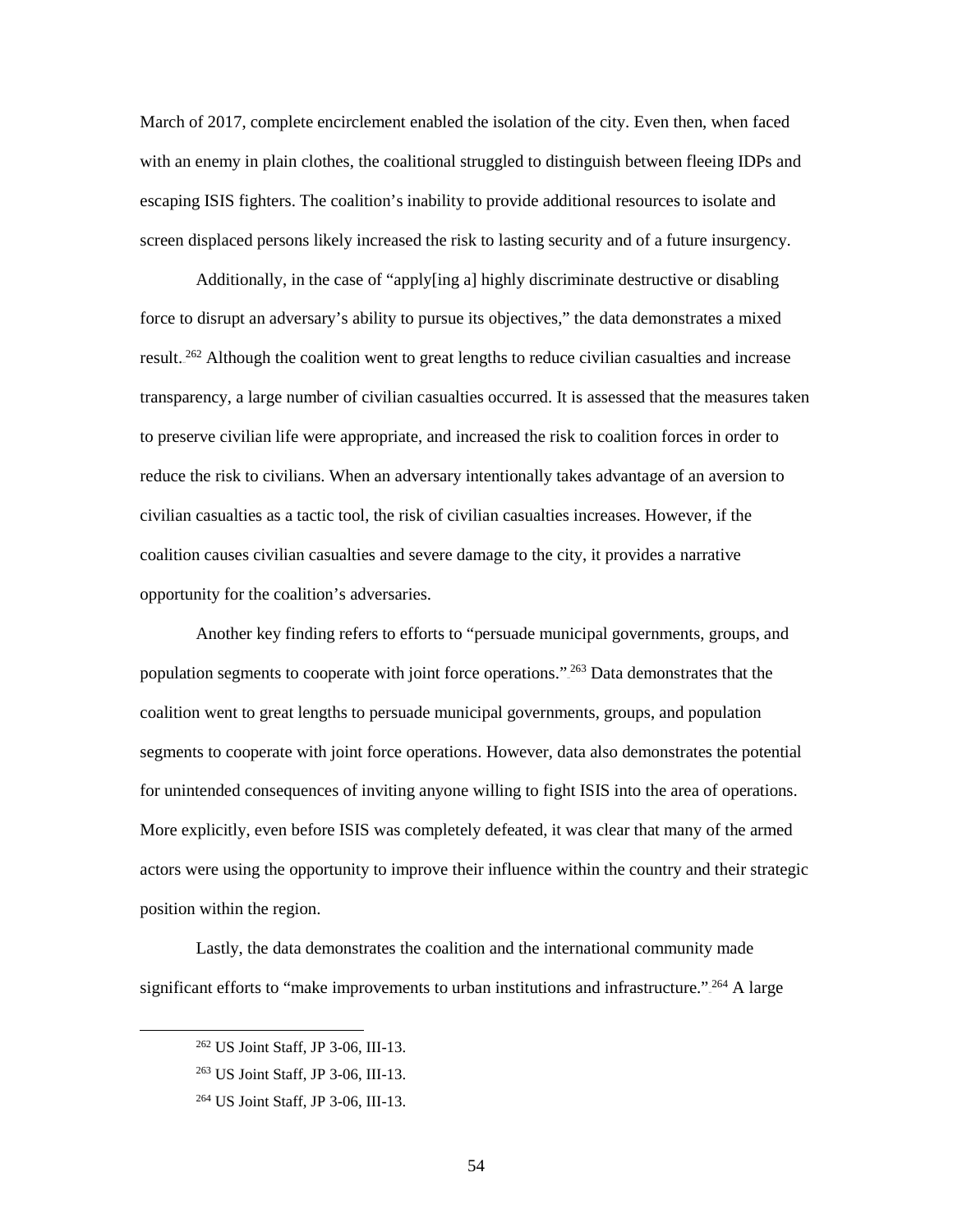number of countries, multi-national corporations, and NGOs provided billions of dollars in aid to rebuild Mosul. However, data also demonstrated significant room for improvement in the prioritization of funds and project supervision, to prevent fraud, waste, and abuse.

In summation, the case broadly demonstrates the implementation of the FOUE and its contribution to the achievement of the strategic objectives. While most fundamentals were part of planning, their execution shows multiple instances where ignorance or neglect likely hurt the coalition's ability to achieve military and national objectives. These observations present opportunities for further study in the analysis section.

The fourth question asked: what actions were taken towards transitioning authority to local authorities? The empirical evidence yielded a mixed result. Although the coalition and the Government of Iraq took steps to transition authority to local authorities, their efforts were impaired by the effects of ISIS, sectarian hostility, and the interference of internal and external actors seeking to influence the balance of power in the region. ISIS demographic engineering attempts decimated the population of skilled workers capable of governing the city. Centuries-old sectarian hostilities were at a fever pitch based upon recent transgressions of each side before and during the rule of ISIS in Mosul. While many of the PMF were to support local security and governance, it presented an opportunity for sectarian groups and state actors to increase their power and influence in the ensuing peace. State actors such as Iran, Jordan, and others who sent intelligence personnel to sponsor and arm friendly militias were able to increase their long-term influence in the region. The security vacuum enabled the rise of these forces and their ability to influence Iraqi governance. Arguably, the actions towards transitioning should include additional actions to safeguard against unwanted internal or foreign influence.

The fifth question asked: how were coalition partners, government agencies, and NGOs integrated into planning, preparation, execution, and assessment? The data demonstrates that the campaign to liberate Mosul required the integration of partners from around the globe. A host of organizations contributed throughout the operations process, from international banking seizures

55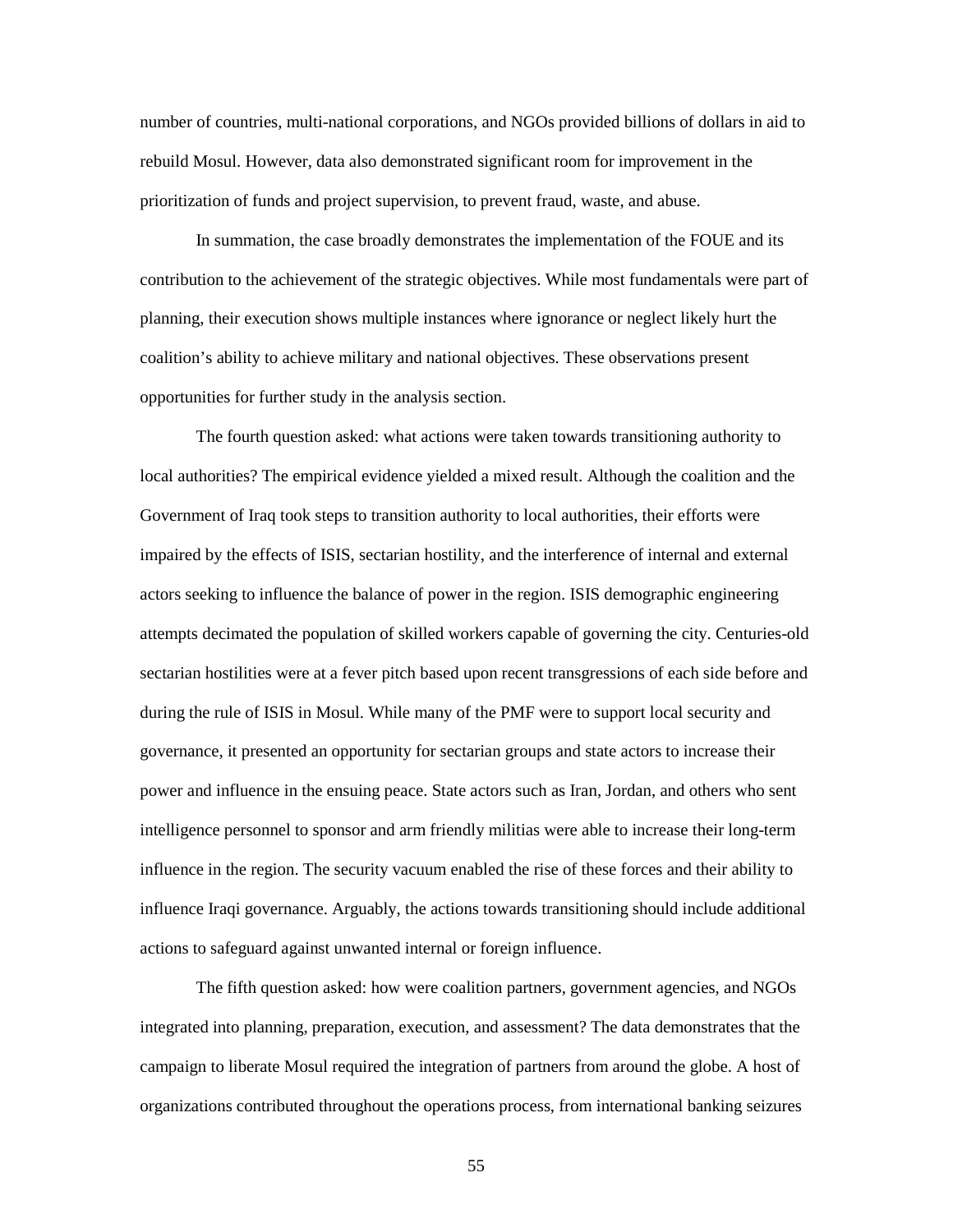to multi-national special operations missions, or humanitarian aid.<sup>265</sup> Although there are opportunities for lessons learned or for codifying efficiencies, the majority of the evidence demonstrates how organizations came together to overcome bureaucracy and achieve results in a time constrained environment.

<sup>&</sup>lt;sup>265</sup> US Department of Treasury, "Treasury Sanctions Networks Providing Support."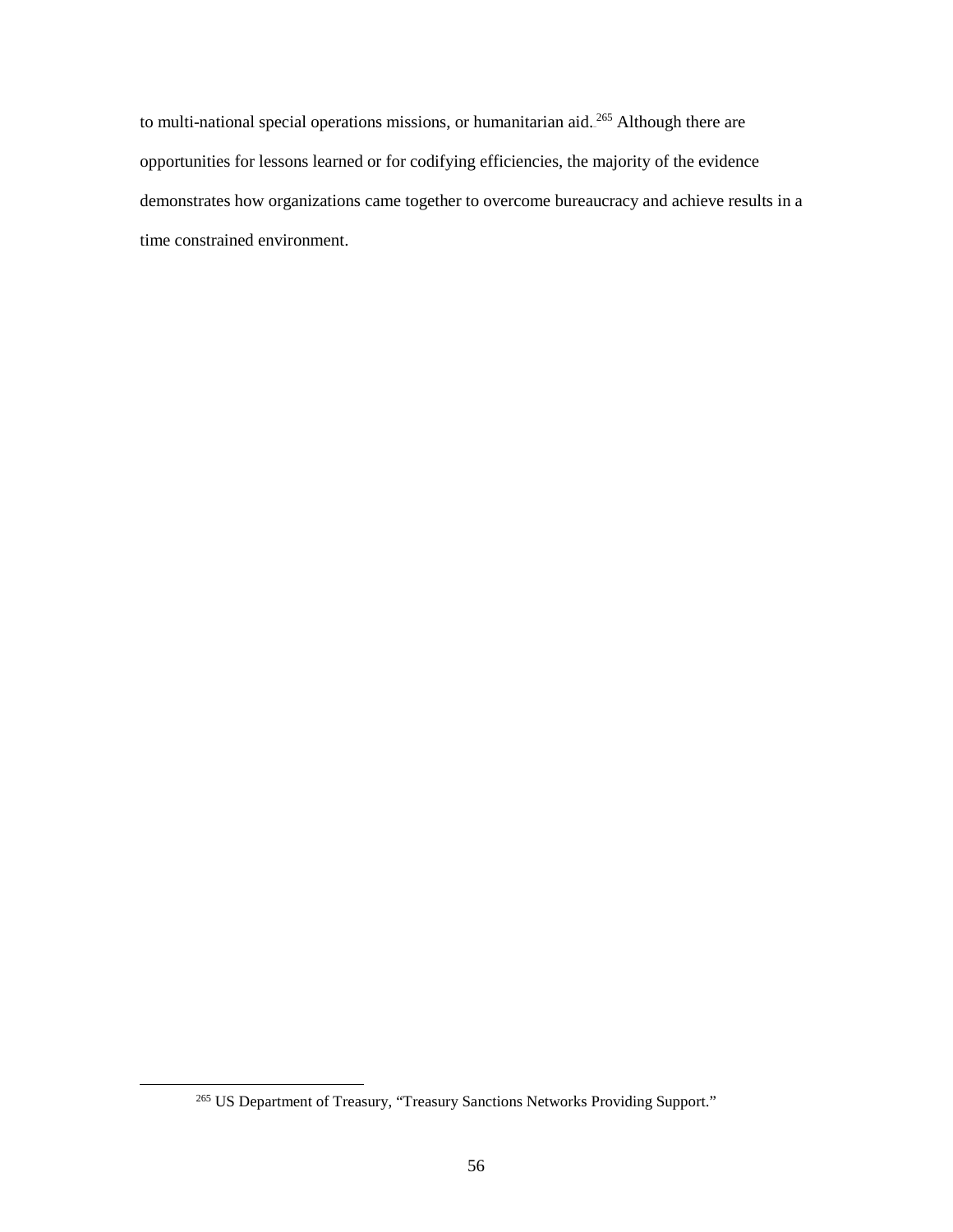## Analysis

The first hypothesis states that if urban operations are required to achieve the political objective, and they are integrated within the broader campaign plan, then there is a greater likelihood of mission success. The empirical evidence suggests that hypothesis one has a mixed outcome. While evidence shows that urban operations were required in order to meet the political objective of defeating ISIS in Mosul and liberating the captive population, the hypothesis fails to account for the demonstrated detractors from achieving mission success. The data demonstrated that failure to account for state and non-state actors that seek to take advantage of a power vacuum or instability may result in a long-term inability to achieve the original objectives.

The second hypothesis states that if the fundamentals of operations in urban environments are implemented in planning and execution, then the effectiveness of large-scale combat operations are enhanced and risk is reduced. Empirical evidence suggests that hypothesis two has a mixed outcome. While the fundamentals offer logical maxims, they appear insufficient or inadequately defined for planners to operationalize. They do not speak sufficiently to the relative effect or consequences of the duration an opponent possesses the territory. Most notably, the urban defender seeks to prolong the urban fighting in order to increase the coercive effect on the population, consolidate dissenters or undesirables as human-shields, destroy infrastructure, and further prepare defensive positions. Additionally, the use of the US military in an advise and assist role demonstrated the limitations of ensuring the fundamentals are implemented by coalition partners. Despite these limitations, there is a continuing trend to expand organizations of advisors that afford the US DoD the ability to achieve the US strategic objectives without placing large combat formations on the ground. However, the case demonstrates this may increase the likelihood of US involvement in foreign campaigns with limited ability to implement a strategic vision. In other words, it may appear that advisory forces offer a way to achieve one's national

57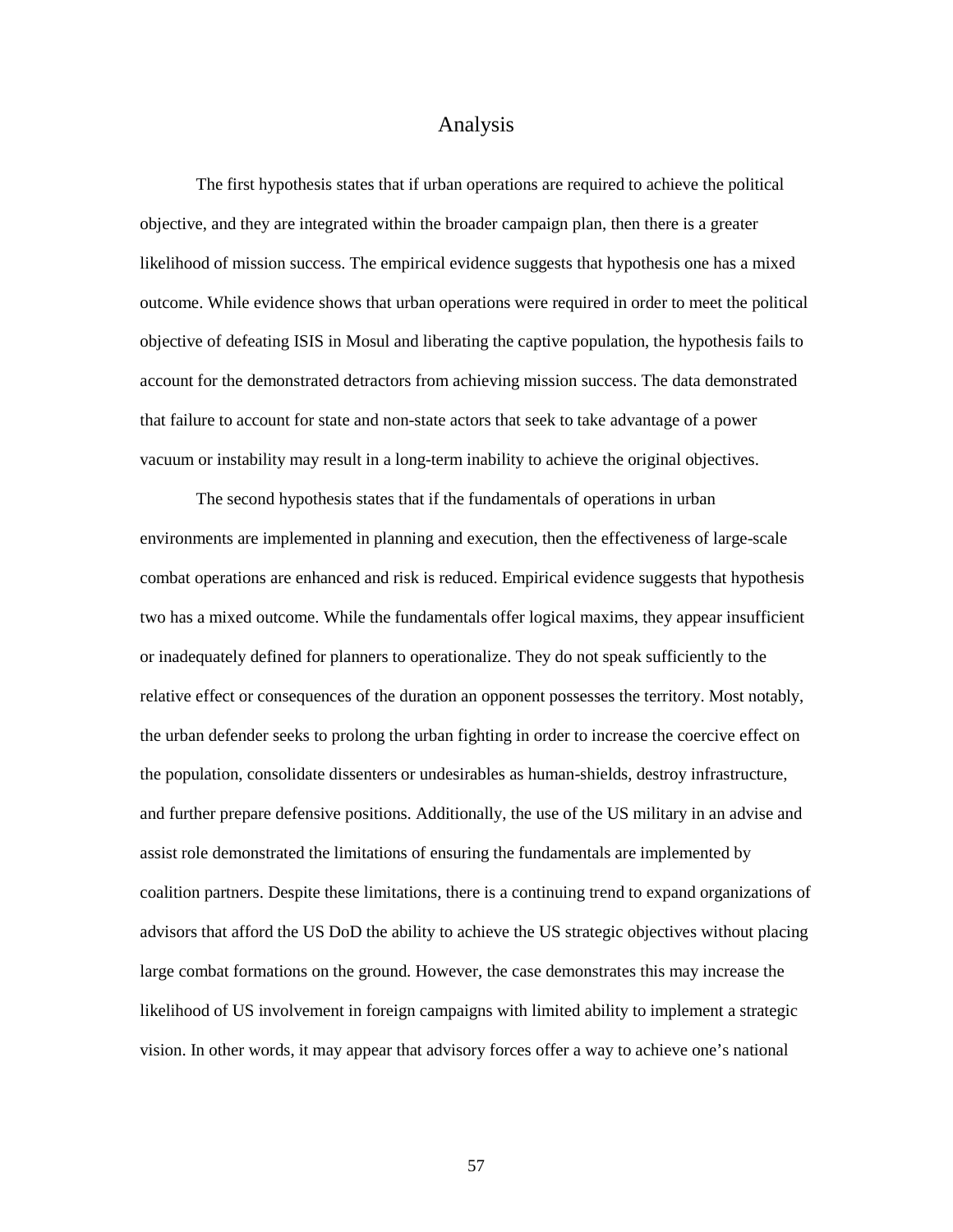interests at a lower cost initially, but there is a high likelihood of increased involvement in a protracted conflict that fails to meet the original aims.

The third hypothesis states that if authority is not transitioned to a legitimate local authority rapidly, then the likelihood of achieving the original political objective is decreased. The empirical evidence suggests that hypothesis three is a mixed result. The key element of this argument is the use of "legitimate." Perceptions and evidence of extrajudicial killings by Shia ISF units against "accused" ISIS fighters and sympathizers fuels the enmity that sets conditions for the resurgence of ISIS or a similar group. Similarly, the inability of the local and national government to restore essential services and rebuild the city, despite billions of dollars of foreign aid, reduces the legitimacy of the local government among the population. Although most residents detested the manner with which ISIS ruled, many Iraqis pointed to their ability to achieve results in public works projects and essential services. Ultimately, a review of the conditions and factors that led to the rise of ISIS, against the current challenges in Iraq invoke concern for a resurgence of ISIS. Security challenges, sectarian governance, sectarian violence, and vast numbers of underrepresented populations continue to negatively impact reconstruction and reconciliation efforts. It is posed that even in an advise and assist role, there must be a mechanism to ensure a whole of government approach that more effectively sets and maintains the conditions for transition. Given these findings, one proposition is that the US government undergo a reform movement to better enable long-term support to nations following conflict termination. More specifically, like the Goldwater-Nichols Act, this reform movement would study and restructure the Department of Defense, State Department, USAID, and other agencies to better perform stability operations and manage the transitions in time, space, purpose, and risk.

The data demonstrates the need for further investment in emergent technologies for urban operations. Given the two years ISIS had to fortify its defenses, as well as their absolute aims to maintain the Caliphate, they were determined to fight ISF for every inch of the city. While preventing destruction is preferable, the pitched fighting created considerable destruction. The

58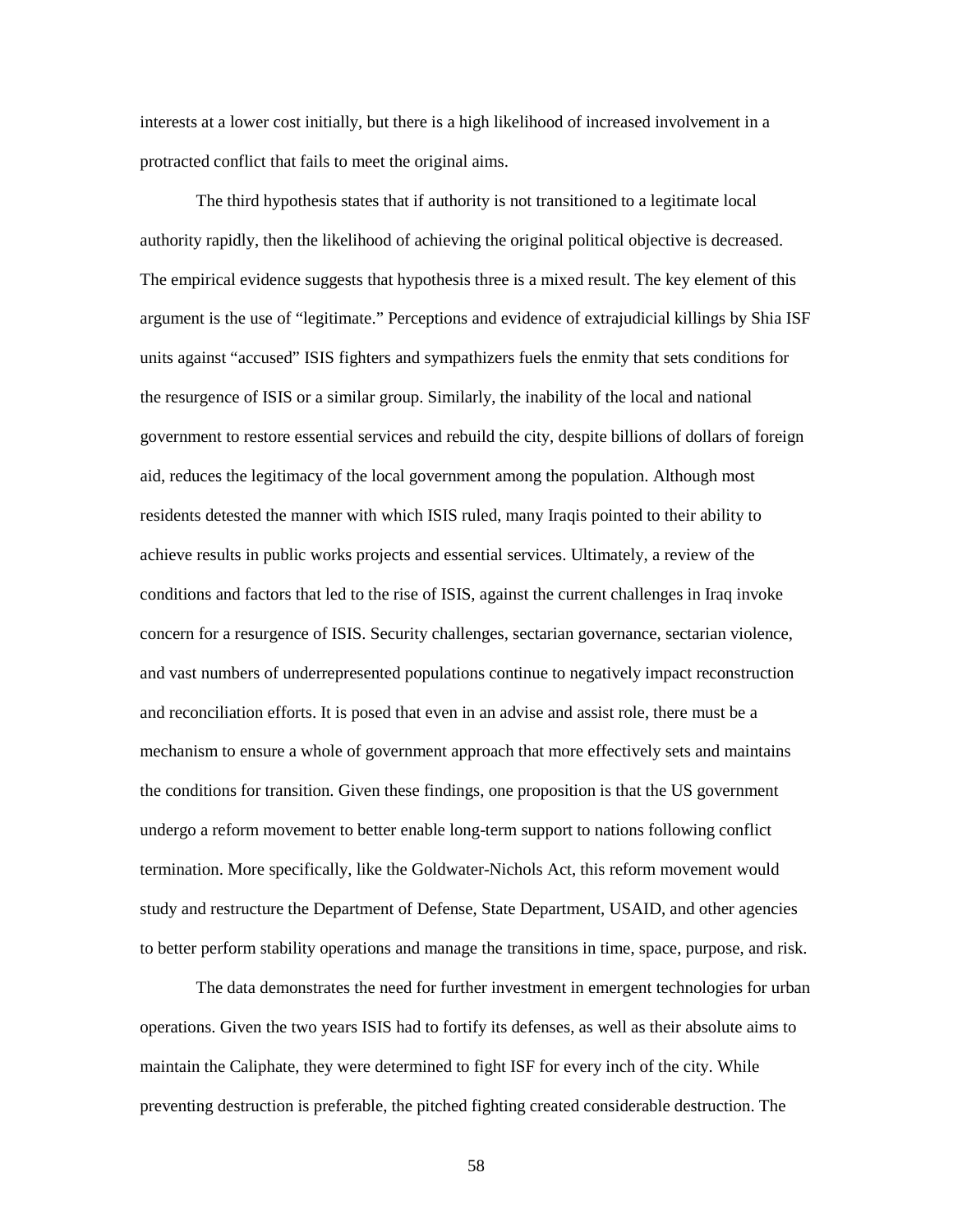evidence demonstrated that the coalition used PGMs to defeat deeply entrenched fighters and enable maneuver. Although the coalition utilized mostly PGMs, ISIS' determination, and the volume of ordnance used in the campaign, resulted in significant damage to most of the city and its infrastructure. ISIS' intentional consolidation of civilians around their fighting positions, command and control nodes, and leadership, resulted in increased civilian casualties.<sup>266</sup> Therefore, in order to reduce the destruction of infrastructure and civilian casualties, the military should invest in emergent technologies. For example, experimentation with low-cost thermal imaging technology in urban operations has yielded positive results to increase the identification of threats. There should also be further development of small-scale, armed drone swarms that move autonomously through complex terrain to locate possible threats, before handing them off to a networked soldier to positively identify and authorize the destruction of the threat. These investments have the potential to reduce civilian casualties and the destructiveness of necessary operations in urban terrain.

Finally, while outside the initial time scope of the paper, a contemporary assessment of the campaign yields an unanticipated conclusion. Specifically, the data demonstrates that the coalition's failure to adequately account for foreign and internal organizations' attempts to improve their positions in Iraq likely contributed to ongoing sectarian conflict and instability in the country. Just one example of this in the Iranian backed PMF militia Kata'ib Hezbollah's attacks against coalition installations and the US embassy in late 2019.<sup>267</sup> In response, the United States conducted a strike that killed the heads of Kata'ib Hezbollah and the Iranian Republican

 <sup>266</sup> Mosul Study Group, "What the Battle for Mosul Teaches the Force," 5.

<sup>&</sup>lt;sup>267</sup> US Department of Defense, "CJTF-OIR Statement on the ongoing Defeat Daesh Mission," January 5, 2020, accessed January 30, 2020,

https://www.defense.gov/Newsroom/Releases/Release/Article/2049534/statement-by-the-department-ofdefense/.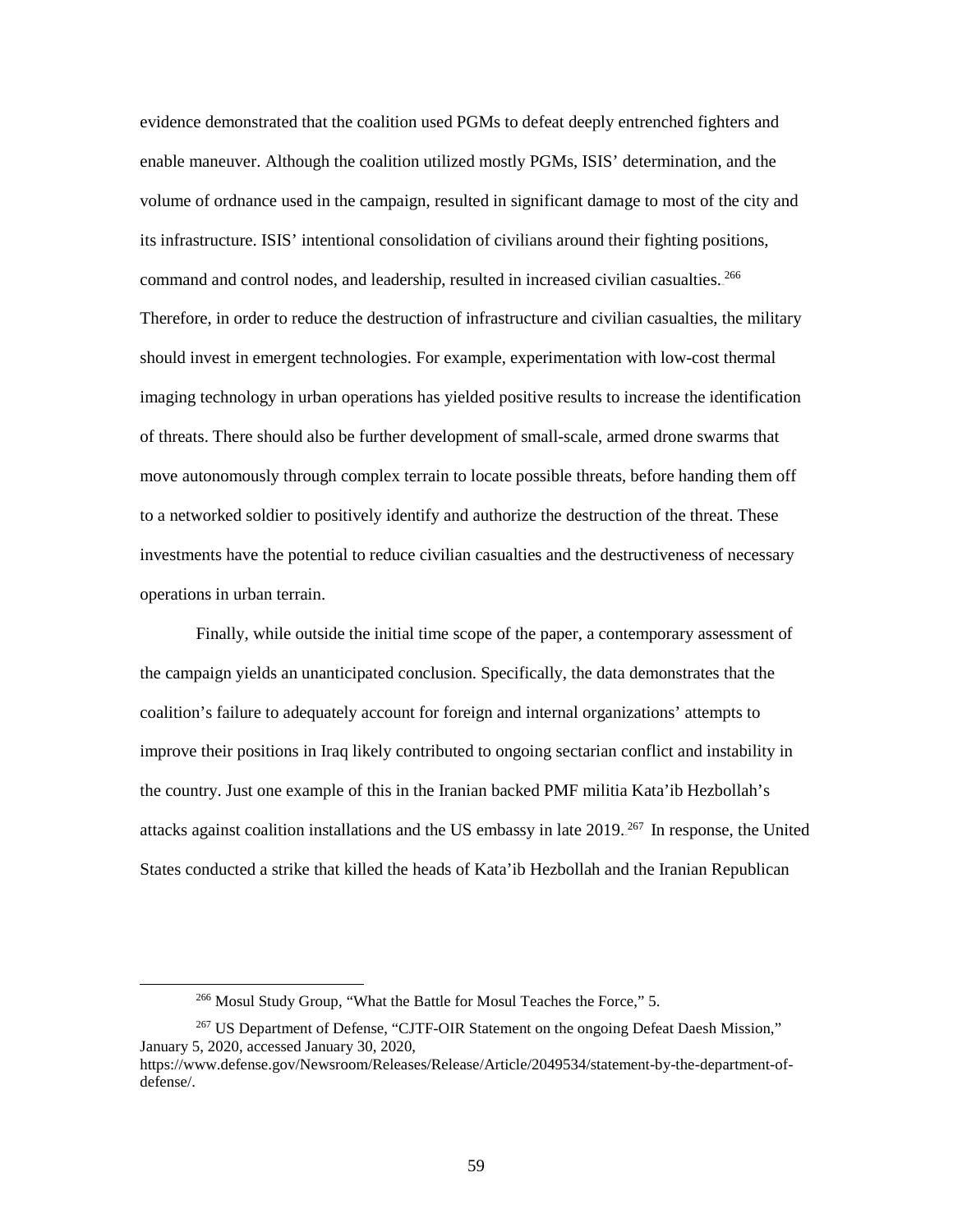Guard Corps - Quds Force Commander at Baghdad International Airport.<sup>268</sup> Although it sent a strong message to Iran, the militia remains powerful in Iraq and swore to seek revenge.<sup>269</sup> These actions demonstrate that instability within a region is likely to allow other state and nonstate actors to pursue their interests within a sovereign territory. The complexity of conducting operations within urban terrain complicates the identification of these personnel and mitigation of their efforts. Although JP 3-06 references the need to isolate the city, it inadequately addresses the need to account for competing external interests within the urban area. It is proposed that more adequately addressing these factors in doctrine, as well as in strategic and operational planning, increases the likelihood of preventing effective foreign influence.

In summation, the research demonstrates multiple findings that inform a deeper understanding of the urban operations to liberate the city of Mosul. The empirical evidence suggested mixed outcomes for each of the three hypotheses. These findings enabled a richer analysis of the implications of the conflict for future urban operations. Ultimately, an analysis of the data and findings enabled a more nuanced understanding of the two components of the thesis. First, the failure to properly account for the fundamentals of operations in urban environments in large-scale ground combat prolongs the conflict, increases risk, and decreases the likelihood of achieving the political objectives. The data further supports the conclusion that to increase the likelihood for success, the operational approach must start with a systematic assessment, then balance military and non-military actions to simultaneously defeat or isolate the enemy, protect the population and key infrastructure, and set the conditions to rapidly transition power to a legitimate authority. However, even with the application of these concepts, decision-makers and

 <sup>268</sup> US Department of Defense, "Statement by the Department of Defense," January 4, 2020, accessed January 30, 2020,

https://www.defense.gov/Newsroom/Releases/Release/Article/2049534/statement-by-the-department-ofdefense/.

<sup>269</sup> Qassim Abdul-Zahra, "Iran-backed Iraqi militia vows revenge to US strikes," December 30, 2019, accessed January 30, 2020, https://apnews.com/cde30d5913e29ad7aa067fd09e84909e/.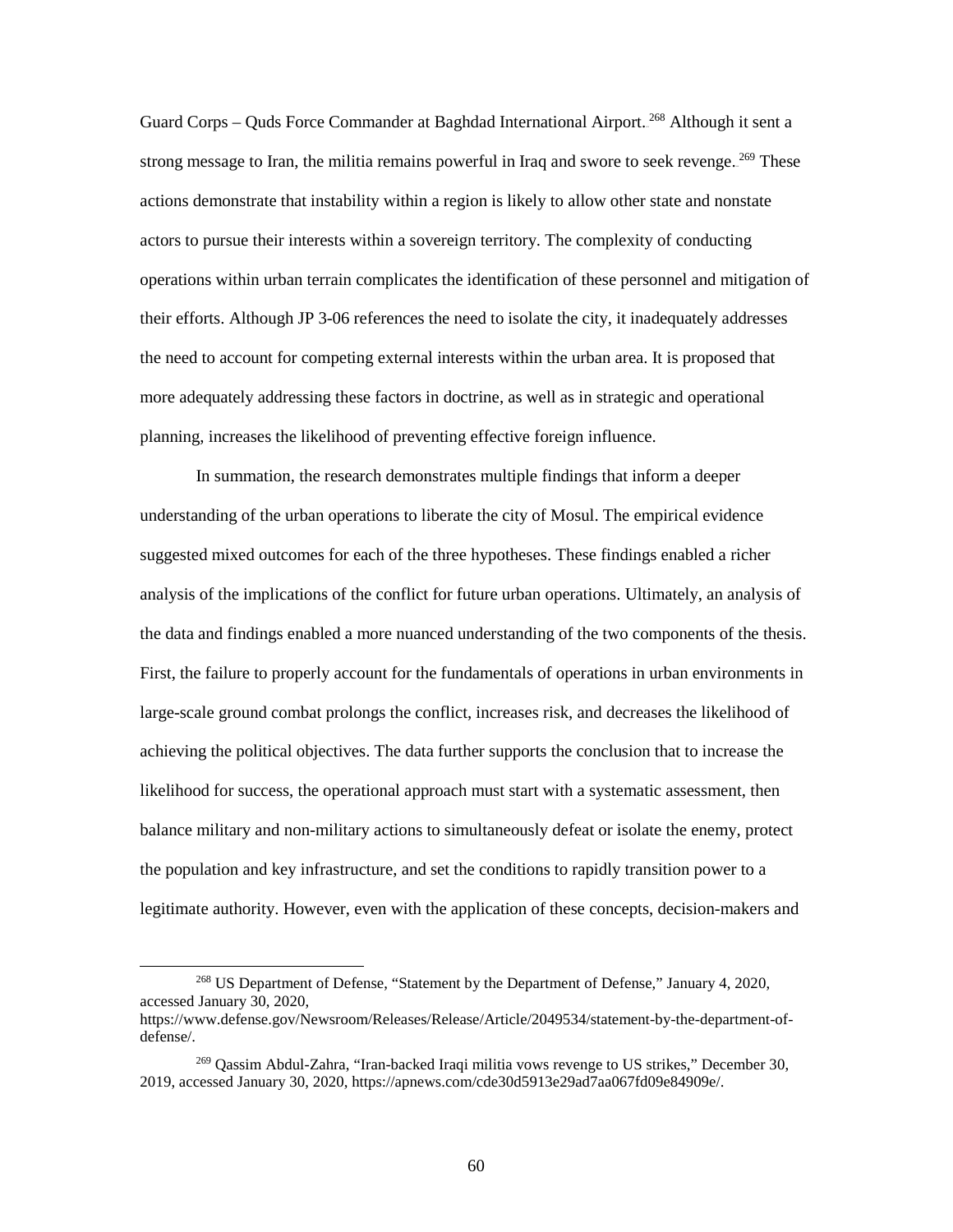staffs should anticipate circumstances where the political and military objectives shift, and state and non-state actors behave in unforeseen ways.<sup>270</sup> As a result, long-term outcomes of the campaign may not be what the plan intended.

 <sup>270</sup> Henry Mintzberg, *Rise and Fall of Strategic Planning: Reconceiving Roles for Planning, Plans, and Planners* (New York: Simon and Schuster, 1994), 291.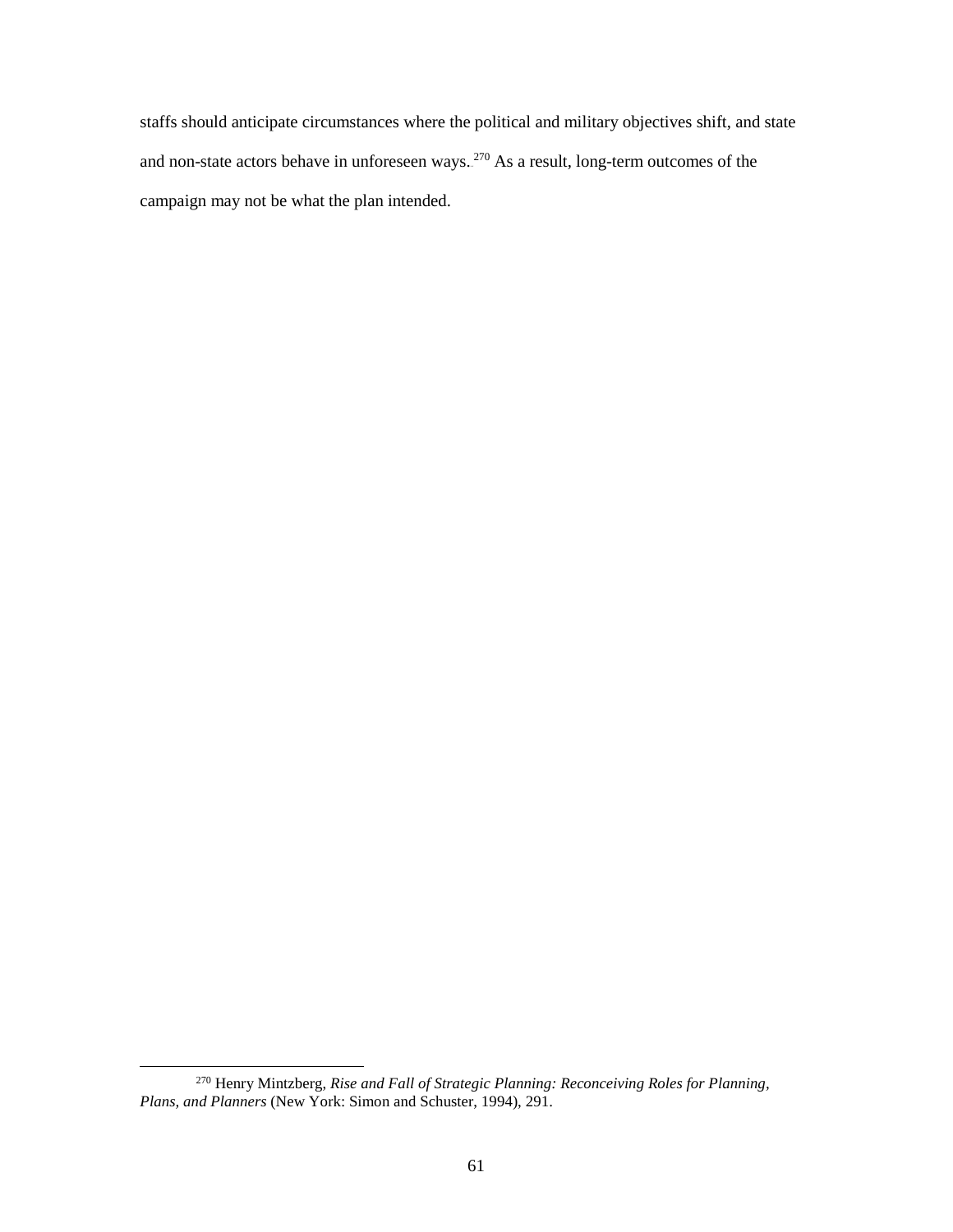## Conclusions

The purpose of this monograph was to better understand how the military can achieve political and military objectives through the employment of force in urban operations. To accomplish this, an extensive literature review contributed to the development of the theoretical framework to analyze the campaign within its strategic and operational context. Key to this theoretical framework was understanding urban operations within the broader framework of war. Within the broader framework of war, was the essential need to tie urban operations and the operational approach to the strategy that achieves national interests. The FOUE provided a framework to evaluate the campaigns actions and their contributions to achieving the operational and strategic objectives.

The literature review demonstrated the gaps in current literature that this work sought to fill. This study initially asserted that the failure to properly account for the fundamentals of urban operations in large scale ground combat prolongs the conflict, increases risk, and decreases the likelihood of achieving the political objectives. To increase the likelihood for success, the operational approach must start with a systematic assessment, then balance military and nonmilitary actions to simultaneously defeat or isolate the enemy, protect the population and key infrastructure, and set the conditions to rapidly transition power to a legitimate authority. The literature pointed to three hypotheses that support this thesis. First, if urban operations are required to achieve the political objective, and they are integrated within the broader campaign plan, then there is a greater likelihood of mission success. Second, if fundamental tasks of urban operations are part of planning and execution, then the effectiveness of large-scale combat operations is greater and risk reduced. Third, if authority does not transition to a legitimate local authority rapidly, then the likelihood of achieving the original political objective decreases. Finally, it was found that these hypotheses are directly relevant to an examination of the application of the operational art during the liberation of Mosul.

62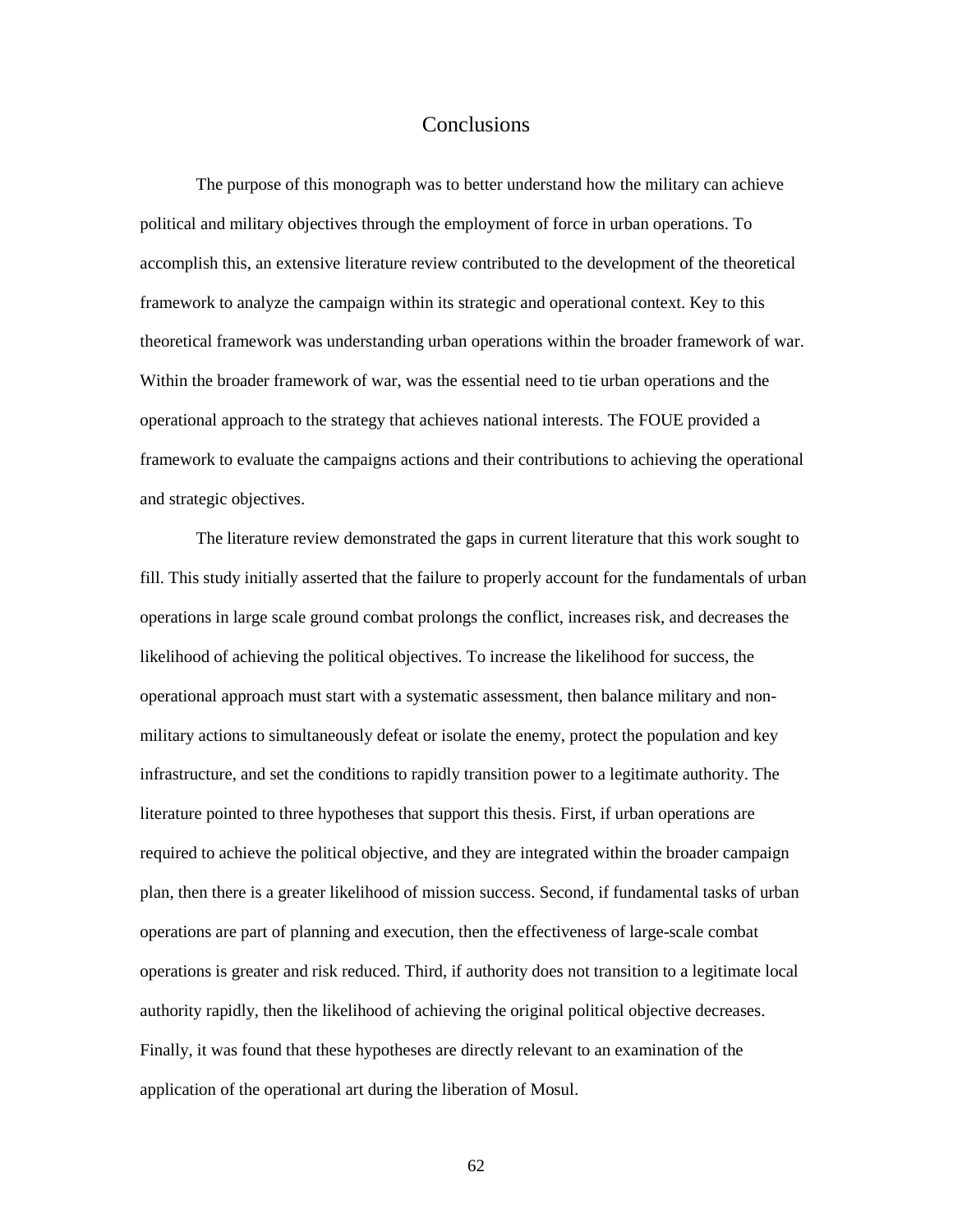Next, the study utilized the structured, focused questions approach to examine each hypothesis. The study used five focused questions to gather the most relevant data about the case for further analysis. With this data, a qualitative analysis was conducted of the campaign. An empirical analysis of the data yielded a mixed result for each hypothesis. These findings enabled a deeper analysis of the implications of the conflict for future urban operations.

Accordingly, an analysis of the data and findings enabled a more nuanced understanding of the two components of the thesis. First, the failure to properly account for the fundamentals of operations in urban environments in large-scale ground combat prolongs the conflict, increases risk, and decreases the likelihood of achieving the political objectives. The data further supports the conclusion that in order to increase the likelihood for success, the operational approach must start with a systematic assessment, then balance military and non-military actions to simultaneously defeat or isolate the enemy, protect the population and key infrastructure, and set the conditions to rapidly transition power to a legitimate authority. On the other hand, even with the application of these concepts, decision-makers and staffs should anticipate circumstances where political and military objectives shift, and state and non-state actors behave in unpredictable ways. As a result, the long-term results of the campaign may not model the original intent.

Furthermore, the study yielded a number of recommendations. First, the scope and scale of the destruction caused while attempting to remove a well-entrenched enemy from dense urban terrain demonstrates the need for continued investment in enhanced technologies for urban warfare. Next, the study found the need to ensure doctrine and operational planning account for, and respond to foreign attempts to improve their position in a conflict zone, or ultimately risk long-term stability in the country. Lastly, a proposition that the US government undergo a reform movement similar to the Goldwater-Nichols Act reform, may better enable long-term support to nations following conflict termination. This reform movement would study and, as necessary,

63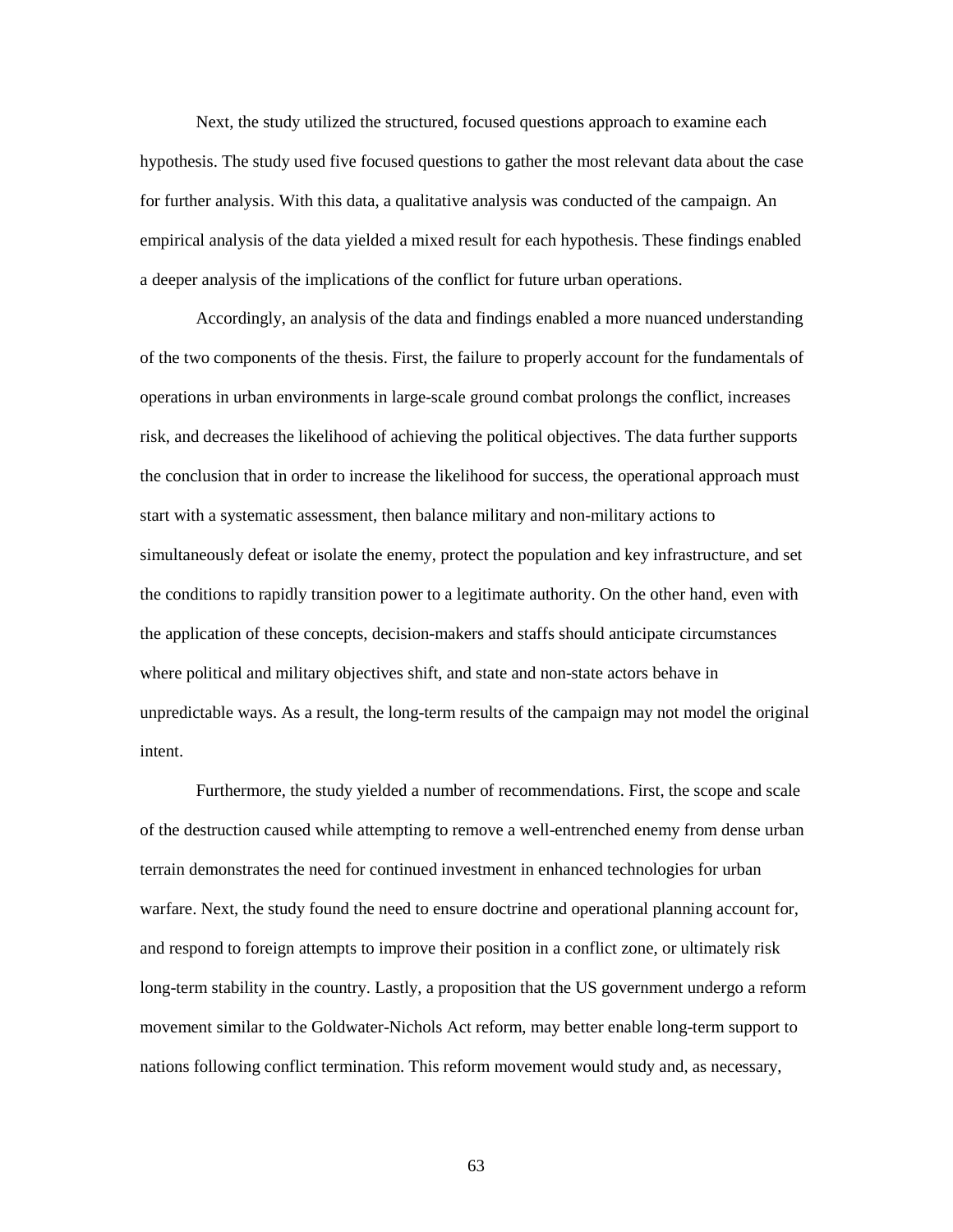restructure the Department of Defense, State Department, USAID, and other agencies to better perform stability operations and manage the transitions in time, space, purpose, and risk.

The study also demonstrates multiple opportunities for future research. For example, theories of urban warfare would benefit by expanding an examination of these questions to the broader campaign prior to the liberation of Mosul; specifically analyzing Fallujah, Ramadi, and other urban operations. Similarly, the profession of arms would benefit from a longitudinal study of the effectiveness of the combined efforts of the Government of Iraq, the coalition, and the international community's attempts to stabilize Mosul post-conflict. Future research should also seek to analyze the role of operational maneuver and munitions employment authorities for expeditionary advisors in influencing the tempo of operations. Lastly, future research should examine the effectiveness and moral considerations for the modern employment of siege warfare as a means to hasten the defeat of an enemy without destroying a city. Together, these topics can greatly contribute to theories of urban warfare.

In summation, the 2016-2017 campaign to liberate Mosul from ISIS offers valuable lessons to operational artists, commanders, and statesmen. Together, this consolidates the lessons of a contemporary large-scale urban campaign with a diverse coalition. Although the US Army did not commit large quantities of conventional ground units to the fighting in Mosul, it played a major role in shaping the coalition's operational approach, and resourcing the execution of operations. The United States applied forward advisors, joint fires, information collection, and special operations forces to enable the success of the coalition's efforts to defeat ISIS. The campaign to liberate Mosul contains valuable lessons that should influence a shift in current theories of urban warfare, the operational art, and coalition warfare. Closely studying this campaign yields a deeper understanding of the tactical through strategic considerations for modern urban operations in large scale combat.

64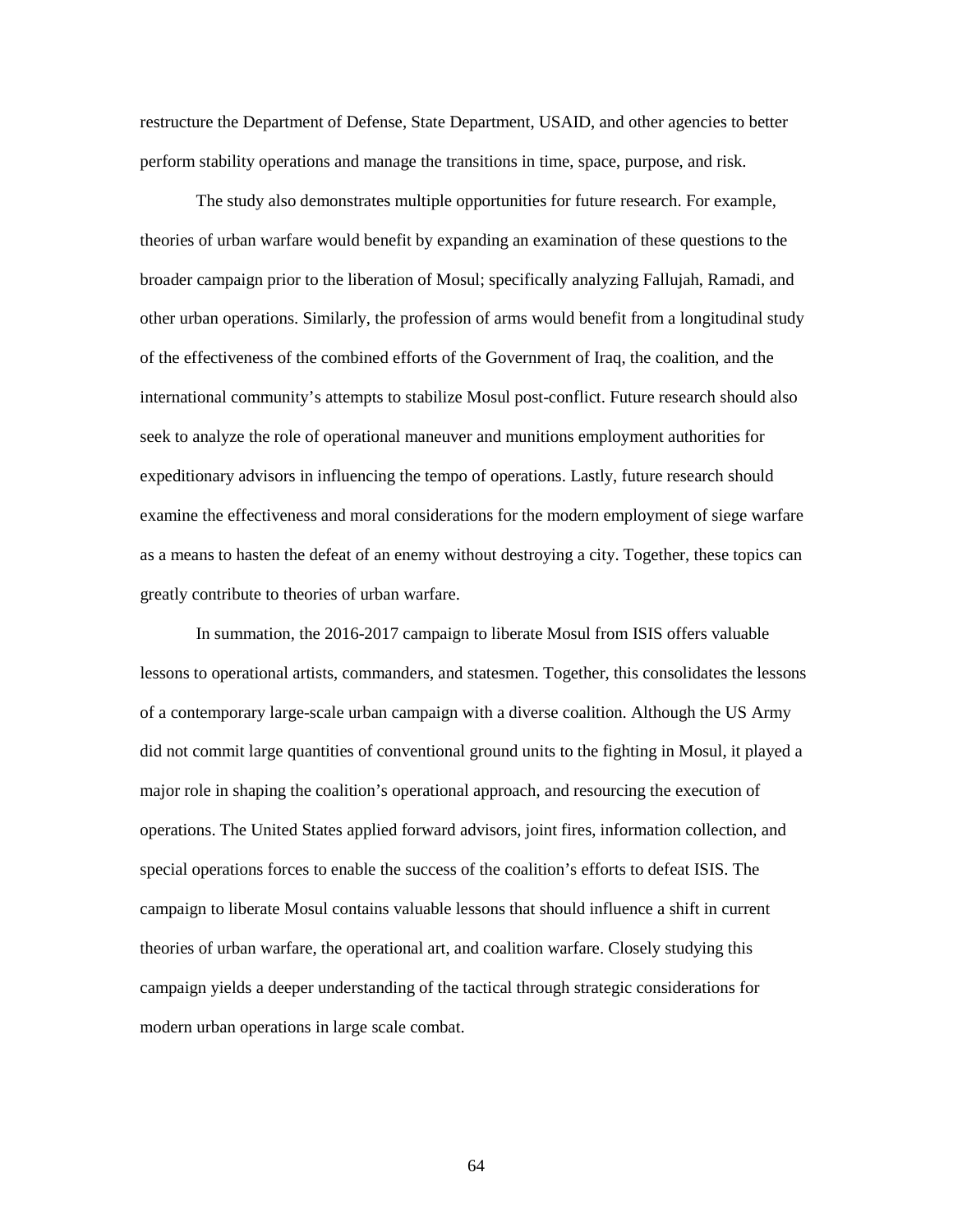## Bibliography

- Ahn, Julie, Maeve Campbell, and Pete Knoetgen. "The Politics of Security in Ninewa: Preventing an ISIS Resurgence in Northern Iraq," May 7, 2018. Accessed December 12, 2019. https://www.hks.harvard.edu/sites/default/files/degree%20programs/MPP/files/Finalized %20PAE\_Ahn\_Campbell\_Knoetgen.pdf/, 25.
- Ala'Aldeen, Dlawer. "Reconstructing Iraq: Where Do We Stand?" *Italian Institute for International Studies,* March 8, 2019. Accessed January 26, 2020. https://www.ispionline.it/en/pubblicazione/reconstructing-iraq-where-do-we-stand-22465.
- Anagnostos, Emily. "The Campaign for Mosul: February 1-21, 2017," February 21, 2017. Accessed January 18, 2020. http://www.understandingwar.org/backgrounder/campaignmosul-february-1-21-2017.
- Arnold, Thomas, and Nicolas Fiore. "Five Operational Lessons from the Battle for Mosul." *Military Review* (January-February 2019).
- Arraf, Jane. "More Civilians Than ISIS Fighters Are Believed Killed in Mosul Battle," December 19, 2017. Accessed December 10, 2019. https://www.npr.org/sections/parallels/2017/12/19/570483824/more-civilians-than-isisfighters-are-believed-killed-in-mosul-battle.
- Awadi, Jason. "Insights from the Liberation of Mosul: Revisiting Counterinsurgency Strategy." Fort Leavenworth: Center for Army Lessons Learned, 2017.
- Bahney, Benjamin, Patrick Johnston, and Patrick Ryan. "The Enemy You Know and the Ally You Don't." *Foreign Policy,* June 23, 2015. Accessed 12 December 2019. https://foreignpolicy.com/2015/06/23/the-enemy-you-know-and-the-ally-you-dont-armsunni-militias-iraq/.
- Baxtiyar Goran, "Iraqi Army Liberate New Villages in Second Day of Mosul Operation." *Kurdistan24*, October 18, 2016. Accessed 31 October 2019. http://www.kurdistan24.net/en/news/620fd9a5-43c2-437f-98b8-5b234e130eee/iraqiarmy-liberate-new-villages-in-second-day-of-mosul-operation-.
- *The Baghdad Post.* "Abadi issues arrest warrants against many corrupt senior officials," December 13, 2017. Accessed November 27, 2019. https://www.thebaghdadpost.com/en/Story/20910/Abadi-issues-arrest-warrants-againstmany-corrupt-senior-officials/.
- Brett, Sylvia. Interview by author, October 29, 2019. Fort Leavenworth, KS. Transcript retained by author.
- Callimachi, Rukmini. "The ISIS Files," April 4, 2018. Accessed December 3, 2019. https://www.nytimes.com/interactive/2018/04/04/world/middleeast/isis-documentsmosul-iraq.html.
- Chmaytelli, Maher and Ahmed Aboulenein. "Iraq declares final victory over Islamic State," December 9, 2017. Accessed January 23, 2020. https://www.reuters.com/article/us-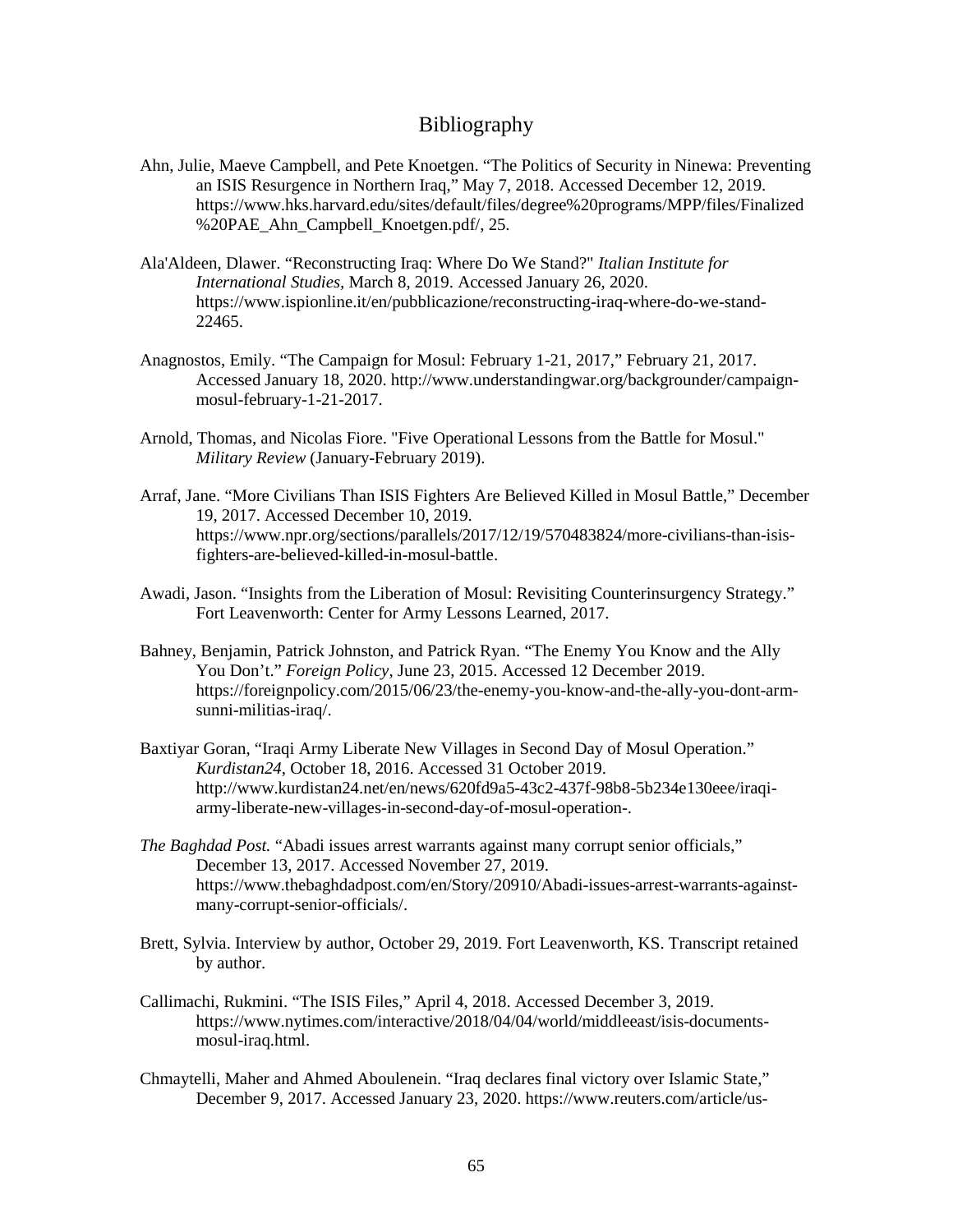mideast-crisis-iraq-islamicstate/iraq-declares-final-victory-over-islamic-stateidUSKBN1E30B9.

- The Clarion Project. "The Islamic State (ISIS, ISIL).", August 23, 2016. Accessed November 3, 2019. https://clarionproject.org/the-islamic-state-isis-isil/.
- Clausewitz, Carl von. *On War.* Edited and translated by Michael Howard and Peter Paret. Princeton: Princeton University Press, 1989.
- "The Coalition Military Campaign to Defeat the Islamic State in Iraq and Syria 21 AUG 2016 05 SEP 2017." *Combined – Joint Task Force Operation Inherent Resolve*, (2017).
- Combined Joint Task Force: Operation Inherent Resolve. "Combined Joint Task Force: Operation Inherent Resolve – History." US Department of Defense. Accessed 30 October 2019. https://www.inherentresolve.mil/Portals/14/Documents/Mission/HISTORY\_17OCT2014 -JUL2017.pdf?ver=2017-07-22-095806-793.
	- . "CJTF Campaign Design." Accessed 30 October 2019. https://www.inherentresolve.mil/campaign/.

. "CJTF OIR Syrian Democratic Forces Liberate Raqqah." Press Release, October 20, 2017. Accessed 30 October 2019. https://www.inherentresolve.mil/Media-Library/Article/1348988/syrian-democratic-forces-liberate-raqqah/.

. "Combined Joint Task Force Operation Inherent Resolve Fact Sheet." Department of Defense, January 11, 2017. Accessed October 29, 2019. https://www.inherentresolve.mil/Portals/14/Documents/Mission/20170717- %20Updated%20Mission%20Statement%20Fact%20Sheet.pdf?ver=2017-07-17-093803- 770/.

. "Department of Defense Press Briefing by Secretary Mattis, General Dunford and Special Envoy McGurk on the Campaign to Defeat ISIS in the Pentagon Press Briefing Room," May 19,2017. Accessed December 9, 2019. https://www.inherentresolve.mil/Media-Library/Article/1251693/department-of-defensepress-briefing-by-secretary-mattis-general-dunford-and-sp/.

- Dolman, Everett. *Pure Strategy. Power and Principles in the Space and Information Age.* New York: Frank Cass, 2005.
- The French Institute for International and Strategic Affairs. "Iraq 2018 Scenarios: Planning After Mosul." March 6, 2017. Accessed December 3, 2019. https://www.iris-france.org/wpcontent/uploads/2017/07/Obs-ProspHuma-Iraq-july-2017.pdf/.
- Gat, Azar. *A History of Military Thought: From the Enlightenment to the Cold War.* New York: Oxford University Press, 2001.
- George, Alexander L. and Andrew Bennett. *Case Studies and Theory Development in the Social Sciences.* Cambridge, MA: MIT Press, 2005.
- George, Susannah. "Mosul is a graveyard: Final IS battle kills 9,000 civilians," December 20, 2017. Accessed December 10, 2019.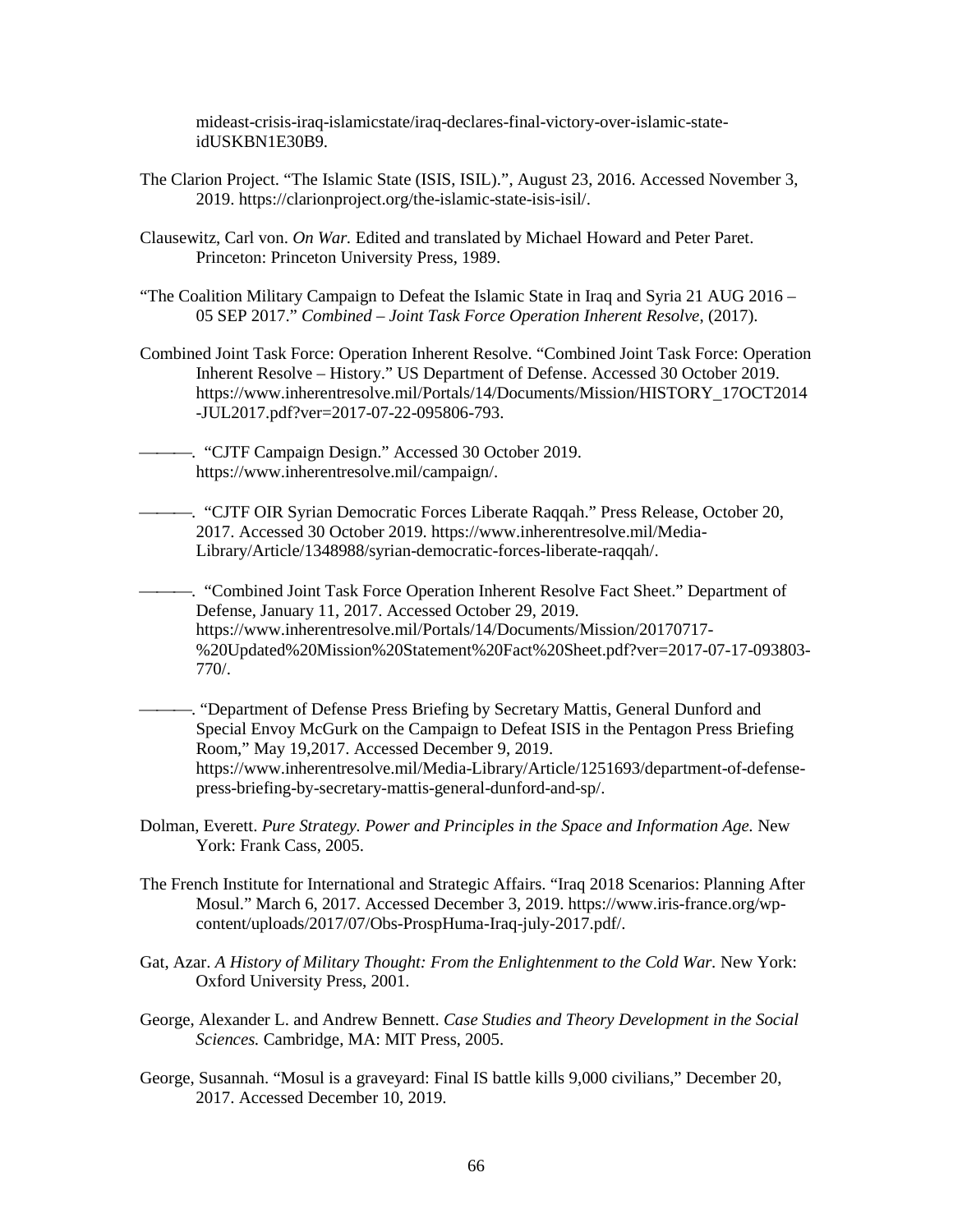https://apnews.com/bbea7094fb954838a2fdc11278d65460/Mosul-is-a-graveyard:-Final-IS-battle-kills-9,000-civilians.

- The Global Coalition. "81 Partners United in Ensuring Daesh's Enduring Defeat." Accessed December 30, 2019. https://theglobalcoalition.org/en/partners/.
- Gulmohamad, Zana. "Unseating the Caliphate: Contrasting the Challenges of Liberating Fallujah and Mosul." *CTC Sentinel* (October 2016).
- Hassan, Hassan. "Insurgents Again: The Islamic State's Calculated Reversion to Attrition in the Syria-Iraq Border Region and Beyond." *CTC Sentinel* 10, no. 11 (December 2017).
- Herbst, Jeffrey. *States and Power in Africa: Comparative Lessons in Authority and Control*. Princeton: Princeton University Press, 2000.
- Human Rights Watch. "Iraq: US-Trained Forces Linked to Mosul War Crimes," 27 July 2017. Accessed 12 December 2019. https://www.refworld.org/docid/5979e9884.html/.
- IRIN. "Captive IS fighters face extrajudicial killings on fringes of Mosul conflict," 25 April 2017. Accessed 12 December 2019. https://www.refworld.org/docid/591312224.html/.
- Global Public Policy Institute. "Iraq after ISIL: Mosul." August 21, 2017. Accessed November 27, 2019. https://www.gppi.net/2017/08/21/isil-after-iraq-mosul.
- Kalin, Stephen and Maher Chmaytelli. "Iraq PM vows to defeat ISIS in 2016 after army's first major victory," December 28, 2015. Accessed January 14, 2020. https://www.reuters.com/article/us-mideast-crisis-iraq-ramadiidUSKBN0UB0TW20151228.
- Kittleson, Shelly. "Iraqi Forces Advance from North Ahead of Extremely Violent Fight." *Al Monitor*, May 29, 2017. Accessed 31 October 2019. https://www.almonitor.com/pulse/originals/2017/05/iraq-forces-mosul-isis-abadi-civilians.html/.
- Knights, Michael and Alexander Mello. "Defeat by Annihilation: Mobility and Attrition in the Islamic State's Defense of Mosul." *CTC Sentinel* (April 2017).
- Knights, Michael. "How to Secure Mosul: Lessons from 2008—2014. Accessed November 27, 2019. https://www.washingtoninstitute.org/uploads/Documents/pubs/ResearchNote38- Knights.pdf.
- Lamothe, Dan. "The 'biggest strategic concern' about Mosul? Putting it back together after ISIS loses." *Washington Post*, July 20, 2016. Accessed December 3, 2019. https://www.washingtonpost.com/news/checkpoint/wp/2016/07/20/the-biggest-strategicconcern-about-mosul-putting-it-back-together-after-isis-loses/.
- McCants, William. *The ISIS Apocalypse: The History Strategy and Doomsday Vision of the Islamic State*. New York: Saint Martin's Press, 2015.
- *Middle East Monitor.* "Iraq orders arrest of sacked governor for 'corruption' charges." March 28, 2019. Accessed November 27, 2019. https://www.middleeastmonitor.com/20190328 iraq-orders-arrest-of-sacked-governor-for-corruption-charges/.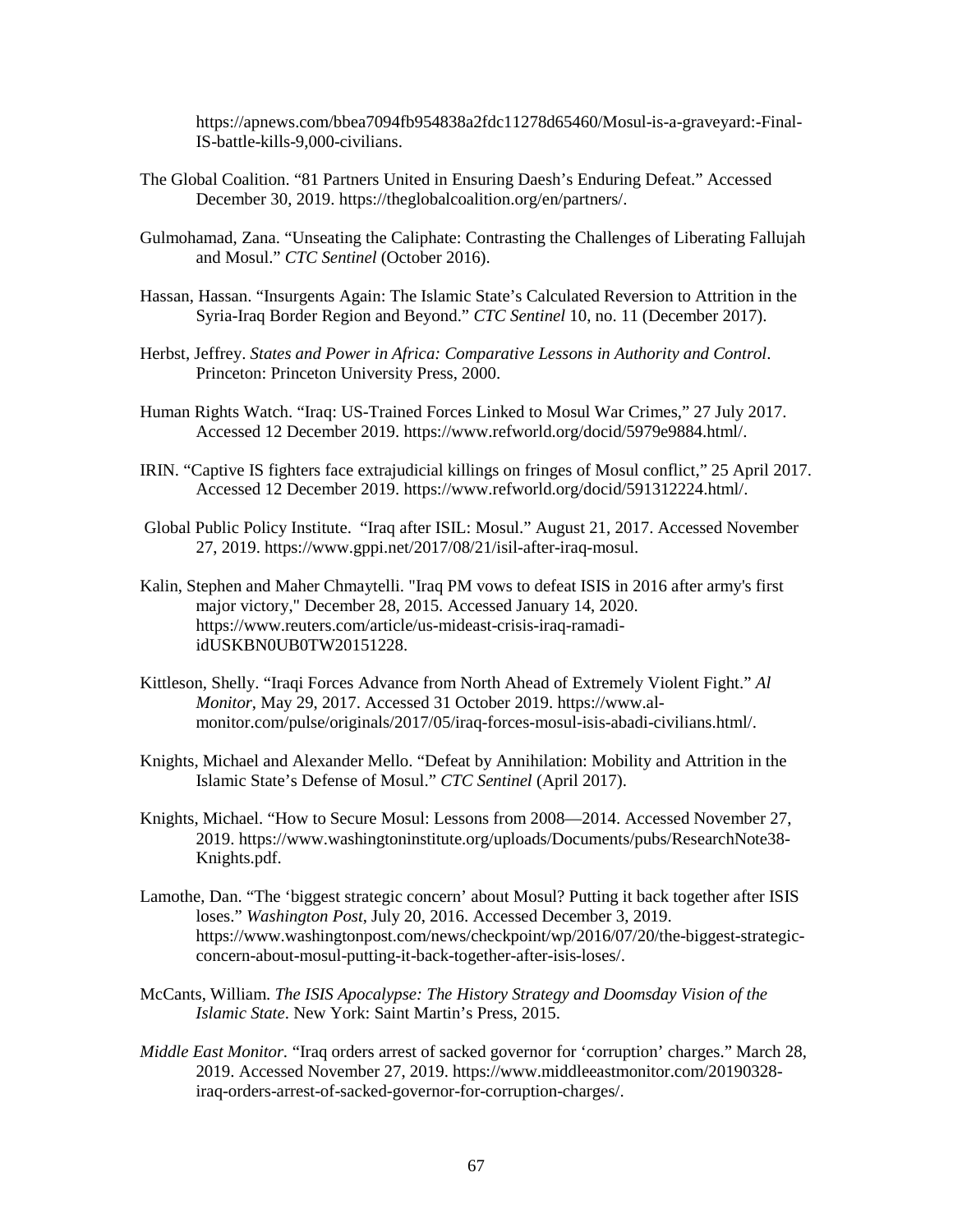- Mintzberg, Henry. *Rise and Fall of Strategic Planning: Reconceiving Roles for Planning, Plans, and Planners.* New York: Simon and Schuster, 1994.
- Mosul Study Group 17-24U. "What the Battle for Mosul Teaches the Force." (Fort Eustis: US Army Training and Doctrine Command [TRADOC]), September 2017.
- Obama, Barack. "National Security Strategy," February 2015. Accessed October 29, 2019. https://obamawhitehouse.archives.gov/sites/default/files/docs/2015\_national\_security\_str ategy\_2.pdf.
- Osborn, Kris. "Army expands manned-unmanned helicopter teaming," December 13, 2016. Accessed December 12, 2019. https://defensesystems.com/articles/2016/12/13/apache.aspx.
- *The Straits Times.* "Once promised paradise, ISIS fighters end up in mass graves." October 15, 2017. Accessed January 26, 2020. https://www.straitstimes.com/world/middle-east/oncepromised-paradise-isis-fighters-end-up-in-mass-graves.
- Pellerin, Cheryl. "Shaping Operations Continue in Iraq, Syria as ISIL Leaders Targeted," September 8, 2016. Accessed 31 October 2019. 9https://www.defense.gov/Explore/News/Article/Article/938218/shaping-operationscontinue-in-iraq-syria-as-isil-leaders-targeted/.
- Qassim Abdul-Zahra. "Iran-backed Iraqi militia vows revenge to US strikes," December 30, 2019. Accessed January 30, 2020. https://apnews.com/cde30d5913e29ad7aa067fd09e84909e/.
- *Rudaw News*. "ISIS chief Baghdadi makes first video appearance since 2014." April 24, 2019. Accessed 30 October 2019. https://www.rudaw.net/english/world/29042019/.
- Sun Tzu, *The Art of War.* Edited and translated by Ralph Sawyer. Boulder: Westview Press, 1996.
- United Nations Assistance Mission for Iraq (UNAMI). "Report on the Protection of Civilians in the context of the Ninewa Operations and the retaking of Mosul City, 17 October 2016 – 10 July 2017." Accessed December 10, 2019. http://www.uniraq.org/images/factsheets\_reports/Mosul\_report%2017Oct2016- 10Jul201731%20October\_2017.pdf.
- ."UN Representative Hennis-Plasschaert urges continued funding for Iraq's post-conflict recovery, welcomes government efforts to spare Iraq regional tensions, calls on political actors to work together to face the country's challenges," August 29, 2019. Accessed January 26, 2020. https://reliefweb.int/report/iraq/un-representative-hennis-plasschaerturges-continued-funding-iraq-s-post-conflict.
- United States Agency for International Development. "Iraq Complex Emergency Fact Sheet #1, Fiscal Year (FY) 2018." United States Agency for International Development, November 3, 2017. Accessed November 25, 2019. https://www.usaid.gov/sites/default/files/documents/1866/iraq\_ce\_fs01\_11-03-2017.pdf.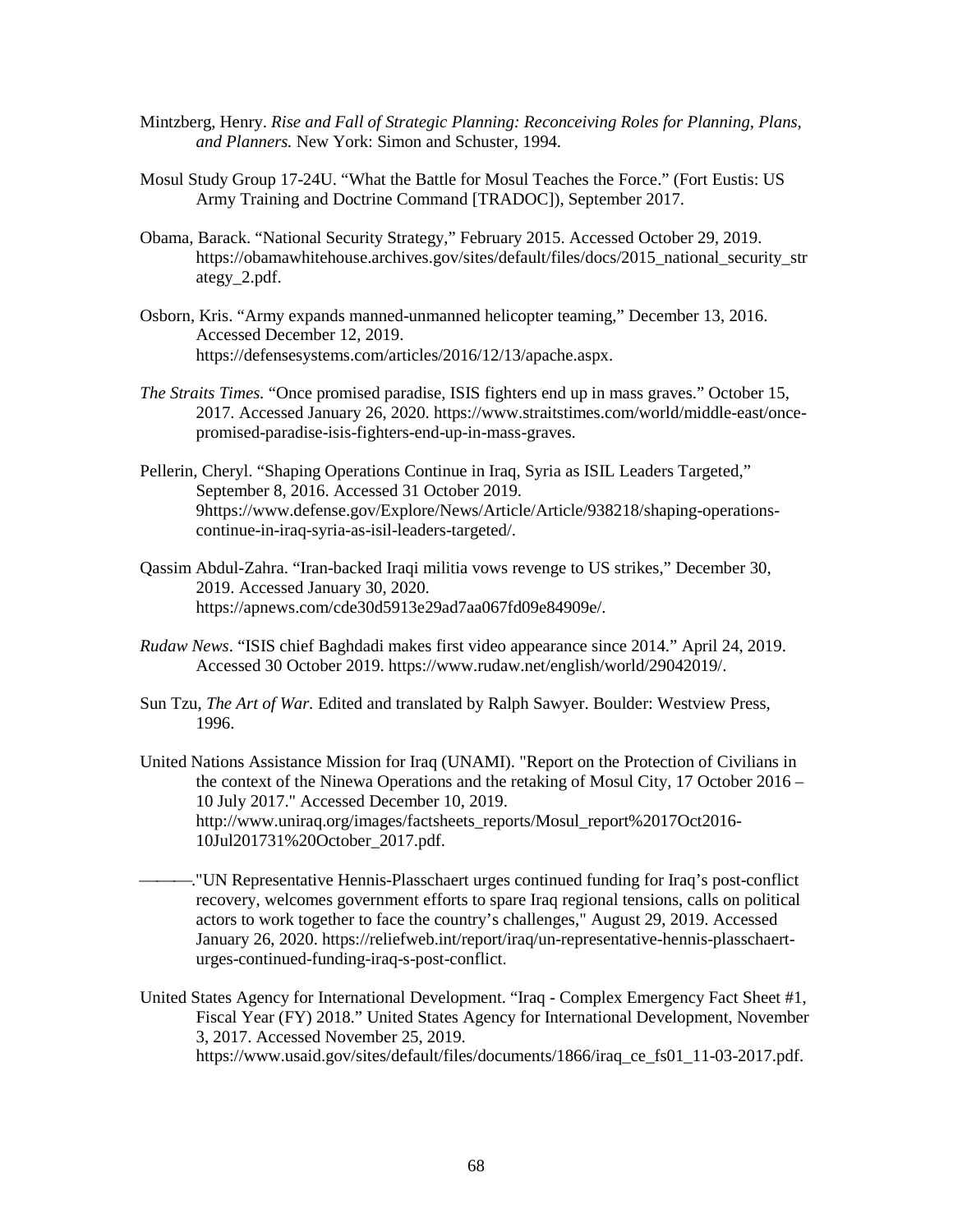. "Iraq - Complex Emergency Fact Sheet #3 Fiscal Year (FY) 2017." United States Agency for International Development, May 5, 2017. Accessed November 25, 2019. https://www.usaid.gov/sites/default/files/documents/1866/iraq\_ce\_fs03\_05-05-2017.pdf.

. "Iraq - Complex Emergency Fact Sheet #4, Fiscal Year (FY) 2017." United States Agency for International Development, June 9, 2017. Accessed November 25, 2019. https://www.usaid.gov/sites/default/files/documents/1866/iraq\_ce\_fs04\_06-09-2017.pdf.

. "Iraq - Complex Emergency Fact Sheet #6, Fiscal Year (FY) 2016." United States Agency for International Development, September 30, 2016. Accessed November 25, 2019. https://www.usaid.gov/sites/default/files/documents/1866/iraq\_ce\_fs06\_09-30- 2016.pdf.

. "USAID Administrator Green Announces Additional Humanitarian Assistance for Iraqi People." September 20, 2017. Accessed November 25, 2019. https://www.usaid.gov/news-information/press-releases/sep-20-2017-usaid-administratorgreen-announces-additional-humanitarian-assistance-for-iraqi-people.

- United Nations Development Program. "EU and UNDP to support millions of Iraqis in liberated areas get back on their feet." March 6, 2017. Accessed December 3, 2019. https://www.undp.org/content/brussels/en/home/presscenter/pressreleases/2017/03/06/euand-undp-to-support-stabilization-in-iraq/.
- US Department of the Army, Army Doctrine Publication (ADP) 3-0, *Operations*. Washington, DC: Government Printing Office, 2019.

. Army Techniques Publication (ATP) 3-06, *Urban Operations*. Washington, DC: Government Printing Office, 2017.

- . Field Manual 3-0, *Operations*. Washington, DC: Government Printing Office, October 2017.
- . TRADOC Pamphlet 525-3-1, *The US Army in Multi-Domain Operations 2028.* Fort Eustis: TRADOC, 2018.
- US Department of Defense, Joint Staff, Joint Publication (JP) 3-06, *Urban Operations.* Washington, DC: Government Printing Office, 2013.

. "CJTF-OIR Statement on the ongoing Defeat Daesh Mission," January 5, 2020. Accessed January 30, 2020. https://www.defense.gov/Newsroom/Releases/Release/Article/2049534/statement-by-thedepartment-of-defense/.

. "Operation Inherent Resolve." Accessed 30 October 2019, https://dod.defense.gov/OIR/.

. "Operation Inherent Resolve Lead Inspector General Report to the United States Congress." August 6, 2019. Accessed 31 October 2019. https://www.dodig.mil/Reports/Lead-Inspector-General-Reports/Article/1926689/leadinspector-general-for-operation-inherent-resolve-quarterly-report-to-the-u/.